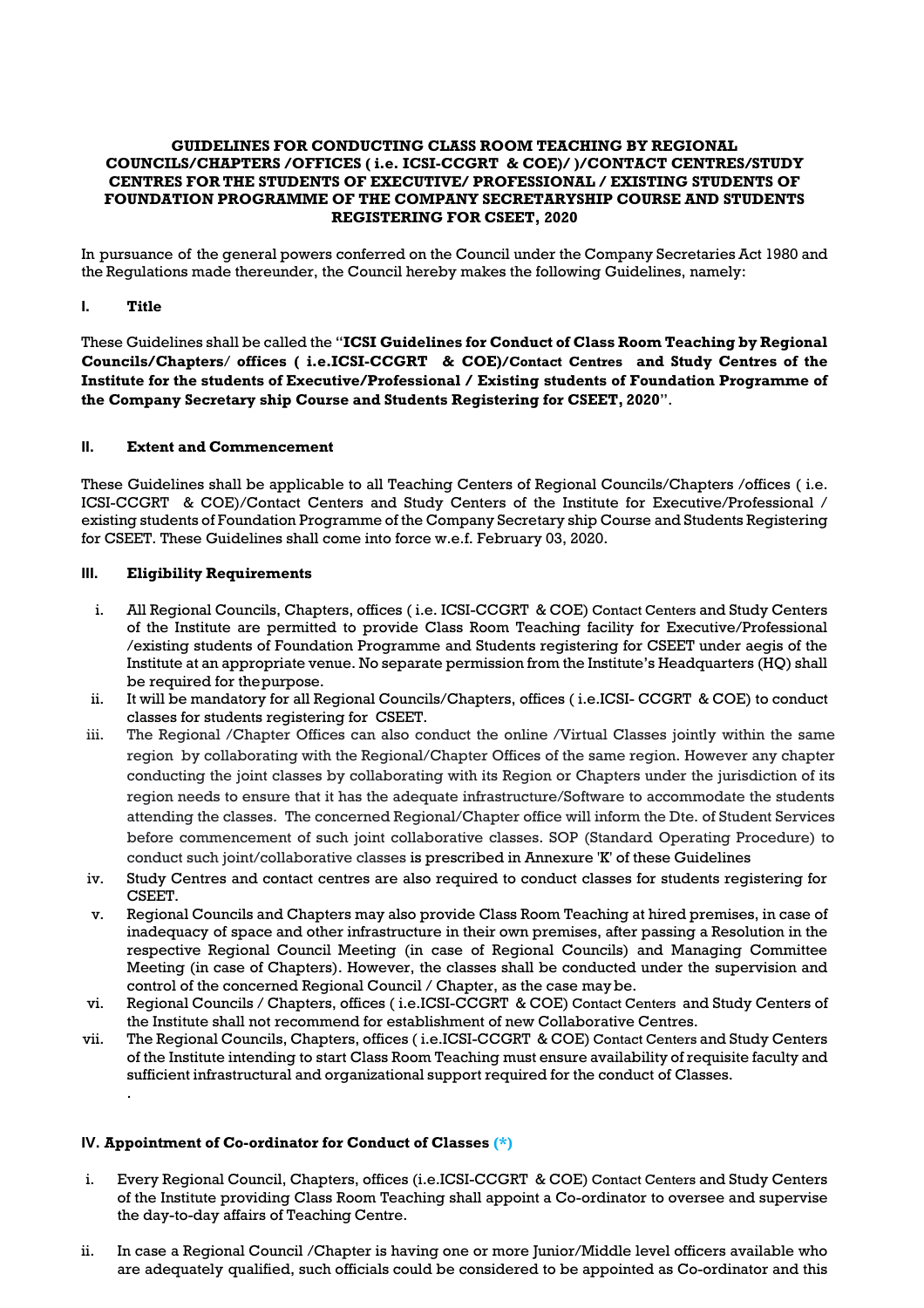shall be intimated to the Head Quarter immediately.

- iii. In the absence of any employees at Chapter Offices, any Member of the Managing Committee of the Chapter may be designated as Co-ordinator.
- iv. Co-ordinator shall report to the concerned Regional Council /Managing Committee of the Chapter/ ICSI-CCGRT & COEs Management Committee through Regional Director/Executive Officer/ Office In charge of the concerned Regional Council / Chapter in case he/she is an employee, if the Co-ordinator is a Member of the Managing Committee, he /she will report to the Chairman/Managing committee/ ICSI-CCGRT & COEs Management Committee.
- v. The person so appointed as Co-ordinator is not entitled for any allowance/ remuneration for this assignment.

#### **{(\*) The revised provisions w.e.f 14th March, 2014 (224th Council Meeting)}**

#### **V. Duties and Responsibilities of Co-ordinator:**

The duties and responsibilities of Co-ordinator shall be as under:

- i. To disseminate information before the commencement of Classes through various means such as sending information leaflets, SMS, e-mails, advertising in Student Company Secretary, local media, uploading information in the Institute's website, Social media platforms of the Institute, display of banner as well as placing the announcements in the Notice Board of recognized schools / colleges or through any other means. (Co-ordinator of Study centres and contact centres are required to disseminate the information through respective chapters and Regional Offices of the Institute.)
- ii. Co-ordinator will ensure that he/she mandatorily conducts classes for students registering in CSEET .
- iii. To process the admission forms and to admit students after ensuring that the necessary formalities have been complied with.
- iv. To structure the Classes/Schedule and draw up time table and to maintain such records.
- v. To issue/distribute Identity Card to the students.
- vi. To Co-ordinate with the faculty and fix their lecture schedule.
- vii. To announce the commencement of new Batches, including scheduling of tests.
- viii. To co-ordinate with the faculty for obtaining question papers for conducting tests, enlisting invigilators, collecting evaluated answer sheets, preparing performance reports and other related jobs / activities in this regard.
- ix. Deleted.
- x. To process for disbursement of Honorarium for faculty and to render such assistance as may be required by the faculty for taking the classes.
- xi. To obtain students' feedback about the teaching by the faculty at the end of each teaching session and to forward a faculty-wise feedback report to the Oral Coaching and online Classes cell on regular basis.
- xii. To maintain database of faculty on various subjects under the syllabus.
- xiii. To maintain relevant records including marks obtained by the students in various class tests.
- xiv. To organise faculty meetings before the commencement of new batches.
- xv. To authenticate all the documents including Clearance Certificates.

#### **VI. Qualifications and Appointment of FacultyMembers**

**i.** A person to be appointed as a faculty for teaching Classes shall possess such qualifications as prescribed in Annexure 'A' of these Guidelines.

A member of the Institute having exposure in the relevant subject shall generally be preferred.

Apart from the qualifications, the exposure, experience and specialisation of the faculty shall be given due consideration.

**ii.** If any Regional Council ,Chapter , offices of the Institute ( i.e.ICSI-CCGRT & COE)desires that the classes be taken by Central Council Members or by specific member of respective Regional Council (including relative of Regional Council member, partner, employee, trainee of the firm in which such Regional Council member is a partner or proprietor, the ex- officio & co-opted members) or by specific members of Managing Committee of respective Chapters (including relative of Managing Committee member, partner, employee, trainee of the firm in which such Management member is a partner or proprietor, the ex-officio & co-opted members) or by specific members of Management Committee of respective offices ( i.e.ICSI-CCGRT & COE) (including relative of Management Committee member, partner, employee, trainee of the firm in which such Management member is a partner or proprietor, the ex-officio & co-opted members) for want of faculty and expertise, it may do so by passing a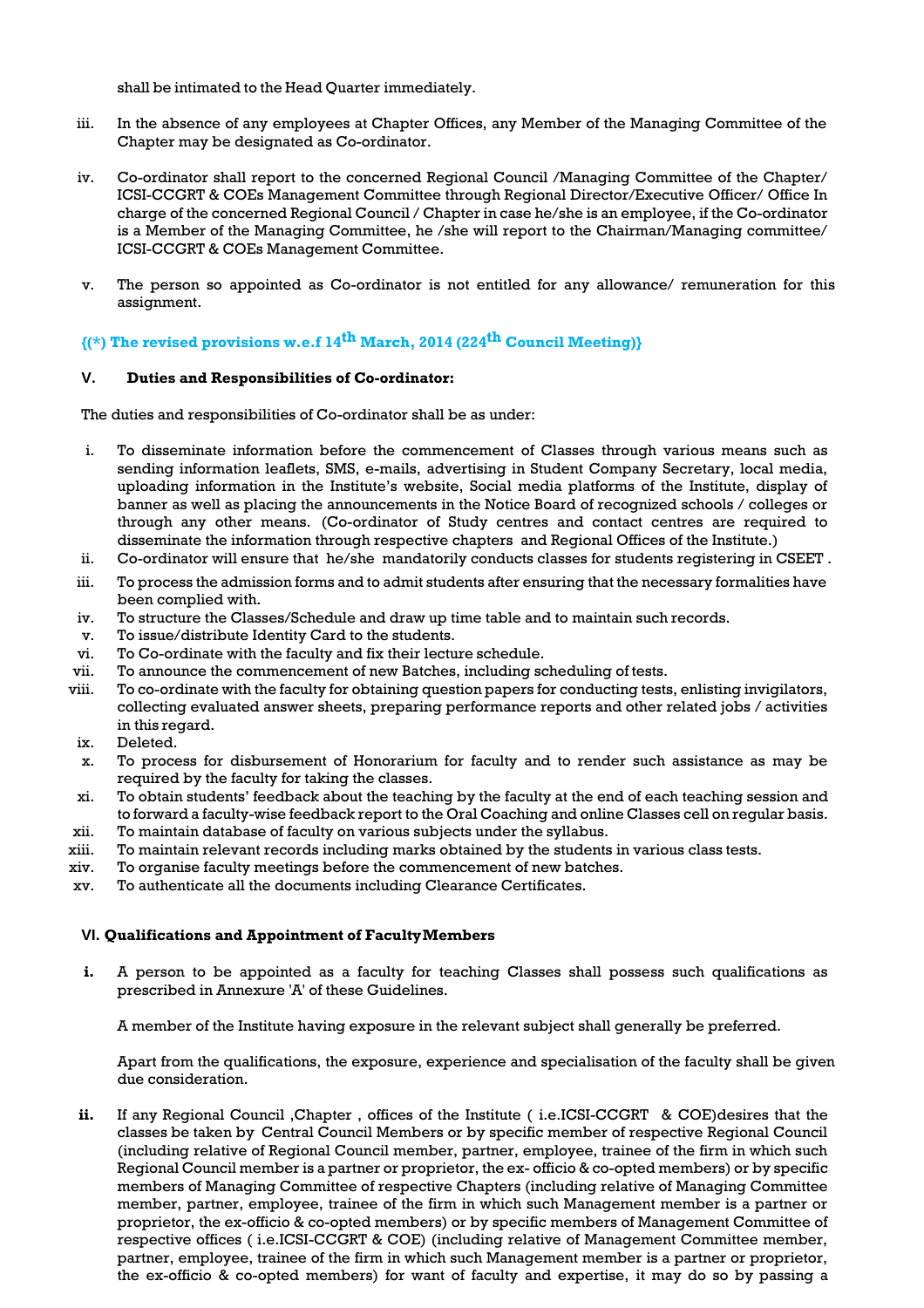resolution in this regard at the meeting of the respective Regional Council / Managing Committee/ ICSI-CCGRT & COEs Management Committee as the case may be. Further, a disclosure with respect to the above be taken from such Regional Council members, Management Committee member at the time of submission of annual disclosure of interest to the Institute. Format of Disclosure **(\*\*)** is given at **Annexure-I.**

**(\*\*) The revised format of disclosure was approved in 232nd Council Meeting held on 29.12.2015.**

- iii. In case of Chapters, the Managing Committee shall also seek the approval of the respective Regional Council.
- **iv.** Honorarium at applicable rates shall be paid to such members of the faculty for taking up the classes.
- **v.** To ensure transparency, the names and details of remuneration paid during the course of a given financial year to the faculty categorized under Guideline VI (ii) shall be published in the relevant Annual Report of the respective Regional Council /Chapter/ offices of the Institute ( i.e.ICSI-CCGRT & COE) as the case may be.
- vi. Further, the engagement of faculty categorized under Guideline VI [ii] shall be renewed every year by the Regional Council / Managing Committee of the Chapter /ICSI-CCGRT & COEs Management Committee, as the case may be, at its last meeting held prior to the commencement of the financial year.
- **vii.** Engagement of Faculty shall be on rotational basis as far as possible except in exceptional circumstances / situations. New talents must be explored and given adequate opportunity on a continuous basis.
- **viii.** Members of the Central Council, Regional Councils, Managing Committees of Chapters and ICSI-CCGRT & COEs Management Committee, shall submit a 'Disclosure of Interest' on their association with private coaching centres in the beginning of the year and any change related thereon. **(\*\*\*) (\*\*\*) The Revised provisions approved in 259th Council Meeting held on 16.03.2019**

**VII. Feedback about the Faculty**

i. The Co-ordinator shall invariably obtain, at the end of each session, the students' feedback about the respective faculty in the format given at Annexure-E.

The coordinator shall compile the feedback in a tabular form, summarise the same and place before every meeting of the Regional Council / Managing Committee of the Chapter/ ICSI-CCGRT & COEs Management Committee, and also send the same to the Oral Coaching and online Classes cell at the end of each session.

Decision whether a particular faculty is to be repeated in the next session or to be replaced shall be taken strictly on the basis of the feedback as obtained above.

- ii. Regional Councils / Chapters / offices of the Institute ( i.e.ICSI-CCGRT & COE),Contact Centres and Study centres , shall furnish, at the end of each session, the details of the faculty appointed by them in the prescribed Performa (Annexure 'B') along with summary of the feedback about the faculty received from students to Oral Coaching and online Classes cell of the Institute's HQ. All India Panels of quality faculty will be maintained by Oral Coaching and online Classes cell.
- iii. Individual feedback so collected from students shall be retained at the respective Regional Council / Chapter/ offices of the Institute ( i.e. **ICSI-CCGRT & COE**) Contact Centres and Study centres.
- iv. The Regional Council / Managing Committee of the Chapter / ICSI-CCGRT & COEs Management Committee, shall send a report to the Institute every year covering the various aspects viz. names of the faculty, relationship with any Regional Council member, Management Committee member, directly or indirectly, subjects taught, number of batch allotted, rating as per the feedback, number of years engaged and other related details. The report shall also deal with respect to introduction of new faculty.

### **VIII. Code of Conduct for Faculty**

A faculty member shall:

- (i) be debarred from teaching classes at any Regional Council / Chapter in case he/she is found to be canvassing / promoting any private tuition centre, directly or indirectly in any manner.
- (ii) observe formal dress code
- (iii) Maintain strict discipline in the class room.
- (iv) Not suggest any short-cut method for passing the examinations.
- (v) Follow the time schedule of the respective classes
- (vi) Utilize the time allotted for teaching strictly and optimally.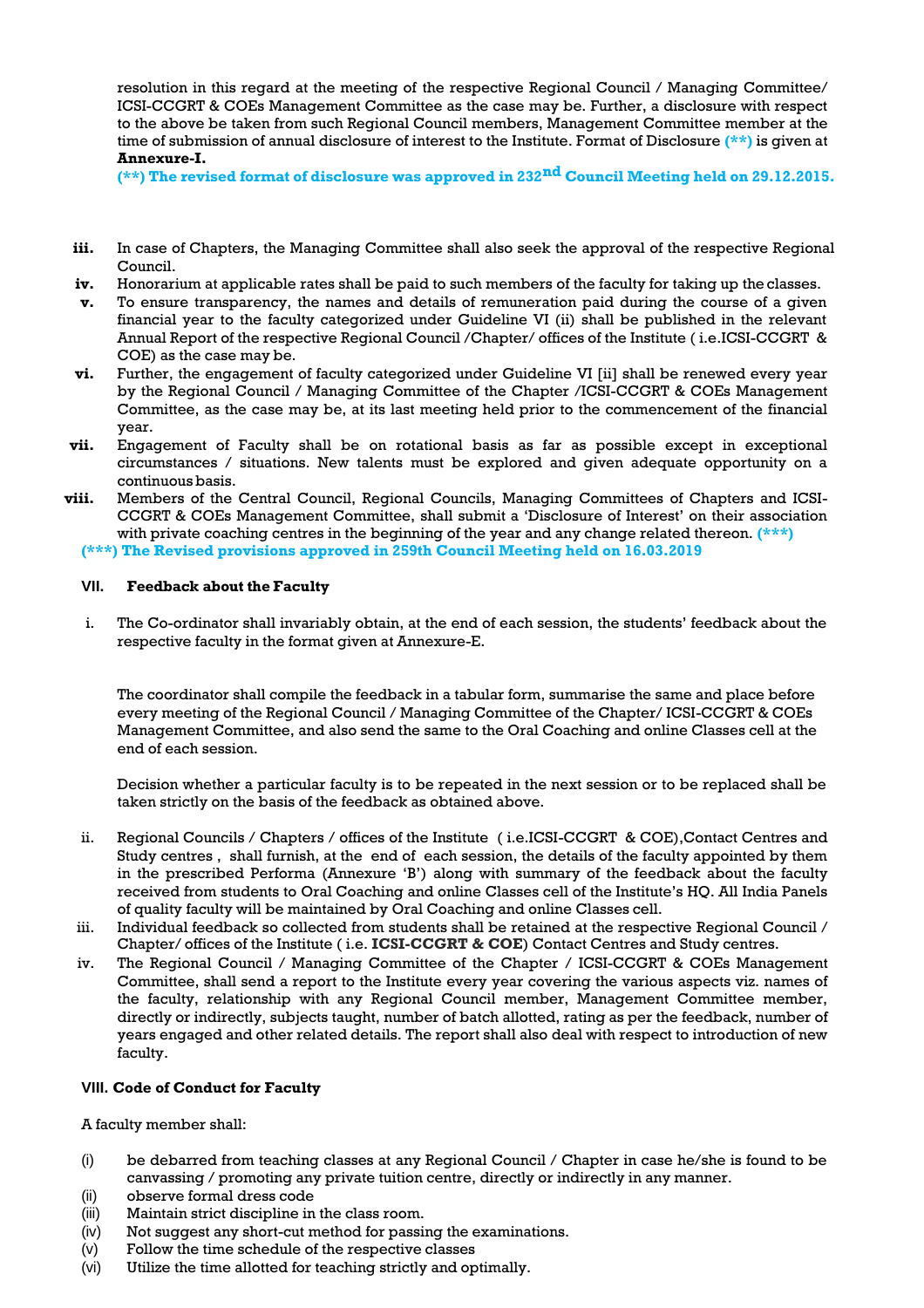#### (vii) be like a mentor and guide the students

#### **IX. Fees to be charged from the students**

The Regional Councils / Chapters /offices of the Institute ( i.e. ICSI-CCGRT & COE) / Contact Centres /Study Centres providing class room teaching facility shall have full autonomy in deciding the fees to be charged from the students. It is clarified that the Institute would NOT provide any financial support/ compensation in this connection to the concerned Regional Council / Chapters /offices of the Institute ( i.e. ICSI-CCGRT & COE) / Contact Centres/Study Centres on any account. The respective Regional Council / Chapter/offices of the Institute (i.e. ICSI-CCGRT & COE) / Contact centres/Study Centres is entitled to keep the surplus generated out of this activity and in case of deficit, the same shall be borne by them.

#### **X. Honorarium to the Faculty**

- i. The Regional Councils / Chapters / offices of the Institute ( i.e. ICSI-CCGRT & COE) / Contact Centres/Study Centres shall have full autonomy in deciding the honorarium payable to faculty for taking classes at their Centres depending upon the local scenario and various other factors. However, total expenditure on faculty honorarium shall be met from class room teaching facility only.
- ii. The honorarium to the faculty shall be paid by way of cheque and the Regional Councils / Chapters /offices of the Institute ( i.e. ICSI-CCGRT & COE) / Contact centres/Study Centres shall ensure deduction of TDS and such taxes as may be applicable at the relevant point of time.
- iii. Honorarium paid to the faculty concerned shall be shown in the relevant books of accounts and other related documents as "Honorarium to Faculty" and not under any other form of reimbursement of expenses, either fully or partially or any other combination thereof.

#### **XI. Admission of Students**

- i. Only registered students of ICSI and students registered for CSEET shall be eligible to seek admission to Class Room Teaching Facility offered by Regional Councils/Chapters/offices of the Institute (i.e. ICSI-CCGRT & COE) / Contact centres/Study Centres.
- ii. DELETED.
- iii. Special permission has to be taken from the Chairperson of the respective Regional Councils/Chapters/offices of the Institute ( i.e. ICSI-CCGRT & COE) in case any student is admitted to Classes for any Programme / Module after the commencement of the Classes of that Programme / Module. Further, Study Centres and Contact Centres will take permission from Oral Coaching and Online Classes Cell in such case.
- iv. Obtaining class room teaching is optional for students.

#### **XII. Number of lectures, attendance andtests**

- i. There shall be a minimum of 30 (in case of Existing Foundation Programme), 20 (in case of Executive Programme (New Syllabus)) and 20 (in case of Professional Programme (New Syllabus)) lectures, of not less than two hours each, for each paper of the Executive/ Professional /Existing Foundation Programme and students registering for CSEET.. The scheme of lectures prepared by the Directorate of Academics and Professional Development is enclosed as Annexure 'C', for guidance of the faculty.
- ii. The lecture scheme specifies the minimum number of lectures to be conducted for each subject, but the Regional Councils/Chapters/offices of the Institute (i.e.ICSI-CCGRT & COE) / Contact Centres/Study Centres shall be free to organize more number of lectures in a subject, if felt necessary.
- iii. Deleted.
- iv. Deleted.
- v. Deleted.
- vi. Two tests shall be held in each subject of Executive / Professional /Existing Foundation Programme at regular intervals, out of which a student must pass atleast one testper subjectin /Executive/ Professional /Existing Foundation Programme respectively. The qualifying marks for passing each test shall be 40 percent.
- vii. For Existing students of Foundation Program class tests may continue to be conducted on "Multiple Choice Question (MCQ)" format and the progress of the students may be intimated to them by evaluating their performance in the class tests. However, there is no requirement of issuing formal Completion Certificates to these students. **(##)**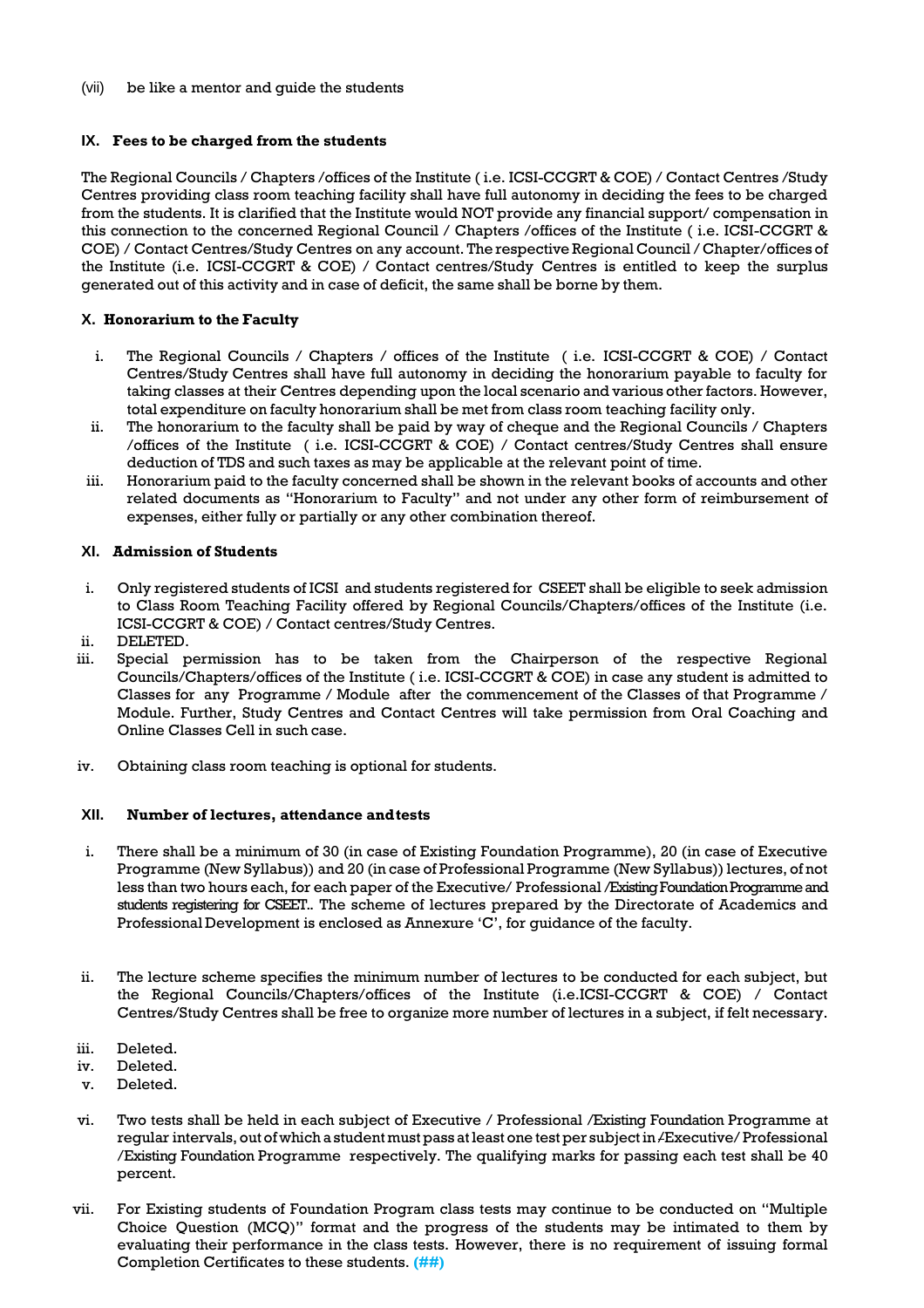**(##) This will be applicable only to the students who have taken admission prior implementation of the CSEET, as Foundation Programme has been phased out after implementation of the CSEET.**

viii. The duration of the test shall be minimum two hours. Evaluated Answer sheets given by students in class tests may be returned to them after recording by the Co-ordinator.

#### **XIII. Performance Report Regional Councils / Chapters**

Deleted

#### **Existing Collaborative Centres**

Deleted

#### **XIV. Withdrawal of Recognition**

In case any Teaching Centre is found violating these Guidelines in any form including circumvention / dilution, the HQ may initiate appropriate action, as it may deemed fit, after giving the Centre or faculty concerned, an opportunity of being heard. In case a particular Centre is found to be violating the Guidelines, the Institute may impose such penalty as it may deem fit, including withdrawal of recognition.

#### **XV. General**

- i. The Regional Council / Chapter/offices of the Institute (i.e. ICSI-CCGRT & COE) / Contact Centres/Study Centres shall ensure that the facility for Class Room Teaching is economically viable and self-sustained before commencement of Classes.
- ii. While commencing a new batch, an inaugural function shall be organized. Invitation to be extended to the newly admitted students and their parents for attending the inaugural function. At this function orientation to be given about the benefits of joining Classes, Career Opportunities, scheme of classes, Library and other infrastructure facilities, Co- curricular activities to be highlighted. Council Members / or Senior Company Secretaries shall be invited to address the students to motivate them. Rank holders, toppers of the Region/ Chapter shall also be invited to share their success story.
- iii. Before commencement of each session, a faculty meeting shall be organized, wherein faculty members shall be apprised about their lecture schedule/test schedules and other points of code of conduct for faculty as given in clause VIII of these guidelines.
- iv. Special lectures of expert faculty shall be organized for any topic. Some lectures for value addition on topics viz. "How to prepare for examination?" shall also be organized. Study Circle meetings shall also be conducted for the students.
- v. President/Vice President/Central Council Member shall be invited to address the students on their visit to respective Region / Chapter.
- vi. Regional Councils / Chapters /offices of the Institute (i.e. ICSI-CCGRT & COE) / Contact Centres/Study Centres conducting Classes shall ensure that library is kept open throughout the period of Classes.
- vii. Efforts shall be made to bring in new faculty or show the pre-recorded CD of e-learning module of that particular topic to the students in class in case any faculty is absent unexpectedly.
- viii. Efforts shall be made to provide good, congenial and proper ambience as well as basic amenities to the students at the venue.
- ix. Proper arrangements for LCD Projector, Laptop etc. shall be made to enable faculty to give presentation.
- x. For inculcating the spirit of scholastic competition among the students, appropriate prize awards shall be instituted, which could be subject wise, module wise and session wise.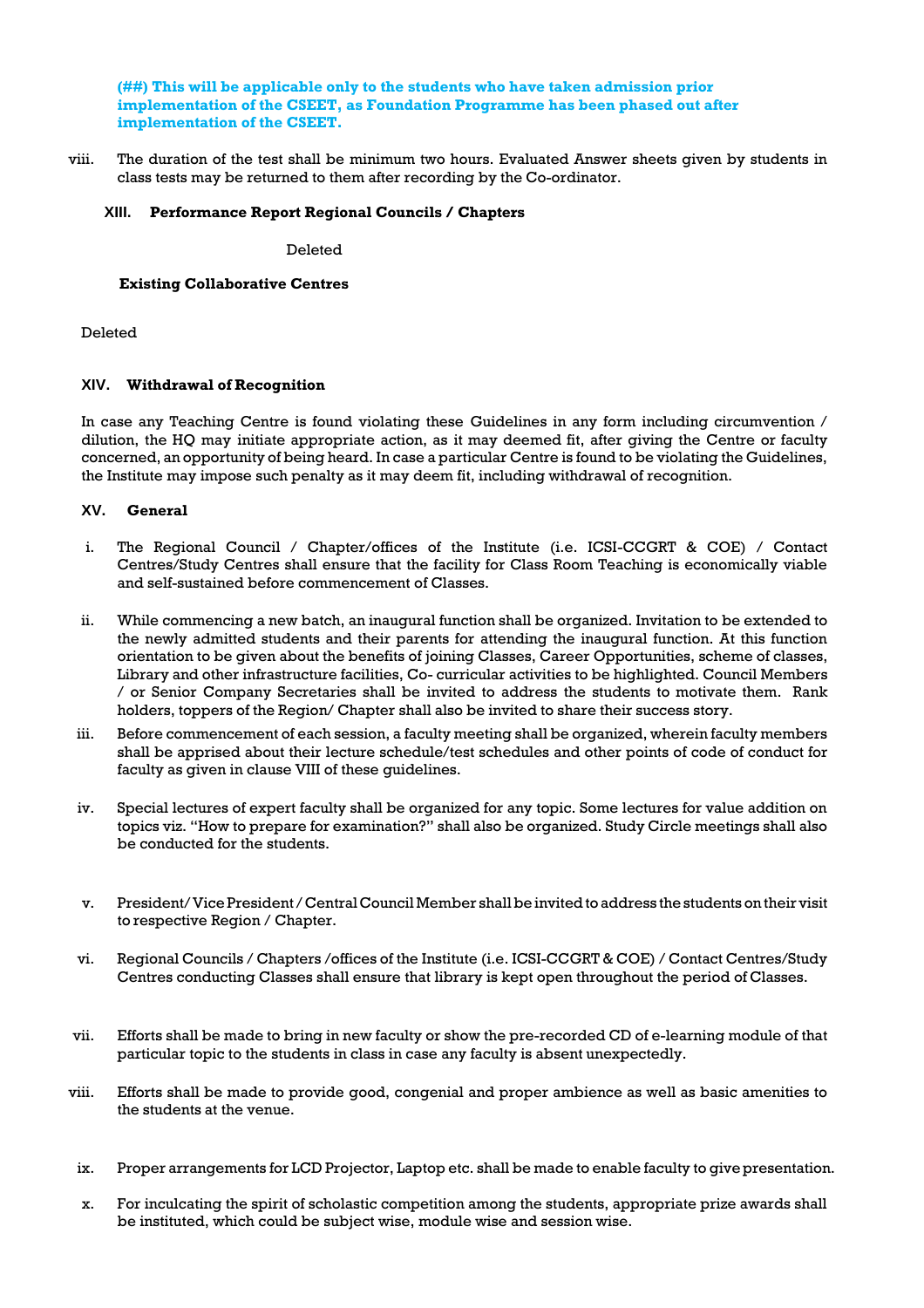- xi. Each Regional Council/Chapter /offices of the Institute (i.e. ICSI-CCGRT & COE) / Contact centres/Study Centres shall create a separate Corpus as "Class Teaching Fund" in order to cater to all the needs of the students, including prize awards to the students as specified in paragraph (x) above.
- xii. Regional Councils / Chapters /offices of the Institute (i.e. ICSI-CCGRT & COE) / Contact centres/Study Centres should encourage blended mode of education by extending benefits through, Virtual class room, E-learning and Contact classes, etc.
- xiii. Oral Coaching and Online Class Cell will administer the Class Room Education across the country.
- xiv. Class Room Education will be supported by digital learning including e-books, virtual class-rooms, Youtube lectures, E-lectures/Video Lectures, webinars, etc. Regional Councils / Chapters /offices of the Institute (i.e. ICSI-CCGRT & COE) / Contact centres/Study Centres will provide Class Room Teaching supported by E-lectures, webinars in coordination with E- Academic Cell / Oral Coaching and Online Class Cell

#### **XVI.** Deleted

#### **XVII. Deviation from the Guidelines**

- i. Any deviation from these Guidelines is prohibited. However, in exceptional cases/circumstances exemption could be given in respect of particular guideline[s] to a particular Regional Council/Chapter/offices of the Institute (i.e.ICSI-CCGRT & COE) / Contact centres/Study Centres for which prior approval of the Secretary of the Institute shall be required.
- ii. Any such exemption shall be reported by the Secretary of the Institute to the Training and Educational Facilitates Committee at its next meeting.
- iii. The Class Teaching activity of the Regional Councils/Chapters/offices of the Institute (i.e.ICSI-CCGRT & COE) / Contact centres shall be part of the Internal Audit System as envisaged by the Institute. Such Internal Audit system will cover both monetary and non-monetary aspects of the activity of a given Teaching Centre.

#### **XVIII. Separate Bank Account**

Regional Council/Chapter/offices of the Institute (i.e.ICSI-CCGRT & COE) / Contact centres shall open a separate bank account for "Class Room Teaching Activity" and maintain the same as per accounting policy of the Institute.

#### **NOTE : The following annexure may also be referred to at the respective places while reading the provisions of these Guidelines.**

| <b>Prescribed Qualification for Faculty Members</b>               | Annexure - A   |
|-------------------------------------------------------------------|----------------|
| Details of Faculty Members appointed                              | $Annexure - B$ |
| <b>Scheme of Lectures</b>                                         | $Annexure-C$   |
| <b>Class Room Teaching Performance Report</b>                     | Annexure - D   |
| <b>Student Feedback Sheet</b>                                     | $Annexure - E$ |
| Format for sending report of eligible students                    | Annexure - F   |
| Format for sending complete list of students admitted Annexure- G |                |
| Format of certificate by verifier / scrutinizer                   | Annexure - H   |

\*\*\*\*\*\*\*\*\*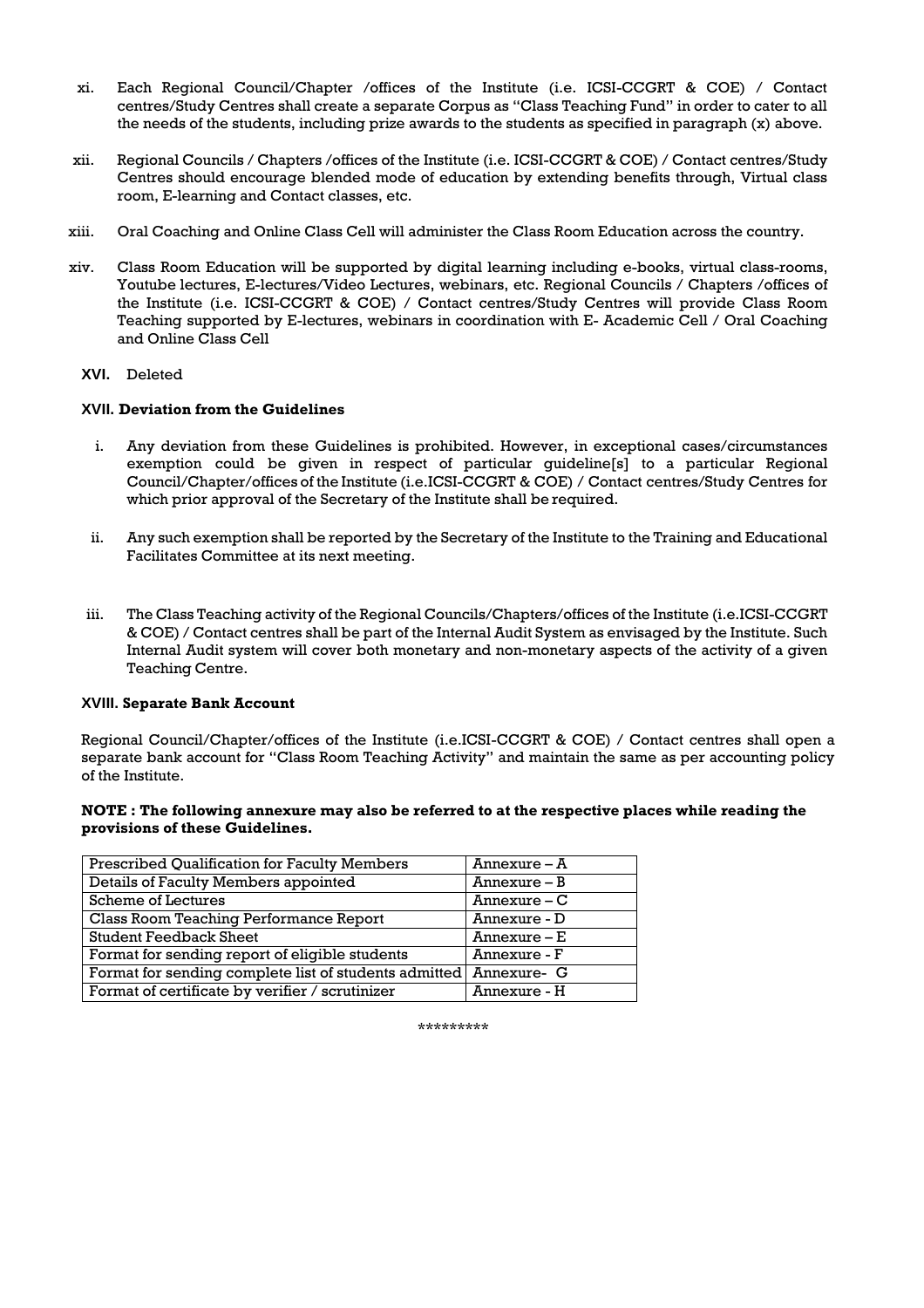### **QUALIFICATIONS PRESCRIBED FOR TUTORS**

| <b>CSEET(CS Executive Entrance Test)</b>                                  |                                                                                                                                                                                                                                                                                                 |  |  |  |
|---------------------------------------------------------------------------|-------------------------------------------------------------------------------------------------------------------------------------------------------------------------------------------------------------------------------------------------------------------------------------------------|--|--|--|
|                                                                           |                                                                                                                                                                                                                                                                                                 |  |  |  |
| Paper-1: Business Communication                                           | MBA<br>M.A.<br>CS,<br>M.Com.,<br>(English),<br>relevant<br>having<br>Teaching/academic experience in the subject.or M.Phil or Ph.D in<br>English / Business Communication having teaching experience of<br>Business Communication subject in reputed Management Institutes<br>for 3 to 5 years. |  |  |  |
| Reasoning                                                                 | Paper 2: Legal Aptitude and LogicalCS/ CA / CMA or LL.B/LL.M or MBA, having teaching / work<br>experience in the subject or Science / Engineering Graduate having<br>teaching / work experience in the Logical reasoning.                                                                       |  |  |  |
| Paper 3: Economic & Business<br>Environment                               | M.A (Eco) or M.Com. or MBE or MBA (with Economics as a subject of<br>study at graduate or post graduate level) or Ph.D in Economics<br>having relevant teaching/ academic experience in the subject for 3<br>to 5 years.                                                                        |  |  |  |
| Paper 4: Current Affairs, Presentation<br>and Communication Skills (Viva) | Part-A (Current Affairs) CS/M.Com/MBE<br>or MBA/M.A (Pol.<br>Science)/LL.B/LL.M having relevant Teaching/work experience in<br>the subject and/ or General Studies. Or IAS (Retd.)/IPS<br>(Red.)/<br>IRS (Retd.)/IFS (Retd.)                                                                    |  |  |  |
|                                                                           | Part-B (Presentation and Communication Skills)                                                                                                                                                                                                                                                  |  |  |  |
|                                                                           | M.A./Ph.D. (English), CS/CA/ICWA, M.Com., M.Sc., PG in Mass<br>Communication, MBA or any other Post Graduate having relevant<br>teaching/work experience/ expertise in the subject.                                                                                                             |  |  |  |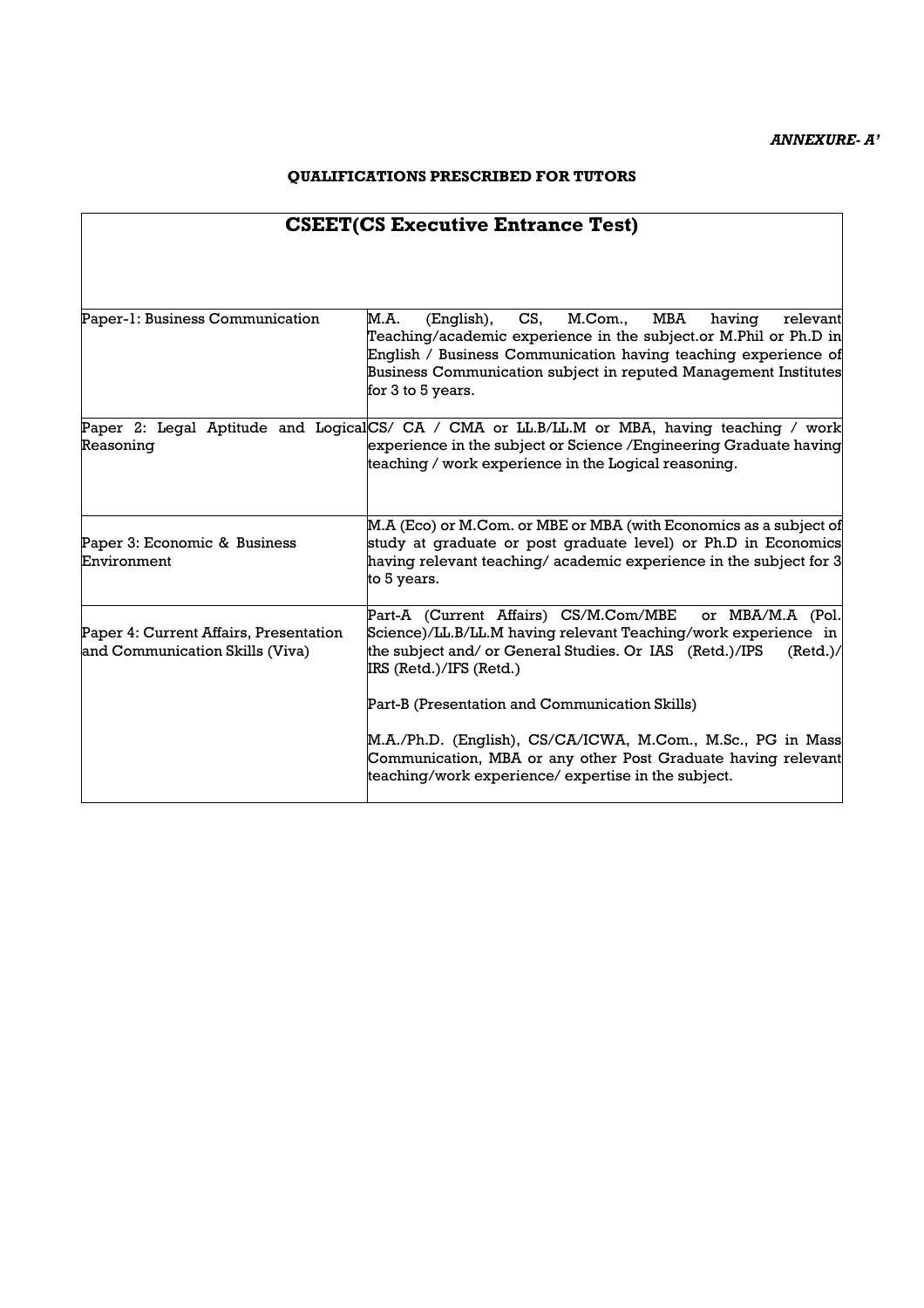# **Foundation, Executive and Professional Programme**

| <b>FOUNDATION PROGRAM</b>                                        | The Old syllabus of Foundation Programme is no<br>more in existence.                                                                                                                                                                    |
|------------------------------------------------------------------|-----------------------------------------------------------------------------------------------------------------------------------------------------------------------------------------------------------------------------------------|
|                                                                  |                                                                                                                                                                                                                                         |
|                                                                  |                                                                                                                                                                                                                                         |
|                                                                  |                                                                                                                                                                                                                                         |
|                                                                  |                                                                                                                                                                                                                                         |
| <b>EXECUTIVE PROGRAMME - OLD SYLLABUS</b>                        |                                                                                                                                                                                                                                         |
| <b>Module I</b>                                                  |                                                                                                                                                                                                                                         |
| 1. Company Law                                                   | CS or Advocates practicing in Company Law or Law<br>Teachers with LL.M. and having teaching experience in<br>Company Law.                                                                                                               |
| 2. Cost and Management Accounting                                | M.Com. With Advance Accountancy/ Management<br>Accounting, CMA or CA with teaching / work experience<br>in the subject.                                                                                                                 |
| 3. Economic and Commercial Laws                                  | CS or M.Com with LL.B, having teaching or work<br>experience or Law Teachers (LL.M) or Practising<br>Advocates dealing with cases covered under various<br>economic and commercial laws.                                                |
| 4. Tax Laws and Practice                                         | M. Com. With Taxation, CS, CMA or CA having teaching<br>or work experience in the subject. Degree in Law will be<br>preferred.                                                                                                          |
| <b>Module II</b>                                                 |                                                                                                                                                                                                                                         |
| 5. Company Accounts and Auditing Practices                       | CA/CMA /CS with M.Com.(with Accountancy and<br>Company Accounts as main subject at Graduate or Post<br>Graduate Level); having relevant teaching/work<br>experience in the subject of company Accounts and<br><b>Auditing practices</b> |
| 6. Capital Markets and Securities Laws                           | CS, CA, CMA, M.Com., MFC or MBA with relevant<br>academic, professionals or work experience                                                                                                                                             |
| 7. Industrial, Labour and General Laws                           | CS or M.Com(with LL.B) having teaching or work<br>experience or Law Teachers (LL.M) or Practising<br>Advocates in the field of labour laws and other general<br>laws.                                                                   |
| <b>PROFESSIONAL PROGRAM - OLD SYLLABUS</b>                       |                                                                                                                                                                                                                                         |
| <b>Module I</b>                                                  |                                                                                                                                                                                                                                         |
| 1. Advanced Company Law and Practice                             | CS or Advocates practicing in Company Law or Law<br>Teachers with LL.M. and having teaching experience in<br>Company Law.                                                                                                               |
| 2. Secretarial Audit, Compliance Management and Due<br>Diligence | For Secretarial Audit& Due diligence :<br>Practicing company Secretary conducting Secretarial audit<br>of the listed company, public company.                                                                                           |
|                                                                  | <b>Compliance Management:</b><br>Company Secretary in employment having 5 years of<br>experience.                                                                                                                                       |
| 3. Corporate Restructuring, Valuation and Insolvency             | CS, CA, CMA, M.Com./ MBA with LL.B. having relevant<br>professional or academic experience or Law Teachers with<br>LL.M. or Advocates practicing in the area.                                                                           |
| <b>Module II</b>                                                 |                                                                                                                                                                                                                                         |
| 4 Information Technology and Systems Audit                       | CS/CA/CMA with experience in diploma/degree in<br>information technology & system audit or M. Tech/B.Tech<br>/MCA/PGDCA/LLM/Diploma in Cyber Laws and Digital<br>Forensics having teaching/research experience in the<br>area.          |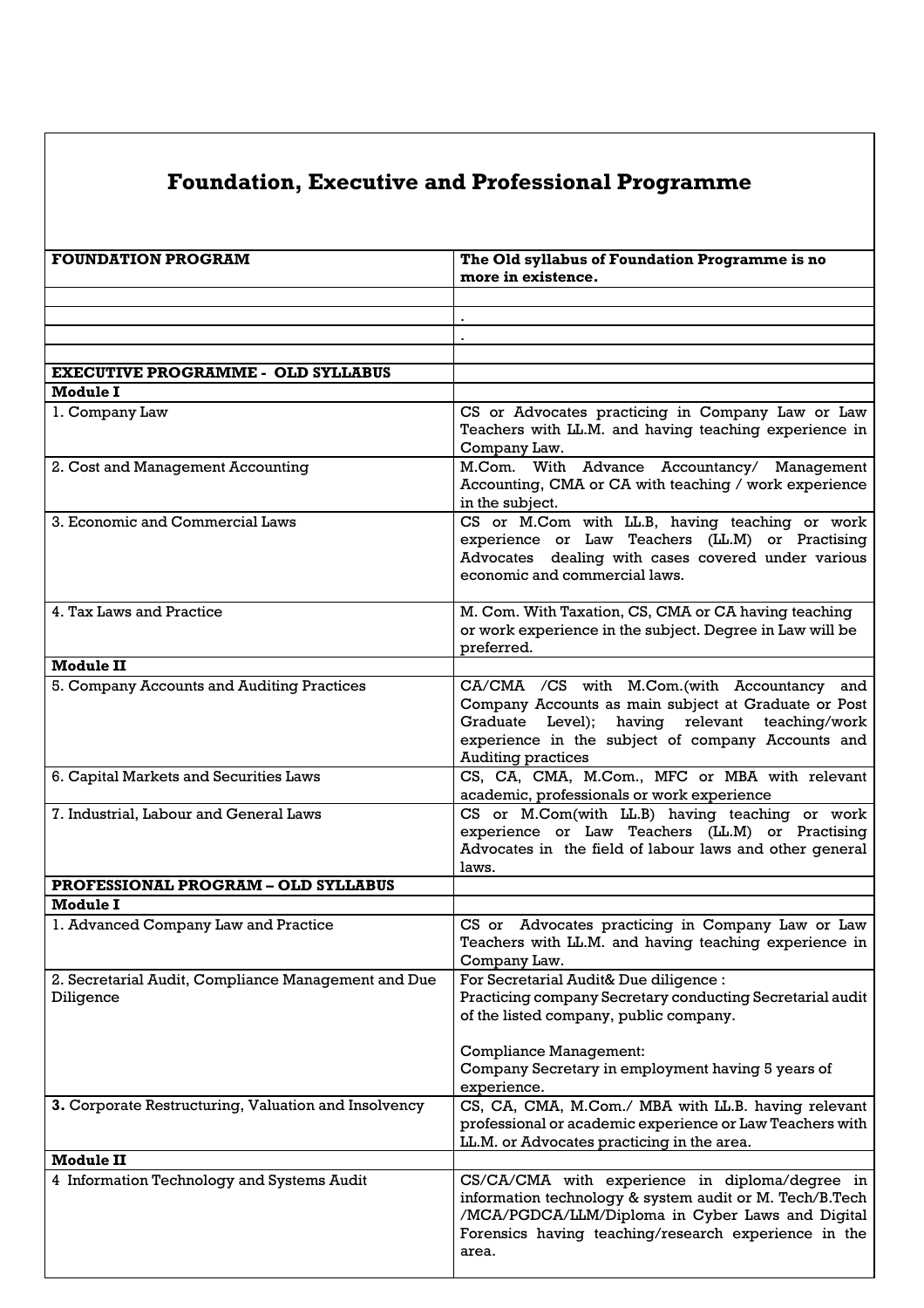| 5. Financial, Treasury and Forex Management         | CS, CA, CMA, M.Com., MBA, MFC, CFA with relevant<br>professional or academic experience.                                                                                                            |
|-----------------------------------------------------|-----------------------------------------------------------------------------------------------------------------------------------------------------------------------------------------------------|
| 6. Ethics, Governance and Sustainability            | CS, CA, CMA, PhD or M.Com. or MBA with specialization<br>in the subject. Degree in Law will be preferred.                                                                                           |
| <b>Module III</b>                                   |                                                                                                                                                                                                     |
| 7. Advanced Tax Laws and Practice                   | CS, CA, CMA, LL.M. or M.Com. with specialization in<br>Direct and Indirect Taxation, or Consultants/ Practising<br>Advocates in relevant area.                                                      |
| 8. Drafting, Appearances and Pleadings              | CS, M.Com. with LL.B. or LL.M with specialization in<br>legislative drafting, Law Teachers, Practising Advocates<br>in the relevant laws                                                            |
| Elective one out of 5                               |                                                                                                                                                                                                     |
| 9.1 Banking Law and Practice                        | CS, CA, CMA having teaching or professional<br>specialization in the field of banking operations & laws.                                                                                            |
| 9.2 Capital, Commodity and Money Market             | CS, CA, CMA, M.Com., MFC or MBA with relevant<br>academic, professionals or work experience                                                                                                         |
| 9.3 Insurance Law and Practice                      | CS, CA, CMA having teaching or professional<br>specialization in the field of insurance operations and<br>laws.                                                                                     |
| 9.4 Intellectual Property Rights - Law and Practice | CS, M.Com.or any other relevant graduation with LL.B. or<br>LL.M with specialization in Intellectual property. Law<br>Teachers and Practising Advocates in the relevant laws<br>would be preferred. |
| 9.5 International Business-Laws and Practices       | M.Com/MBA wit specialization in relevant area, CS, CA or<br>CMA with relevant professional or academic experience.                                                                                  |

### **QUALIFICATIONS PRESCRIBED FOR TUTORS-NEW SYLLABUS, 2017**

# **FOUNDATION PROGRAMME**

| 1. Business Environment and Law                   | M.Com, CS, MBA, CA or CMA or LL.B or MA (Economics)<br>or MBE having teaching / work experience in the subject.                                                                                                                                                                    |
|---------------------------------------------------|------------------------------------------------------------------------------------------------------------------------------------------------------------------------------------------------------------------------------------------------------------------------------------|
| 2. Business Management, Ethics & Entrepreneurship | M.A(English), CS, M.Com., MBE or MBA having relevant<br>Teaching/work experience in the subject.                                                                                                                                                                                   |
| 3. Business Economics                             | M.A(Eco) or M.Com (with specialization in Managerial<br>Economics and Economic and Business Environment), CS<br>or CA or CMA, CFA or PhD (Economics) having teaching<br>experience of minimum 5 years.                                                                             |
| 4. Fundamentals of Accounting and Auditing        | CS, CA, CMA, M.Com, MBA-Finance, CFA, Ph.D (Financial<br>Accounting related topics) having teaching experience of<br>minimum 5 years                                                                                                                                               |
|                                                   | Note: Either of any mentioned qualification is sufficient.<br>Multi qualification should be preferred and not mandatory.                                                                                                                                                           |
|                                                   |                                                                                                                                                                                                                                                                                    |
| <b>EXECUTIVE PROGRAMME</b>                        |                                                                                                                                                                                                                                                                                    |
| Module-I                                          |                                                                                                                                                                                                                                                                                    |
| 1. Jurisprudence, Interpretation & General Laws   | CS, LL.B, LLM, PhD (Law) having teaching experience of<br>minimum 5 years or work experience of more than 10<br>vears in relevant field                                                                                                                                            |
| 2. Company Law                                    | CS or PhD (Corporate Law) Advocates practicing in<br>Company Law or Law Teachers with LL.M. and having<br>teaching experience in Company Law.                                                                                                                                      |
| 3. Setting up of Business Entities and Closure    | CS with LLM or MBA with LLM or M.Com (with<br>specialization in management related subjects) with LLM.,<br>PhD(Management/Law) Must have 5 years of teaching<br>experience or more than 10 years of work experience in<br>setting up of business organizations, especially company |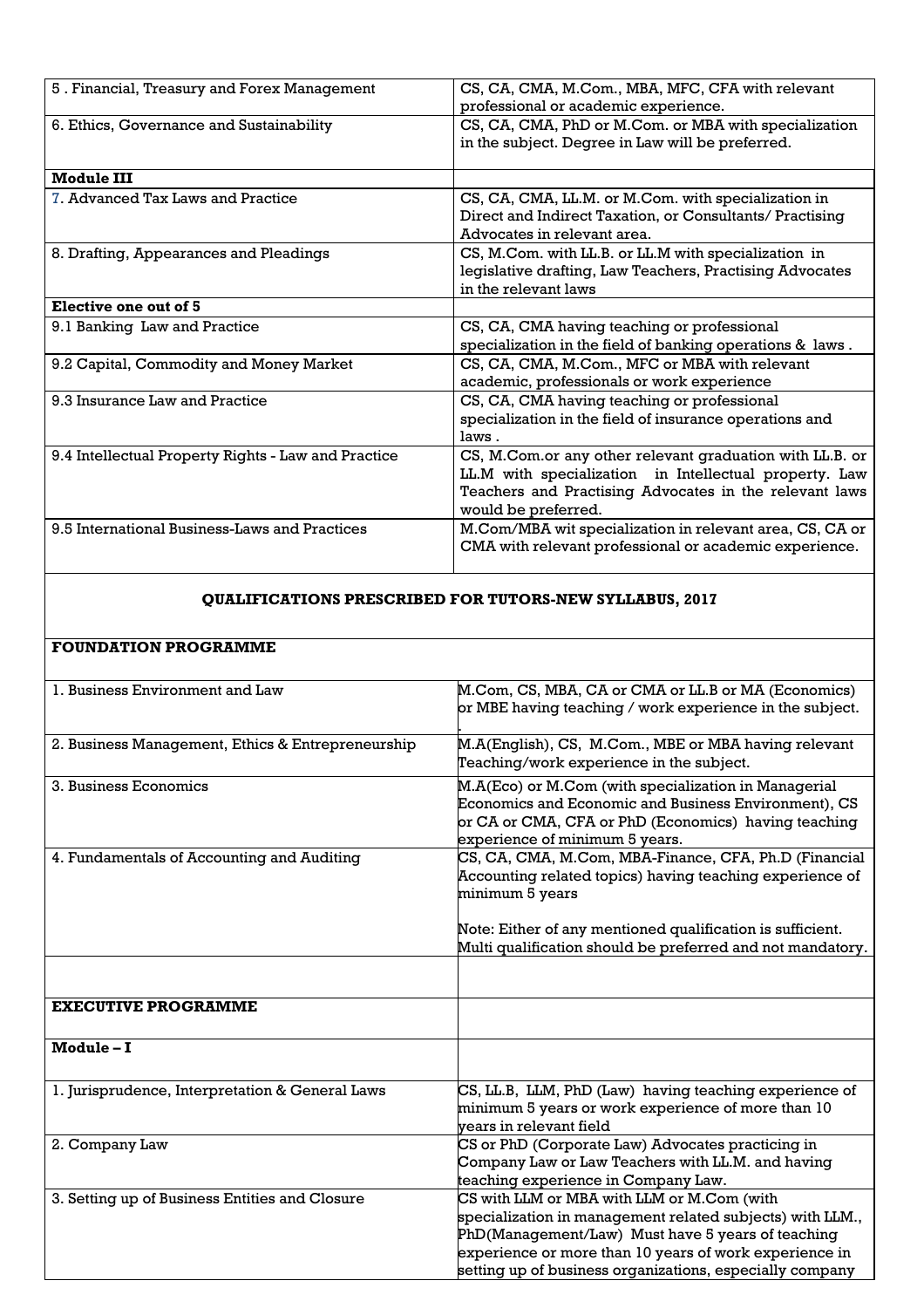|                                                                     | form of organizations, setting up of business in foreign<br>countries, dealt with registration and licensing procedures                                                                                                                                                                                                                                                                                                                                                                 |
|---------------------------------------------------------------------|-----------------------------------------------------------------------------------------------------------------------------------------------------------------------------------------------------------------------------------------------------------------------------------------------------------------------------------------------------------------------------------------------------------------------------------------------------------------------------------------|
| 4. Tax Laws                                                         | of business etc.<br>M. Com. With Taxation, CS, CMA or CA, Ph.D (Taxation)                                                                                                                                                                                                                                                                                                                                                                                                               |
|                                                                     | having teaching or work experience in the subject Degree<br>in Law will be preferred.                                                                                                                                                                                                                                                                                                                                                                                                   |
| Module - II                                                         |                                                                                                                                                                                                                                                                                                                                                                                                                                                                                         |
| 5. Corporate & Management Accounting                                | CS, CA, CMA, CFA, MBA-Finance, PhD (Finance) having<br>teaching experience of minimum 5 years or work<br>experience of more than 10 in the pertinent field.                                                                                                                                                                                                                                                                                                                             |
| 6. Securities Laws & Capital Markets                                | CS, CA, CMA, M.Com., MFC or MBA, PhD (Securities Laws<br>or Capital Markets) with relevant academic, professionals<br>or work experience. Professionals having prior experience<br>of working with SEBI, BSE, NSE, other stock exchanges,<br>Financial Services firms, Wealth Management firms etc.<br>may be given preference.                                                                                                                                                         |
| 7. Economic, Business and Commercial Laws                           | CS or LL.B, M.Com with LL.B, PhD (Economic, Business and<br>Commercial Laws related topics) having teaching<br>experience of minimum 5 years or work experience of more<br>than 10 years and have dealt or dealing with various<br>economic and commercial laws (or Practicing Advocates<br>dealing with cases pertaining to Foreign Exchange<br>Management Act, Competition Law, consumer protection,<br>essential commodities, Transfer of Property, Contracts etc.<br>related cases. |
| 8. Financial and Strategic Management                               | CS, CA, MBA-Finance, CMA, CFA, PhD (Finance) having<br>teaching experience of minimum 5 years or work<br>experience of more than 10 years in Finance related matters<br>and formulation of business strategies<br>Note: Either of any mentioned qualification is sufficient.                                                                                                                                                                                                            |
|                                                                     |                                                                                                                                                                                                                                                                                                                                                                                                                                                                                         |
|                                                                     | Multi qualification should be preferred and not mandatory.                                                                                                                                                                                                                                                                                                                                                                                                                              |
| PROFESSIONAL PROGRAMME                                              |                                                                                                                                                                                                                                                                                                                                                                                                                                                                                         |
| <b>Module-I</b>                                                     |                                                                                                                                                                                                                                                                                                                                                                                                                                                                                         |
| 1. Governance, Risk Management, Compliances and<br>Ethics           | CS, CA, CMA, M.Com. or MBA or PhD with specialization in<br>the subject. Degree in Law will be preferred.                                                                                                                                                                                                                                                                                                                                                                               |
| 2. Advanced Tax Laws                                                | CS, CA, CMA, LL.M. or M.Com., PhD (Taxation) with<br>specialization in Direct and Indirect Taxation, or<br>Consultants/ Practising Advocates in relevant area. GST                                                                                                                                                                                                                                                                                                                      |
| 3. Drafting, Pleading and Appearances                               | Professionals may be given preference.<br>CS, M.Com. with LL.B. or LL.M, PhD (Corporate Law) with<br>specialization in legislative drafting, Law Teachers,<br>Practicing Advocates in the relevant laws                                                                                                                                                                                                                                                                                 |
| <b>Module-II</b>                                                    |                                                                                                                                                                                                                                                                                                                                                                                                                                                                                         |
| 4. Secretarial Audit, Compliance Management and Due<br>Diligence    | For Secretarial Audit & Due diligence :<br>Practicing company Secretary conducting Secretarial audit<br>of the listed company, public company.                                                                                                                                                                                                                                                                                                                                          |
|                                                                     | Compliance Management:<br>Company Secretary in employment having 5 years of<br>experience.                                                                                                                                                                                                                                                                                                                                                                                              |
| 5. Corporate Restructuring, Insolvency, Liquidation &<br>Winding-up | CS, CA, CMA, M.Com./ MBA with LL.B., PhD (Corporate<br>Restructuring related topics) having relevant professional<br>or academic experience or Law Faculty with LL.M. having<br>${\tt relevant}$ exposure or ${\tt Advocates}$ practicing in the corporate $ $<br>restructuring area. Insolvency Professionals having<br>experience in dealing cases under Insolvency &<br>Bankruptcy Code may be given preference.                                                                     |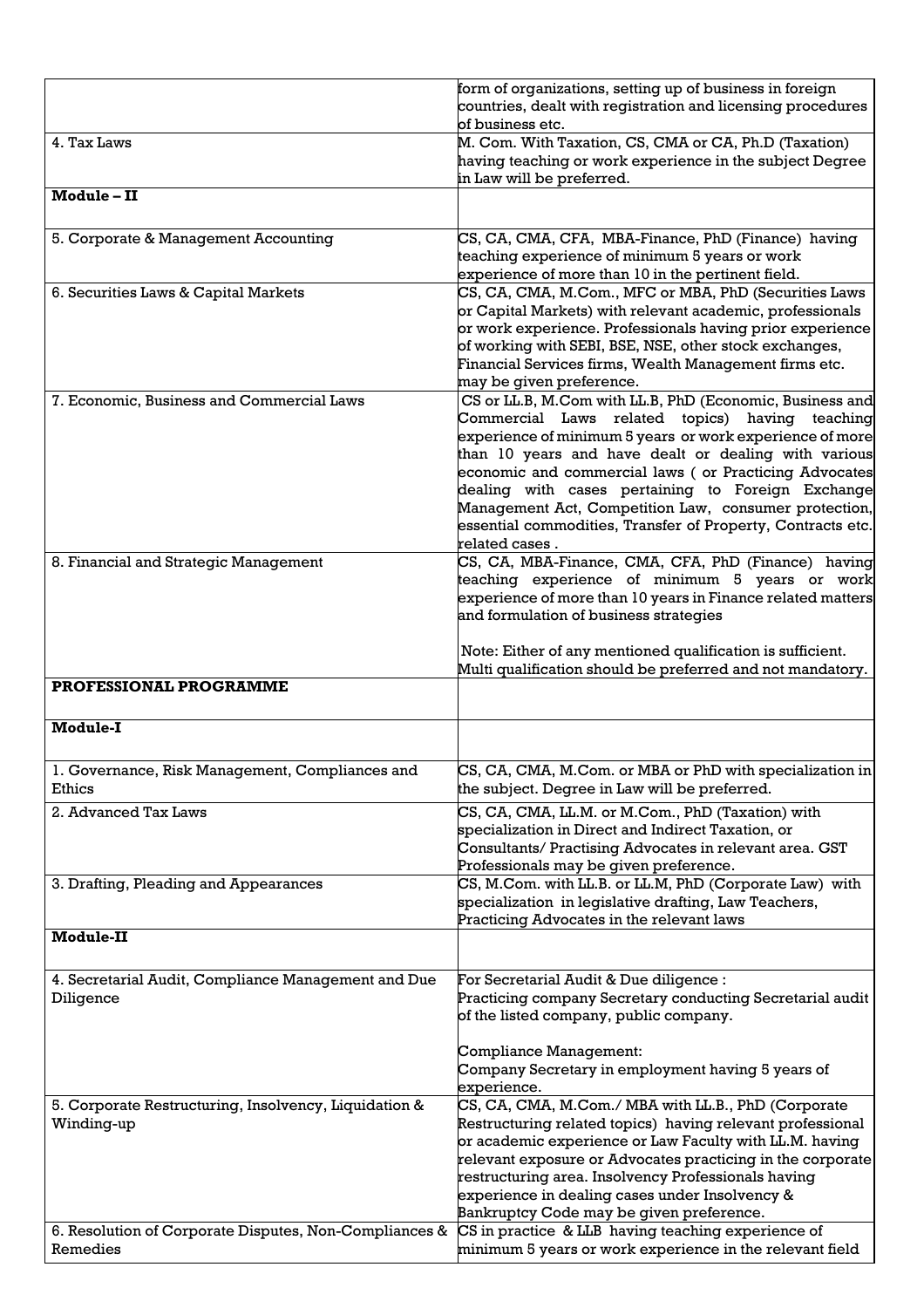|                                                      | for more than 10 years or Advocates dealing with the cases<br>of corporate disputes.                                 |
|------------------------------------------------------|----------------------------------------------------------------------------------------------------------------------|
| <b>Module-III</b>                                    | CS, CA, CMA, CS with PG Diploma / Degree in Capital                                                                  |
|                                                      | Markets having teaching experience of minimum 5 years                                                                |
| 7. Corporate Funding & Listings in Stock Exchanges   | or work experience of more than 10 years in SEBI, NSE,                                                               |
|                                                      | BSE, or any other stock exchange or leading Financial<br>Research firms.                                             |
| 8. Multidisciplinary Case Studies                    | CS, CA, CMA, MBA, MBE, CFA, LL.B, L.L.M., Ph.D                                                                       |
|                                                      | (Management) having teaching experience of minimum 5                                                                 |
|                                                      | years or work experience of more than $10$ years in the field                                                        |
|                                                      | of corporate laws, securities laws, competition laws etc. or                                                         |
|                                                      | Practicing Advocate dealing with cases pertaining to                                                                 |
| Elective one out of 8                                | corporate laws, competition laws, insolvency laws etc.                                                               |
| 9.1 Banking - Law & Practice                         | CS, CA, CMA, CAIIB, PhD (Banking related topics) having                                                              |
|                                                      | teaching or professional specialization in the field of                                                              |
|                                                      | banking operations & laws . Retired senior officers of                                                               |
|                                                      | public and private sector banks who have worked on the                                                               |
|                                                      | positions of General Manager, Chief General Manager,                                                                 |
|                                                      | former senior officers of Reserve Bank of India, former<br>senior professor of National Institute of Bank Management |
|                                                      | etc. may be given preference.                                                                                        |
| 9.2 Insurance-Law & Practice                         | CS, CA, CMA, PG Diploma in Insurance Laws, Ph.D                                                                      |
|                                                      | (Insurance) having teaching or professional specialization                                                           |
|                                                      | in the field of insurance operations and laws . Senior                                                               |
|                                                      | officials of IRDAI, public and private sector insurance                                                              |
| 9.3 Intellectual Property Rights: Laws and Practices | companies.<br>CS, M.Com.or any other relevant graduation with LL.B. or                                               |
|                                                      | LL.M with specialization in Intellectual property. Law                                                               |
|                                                      | Teachers and Practicing Advocates in the relevant laws                                                               |
|                                                      | would be preferred.                                                                                                  |
| 9.4 Forensic Audit                                   | CS, CA, L.L.M or CS with Certificate Course in Forensic                                                              |
|                                                      | Audit / Accounting or CA with Certificate Course in<br>Forensic Audit / Accounting having teaching experience of     |
|                                                      | minimum 5 years or work experience in the relevant field                                                             |
|                                                      | for more than 10 years.                                                                                              |
| 9.5 Direct Tax Laws & Practice                       | CS, CA, CMA, LL.M. or M.Com. with specialization in Direct                                                           |
|                                                      | Taxation, or Consultants/ Practicing Advocates in relevant                                                           |
| 9.6 Labour Laws & Practice                           | area. PhD in Taxation may be given preference.<br>CS, LL.B, L.L.M., PhD (Labour Laws) having teaching                |
|                                                      | experience of minimum 5 years or work experience in the                                                              |
|                                                      | relevant field for more than 10 years. Practicing Advocates                                                          |
|                                                      | in the field of labour laws, Senior Human Resource                                                                   |
|                                                      | Managers possessing expertise in dealing with labour                                                                 |
|                                                      | related crucial matters, retired senior professors of XLRI                                                           |
|                                                      | (Xavier School of Management), retired senior government<br>officials of Ministry of Labour and Employment,          |
|                                                      | Government of India etc. may be given preference.                                                                    |
| 9.7 Valuations & Business Modelling                  | CS, CA, CMA, CFA or MBA-Finance with PhD (Finance)                                                                   |
|                                                      | having teaching experience of minimum 5 years or work                                                                |
|                                                      | experience in valuation and business modeling for more                                                               |
|                                                      | than 10 years. Persons who have done Certification Course<br>in Valuation along with CS or CA or CMA, CFA or MBA-    |
|                                                      | Finance with Ph.D (Finance) may be given preference.                                                                 |
|                                                      | Further, Company Secretaries who are Registered Valuers                                                              |
|                                                      | may also be given preference.                                                                                        |
| 9.8 Insolvency-Law and Practice                      | CS, CA, CMA, L.L.M., PhD (Insolvency related topics)                                                                 |
|                                                      | having teaching experience of minimum 5 years and work<br>experience in the relevant field for more than 10 years.   |
|                                                      | Practicing Advocates dealing with insolvency cases,                                                                  |
|                                                      | Company Secretaries who are Insolvency Professionals                                                                 |
|                                                      |                                                                                                                      |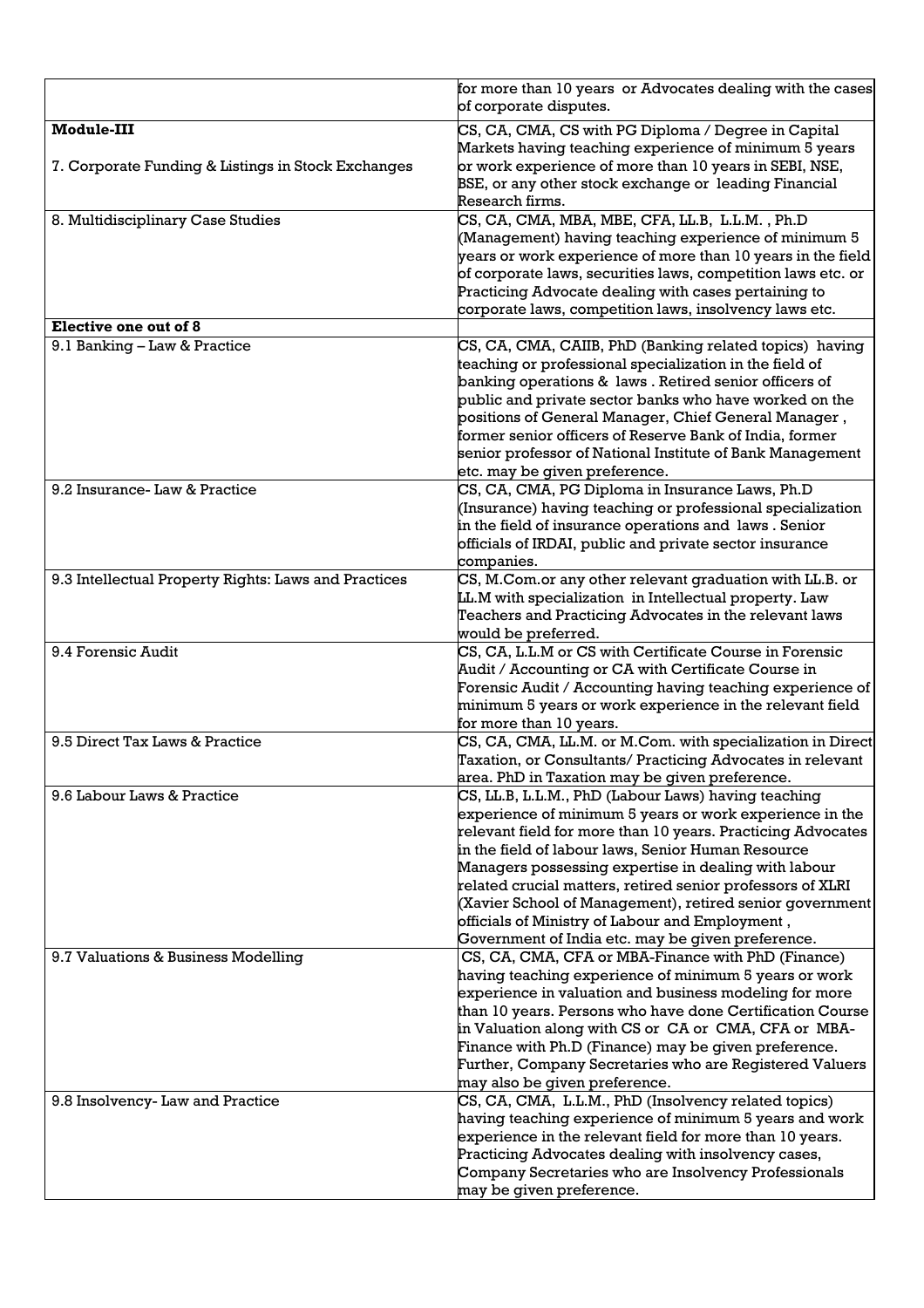## **………………………….CLASS ROOM TEACHING CENTER OF ICSI**

DETAILS OF FACULTY APPOINTED FOR TEACHING FOR THE EXAMINATION SESSION JUNE / DECEMBER ……. (YEAR)

| <b>EXPERIENCE</b><br>NAME & ADDRESS<br>OF THE FACULTY<br>ACADEMIC/<br>(INCLUDING E-<br>PROFES-SIONAL |                                                                   |                 |                          | <b>ANY OTHER</b><br><b>RELEVANT</b><br><b>ACHIEVE-</b> | <b>SUBJECT</b><br><b>ALLOTTED</b> |  |
|------------------------------------------------------------------------------------------------------|-------------------------------------------------------------------|-----------------|--------------------------|--------------------------------------------------------|-----------------------------------|--|
| MAIL / TEL./FAX,                                                                                     | QUALIFI-                                                          | <b>ACADEMIC</b> |                          | <b>PROFESSIO</b>                                       | <b>MENTS</b>                      |  |
| ETC. IF<br><b>AVAILABLE</b>                                                                          | CATIONS<br>- <sup>St</sup> DEGREE<br>$\left(1\right)$<br>ONWARDS) | Teaching        | Re-search<br>Publication | <b>NAL</b>                                             |                                   |  |
| 1.                                                                                                   |                                                                   |                 |                          |                                                        |                                   |  |
|                                                                                                      |                                                                   |                 |                          |                                                        |                                   |  |
| 2.                                                                                                   |                                                                   |                 |                          |                                                        |                                   |  |
| 3.                                                                                                   |                                                                   |                 |                          |                                                        |                                   |  |
| 4.                                                                                                   |                                                                   |                 |                          |                                                        |                                   |  |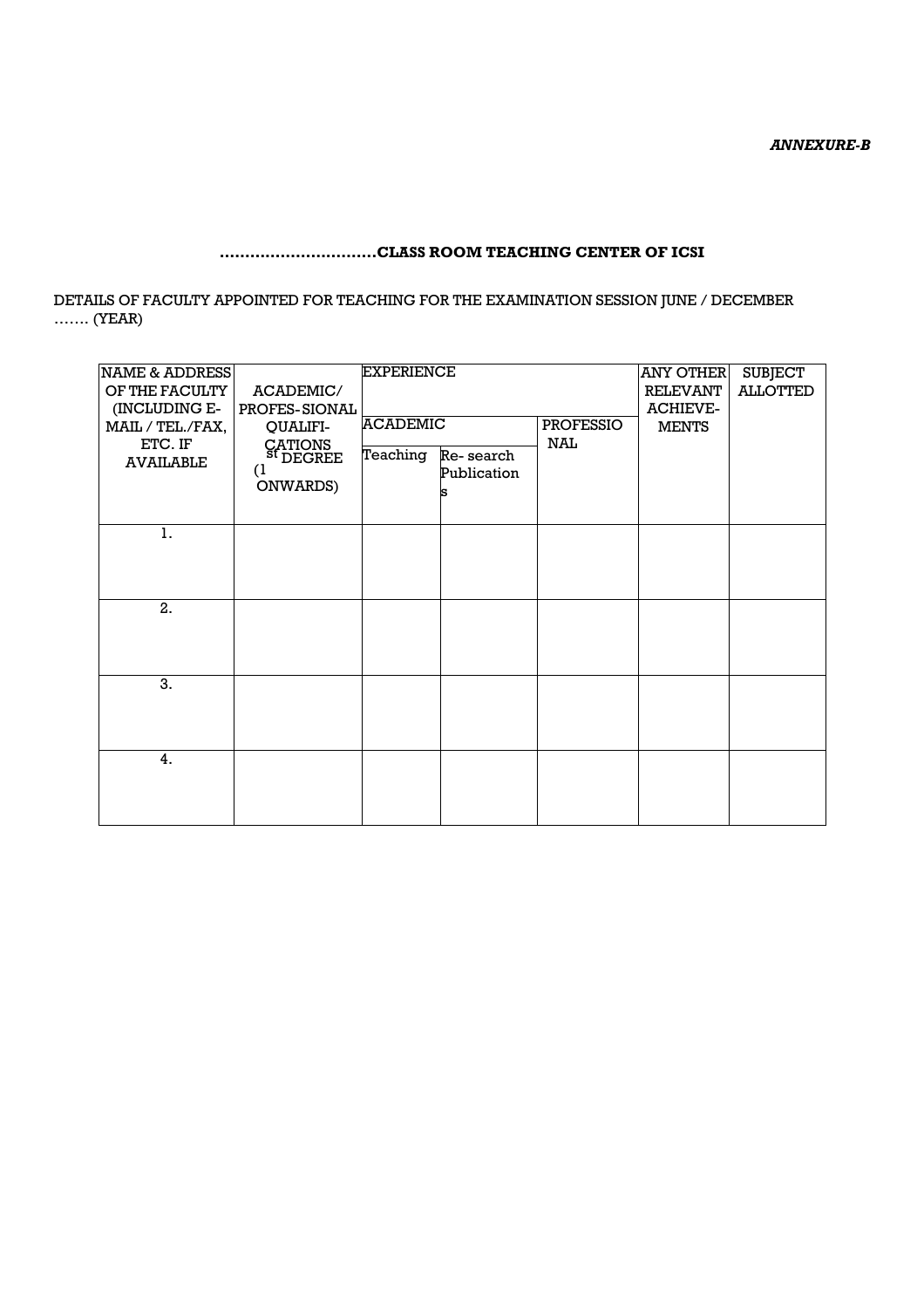*Annexure- C*

# **New Syllabus**

#### **SCHEME OF LECTURES (SYLLABUS w.e.f. FEBRUARY 2020) (Coverage required in Oral Classes and Number of Lectures)**

#### **COURSE CONTENTS OF CSEET( CS Executive Entrance Test)**

#### **Paper 1: Business Communication**

| S.No. | Details of course contents to be covered in No. of Lectures |                   |            |    |  |  |
|-------|-------------------------------------------------------------|-------------------|------------|----|--|--|
|       | lectures                                                    |                   |            |    |  |  |
|       |                                                             | Under             | 30Under    | 34 |  |  |
|       |                                                             | <b>Lectures(2</b> | Lectures(2 |    |  |  |
|       |                                                             | <b>Hours)</b>     | Hours)     |    |  |  |
|       |                                                             | scheme            | scheme     |    |  |  |
| ı     | <b>Essentials of Good English</b>                           | 10                | 11         |    |  |  |
|       | English Grammar and its usage-Noun,                         |                   |            |    |  |  |
|       | Pronouns, Verbs, Adjectives,<br>Adverbs,                    |                   |            |    |  |  |
|       | Prepositions, Conjunctions, Interjection,                   |                   |            |    |  |  |
|       | Voice, Articles, Tenses, Prefix and Suffix,                 |                   |            |    |  |  |
|       | <b>Punctuations etc.</b>                                    |                   |            |    |  |  |
|       | Enriching Vocabulary-Choice of words,                       |                   |            |    |  |  |
|       | <b>Synonyms and Antonyms</b>                                |                   |            |    |  |  |
|       | <b>Common errors in English</b>                             |                   |            |    |  |  |
|       | <b>Words with multiple meaning</b>                          |                   |            |    |  |  |
|       | One word substitution                                       |                   |            |    |  |  |
|       | <b>Words frequently mis-spelt</b>                           |                   |            |    |  |  |
|       | <b>Homophones</b>                                           |                   |            |    |  |  |
|       | <b>Idioms and phrases</b>                                   |                   |            |    |  |  |
|       | Proverbs                                                    |                   |            |    |  |  |
|       | <b>Abbreviations</b>                                        |                   |            |    |  |  |
|       | Para jumbles                                                |                   |            |    |  |  |
|       | <b>Sentence completion</b>                                  |                   |            |    |  |  |
|       | Sentence arrangement                                        |                   |            |    |  |  |
|       | <b>Sentence correction</b>                                  |                   |            |    |  |  |
|       | Foreign words and phrases commonly used                     |                   |            |    |  |  |
|       | Comprehension of passage and art of                         |                   |            |    |  |  |
|       | Summarizing                                                 |                   |            |    |  |  |
|       |                                                             |                   |            |    |  |  |
|       |                                                             |                   |            |    |  |  |
|       |                                                             |                   |            |    |  |  |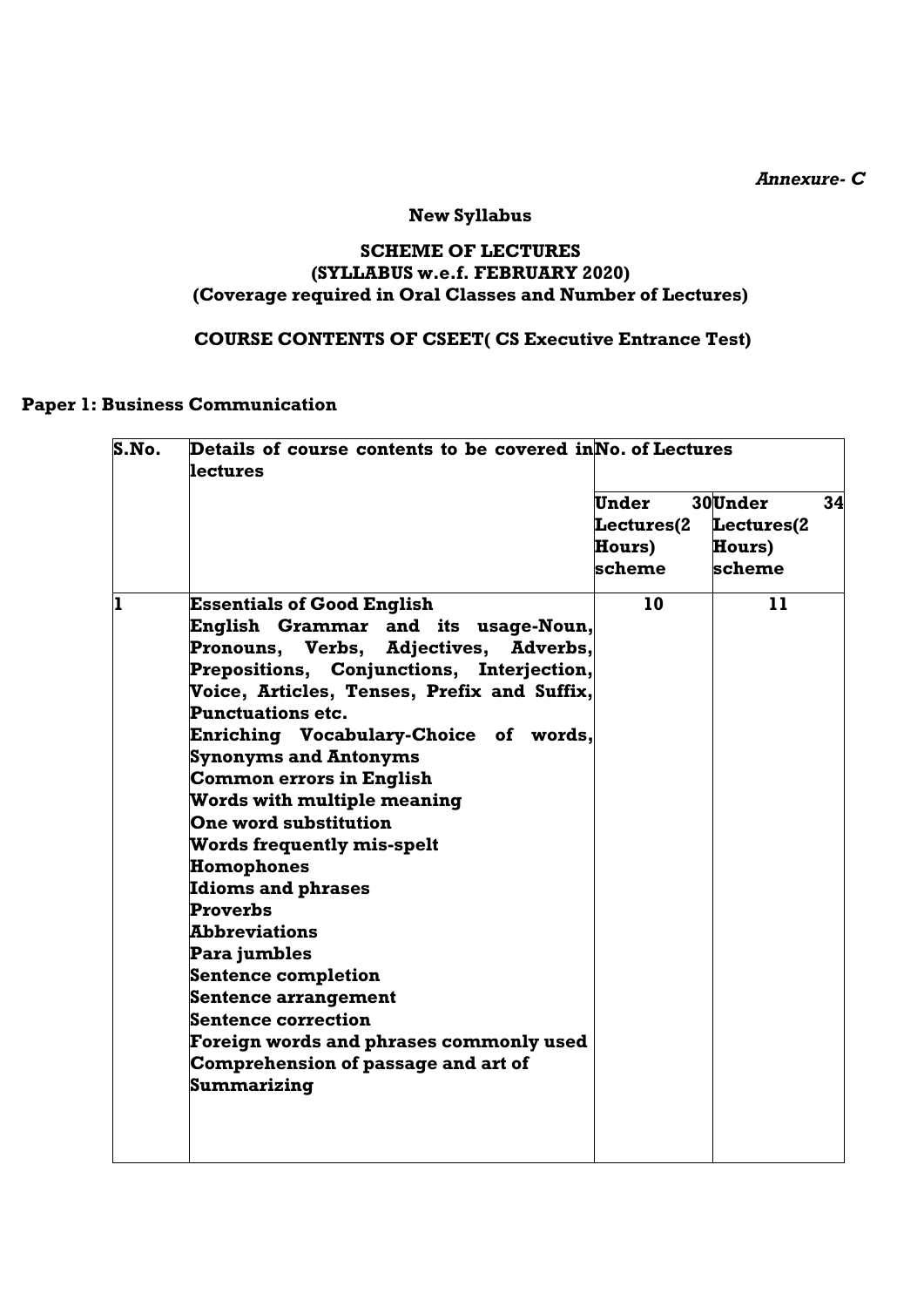| 2. | <b>Communication</b>                                                                             | 8 | 9 |
|----|--------------------------------------------------------------------------------------------------|---|---|
|    |                                                                                                  |   |   |
|    |                                                                                                  |   |   |
|    | Concept of Communication, Meaning and                                                            |   |   |
|    | <b>Significance of Good Communication</b>                                                        |   |   |
|    | <b>Business Communication- Principles and</b>                                                    |   |   |
|    | <b>Process</b>                                                                                   |   |   |
|    | <b>Means of Communication- Written,</b>                                                          |   |   |
|    | Oral, Visual, Audiovisual                                                                        |   |   |
|    | <b>Choice of Modes of Communication</b>                                                          |   |   |
|    | <b>Communication Networks- Vertical, Circuit,</b>                                                |   |   |
|    | <b>Chain, Wheel, Star</b>                                                                        |   |   |
|    | Commonly used Mediums of<br><b>Digital</b>                                                       |   |   |
|    | Communication- Email, SMS, Voice mail,                                                           |   |   |
|    | Multimedia, Teleconferencing,<br><b>Mobile</b>                                                   |   |   |
|    | Phone Conversation, Video Conferencing                                                           |   |   |
|    | letc.                                                                                            |   |   |
|    | Listening Skills-Types, Purpose, Steps to                                                        |   |   |
|    | Effective Listening, Barriers to Effective                                                       |   |   |
|    | <b>Listening and Ways to overcome the Barriers</b><br><b>Barriers to Effective Communication</b> |   |   |
|    |                                                                                                  |   |   |
|    | and Ways to overcome the Barriers                                                                |   |   |
|    |                                                                                                  |   |   |
| 3. | <b>Business Correspondence</b>                                                                   | 8 | 9 |
|    | Business Letters - Its Essentials, Parts,                                                        |   |   |
|    | <b>Types, Salutations</b>                                                                        |   |   |
|    | Positive Messages, Negative Messages and                                                         |   |   |
|    | <b>Persuasive Messages</b>                                                                       |   |   |
|    | Inter and<br><b>Business</b><br>Reports,<br>Intra-                                               |   |   |
|    | departmental Communication-<br><b>Office</b>                                                     |   |   |
|    | Orders, Office Circulars, Memorandum,                                                            |   |   |
|    | Office Notes, Management Information                                                             |   |   |
|    | System (MIS)                                                                                     |   |   |
|    | Concept<br>of Web,<br><b>Internet</b><br>Е-<br>and                                               |   |   |
|    | correspondence                                                                                   |   |   |
|    | <b>Intranet- Benefit and Purpose</b>                                                             |   |   |
|    | <b>Email - Features, Procedure to Write a</b>                                                    |   |   |
|    | <b>Formal Email, Email Etiquettes</b>                                                            |   |   |
|    | <b>Essential Elements of Email- Subject line,</b>                                                |   |   |
|    | Formal Greeting, Target Audience (Reader),                                                       |   |   |
|    | Clarity and Conciseness, Formal Closing,                                                         |   |   |
|    | <b>Proof reading, Feedback</b>                                                                   |   |   |
|    | <b>Advantages and Disadvantages of</b>                                                           |   |   |
|    | Email                                                                                            |   |   |
|    |                                                                                                  |   |   |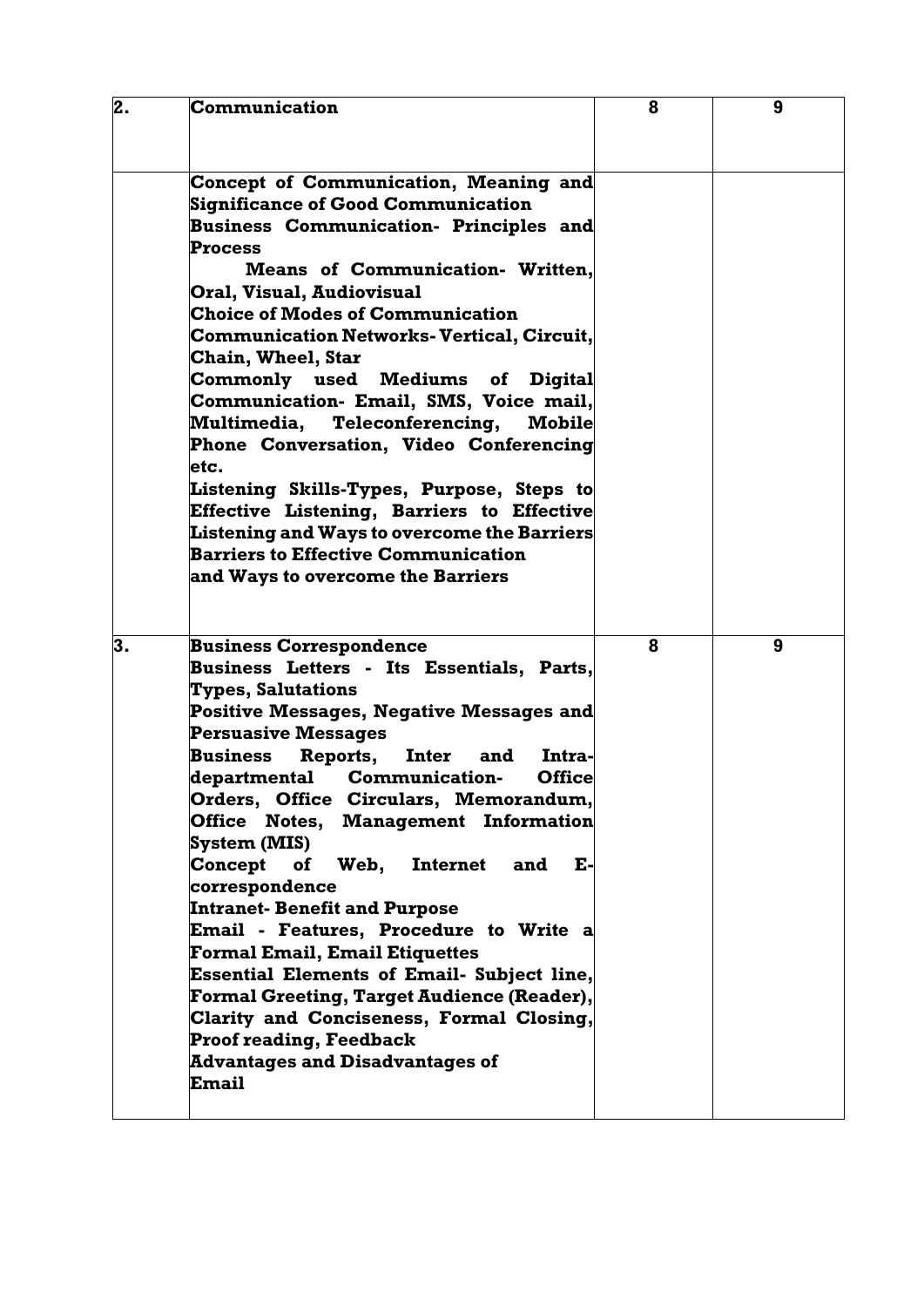| 4. | <b>Common Business Terminologies</b>    |    |    |
|----|-----------------------------------------|----|----|
|    | Terms defined under various Laws, Rules |    |    |
|    | and Regulations including Financial and |    |    |
|    | <b>Non-Financial terms and</b>          |    |    |
|    | expressions.                            |    |    |
|    | <b>Total</b>                            | 30 | 34 |
|    |                                         |    |    |
|    |                                         |    |    |

# **Paper 2: Legal Aptitude and Logical Reasoning**

| S.No | Details of course contents to be covered in $\mathbf N$ o. of Lectures<br><b>lectures</b> |                             |            |    |  |  |
|------|-------------------------------------------------------------------------------------------|-----------------------------|------------|----|--|--|
|      |                                                                                           | <b>Under</b>                | 30Under    | 34 |  |  |
|      |                                                                                           | <b>Lectures(2</b>           | Lectures(2 |    |  |  |
|      |                                                                                           | <b>Hours) scheme Hours)</b> |            |    |  |  |
|      |                                                                                           |                             | scheme     |    |  |  |
| ı.   | Indian Constitution                                                                       |                             |            |    |  |  |
|      | Preamble                                                                                  | 4                           | 4          |    |  |  |
|      | Citizenship                                                                               |                             |            |    |  |  |
|      | Fundamental<br>Rights<br>and                                                              |                             |            |    |  |  |
|      | <b>Fundamental Duties</b>                                                                 |                             |            |    |  |  |
|      | <b>Directive Principles of State Policy</b>                                               |                             |            |    |  |  |
|      | <b>State under Constitution</b>                                                           |                             |            |    |  |  |
|      | <b>President and Governors</b>                                                            |                             |            |    |  |  |
|      | <b>Council of Ministers and Prime Minister</b>                                            |                             |            |    |  |  |
|      | Lok Sabha, Rajya Sabha and Legislative                                                    |                             |            |    |  |  |
|      | <b>Assembly, Legislative Council</b>                                                      |                             |            |    |  |  |
|      | <b>Supreme Court and High Courts</b>                                                      |                             |            |    |  |  |
|      | Landmark Amendment<br>in                                                                  |                             |            |    |  |  |
|      | <b>Constitution</b>                                                                       |                             |            |    |  |  |
|      | List of subjects-Centre, State<br>and                                                     |                             |            |    |  |  |
|      | <b>Concurrent</b>                                                                         |                             |            |    |  |  |
| 2.   | <b>General</b><br><b>Elements</b><br>οf<br>Laws                                           | $\mathbf{3}$                | 4          |    |  |  |
|      | (Indian Contract Act and Law of                                                           |                             |            |    |  |  |
|      | Torts)                                                                                    |                             |            |    |  |  |
|      | <b>A. Law of Contract</b>                                                                 |                             |            |    |  |  |
|      | Offer, Acceptance, Consideration and                                                      |                             |            |    |  |  |
|      | <b>Competency to Contract.</b>                                                            |                             |            |    |  |  |
|      | <b>Agreement</b>                                                                          |                             |            |    |  |  |
|      | Types of Contract: Void, Voidable,                                                        |                             |            |    |  |  |
|      | <b>Unenforceable</b>                                                                      |                             |            |    |  |  |
|      | <b>Performance of Contract</b>                                                            |                             |            |    |  |  |
|      | <b>Frustration of Contract</b>                                                            |                             |            |    |  |  |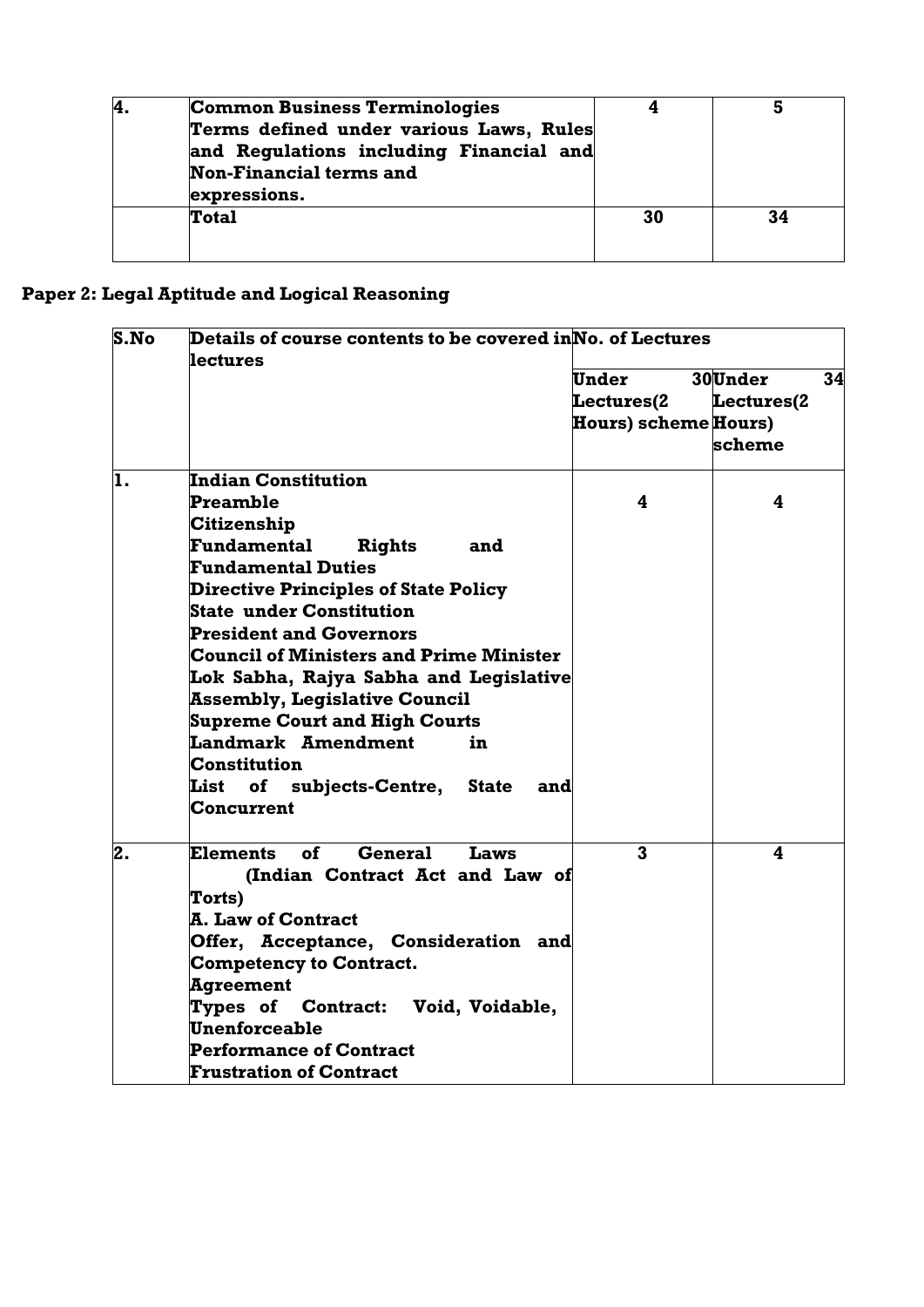|    | <b>Quasi Contract</b>                                            |              |              |
|----|------------------------------------------------------------------|--------------|--------------|
|    | <b>Breach of Contract and Remedies</b>                           |              |              |
|    | <b>Law of Torts</b><br>$\mathbf{B}$                              |              |              |
|    | <b>Basics of Torts</b>                                           |              |              |
|    | <b>Specific Defenses</b><br><b>Nuisance and Negligence</b>       |              |              |
|    | <b>Strict, Absolute and Vicarious Liability</b>                  |              |              |
|    | <b>Trespass</b>                                                  |              |              |
|    | <b>Malicious Prosecution</b>                                     |              |              |
| 3. | <b>Elements</b><br>of<br>Company<br><b>Secretaries</b>           | $\mathbf{2}$ | $\mathbf{2}$ |
|    | Legislation                                                      |              |              |
|    | The Institute of Company Secretaries of                          |              |              |
|    | India                                                            |              |              |
|    | Vision, Mission, Motto and Core Values of                        |              |              |
|    | the Institute                                                    |              |              |
|    | Company Secretary under Company                                  |              |              |
|    | <b>Secretaries Act, 1980.</b>                                    |              |              |
|    | <b>Functions of Company Secretary under</b>                      |              |              |
|    | the Companies Act, 2013                                          |              |              |
|    | Role of<br>Company Secretary<br>in                               |              |              |
|    | Employment                                                       |              |              |
|    | <b>Role of Company Secretary in</b>                              |              |              |
|    | <b>Practice</b>                                                  |              |              |
| 4. | <b>Elements of Company Law</b>                                   | 3            | 3            |
|    | <b>Meaning and Nature of Company</b>                             |              |              |
|    | <b>Types of Companies</b>                                        |              |              |
|    | <b>Incorporation of a Company</b>                                |              |              |
|    | Types of capital                                                 |              |              |
|    | <b>Board of</b><br><b>Directors</b><br>-(Concept,                |              |              |
|    | <b>Appointment and Removal of Directors)</b>                     |              |              |
|    | <b>Board Meetings</b><br>$\&$<br><b>Shareholders</b>             |              |              |
|    | <b>Meetings</b>                                                  |              |              |
|    | <b>Corporate Social Responsibility</b><br><b>Business Ethics</b> |              |              |
|    | Ethical Dilemma                                                  |              |              |
| 5. | <b>Legal Reasoning</b>                                           | 4            | 5            |
|    | <b>Legal Fundamentals and Terms</b>                              |              |              |
|    | <b>Legal Problems</b><br>Reading<br>and                          |              |              |
|    | understanding a case                                             |              |              |
|    | <b>Legal Terminology and Maxims</b>                              |              |              |
|    | <b>Legal Reasoning-</b>                                          |              |              |
|    | <b>Reasoning by Analogy</b>                                      |              |              |
|    | <b>Inductive and Deductive Reasoning</b>                         |              |              |
|    | Questions of Fact (or factual issues)                            |              |              |
|    | Questions of Law (or legal issues)                               |              |              |
|    | Landmark Judgments of<br><b>Supreme</b>                          |              |              |
|    | <b>Court and High Court</b>                                      |              |              |
|    | <b>Reading Comprehension</b>                                     |              |              |
| 6. | <b>Logical Reasoning</b>                                         | 5            | 6            |
|    | <b>Calendars</b>                                                 |              |              |
|    | <b>Cause and Effect Reasoning</b><br><b>Clocks</b>               |              |              |
|    | <b>Coding and Decoding</b>                                       |              |              |
|    | <b>Deriving Conclusion from Passages</b>                         |              |              |
|    | <b>Drawing Inference</b>                                         |              |              |
|    | <b>Number Test</b>                                               |              |              |
|    | <b>Sequence and Series</b>                                       |              |              |
|    | <b>Statement and Assumptions</b>                                 |              |              |
| 7. | <b>Verbal Reasoning</b>                                          | 5            | 6            |
|    | <b>Alphabet Test</b>                                             |              |              |
|    | <b>Alpha Numeric Sequence Puzzle</b>                             |              |              |
|    | <b>Analogy</b>                                                   |              |              |
|    | <b>Assertion and Reason</b>                                      |              |              |
|    | <b>Blood Relations</b>                                           |              |              |
|    | <b>Decision Making</b>                                           |              |              |
|    | <b>Inserting Missing Characters</b>                              |              |              |
|    | <b>Logical Sequence Test</b>                                     |              |              |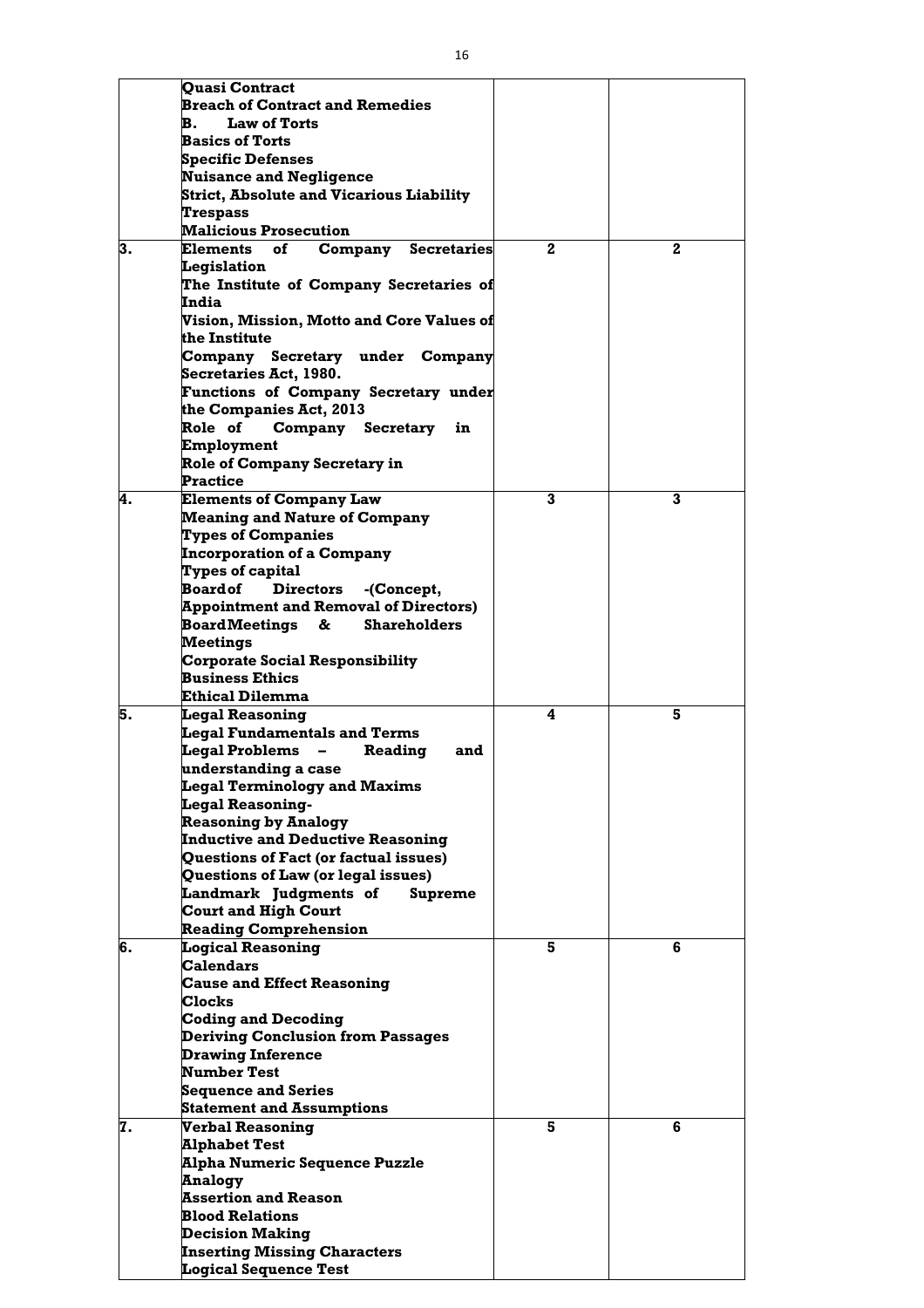|              | <b>Logical Venn Diagram</b><br>Number, Ranking and Time Sequence<br>Test<br>Syllogism<br><b>Truth Tellers and Liars</b>                                                                                                                                                              |    |    |
|--------------|--------------------------------------------------------------------------------------------------------------------------------------------------------------------------------------------------------------------------------------------------------------------------------------|----|----|
| 8.           | <b>Non-Verbal Reasoning</b><br><b>Analytical Reasoning</b><br><b>Classification</b><br><b>Completion of Incomplete Pattern</b><br><b>Figure Matrix</b><br><b>Grouping of Identical Figures</b><br><b>Mirror Image</b><br><b>Rule Detection</b><br><b>Numeric and Alphabet Series</b> | 4  | 4  |
| <b>Total</b> |                                                                                                                                                                                                                                                                                      | 30 | 34 |

# **Paper 3: Economic & Business Environment**

| <b>SR.No</b> | Details of course contents to be covered No. of Lectures<br>in lectures |              |                                    |
|--------------|-------------------------------------------------------------------------|--------------|------------------------------------|
|              |                                                                         | Under        | 30Under<br>34                      |
|              |                                                                         | Lectures(2   | Lectures(2                         |
|              |                                                                         |              | <b>Hours) scheme Hours) scheme</b> |
| lı.          | <b>Basics of Demand and Supply and Forms</b>                            |              |                                    |
|              | of Market Competition                                                   | 4            | 4                                  |
|              | <b>Theory of Demand and Supply</b>                                      |              |                                    |
|              | <b>Equilibrium Price Elasticity of Demand</b>                           |              |                                    |
|              | and Supply and other related concepts                                   |              |                                    |
|              | <b>Increase and Decrease in Demand and</b>                              |              |                                    |
|              | <b>Expansion and Contraction of Demand</b>                              |              |                                    |
|              | <b>of</b><br><b>Market</b><br>Forms<br><b>Competition-</b>              |              |                                    |
|              | Monopoly, Duopoly, Oligopoly, Perfect                                   |              |                                    |
|              | <b>Competition</b><br>Monopolistic<br>and<br><b>Competition</b>         |              |                                    |
| 2.           | <b>National Income Accounting and Related</b>                           | 3            | 4                                  |
|              | <b>Concepts Meaning</b><br>and methods to<br>compute National Income    |              |                                    |
|              | <b>Key variables of National Income (GNP,</b><br>GDP, NNP, NDP etc.)    |              |                                    |
| 3.           | <b>Indian Union Budget Key</b><br>terminologies/heads covered under the | $\mathbf{2}$ | $\mathbf{2}$                       |
|              | budget Revenue and Capital Budget                                       |              |                                    |
|              | <b>Major components of Revenue and</b>                                  |              |                                    |
|              | <b>Capital Budget Meaning of Fiscal</b>                                 |              |                                    |
|              | <b>Deficit Components/ Variables covered</b><br>under Fiscal Deficit    |              |                                    |
|              |                                                                         |              |                                    |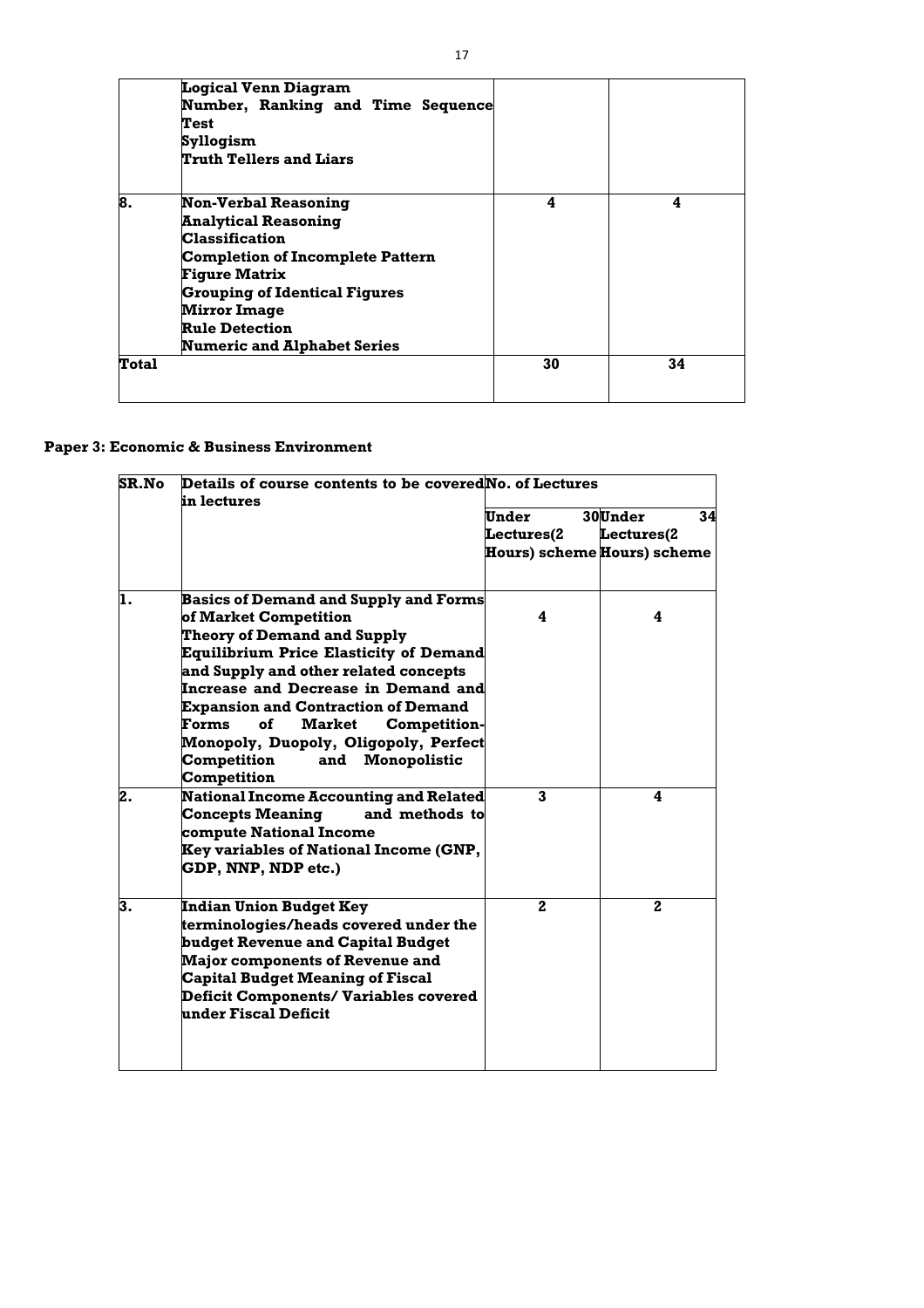| ۰. |                         |
|----|-------------------------|
|    | I<br>۰.<br>۰.<br>×<br>v |

| 4. | Indian Financial Markets Overview of<br>Indian Financial Ecosystem Key facets<br>of Indian financial system Growth of<br><b>Financial Institutions Public and private</b><br>sector banks Industrial Finance<br><b>Corporation of India Small Industries</b><br>Development Bank of India Regional<br><b>Rural Banks Cooperative Banks</b><br><b>Non-Banking Finance Companies</b><br><b>Basics of Capital Market: Types of</b><br><b>Shares and Debentures Financial</b><br>assistance scenario for Small<br>and Medium Enterprises and Start-Ups. | 3  | 3  |
|----|-----------------------------------------------------------------------------------------------------------------------------------------------------------------------------------------------------------------------------------------------------------------------------------------------------------------------------------------------------------------------------------------------------------------------------------------------------------------------------------------------------------------------------------------------------|----|----|
| 5. | <b>Indian Economy</b><br>(Agriculture and allied<br>Primary<br>activities) Secondary (Manufacturing)<br>Tertiary (Services): Current scenario of<br>agriculture and allied activities in India<br><b>Agricultural and Industrial Policies of</b><br>India Current scenario of services sector<br>in India<br><b>Balance of Payments</b><br><b>Components of Balance of Payments</b><br><b>Favorable and Unfavorable Balance of</b><br><b>Trade</b><br>Foreign Investments in India- Types<br>and Flows                                              | 4  | 5  |
| 6. | Entrepreneurship Scenario<br>Government<br>initiatives<br>tofoster<br>entrepreneurship<br>Need for entrepreneurship in India<br><b>Bottlenecks in entrepreneurial growth</b>                                                                                                                                                                                                                                                                                                                                                                        | 5  | 6  |
| 7. | <b>Business Environment</b><br><b>Overview of Business Environment</b><br>and<br>factors<br>Features<br>influencing business environment<br><b>Types of environment:Economic</b><br>environment, Socio-cultural<br>environment, Political environment,<br><b>Legal and Technological environment</b><br><b>Ease of Doing Business Index by World</b><br><b>Bank for India and Department for</b><br><b>Promotion of Industry and Internal</b><br><b>Trade (DPIIT) for States</b>                                                                    | 5  | 6  |
| 8. | <b>Key Government Institutions</b><br><b>Basic</b><br>about<br>various<br>awareness<br>institutions and regulatory bodies in<br>India such as NITI Aayog,<br>MCA,<br>SEBI, RBI, IBBI,<br>CCI, NCLT/NCLAT etc.                                                                                                                                                                                                                                                                                                                                       | 4  | 4  |
|    | <b>Total Sessions</b>                                                                                                                                                                                                                                                                                                                                                                                                                                                                                                                               | 30 | 34 |

**Paper 4: Current Affairs, Presentation and Communication Skills (Viva)**

| S.No. | Details of course contents to beNo. of Lectures |  |                                                |
|-------|-------------------------------------------------|--|------------------------------------------------|
|       | covered in lectures                             |  | <b>Under 30</b><br><b>Under 34 Lectures(2)</b> |
|       |                                                 |  | Lectures(2 Hours)Hours) scheme                 |
|       |                                                 |  | scheme                                         |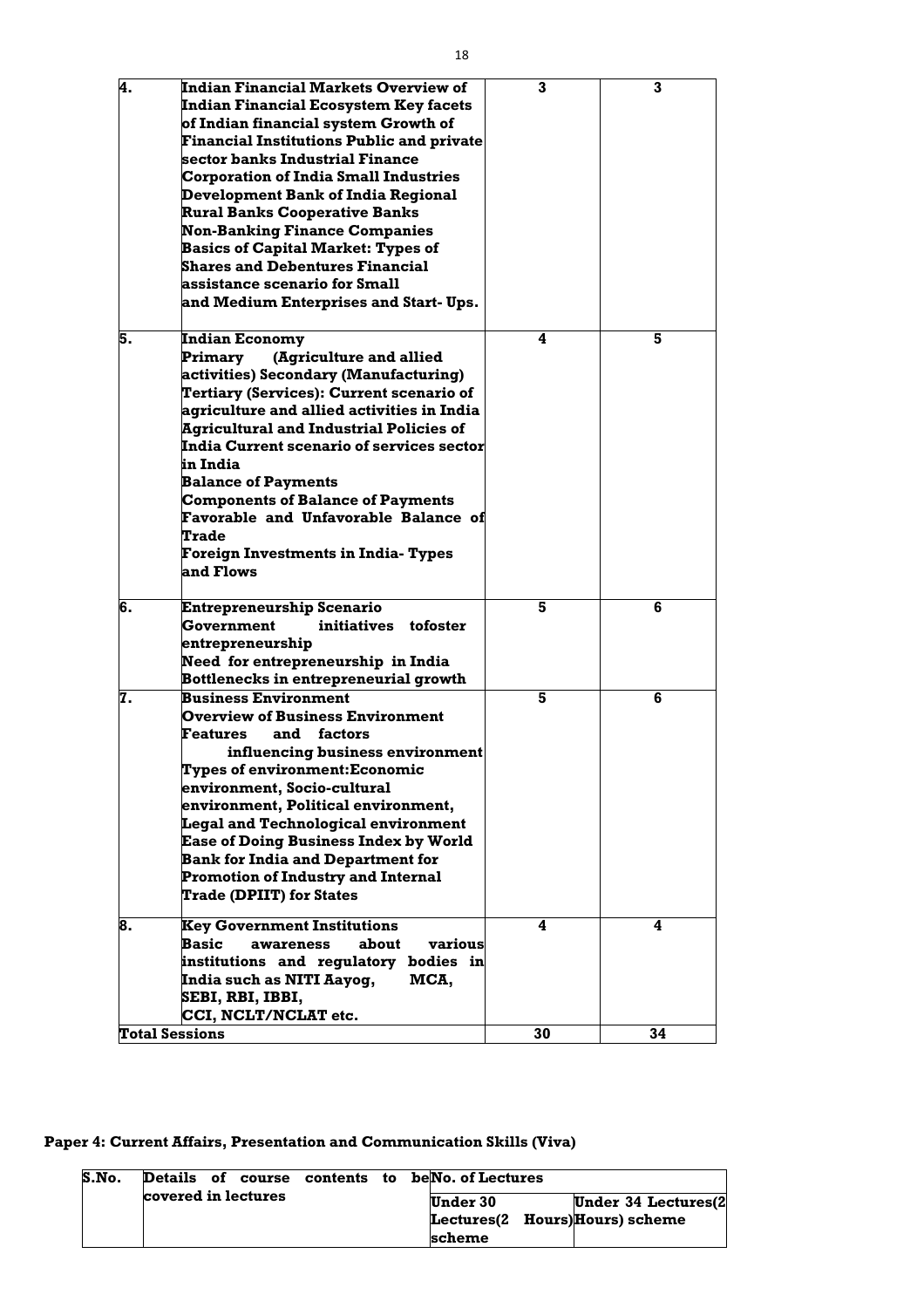| ı. | <b>International and National Affairs</b>               | 7 | 8            |
|----|---------------------------------------------------------|---|--------------|
|    | International bodies (ASEAN, BRICS,                     |   |              |
|    | SAARC, G-20, BIMSTEC, etc.)                             |   |              |
|    | Organizations like, RBI, NABARD,                        |   |              |
|    | CCI, IBBI, IMF, OECD, ADB, World                        |   |              |
|    | Bank, etc.                                              |   |              |
|    | <b>Summits and conferences</b>                          |   |              |
|    | <b>Business personalities and leaders</b>               |   |              |
|    | <b>Books and their authors</b>                          |   |              |
|    | <b>Sports</b>                                           |   |              |
|    | <b>Language and national symbols</b>                    |   |              |
|    | <b>Awards and honours</b>                               |   |              |
|    | <b>International diplomacy</b>                          |   |              |
|    | <b>Art and culture</b>                                  |   |              |
| 2. | <b>Financial Affairs</b>                                | 4 | 4            |
|    | Current development in Banking and                      |   |              |
|    | <b>Finance</b><br>(digital<br>banking,<br>govt.         |   |              |
|    | initiatives, financial inclusion, etc.)                 |   |              |
|    |                                                         |   |              |
|    | <b>Current development in stock markets</b>             |   |              |
| 3. | <b>Political Affairs</b>                                | 3 | $\mathbf{3}$ |
|    | <b>Current political scenario</b>                       |   |              |
|    | <b>Committees and appointments</b>                      |   |              |
|    | Initiatives/ schemes<br>οf<br>the                       |   |              |
|    | government                                              |   |              |
|    | <b>Governance and ethics</b>                            |   |              |
|    |                                                         |   |              |
| 4. | <b>Legal and other Affairs</b>                          | 4 | 4            |
|    | Recent important judgments passed                       |   |              |
|    | by Supreme Court and High Courts of                     |   |              |
|    | India, Tribunals                                        |   |              |
|    | Current<br>affairs<br>$\mathbf{CS}$<br>related<br>to    |   |              |
|    | <b>Institute/Profession and regulatory</b>              |   |              |
|    | <b>bodies</b>                                           |   |              |
|    | Current updates on environment, bio-                    |   |              |
|    | diversity,<br>climate<br>change<br>and                  |   |              |
|    | sustainable development                                 |   |              |
|    | <b>Latest developments in Science and</b>               |   |              |
|    | Technology, IT, Computers and Space                     |   |              |
|    | <b>Science</b>                                          |   |              |
| 5. | <b>Listening Skills</b>                                 | 4 | 5            |
|    | <b>Introduction to listening skills</b>                 |   |              |
|    | <b>Importance of listening skills</b>                   |   |              |
|    | <b>Steps in listening</b>                               |   |              |
|    | <b>Purpose of listening</b>                             |   |              |
|    | Monologue                                               |   |              |
|    | <b>Dialogue</b>                                         |   |              |
|    | <b>Barriers to effective listening</b>                  |   |              |
|    | <b>Introduction to Listening Skills Test</b>            |   |              |
|    | How to prepare for the test                             |   |              |
|    | Common mistakes during the test<br>Do's and Don'ts      |   |              |
|    |                                                         |   |              |
|    | <b>Solved Examples</b><br><b>Exercise for students:</b> |   |              |
|    |                                                         |   |              |
|    | Questions based on<br>audio<br>clips                    |   |              |
|    | $(MCQs,$ Fill-in the blanks, True False, $\mid$         |   |              |
|    | <b>Matching items)</b><br><b>Grammar Test</b>           |   |              |
|    | <b>Vocabulary Test</b>                                  |   |              |
|    |                                                         |   |              |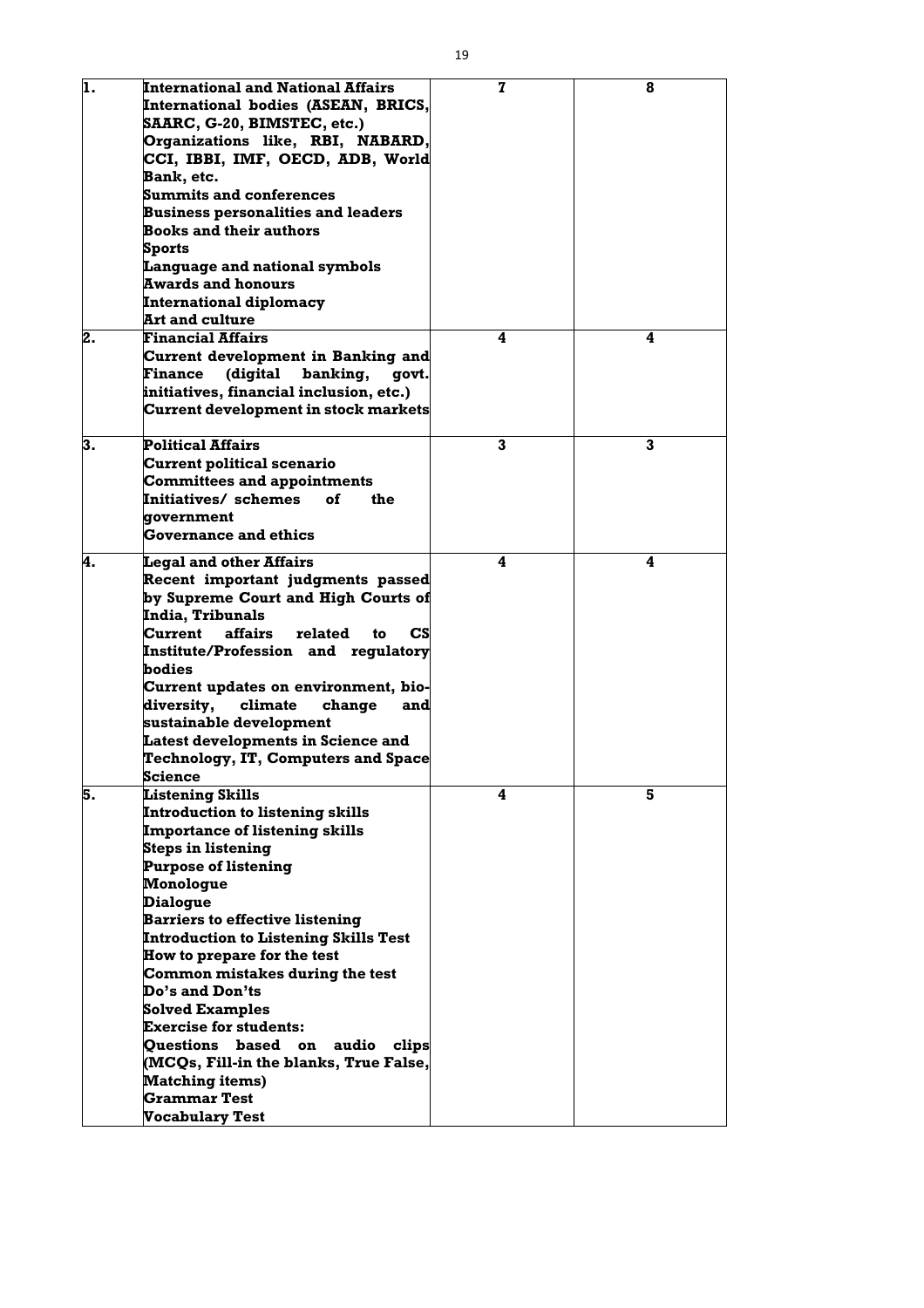| 6. | <b>Written Communication Skills</b>            | 4  | 5  |
|----|------------------------------------------------|----|----|
|    | <b>Introduction to writing skills</b>          |    |    |
|    | <b>Importance of writing skills</b>            |    |    |
|    | <b>How to improve writing skills</b>           |    |    |
|    | <b>Basics of Writing Skills Test</b>           |    |    |
|    | <b>Language usage,</b><br>vocabulary,          |    |    |
|    | grammar                                        |    |    |
|    | How to prepare for the test                    |    |    |
|    | Common mistakes during the test                |    |    |
|    | Do's and Don'ts                                |    |    |
|    | <b>Solved Examples</b>                         |    |    |
|    | <b>Exercise for students:</b>                  |    |    |
|    | Writing on a given topic                       |    |    |
|    | Correcting a given paragraph                   |    |    |
|    | <b>Short note writing</b>                      |    |    |
|    | <b>Essay writing</b>                           |    |    |
|    | <b>Precis writing</b>                          |    |    |
| 7. | <b>Oral Communication Skills</b>               | 4  | 5  |
|    | Introduction to oral communication             |    |    |
|    | skills                                         |    |    |
|    | <b>Importance of speaking skills</b>           |    |    |
|    | <b>How to improve speaking skills</b>          |    |    |
|    | <b>Basics of Oral Communication Skills</b>     |    |    |
|    | Test                                           |    |    |
|    | <b>How to prepare for the test</b>             |    |    |
|    | Language<br>vocabulary,<br>usage,              |    |    |
|    | grammar                                        |    |    |
|    | <b>Pronunciation,</b><br><b>Fluency</b><br>and |    |    |
|    | coherence                                      |    |    |
|    | Common mistakes during the test                |    |    |
|    | Do's and Don'ts                                |    |    |
|    | <b>Solved Examples</b>                         |    |    |
|    | <b>Exercise for students:</b>                  |    |    |
|    | <b>Answer a question</b>                       |    |    |
|    | Speak on a given topic                         |    |    |
|    | <b>Explain the given term</b>                  |    |    |
|    | <b>Total</b>                                   | 30 | 34 |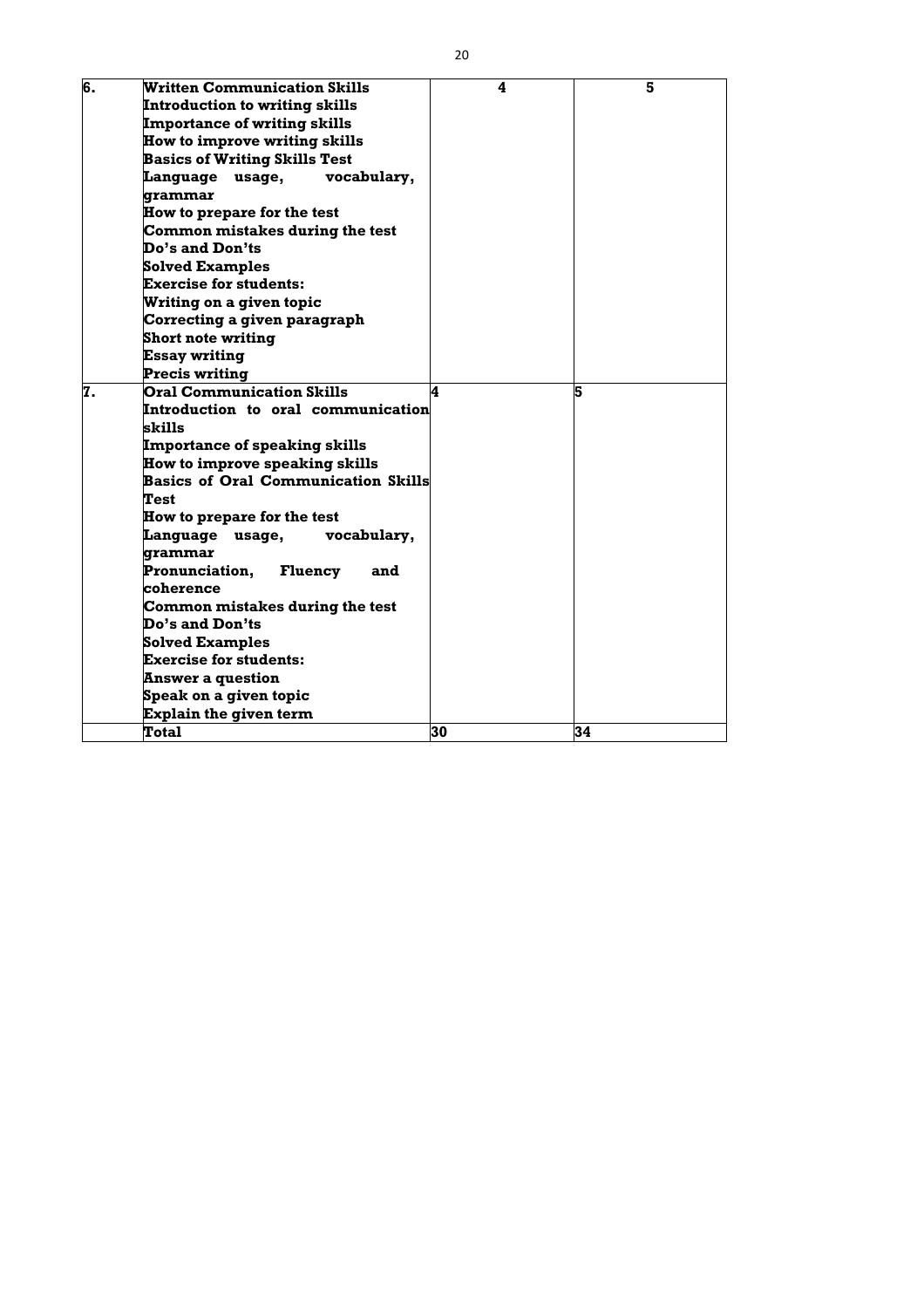### **New Syllabus**

#### **SCHEME OF LECTURES (SYLLABUS w.e.f. FEBRUARY 2018) (Coverage required in Oral Classes and Number of Lectures)**

# **COURSE CONTENTS OF FOUNDATION PROGRAMME**

#### **PAPER 1: BUSINESS ENVIRONMENT AND LAW**

|                                                            | No. of Lectures     |                     |
|------------------------------------------------------------|---------------------|---------------------|
| Details of course contents to be covered in lectures       | Under 30 Lectures(2 | Under 34 Lectures(2 |
|                                                            | Hours) scheme       | Hours) scheme       |
| <b>Business Environment</b>                                | 3                   | 3                   |
| Introduction and Features; Concepts of Vision &            |                     |                     |
| Mission Statements; Types of Environment-Internal to       |                     |                     |
| the Enterprise (Value System, Management Structure         |                     |                     |
| and Nature, Human Resource, Company Imageand               |                     |                     |
| Brand Value, Physical Assets, Facilities, Research &       |                     |                     |
| Development, Intangibles, Competitive Advantage),          |                     |                     |
| External to<br>the Enterprise (Micro-<br>Suppliers,        |                     |                     |
| Market<br>Intermediaries;<br>Customers,<br>Macro           |                     |                     |
| Demography,<br>Natural, Legal<br>&<br>Political,           |                     |                     |
| Technological, Economy, Competition, Socio-cultural        |                     |                     |
| and International); Business Environment with              |                     |                     |
| reference to Global Integration; Comparative Analysis      |                     |                     |
| of Business Environment: India and Other Countries.        |                     |                     |
| <b>Forms of Business Organization</b>                      | 3                   | 3                   |
| Concept and Features in relation to following              |                     |                     |
| business<br>models-Sole<br>Proprietorship;                 |                     |                     |
| <b>Bodies</b><br>Partnership; Company;<br>Statutory<br>and |                     |                     |
| and Family<br>Corporations;<br>HUF<br>Business;            |                     |                     |
| Cooperatives, Societiesand Trusts; Limited Liability       |                     |                     |
| Partnership; OPCs; Other Forms of Organizations.           |                     |                     |
| <b>Scales of Business</b>                                  | 1                   | 2                   |
| Micro, Small and Medium Enterprises; Large Scale           |                     |                     |
| Enterprises and Public Enterprises; MNCs.                  |                     |                     |
| <b>Emerging Trends in Business</b>                         | $\mathbf{1}$        | $\overline{a}$      |
| Concepts, Advantages and Limitations-Franchising,          |                     |                     |
| Aggregators, Business Process Outsourcing (BPO)&           |                     |                     |
| Knowledge Process Outsourcing (KPO); E-Commerce,           |                     |                     |
| Digital Economy.                                           |                     |                     |
| <b>Business Functions</b>                                  | 3                   | 3                   |
| Strategic- Planning,<br>R&D,<br>Budgetary<br>Control,      |                     |                     |
| of a<br>Location<br>Business,<br>Factors<br>affecting      |                     |                     |
| Location, Decision Making and Government Policy;           |                     |                     |
| Supply Chain-Objectives, Importance, Limitations,          |                     |                     |
| Steps, Various Production Processes; Finance- Nature,      |                     |                     |
| Significance<br>Scope,<br><b>of</b><br>Financial           |                     |                     |
| Management, Financial<br>Planning<br>(Management           |                     |                     |
| Decisions - Sources of Funds, Investment of Funds,         |                     |                     |
| Distribution of Profits); Marketing-Concept, Difference    |                     |                     |
| between Marketing and Selling, Marketing Mix,              |                     |                     |
| Functions of Marketing; Human Resources- Nature,           |                     |                     |
| Significance;<br>Objectives,<br>Services-<br>Legal,        |                     |                     |
| Secretarial, Accounting, Administration, Information       |                     |                     |
| and Communication Technology; Social Functions.            |                     |                     |
| <b>Introduction to Law</b>                                 | $\overline{2}$      | 3                   |
| Meaning of Law and its Significance; Relevance of Law      |                     |                     |
| to Modern Civilized Society; Sources of Law; Legal         |                     |                     |
| Terminology and Maxims; Understanding Citation of          |                     |                     |
| Cases.                                                     |                     |                     |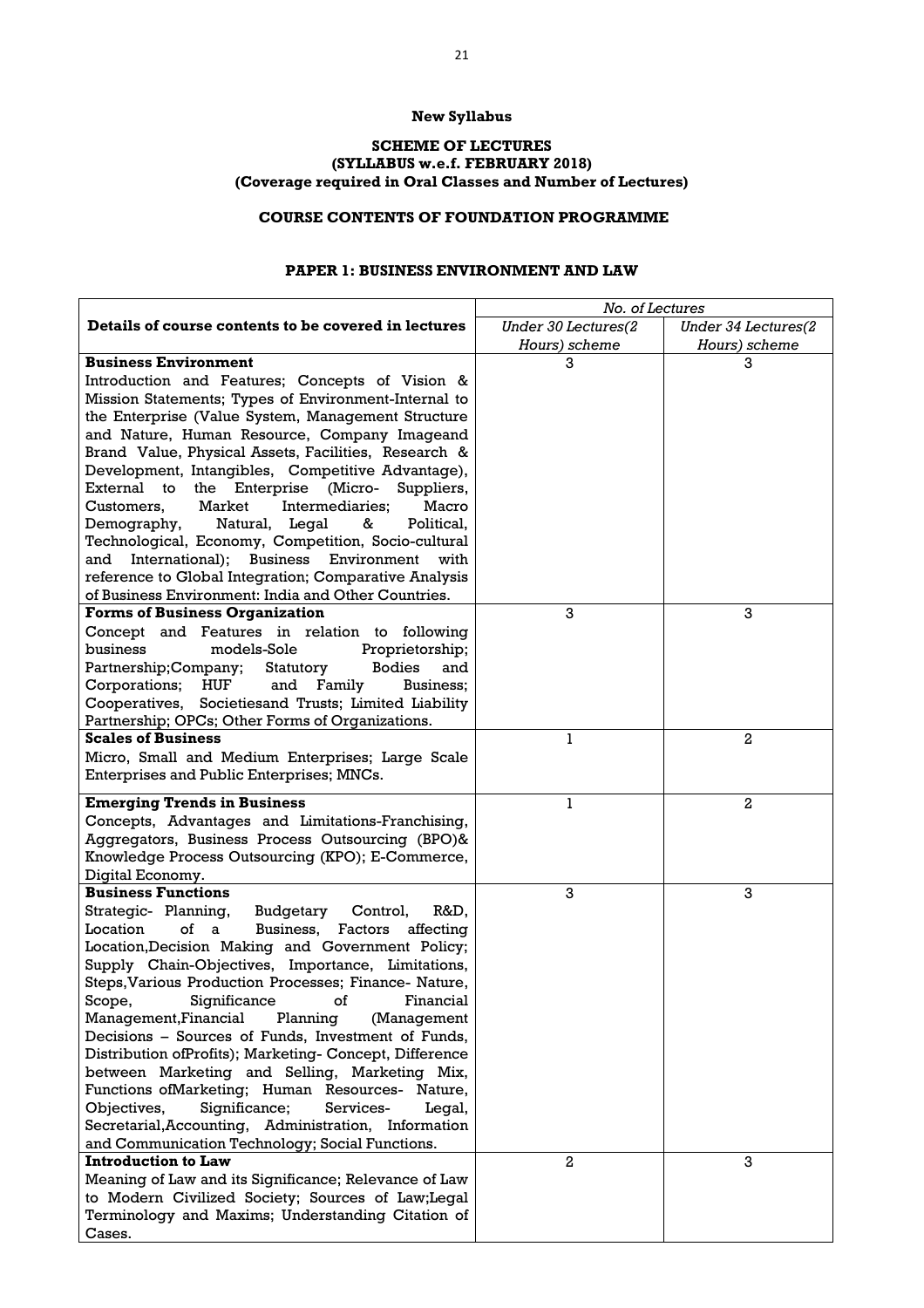| <b>Elements of Company Law</b>                                       | $\overline{2}$ | 3                |
|----------------------------------------------------------------------|----------------|------------------|
| Meaning and Nature of Company; Promotion and                         |                |                  |
| Incorporation of a Company; Familiarization with                     |                |                  |
| theConcept of Board of Directors, Shareholders and                   |                |                  |
| Company<br>Meetings;<br>Company<br>Secretary;                        |                |                  |
| EGovernance.                                                         |                |                  |
| Elements of Law relating to Partnership and LLP                      | 2              | $\boldsymbol{2}$ |
| Nature of Partnership and Similar Organizations- Co-                 |                |                  |
| HUF;<br>Partnership<br>Ownership,<br>Deed;<br>Rights                 |                |                  |
| andLiabilities of Partners- New Admitted, Retiring and               |                |                  |
| Deceased Partners; Implied Authority of Partnersand its              |                |                  |
| Scope; Registration of Firms; Dissolution of Firms and               |                |                  |
| of the Partnership; Limited Liability Partnership Act.               |                |                  |
| <b>Elements of Law relating to Contract</b>                          | 3              | 3                |
| Meaning of Contract; Essentials of a Valid Contract;                 |                |                  |
| Nature and Performance of Contract; Terminationand                   |                |                  |
| Discharge of Contract; Indemnity and Guarantee;                      |                |                  |
| Bailment and Pledge; Law of Agency.                                  |                |                  |
| <b>Elements of Law relating to Sale of Goods</b>                     | 3              | 3                |
| Essentials of a Contract of Sale; Sale Distinguished from            |                |                  |
| Agreement to Sell, Bailment, Contract forWork and                    |                |                  |
| Labour and Hire-Purchase; Conditions and Warranties;                 |                |                  |
| Transfer of Title by Non-Owners; Doctrine of Caveat                  |                |                  |
| Emptor; Performance of the Contract of Sale; Rights of               |                |                  |
| <b>Unpaid Seller.</b>                                                |                |                  |
|                                                                      | 3              | 3                |
| <b>Elements of Law relating to Negotiable Instruments</b>            |                |                  |
| Definition of a Negotiable Instrument; Instruments                   |                |                  |
| Law<br>and<br>Negotiable<br>by<br>by Custom; Types                   |                |                  |
| ofNegotiable Instruments; Parties to a Negotiable                    |                |                  |
| Instrument-<br>Duties,<br>Rights,<br>Liabilities<br>and              |                |                  |
| Discharge; Material Alteration; Crossing of Cheques;                 |                |                  |
| Payment and Collection of Cheques and Demand                         |                |                  |
| Drafts;Presumption of Law as to<br>Negotiable                        |                |                  |
| Instruments.                                                         |                |                  |
| <b>Elements of Information Technology Act</b>                        | $\overline{a}$ | $\overline{2}$   |
| Cyberspace; Cyber laws; Scope of Cyber Laws;                         |                |                  |
| Classification<br>of<br>Cyber Crime;<br>Information                  |                |                  |
| TechnologyAct 2000; Regulation of Certifying                         |                |                  |
| Authorities; Adjudication.                                           |                |                  |
|                                                                      | $\overline{a}$ | $\overline{a}$   |
| Role of CS- Duties and Responsibilities, Areas of<br><b>Practice</b> |                |                  |
| Introduction; Role of Company Secretary under                        |                |                  |
| Companies Act, 2013- Role of Company Secretary                       |                |                  |
| inEmployment, Role of Company Secretary in Practice;                 |                |                  |
| Recognition to Company Secretary in Practice under                   |                |                  |
| Various Laws.                                                        |                |                  |
|                                                                      | 30             | 34               |

**\*\*\*\*\*\*\*\*\*\*\*\***

# **PAPER 2: BUSINESS MANAGEMENT, ETHICS & ENTREPRENEURSHIP**

|                                                                    |                      | No. of Lectures     |
|--------------------------------------------------------------------|----------------------|---------------------|
| Details of course contents to be covered in lectures               | Under 30 Lectures (2 | Under 34 Lectures(2 |
|                                                                    | Hours) scheme        | Hours) scheme       |
| <b>Nature of Management and its Process</b>                        |                      |                     |
| Meaning, Objectives, Importance; Nature of Management-             |                      |                     |
| Science, Art, Profession; Evolution of Management; Management      |                      |                     |
| Functions- Planning, Organising, Personnel Management,             |                      |                     |
| Directing and Control; Principles of Management- Fayol and         |                      |                     |
| Taylor Principles; Managerial Skills; Task and Responsibilities of |                      |                     |
| <b>Professional Manager</b>                                        |                      |                     |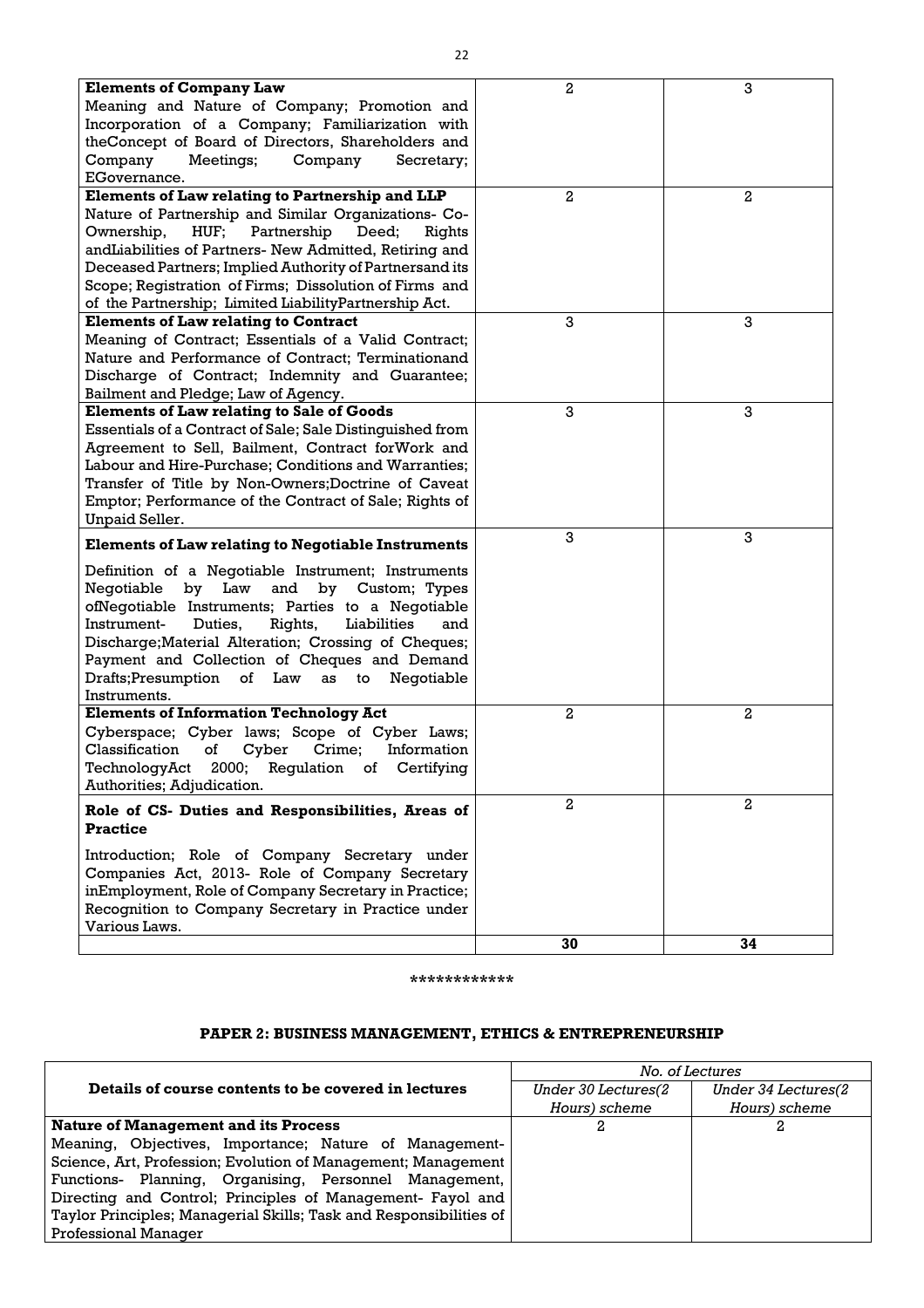| Planning                                                                                                              |                | $\overline{a}$ |
|-----------------------------------------------------------------------------------------------------------------------|----------------|----------------|
| Concept, Features, Importance, Limitations; Planning process;                                                         |                |                |
| Types of Plans-Objectives, Strategy, Policy, Procedures, Method,                                                      |                |                |
| Rule, Budget; Plan vs Programme- Policies and Procedures;                                                             |                |                |
| Decision making                                                                                                       |                |                |
| Organizing                                                                                                            |                | $\overline{2}$ |
| Concept, Features, Importance, Limitations; Organising process;                                                       |                |                |
| Types of Organisation; Structure of Organisation; Centralisation                                                      |                |                |
| and De-Centralisation; Delegation; Growth in Organisation                                                             |                |                |
| <b>Human Resource Management</b>                                                                                      | 2              | 2              |
| Concept, Features, Importance, Limitations; Recruitment                                                               |                |                |
| process- Selection; Training and Development- Methods;                                                                |                |                |
| Functions of Personnel Manager; Performance Management;                                                               |                |                |
| Appraisal Methods; Human Resource Planning,;<br>Talent                                                                |                |                |
| <b>Management</b> ; Organization Development                                                                          |                |                |
| <b>Direction and Co-ordination</b>                                                                                    | $\overline{a}$ | $\mathbf{2}$   |
| Direction: Concept, Features, Importance, Limitations; Elements                                                       |                |                |
| Motivation,<br>of<br>Directing-<br>Supervision,<br>Leadership,                                                        |                |                |
|                                                                                                                       |                |                |
| Communication; Co-Ordination-Concept, Features, Importance,                                                           |                |                |
| Limitations; Co-Ordination Types- Internal and External; Co-                                                          |                |                |
| Ordination- the Essence of Management                                                                                 |                |                |
| Controlling                                                                                                           | $\overline{a}$ | $\overline{2}$ |
| Concept, Features, Importance, Limitations; Control process;                                                          |                |                |
| Essentials of a Good Control System; Techniques of Control-                                                           |                |                |
| Traditional and Non-Traditional Control devices; Relationship                                                         |                |                |
| between Planning and Controlling                                                                                      |                |                |
| <b>Recent Trends in Management</b>                                                                                    | 1              | $\overline{a}$ |
| Change Management; Crisis Management; Total Quality                                                                   |                |                |
| Management; Risk Management; Global Practices                                                                         |                |                |
|                                                                                                                       |                |                |
| <b>Business Ethics</b>                                                                                                |                | 2              |
| Overview of Ethics in Business; Elements; Ethical principles in                                                       |                |                |
| <b>Business-Indian and Ancient Indian Perspective</b>                                                                 |                |                |
| <b>Business Communication</b>                                                                                         |                |                |
|                                                                                                                       |                |                |
|                                                                                                                       | 2              | $\overline{2}$ |
| features,<br>importance, limitations;<br>Concept,<br>οf<br>means                                                      |                |                |
| Communication- Written, Oral, Visual, Audio Visual; Principles                                                        |                |                |
| and Essentials of Business Communication; Process of                                                                  |                |                |
| Communication; Barriers to Communication                                                                              |                |                |
| <b>Essentials of Good English</b>                                                                                     | 2              | $\overline{2}$ |
| Grammar and Usage; enriching vocabulary, words- multiple                                                              |                |                |
| meaning, single word for a group of words, choice of words,                                                           |                |                |
| words frequently misspelt, punctuations, prefix and suffix, parts                                                     |                |                |
| of speech, articles; synonyms and antonyms, tenses, idioms and                                                        |                |                |
| phrases; foreign words and phrases commonly used;                                                                     |                |                |
| abbreviations and numerals; pronunciation, Latin, French and                                                          |                |                |
| Roman words used in abbreviated form; Legal Terminologies-                                                            |                |                |
| idioms and phrases                                                                                                    |                |                |
| <b>Business Correspondence</b>                                                                                        | 2              | 2              |
| Introduction; Meaning of Business Correspondence; Importance                                                          |                |                |
| of Business Correspondence; Essential Qualities of a Good                                                             |                |                |
| Business Letter; Parts of a Business Letter; Types of Business                                                        |                |                |
| Letters; Human Resource; Purchase; Sales; Accounts                                                                    |                |                |
|                                                                                                                       |                |                |
| <b>Interdepartmental Communication</b>                                                                                |                |                |
| Internal memos; messages through Electronic Media; Public                                                             |                |                |
| Notices and Invitations; Representations to Trade Associations,<br><b>Chambers of Commerce and Public Authorities</b> |                |                |
|                                                                                                                       |                | $\overline{a}$ |
| <b>E</b> Correspondence                                                                                               | 2              |                |
| Concept of E-Correspondence: Web, Internet; Concept of e-mail-                                                        |                |                |
| History of E-mail, Features; Electronic Mail Systemoptimizing                                                         |                |                |
| personal e-mail use, proper E-mail Correspondence, E-Mail                                                             |                |                |
| Etiquette; Advantages and Disadvantages of E-mail; Intranet-                                                          |                |                |
| Benefits of Intranet, Purpose of Intranet                                                                             |                |                |
| Entrepreneurship                                                                                                      | 2              | $\overline{2}$ |
| Four Key elements of Entrepreneurship; Traits of an                                                                   |                |                |
| Entrepreneur; Characteristics of an Entrepreneur; Who is an                                                           |                |                |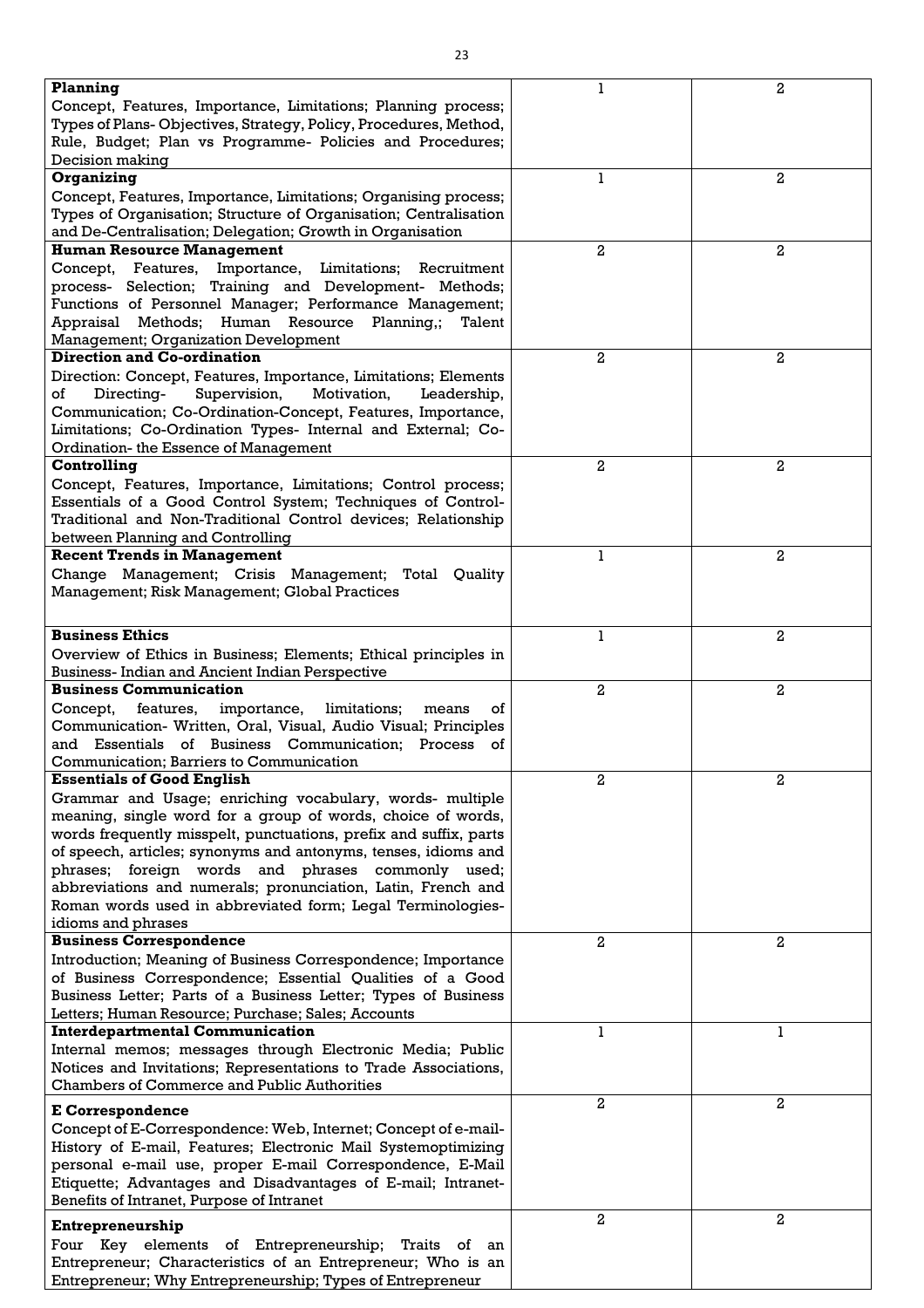| <b>Entrepreneurship-Creativity and Innovation</b>                                                                                                                                                                                                                                                                                                                                                                                                                                          | $\overline{2}$ | $\overline{2}$ |
|--------------------------------------------------------------------------------------------------------------------------------------------------------------------------------------------------------------------------------------------------------------------------------------------------------------------------------------------------------------------------------------------------------------------------------------------------------------------------------------------|----------------|----------------|
| Creativity and Innovation in an Entrepreneurial organisation;<br>Tools for Environment Scanning- SWOT Analysis, PESTLE<br>Analysis, Porters approach to Industry Analysis; Environmental<br>Scanning Process; Types of Environmental Scanning; Market<br>Assessment; Assessment of Business Opportunities- Developing<br>Effective Business Plans, identification and evaluation of the<br>opportunity, Determination of the required Resources,<br>management of the resulting enterprise |                |                |
| <b>Growth and Challenges of Entrepreneurial Ventures</b>                                                                                                                                                                                                                                                                                                                                                                                                                                   | $\overline{a}$ | $\mathbf{2}$   |
| Entrepreneurial opportunities in contemporary<br>business<br>environment; Strategic Planning for emerging ventureFinancing<br>the entrepreneurial Business, Resource Assessment- Financial<br>and Non-Financial; Fixed and Working Capital Requirement;<br>Funds flow; Sources and means of Finance; Managing the growing<br>Business- Effecting Change, Modernization, Expansion and<br>Diversification                                                                                   |                |                |
| <b>Social Entrepreneurship</b>                                                                                                                                                                                                                                                                                                                                                                                                                                                             | $\overline{a}$ | $\mathbf{2}$   |
| Introduction; Definition of Social Entrepreneurship; Who is a<br>Social Entrepreneur; how to identify a Social Entrepreneurship<br>Opportunity; Creating a social business model; Funding social<br>ventures; Strategies for success; Challenges for the Indian Social<br><b>Enterprise Sector</b>                                                                                                                                                                                         |                |                |
| <b>Government Initiatives for Business Development</b>                                                                                                                                                                                                                                                                                                                                                                                                                                     | 1              | 1              |
| Skill India; Ease of Business; Start Up India; Stand Up India                                                                                                                                                                                                                                                                                                                                                                                                                              |                |                |
| <b>Total</b>                                                                                                                                                                                                                                                                                                                                                                                                                                                                               | 30             | 34             |

#### **\*\*\*\*\*\*\*\*\*\*\*\*\*\*\*\*\*\*\*\*\*\*\*\*\*\*\*\*\*\*\*\*\*\*\*\***

#### **PAPER 3: BUSINESS ECONOMICS**

| S.NO         |                                                                       | No. of Lectures     |                     |  |
|--------------|-----------------------------------------------------------------------|---------------------|---------------------|--|
|              | Details of course contents to be covered in lectures                  | Under 30 Lectures(2 | Under 34 Lectures(2 |  |
|              |                                                                       | Hours) scheme       | Hours) scheme       |  |
| 1            | The Fundamentals of Economics                                         | 3                   | 3                   |  |
|              | The Economic Problem-Scarcity and Choice; Nature and Scope-           |                     |                     |  |
|              | Positive and Normative Economics, Micro and Macro Economics;          |                     |                     |  |
|              | Central Problems of an Economy; Production Possibility Curve;         |                     |                     |  |
|              | Opportunity Cost; Working of Economic Systems; Economic<br>Cycles     |                     |                     |  |
| $\mathbf{2}$ | <b>Basic Elements of Demand and Supply</b>                            | 3                   | 5                   |  |
|              | Demand- Meaning, Demand Schedule, Individual and Market               |                     |                     |  |
|              | Demand Curve, Determinants of Demand, Law of Demand,                  |                     |                     |  |
|              | Changes in Demand; Supply- Meaning, Supply Schedule,                  |                     |                     |  |
|              | Individual and Market Supply Curve, Determinants of Supply, Law       |                     |                     |  |
|              | of Supply, Changes in Supply; Equilibrium of Demand and Supply-       |                     |                     |  |
|              | Determination of Equilibrium Price and Quantity, Effect of a shift in |                     |                     |  |
|              | Demand or Supply; Elasticity of Demand and Supply                     |                     |                     |  |
| 3            | <b>Theory of Consumer Behaviour</b>                                   | 3                   | 4                   |  |
|              | Cardinal Utility Approach-Law of Diminishing Marginal Utility, Law    |                     |                     |  |
|              | Equi-Marginal Utility;<br>Indifference Curve Approach-<br>of          |                     |                     |  |
|              | Indifference Curves, Properties of Indifference Curves, Budget        |                     |                     |  |
|              | Line, Consumer's Equilibrium                                          |                     |                     |  |
| 4            | <b>Theory of Production and Costs</b>                                 | 5                   | 6                   |  |
|              | Theory of Production- Factors of Production, Basic Concepts,          |                     |                     |  |
|              | Production Function, Law of Variable Proportions, Returns to Scale;   |                     |                     |  |
|              | Producer's Equilibrium- Least-Cost Factor Combination and             |                     |                     |  |
|              | Output Maximisation for a given Level of Outlay; Theory of Costs-     |                     |                     |  |
|              | Basic Concepts, Short-run Total Cost Curves- Fixed and Variable,      |                     |                     |  |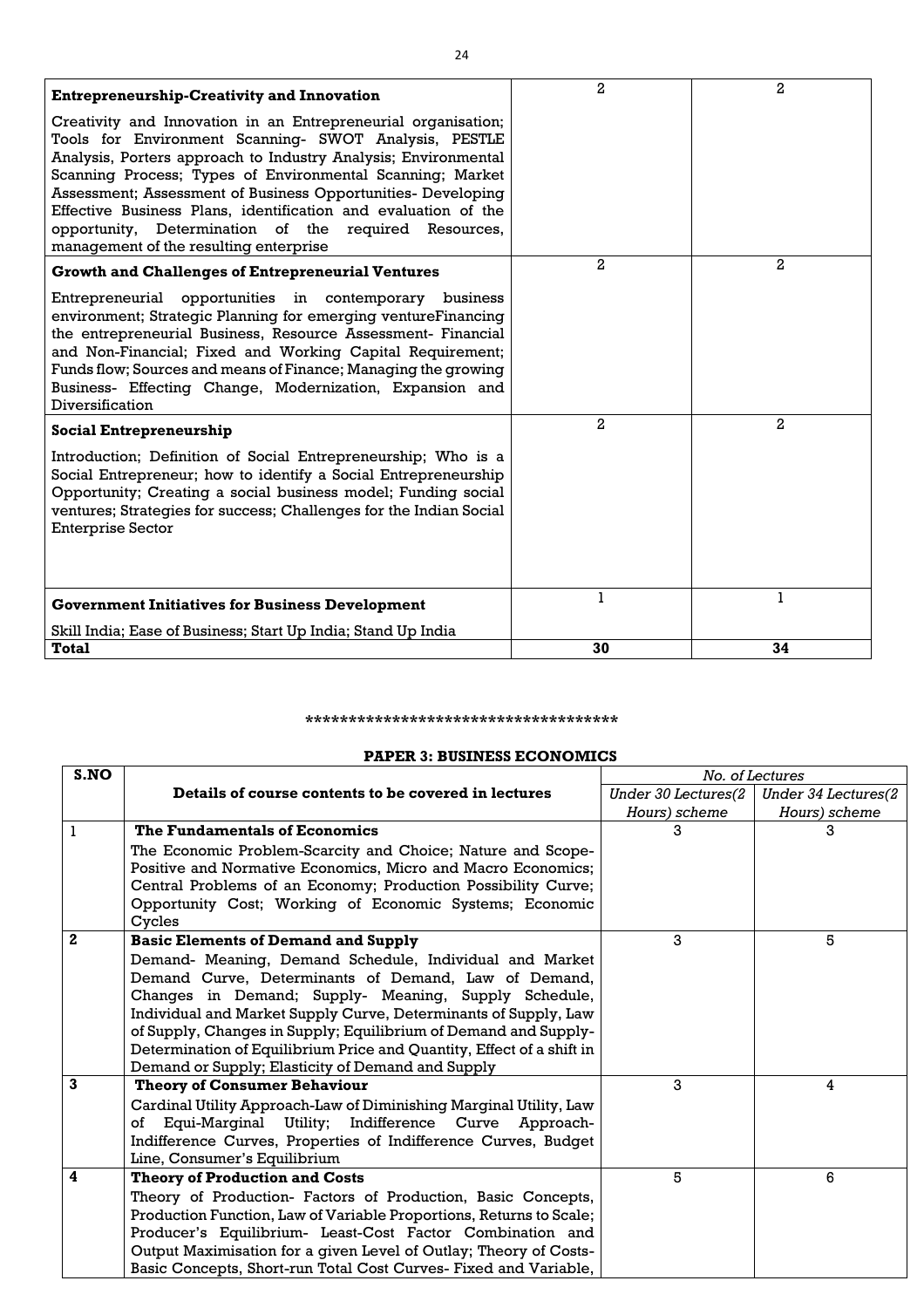|              | Short-run Average and Marginal Cost Curves, Relationship<br>between Average and Marginal Cost Curve, Average and Marginal<br>Cost Curves in the Long-run                                                                                                                                                                                                                                                                                                                                                                                                 |    |    |
|--------------|----------------------------------------------------------------------------------------------------------------------------------------------------------------------------------------------------------------------------------------------------------------------------------------------------------------------------------------------------------------------------------------------------------------------------------------------------------------------------------------------------------------------------------------------------------|----|----|
| 5            | <b>Analysis of Markets</b><br>Basic Concepts of Revenue, Revenue Curves, Relationship<br>between Average and Marginal Revenue Curve; Concept of<br>Market and Main Forms of Market; Equilibrium of the Firm-<br>Meaning, Objectives of the Firm, Total Revenue-Total Cost<br>Approach, Marginal Revenue-Marginal Cost Approach; Price and<br>Output under Determination Perfect Competition, Monopoly,<br>Monopolistic Competition and Oligopoly.                                                                                                        | 4  | 4  |
| 6            | <b>Indian Economy- An Overview</b><br>Basic Characteristics of the Indian Economy; Major Issues of<br>Development; Development Experience and Recent Trends in<br>Indian Economy; Indian Economy in Comparison to Major<br>Economies of the World                                                                                                                                                                                                                                                                                                        | 3  | 3  |
| $\mathbf{z}$ | <b>Basic Elements of Money and Banking</b><br>Concept of Money-Its Functions, Quantity Theory of Money, Credit<br>Creation; Central Bank (Reserve Bank of India) - Role and Functions;<br>Commercial Banks-Role and Functions; Basic Elements of E-<br>Banking; Monetary Policy in India                                                                                                                                                                                                                                                                 | 3  | 3  |
| 8            | <b>Descriptive Statistics</b><br>Statistics-Definition, Functions, Scope, Application in Business, Law<br>of Statistics, Limitations of Statistics; Collection and Presentation of<br>Statistical Data-Primary and Secondary Data, Classification and<br>Tabulation, Frequency Distribution, Cross Tabulation; Diagrams<br>and Graphs; Measures of Central Tendency-Mean, Median, Mode;<br>Measures of Dispersion-Mean Deviation, Standard Deviation,<br>Range, Coefficient of Variation; Bi-variate Analysis Covariance,<br>Coefficient of Correlation. | 3  | 3  |
| 9            | <b>Mathematics of Finance and Elementary Probability</b><br>Mathematics of Finance-Simple Interest, Compound Interest; Time<br>Value of Money-Compounding & Discounting, Present Value &<br>Future Value of an Annuity; Probability- Random Experiments,<br>Sample Spaces, Events and Probability, Approaches to Probability-<br>Classical & Empirical; Expected Value.                                                                                                                                                                                  | 3  | 3  |
|              | <b>Total Lectures</b>                                                                                                                                                                                                                                                                                                                                                                                                                                                                                                                                    | 30 | 34 |

### **PAPER 4: FUNDAMENTALS OF ACCOUNTING AND AUDITING**

|                                                                          | No. of Lectures   |                   |
|--------------------------------------------------------------------------|-------------------|-------------------|
| Details of course contents to be covered in lectures                     | Under 30 Lectures | Under 34 Lectures |
|                                                                          | (2 Hours) scheme  | (2 Hours) scheme  |
| <b>Fundamental of Accounting (70 Marks)</b>                              |                   |                   |
| <b>Theoretical Framework</b>                                             | $\overline{a}$    | 2                 |
| Meaning and Scope of Accounting; Accounting Concepts; Accounting         |                   |                   |
| Principles, Conventions and Standards - Concepts, Objectives, Benefits;  |                   |                   |
| Accounting Policies; Accounting as a Measurement Discipline - Valuation  |                   |                   |
| Principles, Accounting Estimates                                         |                   |                   |
| <b>Accounting Process</b>                                                | $\overline{a}$    | 3                 |
| Documents & Books of Accounts- Invoice, Vouchers, Debit & Credit Notes,  |                   |                   |
| Day books, Journals, Ledgers and Trial Balance; Capital and Revenue-     |                   |                   |
| Expenditures and Receipts; Contingent Assets and Contingent Liabilities; |                   |                   |
| <b>Rectification of Errors</b>                                           |                   |                   |
| <b>Bank Reconciliation Statement</b>                                     | $\mathbf{2}$      | 2                 |
| Meaning; Causes of difference between Bank Book Balance and Balance as   |                   |                   |
| per Bank Pass Book /Bank Statement; Need of Bank Reconciliation          |                   |                   |
| Statement; Procedure for Preparation of Bank Reconciliation Statement    |                   |                   |
| <b>Depreciation Accounting</b>                                           | $\mathbf{2}$      | $\overline{a}$    |
| Brief of various Methods; Computation and Accounting Treatment of        |                   |                   |
| Depreciation (Straight line and Diminishing Balance Method); Change in   |                   |                   |
| <b>Depreciation Methods</b>                                              |                   |                   |
| <b>Preparation of Final Accounts for Sole Proprietors</b>                | 3                 | 3                 |
| Preparation of Profit & Loss Account; Balance Sheet                      |                   |                   |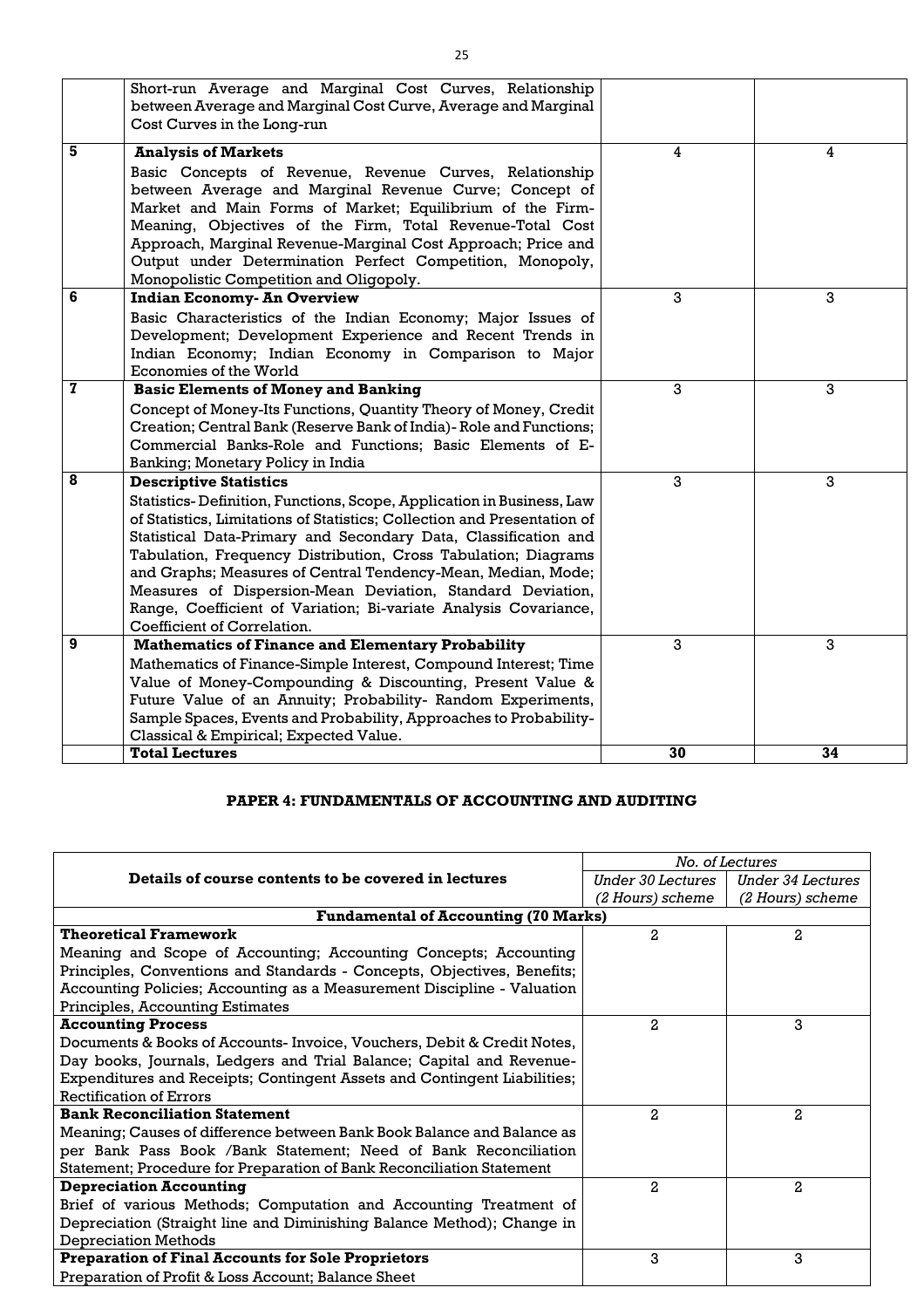| <b>Partnership Accounts</b>                                                  | 4              | 5              |
|------------------------------------------------------------------------------|----------------|----------------|
| Goodwill- Nature of Goodwill and Factors Affecting Goodwill; Methods of      |                |                |
| Valuation- Average Profit, Super Profit and Capitalization Methods;          |                |                |
| Treatment of Goodwill; Final Accounts of Partnership Firms- Admission of     |                |                |
| a Partner, Retirement/Death of a Partner, Dissolution of a Partnership Firm; |                |                |
| Joint Venture and Consignment Account                                        |                |                |
| <b>Introduction to Company Accounts</b>                                      | 4              | 5              |
| Issue of Shares and Debentures; Forfeiture of Shares; Re-Issue of Forfeited  |                |                |
| <b>Shares; Redemption of Preference Shares</b>                               |                |                |
|                                                                              | 3              |                |
| <b>Accounting for Non-Profit Organizations</b>                               |                | 3              |
| Receipt and Payment Accounts; Income and Expenditure Accounts                |                |                |
| <b>Computerized Accounting Environment</b>                                   | 2              | 3              |
| Basic Utility of SAP, TALLY, ERP                                             |                |                |
| <b>Auditing (30 marks)</b>                                                   |                |                |
| <b>Auditing</b>                                                              | $\overline{a}$ | $\overline{2}$ |
| Concepts and Objectives; Principles of Auditing; Types of Audit; Evidence    |                |                |
| in Auditing; Audit Programmes                                                |                |                |
|                                                                              |                |                |
|                                                                              |                |                |
|                                                                              |                |                |
| <b>Audits and Auditor's Reports</b>                                          | 4              | 4              |
|                                                                              |                |                |
| Internal Audit; Statutory Auditor- Appointment, Qualification, Rights and    |                |                |
| Duties; Secretarial Audit- An Overview; Cost Audit- An Overview;             |                |                |
| Reporting-Types, Meaning, Contents, Qualifications                           |                |                |
|                                                                              | 30             | 34             |

#### **\*\*\*\*\*\*\*\*\*\*\***

#### **New Syllabus**

#### **SCHEME OF LECTURES (SYLLABUS w.e.f. FEBRUARY 2018) (Coverage required in Oral Classes and Number of Lectures)**

#### **COURSE CONTENTS OF EXECUTIVE PROGRAMME**

#### **MODULE I**

# **PAPER 1 – JURISPRUDENCE, INTERPRETATION & GENERAL LAWS**

| S.<br>No.    | <b>Particulars</b>                                                                                                                                                                                                                                                                         | <b>No of lectures</b>        |                       |                              |
|--------------|--------------------------------------------------------------------------------------------------------------------------------------------------------------------------------------------------------------------------------------------------------------------------------------------|------------------------------|-----------------------|------------------------------|
|              | Details of course contents to be covered in lectures                                                                                                                                                                                                                                       | <b>20 lectures</b><br>scheme | 24 lectures<br>scheme | <b>30 lectures</b><br>scheme |
|              | Sources of Law                                                                                                                                                                                                                                                                             |                              |                       | $\mathbf{2}$                 |
|              | Meaning of Law and its Significance; Relevance of Law to<br>Civil Society; Jurisprudence & Legal Theory; Schools of<br>Law propounded by Austin, Dean Roscoe Pound, Salmond,<br>Kelsen and Bentham; Statutes, Subordinate Legislation,<br>Custom, Common Law,<br>Precedent, Stare decisis. |                              |                       |                              |
| $\mathbf{2}$ | <b>Constitution of India</b><br>Broad Framework of the Constitution of India; Fundamental<br>Rights, Directive Principles of State Policy and Fundamental<br>Duties; Legislative framework and Powers of Union and States;                                                                 | $\overline{2}$               | 3                     | 4                            |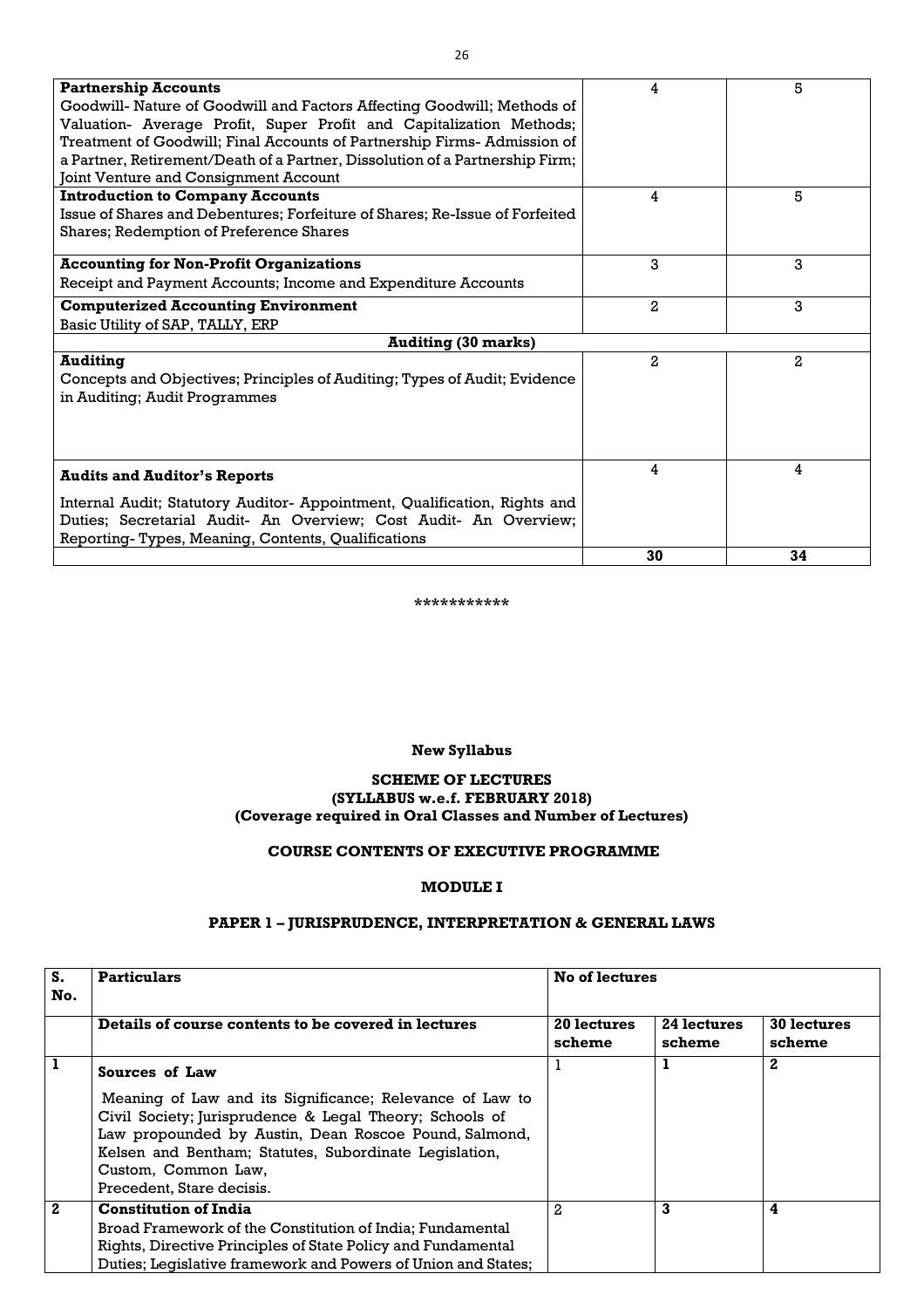|                         | Judicial framework; Executive/Administrative framework;                         |                |              |              |
|-------------------------|---------------------------------------------------------------------------------|----------------|--------------|--------------|
|                         | Legislative Process; Money Bill; Finance Bill and Other Bills;                  |                |              |              |
|                         | Parliamentary Standing Committees and their Role; Writ                          |                |              |              |
|                         | Jurisdiction of High Courts and the Supreme Court; Different                    |                |              |              |
|                         | types of writs.                                                                 |                |              |              |
| 3                       | <b>Interpretation of Statutes</b>                                               | $\overline{2}$ | $\mathbf{2}$ | $\mathbf{3}$ |
|                         | Need for interpretation of a statute; Principles of Interpretation;             |                |              |              |
|                         |                                                                                 |                |              |              |
|                         | Aids to Interpretation; Legal Terminologies; Reading a BareAct                  |                |              |              |
|                         | & Citation of Cases.                                                            |                |              |              |
| $\overline{\mathbf{4}}$ | General Clauses Act, 1897                                                       | 1              | 1            |              |
|                         | Key Definitions; General Rule of Construction; Retrospective                    |                |              |              |
|                         | Amendments; Powers and Functions; Power as to Orders, Rules                     |                |              |              |
|                         | etc., made under Enactments.                                                    |                |              |              |
| 5                       | <b>Administrative Laws</b>                                                      | $\overline{2}$ | $\mathbf{3}$ | 4            |
|                         | Conceptual Analysis; Source and Need of Administrative                          |                |              |              |
|                         | Law; Principle of Natural Justice; Administrative Discretion;                   |                |              |              |
|                         |                                                                                 |                |              |              |
|                         | Judicial Review & Other Remedies; Liability of Government,                      |                |              |              |
|                         | Public Corporation.                                                             |                |              |              |
| 6                       | Law of Torts                                                                    | 1              | 1            | 1            |
|                         | General conditions of Liability for a Tort; Strict and                          |                |              |              |
|                         | Absolute Liability; Vicarious Liability; Torts or wrongs                        |                |              |              |
|                         | topersonal safety and freedom; Liability of a Corporate                         |                |              |              |
|                         | Entity/Company in Torts; Remedies in Torts.                                     |                |              |              |
| $\mathbf{z}$            | <b>Limitation Act, 1963</b>                                                     | 1              | 1            | 1            |
|                         | Computation of the Period of Limitation; Bar of Limitation;                     |                |              |              |
|                         | Effect of acknowledgment; Acquisition of ownership by                           |                |              |              |
|                         | Possession; Classification of Period of Limitation.                             |                |              |              |
| 8                       | Civil Procedure Code, 1908                                                      | 1              | 1            | $\mathbf 2$  |
|                         |                                                                                 |                |              |              |
|                         | Structure and Jurisdiction of Civil Courts; Basic                               |                |              |              |
|                         | Understanding of Certain Terms - Order, Judgment and                            |                |              |              |
|                         | Decree, Stay of Suits, Cause of Action, Res Judicata,                           |                |              |              |
|                         | Summary Proceedings, Appeals, Reference, Review                                 |                |              |              |
|                         | and Revision; Powers of Civil Court and their exercise by                       |                |              |              |
|                         | Tribunals; Institution of Suit; SummaryProcedure.                               |                |              |              |
|                         |                                                                                 |                |              |              |
| 9                       |                                                                                 | 1              | 1            | $\mathbf{2}$ |
|                         | Indian Penal Code, 1860                                                         |                |              |              |
|                         |                                                                                 |                |              |              |
|                         | Introduction; Offences against Property-Criminal                                |                |              |              |
|                         | Misappropriation of Property, Criminal Breach of Trust,                         |                |              |              |
|                         | Cheating, Fraudulent Deeds and Dispositions of Property;                        |                |              |              |
|                         | Offences relating to Documents and Property Marks- Forgery;                     |                |              |              |
|                         | Defamation; Abetment and Criminal Conspiracy.                                   |                |              |              |
| 10                      | <b>Criminal Procedure Code, 1973</b>                                            | 1              | 1            | $\mathbf 2$  |
|                         | Classes of Criminal Courts; Power of Courts; Arrestof Persons;                  |                |              |              |
|                         | Mens Rea; Cognizable and Non-Cognizable Offences; Bail;                         |                |              |              |
|                         | Continuing Offences; Compounding of Offences; Summons and                       |                |              |              |
|                         | Warrants; Searches; Summary Trial.                                              |                |              |              |
| 11                      |                                                                                 | 1              | 1            | ı            |
|                         | <b>Indian Evidence Act, 1872</b>                                                |                |              |              |
|                         | Statements about the facts to be proved; Relevancy of facts                     |                |              |              |
|                         | connected with the fact to be proved; Opinion of Third Persons                  |                |              |              |
|                         | ; Facts of which evidence cannot be given; Oral, Documentary                    |                |              |              |
|                         | and Circumstantial Evidence; Burden of proof;                                   |                |              |              |
|                         |                                                                                 |                |              |              |
|                         | Presumptions; Estoppel; Witness; Improper admission &                           |                |              |              |
| 12                      | rejection of evidence.<br>Special Courts, Tribunals under Companies Act & Other | $\mathbf{1}$   | $\mathbf{1}$ | $\mathbf{1}$ |
|                         |                                                                                 |                |              |              |
|                         | Legislations                                                                    |                |              |              |
|                         | Constitution; Powers of Tribunals; Procedure before                             |                |              |              |
|                         | Tribunals; Powers of Special Courts; Power to punish for                        |                |              |              |
|                         | contempt; Overview of NCLT Rules; Quasi-Judicial Authorities.                   |                |              |              |
| 13                      | <b>Arbitration and Conciliation Act, 1996</b>                                   | 1              | $\mathbf{2}$ | $\mathbf{2}$ |
|                         | Arbitration Law in India; Appointment of Arbitrators; Judicial                  |                |              |              |
|                         | Intervention; Award; Recourse against Award; Conciliation and                   |                |              |              |
|                         | Mediation.                                                                      |                |              |              |
| 14                      | Indian Stamp Act, 1899                                                          |                |              |              |
|                         | Key Definitions; Principles of Levy of Stamp Duty;                              |                |              |              |
|                         | Determination, Mode and timing of Stamp Duty; Person                            |                |              |              |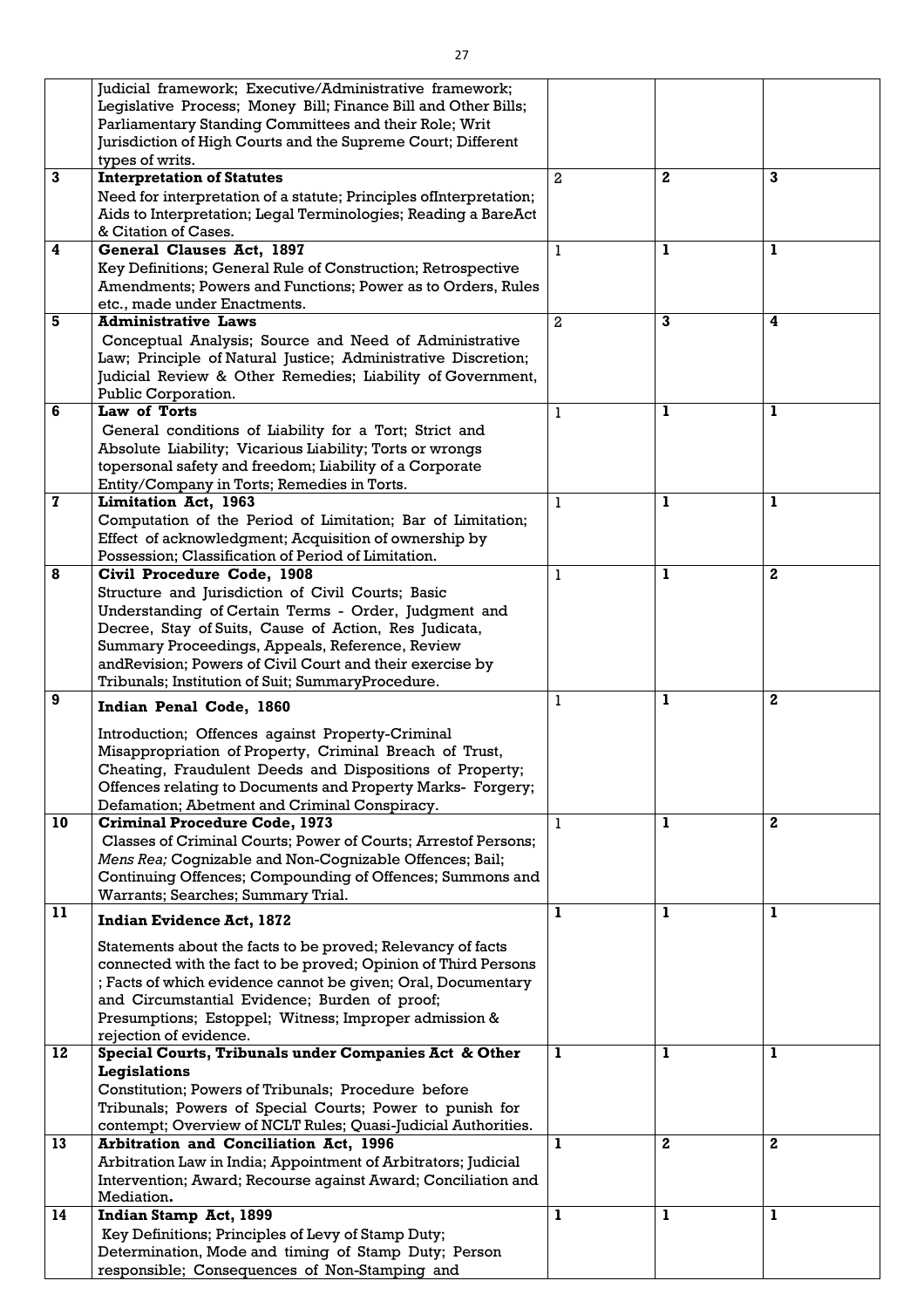|    | UnderStamping; Adjudication; Allowance and Refund;                                                                                                                                                                                                                                                                               |    |    |    |
|----|----------------------------------------------------------------------------------------------------------------------------------------------------------------------------------------------------------------------------------------------------------------------------------------------------------------------------------|----|----|----|
| 15 | Concept of E-Stamping.<br>Registration Act, 1908: Registration of Documents: Compulsory,<br>Optional; Time and Place of Registration; Consequences of Non-<br>Registration; Prerequisites for Registration.                                                                                                                      |    |    |    |
| 16 | <b>Right to Information Act, 2005</b><br>Key Definitions; Public Authorities & their Obligations; Role of<br>Central/State Governments; Central Information Commission; State<br>information Commission.                                                                                                                         |    |    |    |
| 17 | <b>Information Technology Act, 2000</b><br>Introduction, definition, important terms under the Act; Digital<br>Signatures, Electronic Record, Certifying Authority, Digital<br>Signature Certificate; Cyber Regulation<br>Appellate Tribunal; Offences and Penalties; Rules relating to sensitive<br>personal data under IT Act. |    |    |    |
|    | Total                                                                                                                                                                                                                                                                                                                            | 20 | 24 | 30 |

\*\*\*\*\*\*\*\*\*\*\*\*\*\*\*\*\*\*\*\*\*\*\*\*\*\*\*

**\*\*\*\*\*\*\*\*\*\*\*\*\*\*\*\*\*\*\*\*\*\*\*\*\*\*\*\*\*\***

#### **PAPER 3- SETTING UP OF BUSINESS ENTITIES AND CLOSURE**

| S.<br>No.    | <b>Particulars</b>                                                                                                                                                                                                                                                                 | <b>No of lectures</b> |                       |                              |
|--------------|------------------------------------------------------------------------------------------------------------------------------------------------------------------------------------------------------------------------------------------------------------------------------------|-----------------------|-----------------------|------------------------------|
|              |                                                                                                                                                                                                                                                                                    | 20 lectures<br>scheme | 24 lectures<br>scheme | <b>30 lectures</b><br>scheme |
| 1            | <b>Choice of Business Organization</b><br>Key features of various structures and issues in choosing<br>between business structures including identification of<br>location, tax implications etc                                                                                   |                       |                       |                              |
| $\mathbf{2}$ | Company<br>Private Company, Public Company, One Person Company,<br>Nidhi Company, Producer Company, Foreign Company-<br>Liaison Offices, Branch Office & Project Office, Formation and<br>Registration                                                                             |                       |                       |                              |
| 3            | <b>Part -I Charter Documents of Companies -</b><br>Memorandum of Association and Articles of Association,<br>Doctrine of ultra-vires, Doctrine of indoor management,<br>Doctrine of constructive notice, Incorporation Contracts<br><b>Part-II Alteration of Charter Documents</b> |                       |                       | 2                            |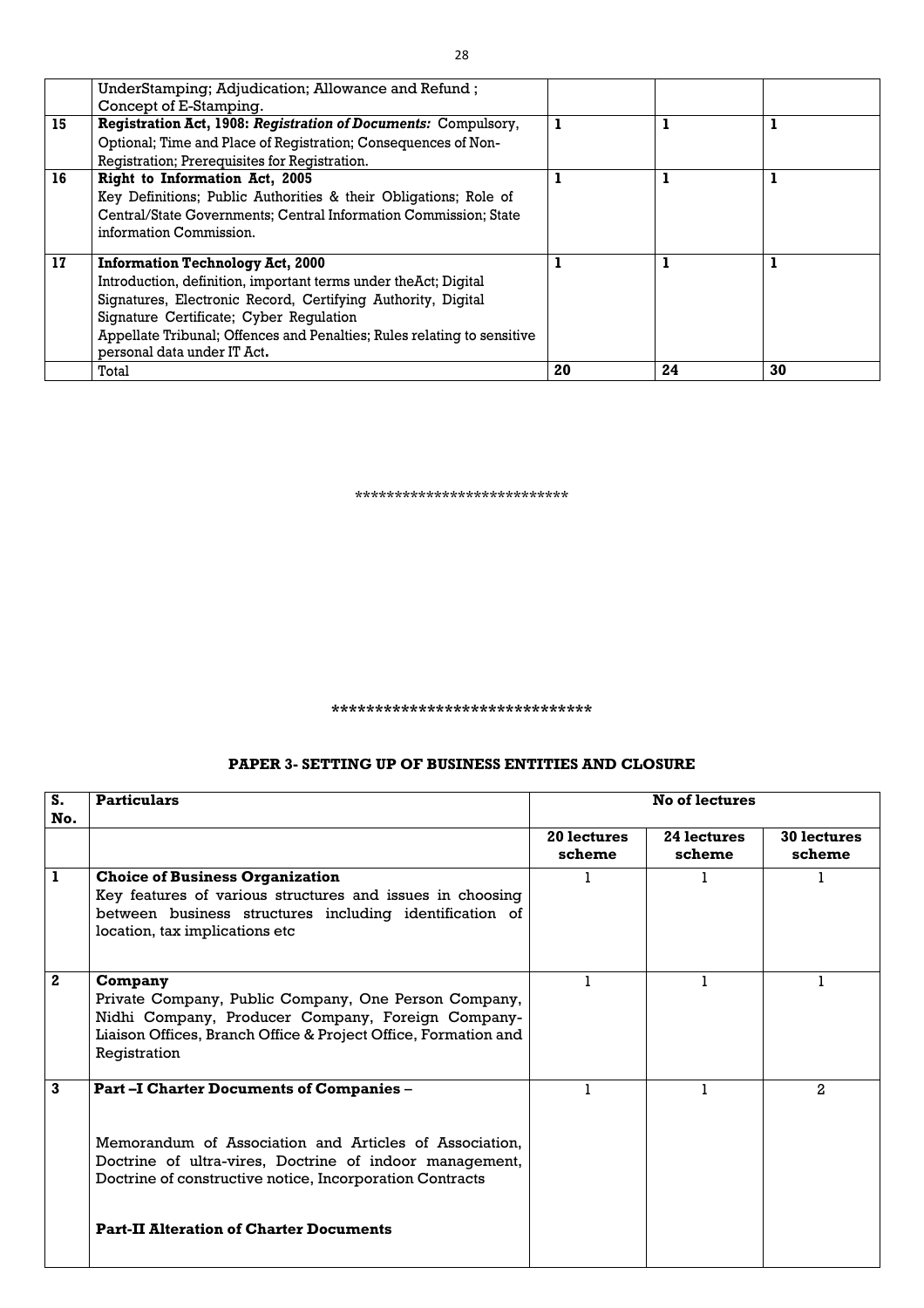# **PAPER 2 - COMPANY LAW**

| PAPER 2 - COMPANY LAW                                                                                                                                                                                                                                                                                                                                                                                                                                       |                    |                          |                                 |
|-------------------------------------------------------------------------------------------------------------------------------------------------------------------------------------------------------------------------------------------------------------------------------------------------------------------------------------------------------------------------------------------------------------------------------------------------------------|--------------------|--------------------------|---------------------------------|
|                                                                                                                                                                                                                                                                                                                                                                                                                                                             |                    |                          |                                 |
|                                                                                                                                                                                                                                                                                                                                                                                                                                                             |                    | <b>No of Lectures</b>    |                                 |
| Details of course contents to be covered in lectures                                                                                                                                                                                                                                                                                                                                                                                                        | 20 lectures scheme | 24<br>lectures<br>scheme | 30<br><b>lectures</b><br>scheme |
| PART-I                                                                                                                                                                                                                                                                                                                                                                                                                                                      |                    |                          |                                 |
| 1. Introduction to Company Law:                                                                                                                                                                                                                                                                                                                                                                                                                             | 0.5                | 1                        |                                 |
| Jurisprudence of Company Law;<br>$\bullet$                                                                                                                                                                                                                                                                                                                                                                                                                  |                    |                          |                                 |
| Meaning, Nature, Features of a company;<br>Judicial acceptance of the company as a separate legal entity;<br>Concept of Corporate Veil,<br>Applicability of Companies Act; Definitions and Key Concepts.                                                                                                                                                                                                                                                    |                    |                          |                                 |
| 2. Shares and Share Capital:                                                                                                                                                                                                                                                                                                                                                                                                                                | 2                  | 2                        | 2                               |
| Meaning and types of Capital;<br>$\bullet$<br>Concept of issue and allotment;<br>Issue of Share certificates;<br>Further Issue of Share Capital;<br>Issue of shares on Private and Preferential basis;<br>Rights issue and Bonus Shares;<br><b>Sweat Equity Shares and ESOPs;</b><br>Issue and Redemption of preference shares;<br>Transfer and Transmission of securities;<br>Buyback of securities; dematerialization and rematerialization of<br>shares; |                    |                          |                                 |
| Reduction of Share Capital.<br>3. Members and Shareholders:                                                                                                                                                                                                                                                                                                                                                                                                 |                    |                          |                                 |
| How to become a member;<br><b>Register of Members;</b><br>Declaration of Beneficial Interest;<br>Rectification of Register of Members;<br><b>Rights of Members;</b><br>Variation of Shareholders' rights;<br><b>Shareholders Democracy;</b><br>Shareholder agreement, Subscription Agreements, Veto powers.                                                                                                                                                 |                    |                          |                                 |
| 4. Debt Instruments:                                                                                                                                                                                                                                                                                                                                                                                                                                        | 0.5                | 0.5                      |                                 |
| Issue and redemption of Debentures and Bonds;<br>creation of security;<br>Debenture redemption reserve;<br>debenture trust deed;<br>conversion of debentures into shares;<br>Overview of Company Deposits.                                                                                                                                                                                                                                                  |                    |                          |                                 |
| 5. Charges:                                                                                                                                                                                                                                                                                                                                                                                                                                                 | 0.5                | 0.5                      |                                 |
| <b>Creation of Charges;</b><br>$\bullet$<br>Registration, Modification and Satisfaction of Charges;<br><b>Register of Charges;</b><br>Inspection of charges;<br>Punishment for contravention;<br>Rectification by Central Government in Register of charges.                                                                                                                                                                                                |                    |                          |                                 |
| 6. Distribution of Profits:                                                                                                                                                                                                                                                                                                                                                                                                                                 | 0.5                | 0.5                      |                                 |
| Profit and Ascertainment of Divisible Profits;<br>Declaration and Payment of Dividend;<br>$\bullet$<br><b>Unpaid Dividend Account;</b><br><b>Investor Education and Protection Fund;</b><br>Right to dividend;<br>Rights shares and bonus shares to be held in abeyance.                                                                                                                                                                                    |                    |                          |                                 |
| 7. Corporate Social Responsibility :<br>Applicability of CSR;<br><b>Types of CSR Activities;</b><br><b>CSR Committee and Expenditure;</b>                                                                                                                                                                                                                                                                                                                   | 0.5                | 0.5                      |                                 |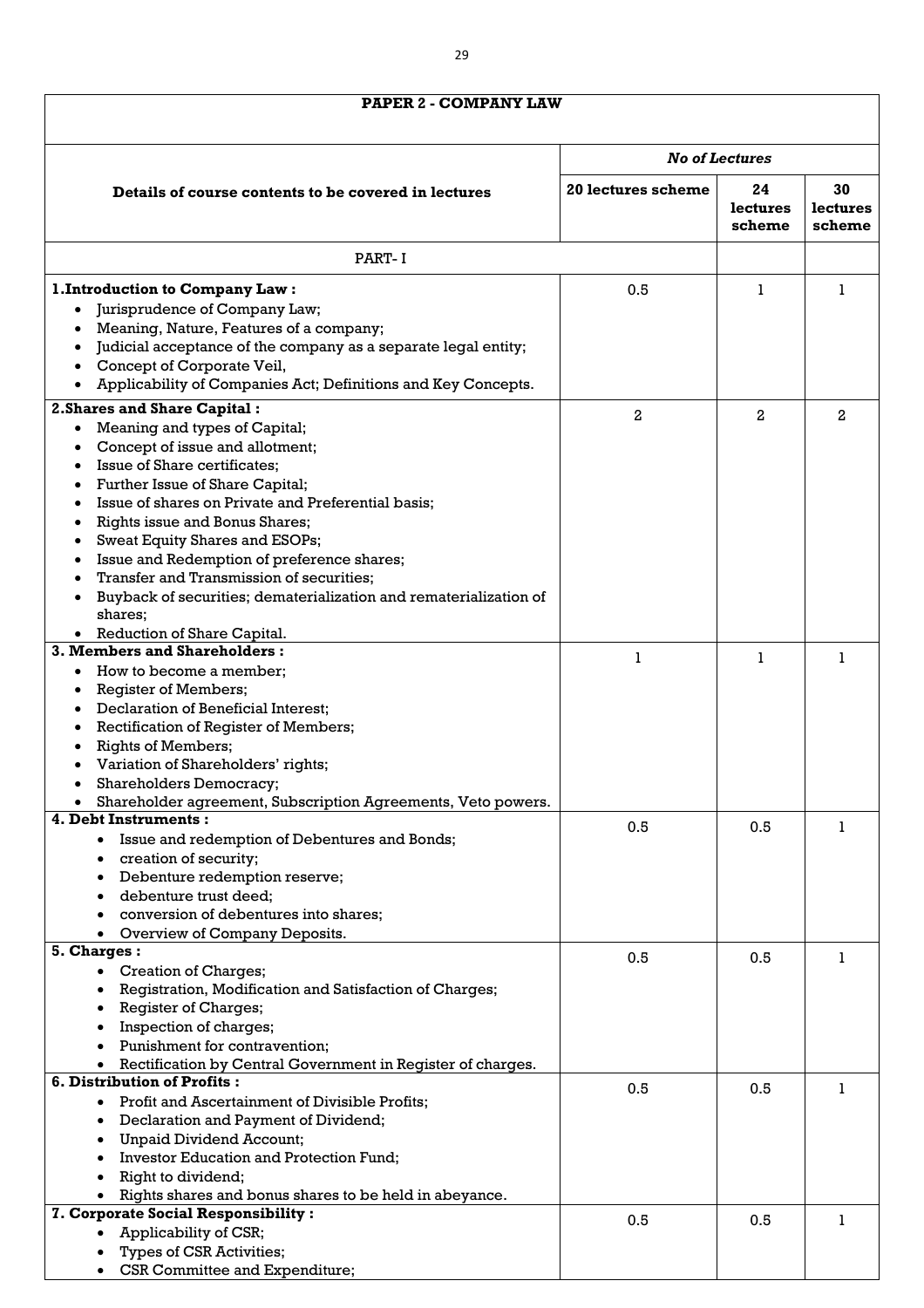| Net Profit for CSR;                                                      |     |                |                |
|--------------------------------------------------------------------------|-----|----------------|----------------|
| Reporting requirements.                                                  |     |                |                |
|                                                                          |     |                |                |
| 8. Accounts, Audit and Auditors:                                         | 1.5 | $\overline{a}$ | $\overline{a}$ |
| <b>Books of Accounts:</b><br>$\bullet$                                   |     |                |                |
| <b>Financial Statements;</b>                                             |     |                |                |
| National Financial Reporting Authority;<br>٠                             |     |                |                |
| Auditors-Appointment, Resignation and Procedure relating to<br>$\bullet$ |     |                |                |
| Removal, Qualification and Disqualification;                             |     |                |                |
| Rights, Duties and Liabilities;                                          |     |                |                |
| Audit and Auditor's Report;                                              |     |                |                |
| Cost Audit;                                                              |     |                |                |
| <b>Secretarial Audit;</b>                                                |     |                |                |
| Special Audit;                                                           |     |                |                |
| <b>Internal Audit</b>                                                    |     |                |                |
|                                                                          |     |                |                |
| 9. Transparency and Disclosures :                                        | 1   | 1              | L              |
| Board's Report;<br>$\bullet$                                             |     |                |                |
| <b>Annual Return;</b>                                                    |     |                |                |
| Annual Report;                                                           |     |                |                |
| Website disclosures;                                                     |     |                |                |
| Policies.                                                                |     |                |                |
|                                                                          |     |                |                |
| 10. An overview of Inter-Corporate Loans, Investments,                   | 0.5 | 0.5            | L              |
| <b>Guarantees and Security, Related Party Transactions.</b>              |     |                |                |
|                                                                          |     |                |                |
|                                                                          | 0.5 | 1              | 1              |
| 11. Registers and Records: Maintenance and Disposal.                     |     |                |                |
| 12. An overview of Corporate Reorganization:                             |     |                |                |
|                                                                          | 1.5 | 2              | $\overline{2}$ |
| Introduction of Compromises,<br>٠                                        |     |                |                |
| Arrangement and amalgamation, Oppression and<br>$\bullet$                |     |                |                |
| Mismanagement, Liquidation and                                           |     |                |                |
| winding-up;<br>٠                                                         |     |                |                |
| Overview of Registered Valuers;                                          |     |                |                |
| <b>Registration Offices and Fees;</b>                                    |     |                |                |
| Companies to furnish information and statistics.                         |     |                |                |
|                                                                          |     |                |                |
| 13. Introduction to MCA 21 and filing in XBRL.                           | 1   | 1              | 1              |
|                                                                          |     |                |                |
|                                                                          |     |                |                |
| 14. Global Trends and Developments in Company Law.                       | 0.5 | 0.5            |                |
|                                                                          |     |                |                |
|                                                                          |     |                |                |
| PART-II                                                                  |     |                |                |
|                                                                          |     |                |                |
| <b>15. Board Constitution and its Powers:</b>                            | 1   |                | $\overline{2}$ |
| Board composition;<br>$\bullet$                                          |     |                |                |
| Restriction and Powers of Board;<br>٠                                    |     |                |                |
| Board Committees- Audit Committee, Nomination and<br>$\bullet$           |     |                |                |
| Remuneration Committee, Stakeholder relationship                         |     |                |                |
| Committee and other Committees.                                          |     |                |                |
|                                                                          |     |                |                |
| 16. Directors:                                                           |     |                |                |
| DIN requirement, Types of Directors;<br>$\bullet$                        |     |                |                |
| Appointment/Reappointment, Disqualifications, Vacation of<br>$\bullet$   |     |                |                |
| Office, Retirement, Resignation and Removal, and Duties of               |     |                |                |
| Directors;                                                               |     |                |                |
| <b>Rights of Directors;</b>                                              |     |                |                |
| Loans to Directors;                                                      |     |                |                |
| Disclosure of Interest.                                                  |     |                |                |
|                                                                          |     |                |                |

 $\overline{\phantom{0}}$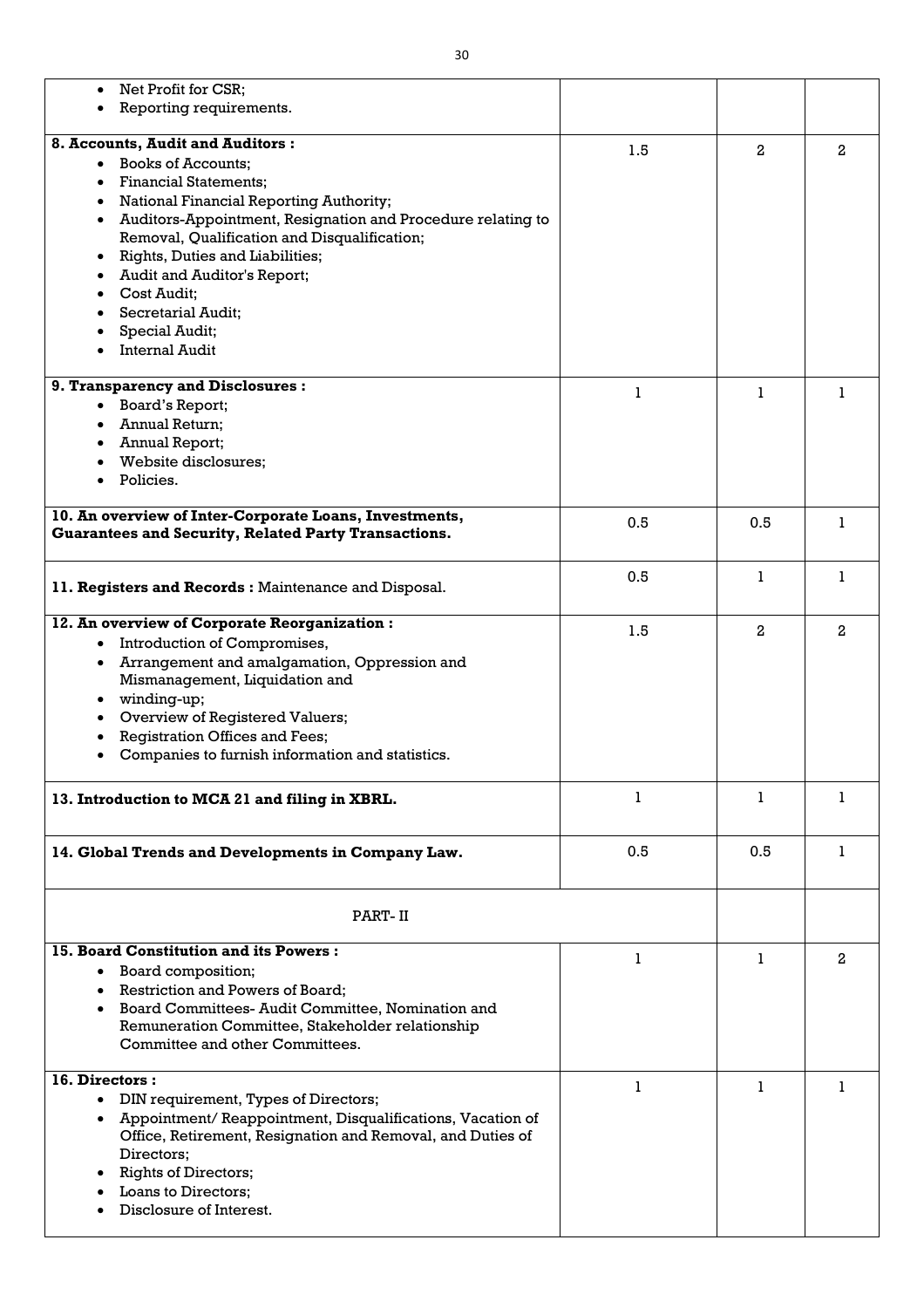| 17. Key Managerial Personnel (KMP's) and their Remuneration:                                                                                                                                                                                                                                                                                                                                                                                                                                                                                                                                                      |     |              | $\overline{2}$ |
|-------------------------------------------------------------------------------------------------------------------------------------------------------------------------------------------------------------------------------------------------------------------------------------------------------------------------------------------------------------------------------------------------------------------------------------------------------------------------------------------------------------------------------------------------------------------------------------------------------------------|-----|--------------|----------------|
| Appointment of Key Managerial Personnel;<br>Managing and Whole-Time Directors, Manager, Chief<br><b>Executive Officer and Chief Financial Officer;</b><br>Company Secretary - Appointment, Role and<br>Responsibilities, Company Secretary as a Key Managerial<br>Personnel;<br>Functions of Company Secretary;<br>Officer who is in default;                                                                                                                                                                                                                                                                     |     |              |                |
| Remuneration of Managerial Personnel.                                                                                                                                                                                                                                                                                                                                                                                                                                                                                                                                                                             |     |              |                |
| 18. Meetings of Board and its Committees :                                                                                                                                                                                                                                                                                                                                                                                                                                                                                                                                                                        |     |              |                |
| Frequency, Convening and Proceedings of Board and<br>$\bullet$<br>Committee meetings;<br>Agenda Management;<br><b>Management Information System;</b><br><b>Meeting Management;</b><br>Resolution by Circulation;<br><b>Types of Resolutions;</b><br>Secretarial Standard $-1$ ;<br>Duties of Company Secretaries before, during and after                                                                                                                                                                                                                                                                         |     | L            | $\overline{2}$ |
| Board/Committee Meeting.                                                                                                                                                                                                                                                                                                                                                                                                                                                                                                                                                                                          |     |              |                |
| 19. General Meetings:<br><b>Annual General Meeting;</b><br>$\bullet$<br><b>Extraordinary general Meetings;</b><br><b>Other General Meetings;</b><br>$\bullet$<br><b>Types of Resolutions;</b><br>Notice, Quorum, Poll, Chairman, Proxy;<br>Meeting and Agenda;<br>Process of conducting meeting;<br>Voting and its types-vote on show of hands, Poll, E-Voting,<br>Postal ballot;<br>Circulation of Members' Resolutions etc.;<br>Signing and Inspection of Minutes;<br>Secretarial Standard $-2$ ;<br>Duties of Company Secretaries before, during and after<br>General Meeting.<br><b>20. Virtual Meetings:</b> | 1.5 | $\mathbf{2}$ | $\overline{2}$ |
| Technological Advancement in conduct of Board Committee<br>& General Meetings;<br>e-AGM.                                                                                                                                                                                                                                                                                                                                                                                                                                                                                                                          | 0.5 | 1            |                |
| 21. Legal framework governing Company Secretaries :<br>The Company Secretaries Act, 1980 along with Rules and<br>Regulations;<br>Disciplinary Mechanism and Penalties for Professional<br>Misconduct;<br>Ethics in Profession, Professional Liabilities.                                                                                                                                                                                                                                                                                                                                                          |     | 1            |                |
| <b>22. Secretarial Standards Board:</b><br>Secretarial Standards Board of ICSI;<br>Process of making Secretarial Standards;<br>$\bullet$<br>Need and Scope of Secretarial Standards.                                                                                                                                                                                                                                                                                                                                                                                                                              | 0.5 | 1            |                |
| 23. Mega Firms:<br>Concept of mega firms;<br>Benefits of mega firms, Eligibility criteria for partner,<br>$\bullet$<br>Agreement between partners; management of Firm;<br>• Collective multidisciplinary expertise;<br>Public Relation and Brand Building.                                                                                                                                                                                                                                                                                                                                                        | 0.5 | 1            |                |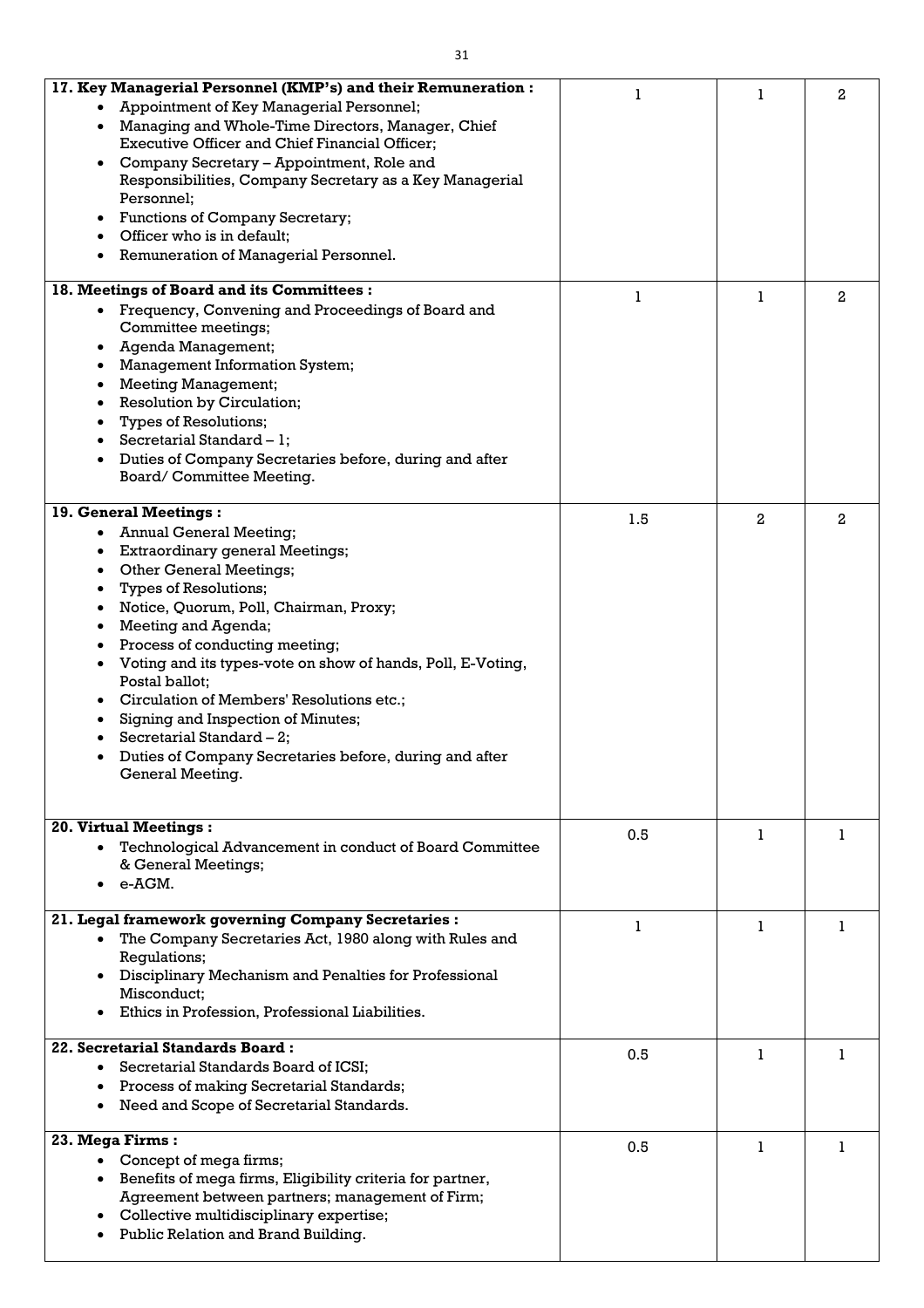| <b>Total</b>            |                                                                                                                                                                                                                                                                                                                                                                | 20           |   | 24 | 30             |
|-------------------------|----------------------------------------------------------------------------------------------------------------------------------------------------------------------------------------------------------------------------------------------------------------------------------------------------------------------------------------------------------------|--------------|---|----|----------------|
|                         | Alteration in MOA & AOA-Change of name, Registered office<br>address; Objects clause, Alteration in share capital and<br>alteration in articles of association.                                                                                                                                                                                                |              |   |    |                |
| $\overline{\mathbf{4}}$ | <b>Legal Status of Registered Companies</b>                                                                                                                                                                                                                                                                                                                    |              |   |    |                |
|                         | Small Company, Holding Company, Subsidiary Company &<br>Associate Company, Inactive Company, Dormant Company,<br>Government Company.                                                                                                                                                                                                                           |              |   |    |                |
| $5\phantom{1}$          | <b>Limited Liability Partnership</b><br>Concept of LLP, Formation and Registration, LLP Agreement,<br>Alteration in LLP Agreement, Annual and Event Based<br>Compliances.                                                                                                                                                                                      | 1            |   |    | 1.             |
| 6                       | Other forms of business organizations<br>Partnership, Hindu Undivided Family, Sole Proprietorship,<br>Multi State Co-operative Society,<br>Formation, Partnership Agreement and its registration.                                                                                                                                                              | $\mathbf{1}$ | 1 |    | 1              |
| $\mathbf 7$             | <b>Institutions Not For Profit &amp; NGOs</b><br>Section 8 Company, Trust and Society- Formation and<br>Registration                                                                                                                                                                                                                                           |              |   |    |                |
| 8                       | <b>Financial Services Organization</b><br>NBFCs, Housing Finance Company, Asset Reconstruction<br>Company; Micro Finance Institutions<br>(MFIs);<br>Nidhi<br>Companies; Payment Banks; Registration.                                                                                                                                                           |              |   |    | $\overline{2}$ |
| 9                       | <b>Start-ups</b><br>Start-up India Policy, Registration Process, Benefits under the<br>Companies Act and other Government Policies, Different<br>types of capital- Seed Capital, Venture Capital, Private<br>Equity, Angel Investor, Mudra Bank.                                                                                                               |              |   |    |                |
| 10                      | <b>Joint Ventures; Special Purpose Vehicles</b><br>Purpose and Process.                                                                                                                                                                                                                                                                                        | 1            |   |    | 1              |
| 11                      | <b>Setting up of Business outside India</b>                                                                                                                                                                                                                                                                                                                    | 1            |   |    | 1              |
|                         | Issues in choosing location, Structure and the processes<br>involved.                                                                                                                                                                                                                                                                                          |              |   |    |                |
| 12                      | <b>Conversion of existing business entity</b>                                                                                                                                                                                                                                                                                                                  | 1            |   |    | 1              |
|                         | Conversion of private company into public company and vice<br>versa, Conversion of Section 8 company into other kind of<br>Company, Conversion of Company into LLP and vice versa,<br>Conversion of OPC to other type of company and vice versa,<br>Company authorized to be registered under the Act (Part XXI)<br>Companies), and other types of conversion. |              |   |    |                |
| 13                      | <b>Mandatory Registration and Additional Registration/License</b><br>PAN; TAN; GST, Registration; Shops & Establishments;<br>SSI/MSME<br>ESI/PF; FCRA; Pollution; Other registration as per<br>requirement of sector; IE Code; Drug License; FSSAI;<br>Trademark; Copyright; Patent; Design; RBI; Banking; IRDA;                                               |              |   |    | $\mathbf{2}$   |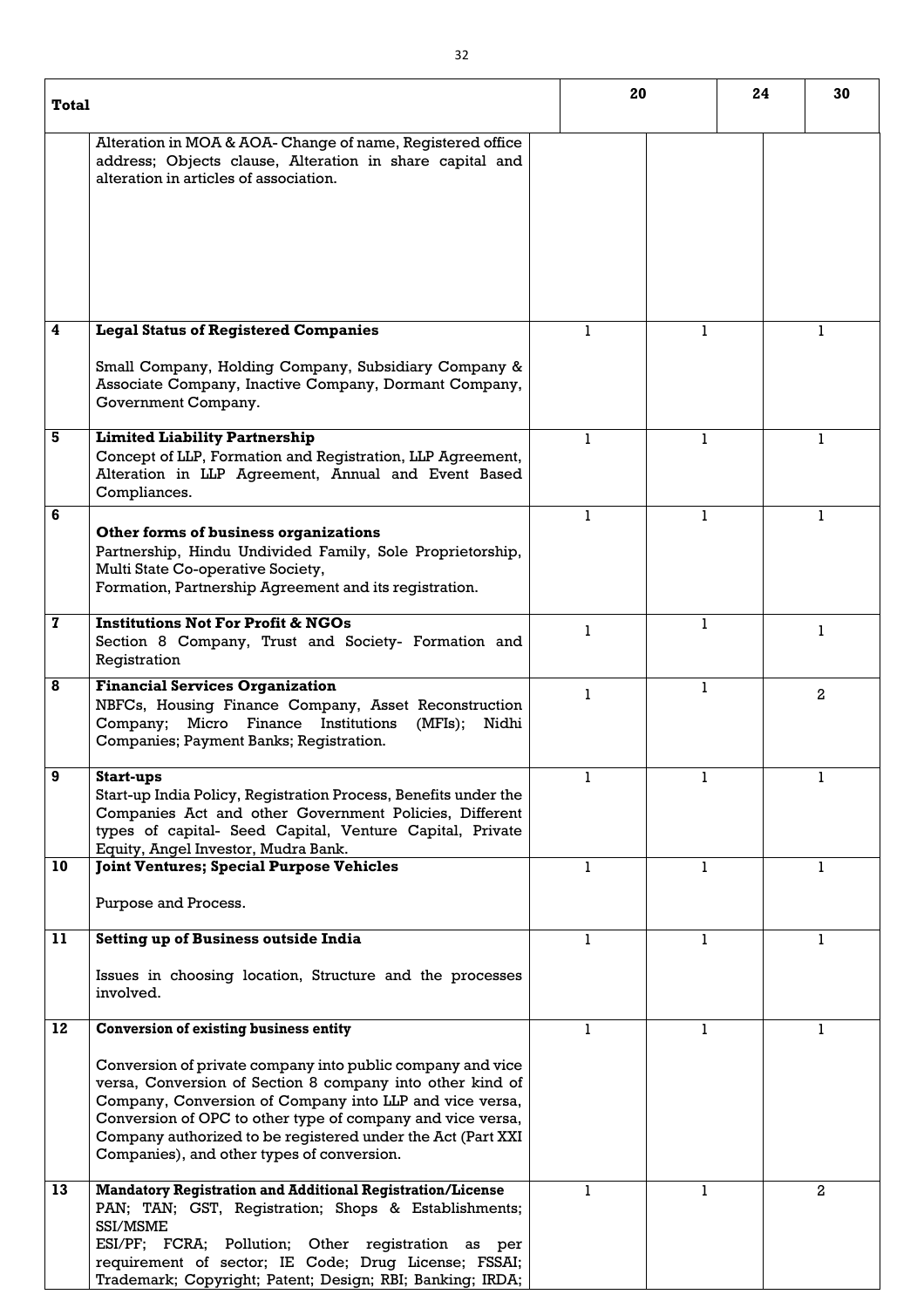|              | Telecom; I & B; MSME Registration; UdyogAadhar,<br>Memorandum; Industrial License, Industrial Entrepreneurs<br>Memorandum (IEM); State Level Approval from the<br>respective State Industrial Department.                                                                                                                                                                                                                                                                                                                                                                                                                                                                                                                                                                                                                                                             |              |                |                |
|--------------|-----------------------------------------------------------------------------------------------------------------------------------------------------------------------------------------------------------------------------------------------------------------------------------------------------------------------------------------------------------------------------------------------------------------------------------------------------------------------------------------------------------------------------------------------------------------------------------------------------------------------------------------------------------------------------------------------------------------------------------------------------------------------------------------------------------------------------------------------------------------------|--------------|----------------|----------------|
| 14           | <b>Maintenance of Registers and Records</b><br>Register and Records required to be maintained by an<br>enterprise.                                                                                                                                                                                                                                                                                                                                                                                                                                                                                                                                                                                                                                                                                                                                                    | $\mathbf{1}$ | $\mathbf{1}$   | $\mathbf{1}$   |
| 15           | <b>Industry Specific Laws and their Initial Compliances</b><br>Compliance of industry specific laws applicable to an entity<br>at the time of setting up of the enterprise                                                                                                                                                                                                                                                                                                                                                                                                                                                                                                                                                                                                                                                                                            | 1            | 1              | ı              |
| 16           | Intellectual Property laws (Provisions applicable for Setting up<br>of Business):<br>Patents Act; 1970 and Trade Mark Act; 1999 Copyright Act; 1957,<br>Geographical indication of Goods (Registration and Protection) Act;<br>1999; Designs Act; 2000                                                                                                                                                                                                                                                                                                                                                                                                                                                                                                                                                                                                                | 1            | $\mathbf{2}$   | $\mathbf{2}$   |
| 17           | Compliances under Labour Laws (Provisions applicable for<br>setting up of business)<br>Factories Act; 1948; Minimum Wages Act; 1948; Payment of<br>Wages Act; 1936; Equal Remuneration Act; 1976; Employees'<br>State Insurance Act; 1948; Employees' Provident Funds and<br>Miscellaneous Provisions Act; 1952; Payment of Bonus Act;<br>1965; Payment of Gratuity Act; 1972; Employees<br>Compensation Act; 1923; Contract Labour (Regulation and<br>Abolition) Act; 1970; Industrial Disputes Act; 1947; Trade<br>Unions Act; 1926; Maternity Relief Act; 1961; Child and<br>Adolescent Labour (Prohibition and Regulation) Act; 1986;<br>Persons with Disabilities (Equal Opportunities; Protection of<br>Rights and Full Participation) Act, 1995 Prevention of Sexual<br>Harassment of Women at Workplace (Prevention; Prohibition<br>and Redressal) Act; 2013. | 1            | 2              | $\mathbf{2}$   |
| 18           | Compliances relating to Environmental laws (Provisions<br>applicable for Setting<br>up of Business)<br>Water (Prevention and Control of Pollution) Act; 1974; Air<br>(Prevention and Control of Pollution) Act; 1981; Environment<br>Protection Act, 1986; Public Liability Insurance Act; 1991;<br>National Green Tribunal Act; 2010                                                                                                                                                                                                                                                                                                                                                                                                                                                                                                                                 |              |                | $\overline{2}$ |
| 19<br>21     | <b>Dormant Company</b><br><b>Obtaining Dormant Status and Dormant to Active Status</b><br>Insolvency Resolution process, Liquidation and Winding -up<br><b>An Overview</b>                                                                                                                                                                                                                                                                                                                                                                                                                                                                                                                                                                                                                                                                                            | $\mathbf{1}$ | $\overline{2}$ | 3              |
| 20           | Strike off and restoration of name of the company and LLP                                                                                                                                                                                                                                                                                                                                                                                                                                                                                                                                                                                                                                                                                                                                                                                                             | 1            | $\overline{2}$ | 3              |
| <b>Total</b> |                                                                                                                                                                                                                                                                                                                                                                                                                                                                                                                                                                                                                                                                                                                                                                                                                                                                       | 20           | 24             | 30             |

# **PAPER 4- TAX LAWS**

| S. No.       | <b>Particulars</b>                                                                                                                                                                                                                                                             | <b>No of lectures</b> |                       |                       |
|--------------|--------------------------------------------------------------------------------------------------------------------------------------------------------------------------------------------------------------------------------------------------------------------------------|-----------------------|-----------------------|-----------------------|
|              |                                                                                                                                                                                                                                                                                |                       |                       |                       |
|              |                                                                                                                                                                                                                                                                                | 20 lectures<br>scheme | 24 lectures<br>scheme | 30 lectures<br>scheme |
|              | Direct Taxes at a Glance: Background of Taxation system<br>in India; Vital Statistics; Layout; Administration                                                                                                                                                                  |                       |                       |                       |
| $\mathbf{2}$ | Basic concepts of Income Tax : An overview of Finance Bill,<br>Important definitions under Income Tax Act, 1961;<br>٠<br>Distinction between Capital and Revenue Receipts and<br>Expenditure; Residential Status & Basis of Charge; Scope of<br><b>Total Income; Tax Rates</b> |                       |                       |                       |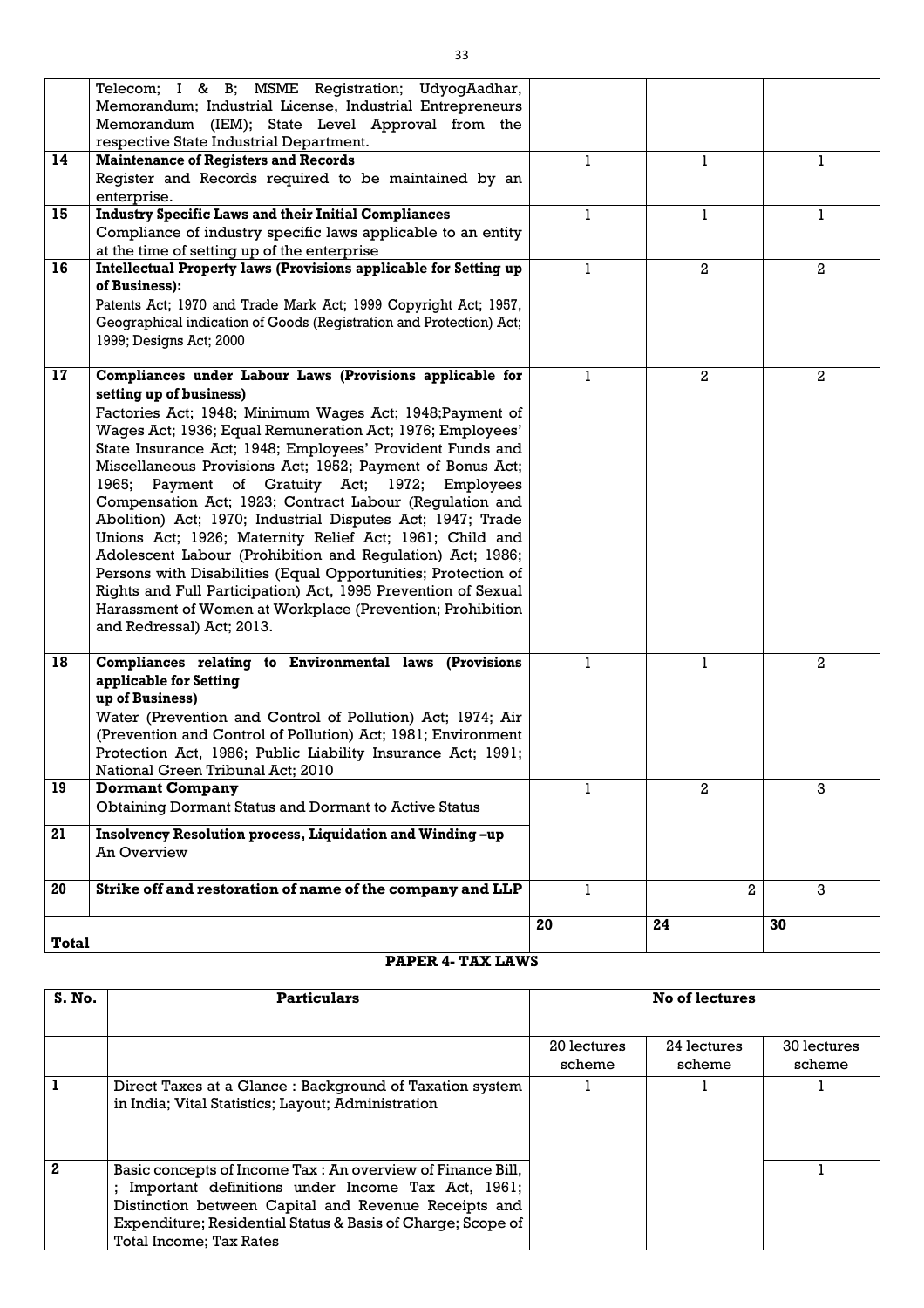| 3               | Incomes which do not form part of Total Income: Incomes<br>not included in Total Income; Tax holidays                                                                                                                                                                                                                                                       |              |                |              |
|-----------------|-------------------------------------------------------------------------------------------------------------------------------------------------------------------------------------------------------------------------------------------------------------------------------------------------------------------------------------------------------------|--------------|----------------|--------------|
| 4               | Computation of Income under Various Heads : Income<br>from Salary; Income from House Property; Profit and<br>Gains of Business or Profession; Capital Gains; Income<br>from Other Sources; Fair Market Value                                                                                                                                                | 3            | 3              | 4            |
| 5               | Clubbing provisions and Set Off and / or Carry Forward of<br>Losses : Income of other persons included in Assessee's<br>Total Income; Aggregation of Income; Set off and / or Carry<br>forward of losses.                                                                                                                                                   | 1            | 1.             | 1            |
| 6               | Deductions from Gross Total Income & Rebate and Relief:<br>Deductions in respect of certain payments; Specific<br>deductions in respect of certain income; Deductions in<br>respect for donations for expenditure under CSR activities;<br>Rebates and Reliefs.                                                                                             |              |                | 1            |
| 7               | Computation of Total Income and Tax Liability of various<br>entities : Individual; Hindu Undivided Family 'HUF';<br>Alternate Minimum Tax (AMT); Partnership Firm / LLP; Co-<br>operative Societies; Association of Person 'AOP' and Body<br>of Individual 'BOI'; Political Parties; Electoral Trusts;<br>Exempt organization – Registration u/s 12A/ 12AA; | 1            | 1              | $\mathbf{2}$ |
| 8               | Classification and Tax Incidence on Companies<br>Computation of taxable income and tax liability of<br>Company; Dividend Distribution Tax; Minimum Alternate<br>Tax 'MAT'; Other Special Provisions Relating to<br>Companies; Equalization Levy.                                                                                                            | 1            | $\overline{2}$ | $\mathbf{2}$ |
| 9               | Procedural Compliance : Permanent Account Number<br>'PAN' / Tax Collection Account Number 'TAN'; Tax<br>Deduction at Source 'TDS' & Tax Collection at Source 'TCS';<br>Advance Tax &Self Assessment Tax 'SAT'; Returns,<br>Signatures, E-Filing ; Fee and interest for default in<br>furnishing return of Income; Collection, Recovery of Tax,<br>Refunds.  | L            |                |              |
| 10 <sup>°</sup> | Assessment, Appeals &Revision : Assessment; Types of<br>Assessment; Appeals; Revisions; Search, Seizure, Penalty<br>and Offences.                                                                                                                                                                                                                           | $\mathbf{1}$ | 1              | 1            |
| 11              | Concept of Indirect Taxes at a glance : Background;<br>Constitutional powers of taxation; Indirect taxes in India -<br>An overview; Pre-GST tax structure and deficiencies;<br>Administration of Indirect Taxation in India; Existing tax<br>structure.                                                                                                     | 1            | 1.             | 1.           |
| 12              | Basics of Goods and Services Tax 'GST': Basics concept<br>and overview of GST; Constitutional Framework of GST;<br>GST Model – CGST / IGST / SGST / UTGST; Taxable Event;<br>Concept of supply including composite and mixed supply;<br>Levy and collection of CGST and IGST; Composition<br>scheme & Reverse Charge; Exemptions under GST.                 | $\mathbf{2}$ | $\mathbf{2}$   | $\mathbf{3}$ |
| 13              | Concept of Time, Value & Place of Taxable Supply:<br>Basic concepts of Time and Value of Taxable Supply; Basics<br>concept of Place of Taxable Supply.                                                                                                                                                                                                      | $\mathbf{2}$ | $\mathbf{2}$   | $\mathbf{2}$ |
| 14              | Input Tax Credit & Computation of GST Liability-<br><b>Overview</b>                                                                                                                                                                                                                                                                                         | 1            | $\mathbf{2}$   | $\mathbf{2}$ |
| 15              | Procedural Compliance under GST: Registration; Tax<br>Invoice, Debit & Credit Note, Account and Record,<br>Electronic way Bill; Return, Payment of Tax, Refund<br>Procedures; Audit.                                                                                                                                                                        | $\mathbf{2}$ | $\mathbf{2}$   | $\mathbf{3}$ |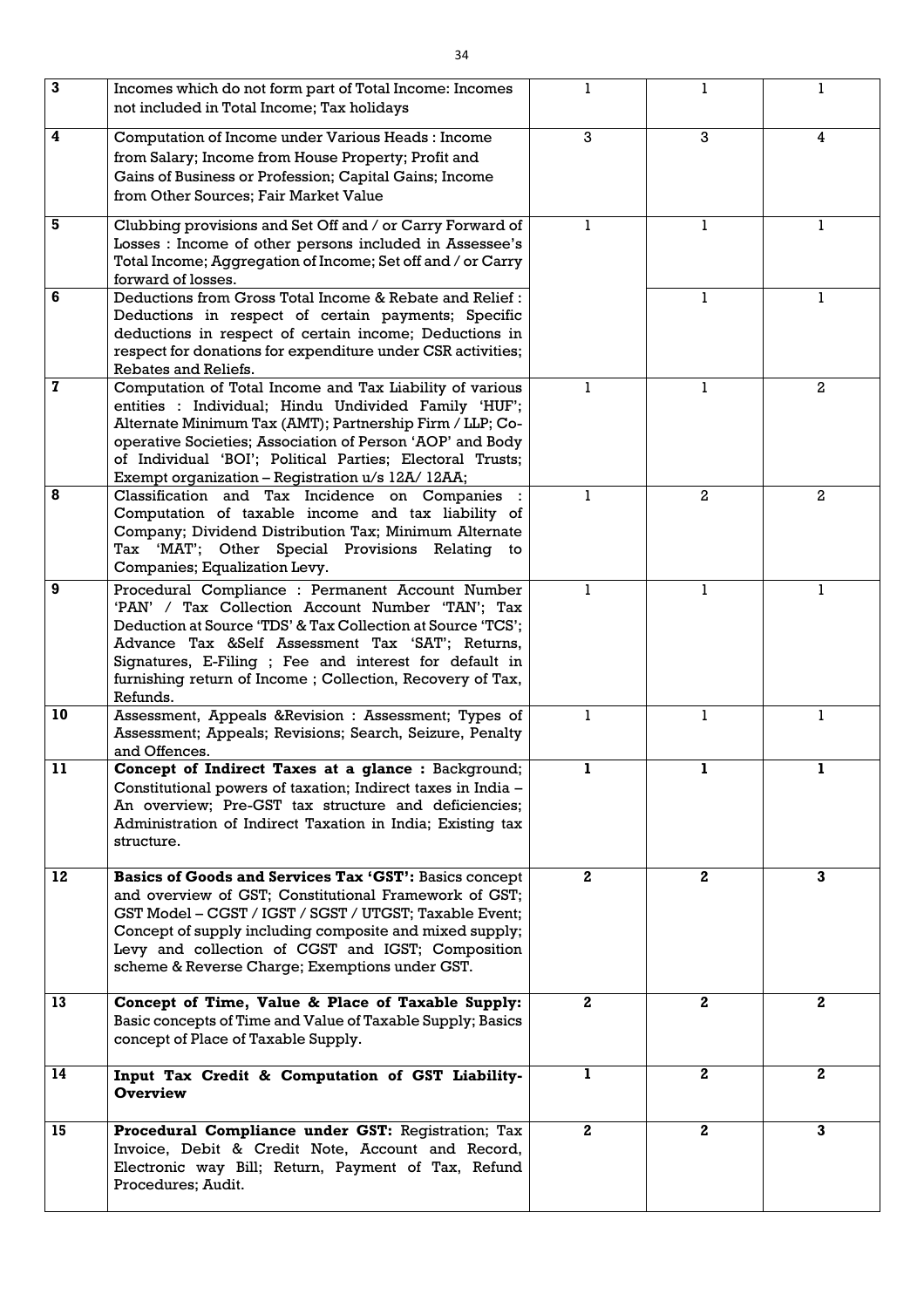| 17 | <b>Overview of Customs Act:</b> Overview of Customs Law;<br>Levy and collection of customs duties; Types of Custom<br>duties; Classification and valuation of import and export<br>goods; Exemption; Officers of customs; Administration of<br>Customs Law; Import and Export Procedures;<br>Transportation, and Warehousing; Duty Drawback;<br>Demand and Recovery; Confiscation of Goods and<br>Conveyances; Refund. |    |    |    |
|----|------------------------------------------------------------------------------------------------------------------------------------------------------------------------------------------------------------------------------------------------------------------------------------------------------------------------------------------------------------------------------------------------------------------------|----|----|----|
|    | <b>Total</b>                                                                                                                                                                                                                                                                                                                                                                                                           | 20 | 24 | 30 |

#### **\*\*\*\*\*\*\*\*\*\*\*\*\*\*\*\*\*\*\*\*\*\*\*\*\*\*\*\*\*\*\*\*\***

#### **MODULE 2**

#### **PAPER 5- CORPORATE & MANAGEMENT ACCOUNTING**

|                                                                                                                                                                                                                                                                                                                                                                                                                                                                                                                                                | <b>No. of Lecture</b>                 |                                                 |                                                 |
|------------------------------------------------------------------------------------------------------------------------------------------------------------------------------------------------------------------------------------------------------------------------------------------------------------------------------------------------------------------------------------------------------------------------------------------------------------------------------------------------------------------------------------------------|---------------------------------------|-------------------------------------------------|-------------------------------------------------|
| Topic                                                                                                                                                                                                                                                                                                                                                                                                                                                                                                                                          | Under 20 lectures<br>(2 Hours) scheme | Under<br>24<br>lectures<br>(2)<br>Hours) scheme | Under<br>30<br>lectures<br>(2)<br>Hours) scheme |
| <b>Introduction to Financial Accounting</b>                                                                                                                                                                                                                                                                                                                                                                                                                                                                                                    | 0.5                                   |                                                 | $\mathbf{2}$                                    |
| <b>Introduction to Corporate Accounting</b><br>Records of accounts to be maintained by a company                                                                                                                                                                                                                                                                                                                                                                                                                                               | 0.5                                   | 1                                               | $\mathbf{2}$                                    |
| <b>Accounting for Share Capital</b><br>Issue of Shares; Forfeiture and Re-issue of Shares, Accounting<br>treatment of premium, Buyback of Shares; Redemption and<br>Conversion; Capital Redemption Reserve, Bonus Shares;<br>Rights Issue, ESOPs, ESPS, Sweat Equity Shares; and<br>Underwriting; Book Building.                                                                                                                                                                                                                               |                                       | 2 <sub>1</sub>                                  | $\mathbf{2}$                                    |
| <b>Accounting for Debentures</b><br>Accounting Treatment, Debenture Redemption Reserve,<br>Redemption of Debentures and Conversion of Debentures<br>into Shares. Deferred Tax                                                                                                                                                                                                                                                                                                                                                                  |                                       | 1                                               | 2                                               |
| <b>Related Aspects of Company Accounts</b><br>Accounting for ESOP, Buy-back, Equity Shares with<br>differential rights, Underwriting and Debentures.                                                                                                                                                                                                                                                                                                                                                                                           |                                       | 1                                               | $\mathbf{2}$                                    |
| <b>Financial Statements Interpretation</b><br>Preparation and Presentation of Financial Statements;<br>Quarterly, Half-yearly and Annual Financial Statement<br>pursuant to Listing Regulations; Depreciation provisions and<br>Reserves; Determination of Managerial Remuneration,<br>Corporate Social Responsibility spend, various disclosures<br>under the Companies Act, 2013, LODR & applicable<br>accounting standards; Related party and segment reporting,<br>Audit Queries; How to Read and interpret Financial<br><b>Statements</b> | 1                                     | 1                                               |                                                 |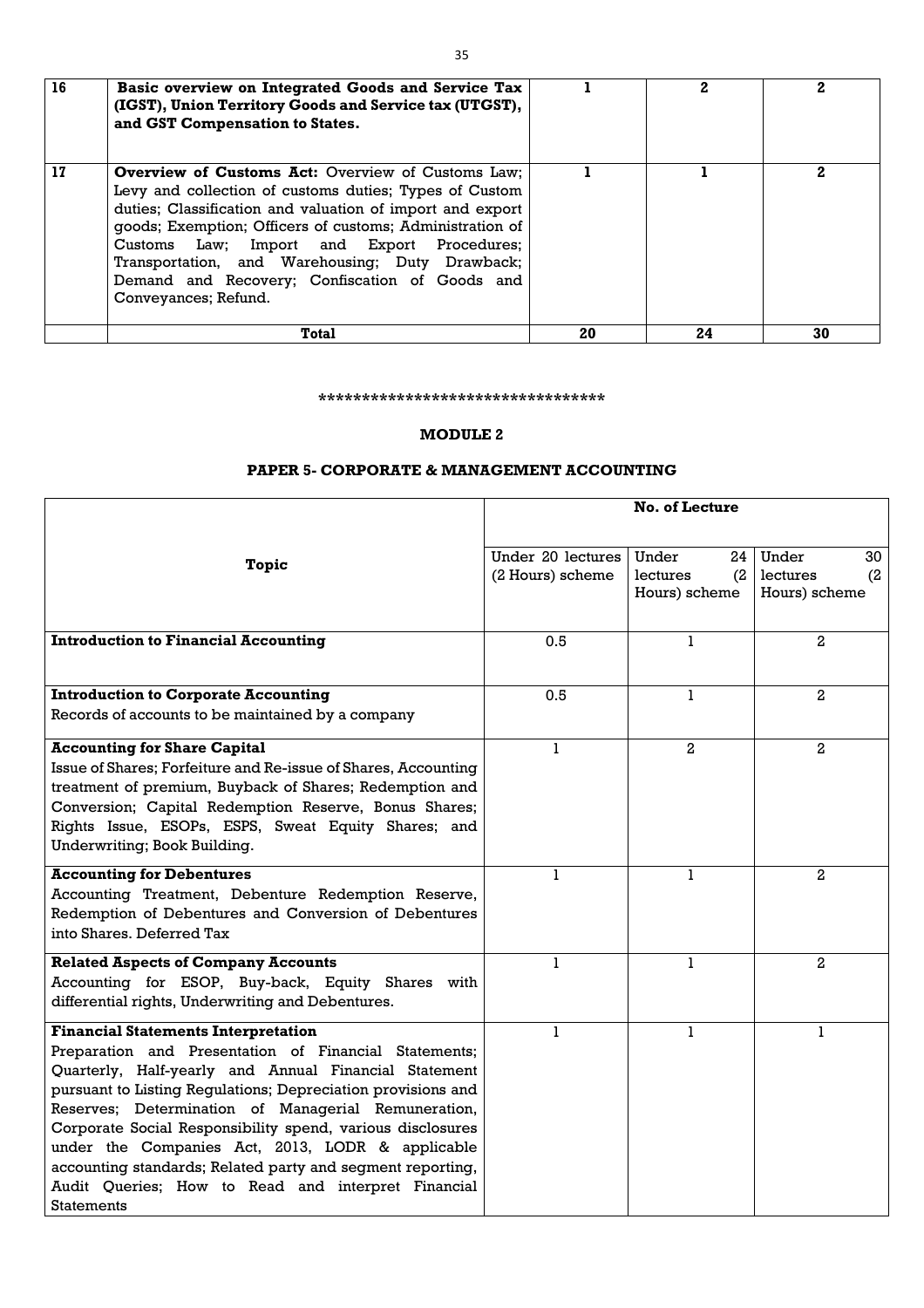| <b>Consolidation of Accounts as per Companies Act 2013</b>           |     | $\overline{2}$ | $\overline{2}$ |
|----------------------------------------------------------------------|-----|----------------|----------------|
| Holding Company, Subsidiary Companies, Associate                     |     |                |                |
| Companies and Joint Venture; Accounting Treatment and                |     |                |                |
| disclosures.                                                         |     |                |                |
| <b>Corporate Financial Reporting</b>                                 |     |                |                |
| Requirements of Corporate Reporting; Recent trends in                |     |                |                |
| Financial Reporting.                                                 |     |                |                |
| <b>Cash Flow Statements</b>                                          | 1   |                | $\mathbf{2}$   |
| Preparation and their analysis                                       |     |                |                |
| <b>Accounting Standards (AS)</b>                                     | 0.5 | 1              |                |
| Applicability, Interpretation, Scope and Compliance;                 |     |                |                |
| International Financial Reporting Standards; Overview of AS,         |     |                |                |
| AS vs. Ind AS vs. IFRS.                                              |     |                |                |
|                                                                      |     |                |                |
| <b>National and International Accounting Authorities</b>             | 0.5 |                |                |
|                                                                      |     |                |                |
| <b>Adoption</b><br>Convergence<br>Interpretation<br>and<br><b>Of</b> | 1   | 1              |                |
| International Financial reporting Standards (IFRS) and               |     |                |                |
| <b>Accounting Standards In India.</b>                                |     |                |                |
| <b>An Overview Of Cost</b>                                           |     |                |                |
| Importance and relevance of Cost Accounting; Material Cost,          |     |                |                |
| Labour Cost, Direct Expenses and Overheads, Cost Sheet.              |     |                |                |
| <b>Cost Accounting Records &amp; Cost Audit Under Companies</b>      |     | 1              | 1              |
| Act, 2013                                                            |     |                |                |
|                                                                      |     |                |                |
| <b>Budget Budgeting And Budgetary Control</b>                        |     |                | $\mathbf{2}$   |
| Preparation of various types of Budgets; Budgetary Control           |     |                |                |
| System; Zero Based Budgeting; Performance Budgeting                  |     |                |                |
| <b>Ratio Analysis</b>                                                | ı   | 1              | 1              |
|                                                                      |     |                |                |
| <b>Financial Analysis through Ratios</b>                             |     |                |                |
| <b>Information</b><br><b>Management</b><br>Reporting<br>(Management  | 1   |                |                |
| Systems)                                                             |     |                |                |
| <b>Decision Making Tools</b>                                         |     |                |                |
|                                                                      |     |                |                |
| <b>Marginal Costing; Transfer Pricing</b>                            |     |                |                |
| <b>Valuation Principles &amp; Framework</b>                          |     |                |                |
| Conceptual Framework of Valuation, Valuation rules;                  |     |                |                |
| Valuation of securities or financial assets; Approaches of           |     |                |                |
| Valuation - Assets Approach, Income Approach; Market                 |     |                |                |
| Approach; Registered Valuer; IND AS Valuation                        |     |                |                |
| <b>Valuation of Shares Business And Intangible Assets</b>            | 1   | 1              | 1              |
|                                                                      |     |                |                |
| Regulatory Valuations; Companies Act; Insolvency and                 |     |                |                |
| Bankruptcy Code; Income Tax Act; SEBI law; FEMA and RBI              |     |                |                |
| guidelines.                                                          |     |                |                |
| <b>Indian Accounting Standard (Ind As) 102</b>                       | 1   |                |                |
|                                                                      |     |                |                |
|                                                                      |     |                |                |
| <b>Methods Of Valuation</b>                                          |     |                |                |
| Net Assets Valuation: Relative Valuation (Comparable                 |     |                |                |
| Companies/Transactions); Discounted Cash Flow Valuation;             |     |                |                |
| Other Methods                                                        |     |                |                |
| <b>Total</b>                                                         | 20  | 24             | 30             |
|                                                                      |     |                |                |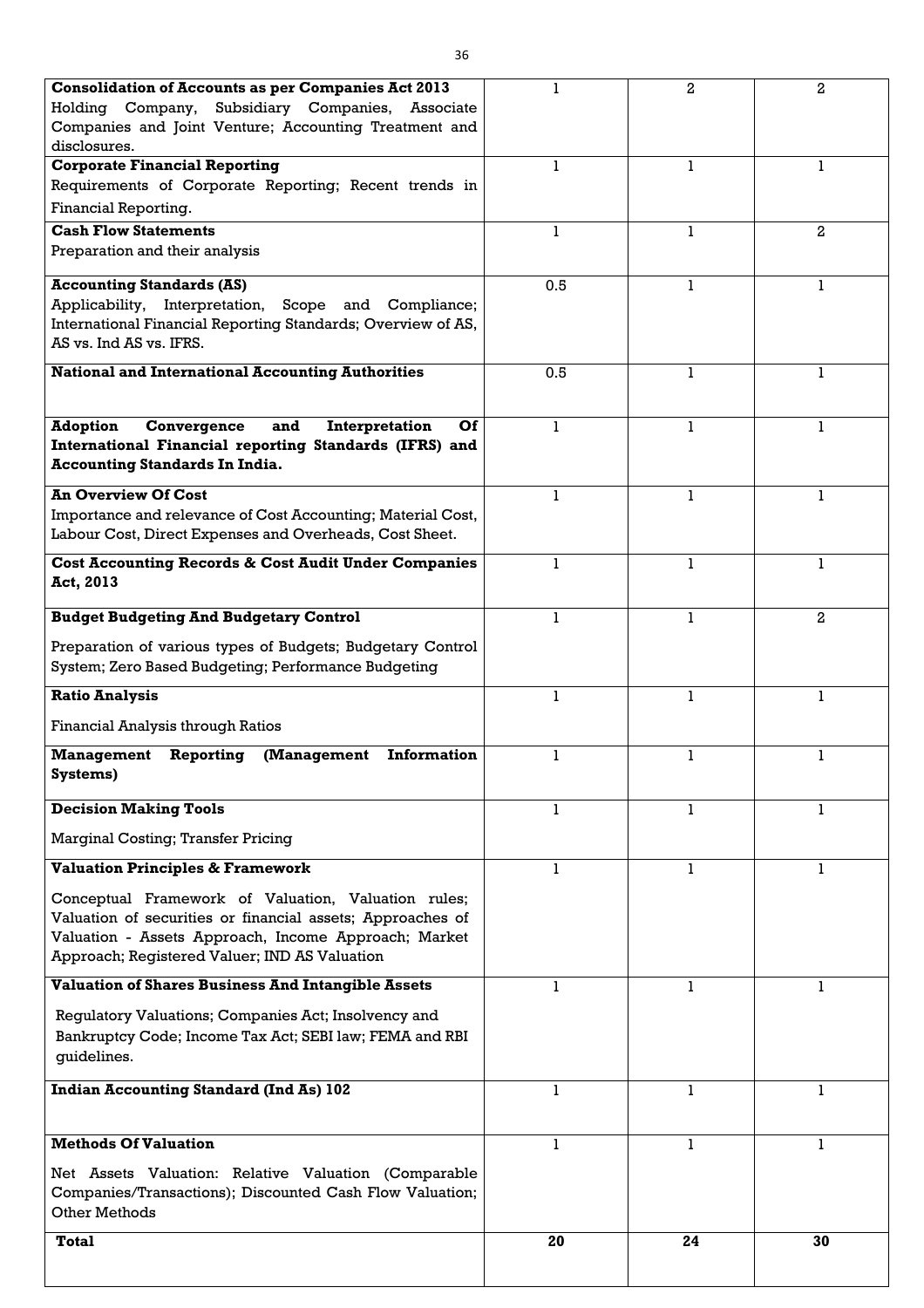#### **\*\*\*\*\*\*\*\*\*\*\*\*\*\*\*\*\*\*\*\*\*\*\*\*\*\*\*\*\*\*\*\***

## **PAPER 6- SECURITIES LAWS & CAPITAL MARKETS**

| $\overline{\mathbf{s}}$ . | <b>Particulars</b>                                                                                                                    | <b>No. of Lectures</b> |                |                         |
|---------------------------|---------------------------------------------------------------------------------------------------------------------------------------|------------------------|----------------|-------------------------|
| No.                       |                                                                                                                                       |                        |                |                         |
|                           |                                                                                                                                       | 20 lectures            | 24 lectures    | <b>30 lectures</b>      |
|                           |                                                                                                                                       | scheme                 | scheme         | scheme                  |
| $\mathbf{1}$              | Securities Contracts (Regulations) Act 1956 Objectives of the                                                                         |                        |                | $\mathbf{2}$            |
|                           | SCR Act, Rules and Regulations made there under;                                                                                      |                        |                |                         |
|                           | ImportantDefinitions; Recognized Stock Exchange, Clearing                                                                             |                        |                |                         |
|                           | Corporation; Public issue and listing of securities; Rules relating to                                                                |                        |                |                         |
|                           | PublicIssue and Listing of Securities under Securities Contracts<br>(Regulation) Rules, 1957.                                         |                        |                |                         |
|                           |                                                                                                                                       |                        |                |                         |
|                           |                                                                                                                                       |                        |                |                         |
| $\boldsymbol{2}$          | <b>Securities and Exchange Board of India Act, 1992</b>                                                                               | 1                      | $\mathbf{2}$   | $\mathbf{2}$            |
|                           | Objective; Powers and functions of SEBI; Securities Appellate                                                                         |                        |                |                         |
| $\mathbf{3}$              | Tribunal; Penalties and appeals.<br><b>Depositories Act, 1996</b>                                                                     |                        |                |                         |
|                           |                                                                                                                                       | 1.                     |                | 1                       |
|                           | Depository System in India; Role & Functions of Depositories;<br>Depository Participants; Admission ofSecurities; Dematerialization & |                        |                |                         |
|                           | Re-materialisation; Depository Process; Inspection and Penalties;                                                                     |                        |                |                         |
|                           | Internal Audit and ConcurrentAudit of Depository Participants.                                                                        |                        |                |                         |
| $\overline{\mathbf{4}}$   | An Overview of SEBI (Issue of Capital and Disclosure                                                                                  | $\mathbf{2}$           | $\overline{2}$ | 3                       |
|                           | <b>Requirements) Regulations, 2009</b>                                                                                                |                        |                |                         |
|                           |                                                                                                                                       |                        |                |                         |
|                           | <b>Practical &amp; cases</b>                                                                                                          |                        |                |                         |
| 5                         | <b>An Overview of SEBI (Listing Obligations and Disclosure</b>                                                                        | L                      | $\overline{2}$ | $\overline{a}$          |
|                           | <b>Requirements) Regulations, 2015</b>                                                                                                |                        |                |                         |
|                           |                                                                                                                                       |                        |                |                         |
| 6                         | An Overview of SEBI (Substantial Acquisition of Shares and                                                                            | $\overline{2}$         | 3              | 3                       |
|                           | <b>Takeovers) Regulations, 2011</b>                                                                                                   |                        |                |                         |
| $\mathbf{z}$              | <b>SEBI (Buyback of Securities) Regulations, 1998:</b>                                                                                |                        |                | 2                       |
|                           | Conditions of buy-back; Buy back Methods: Tender Offer, Open                                                                          |                        |                |                         |
|                           | Market(Book building and Stock Exchange); General obligations;                                                                        |                        |                |                         |
|                           | Penalties                                                                                                                             |                        |                |                         |
|                           | <b>SEBI (Delisting of Equity Shares) Regulations, 2009:</b>                                                                           | $\mathbf{2}$           | $\mathbf{2}$   | $\overline{a}$          |
|                           | Delisting of Equity Shares; Voluntary Delisting; Exit                                                                                 |                        |                |                         |
|                           | <b>Opportunity; Compulsory Delisting</b>                                                                                              |                        |                |                         |
|                           |                                                                                                                                       |                        |                |                         |
| 9                         | <b>An Overview of SEBI (Share Based Employee Benefits)</b>                                                                            |                        |                |                         |
|                           | <b>Regulations, 2014</b>                                                                                                              |                        |                |                         |
|                           |                                                                                                                                       |                        |                |                         |
| 10                        | An Overview of SEBI (Issue of Sweat Equity) Regulations, 2002                                                                         | 1                      |                | 1                       |
|                           |                                                                                                                                       | ı.                     |                |                         |
| 11                        | <b>SEBI (Prohibition of Insider Trading) Regulations, 2015:</b><br>Unpublished price sensitive information (UPSI); Disclosures; Codes |                        | $\overline{a}$ | $\mathbf{2}$            |
|                           | of fair disclosure and conduct; Penalties and Appeals                                                                                 |                        |                |                         |
| 12                        | <b>Mutual Funds:</b>                                                                                                                  | ı                      |                | $\overline{\mathbf{2}}$ |
|                           | Types of Mutual Funds and Schemes; Key players in Mutual Funds:                                                                       |                        |                |                         |
|                           | Sponsor, Asset Management Company, Trustee, Unit holder,                                                                              |                        |                |                         |
|                           | Evaluating performance of Mutual funds- Net Asset Value, Expense                                                                      |                        |                |                         |
|                           | Ratio, Holding Period Return.                                                                                                         |                        |                |                         |
| 13                        | <b>Collective Investment Schemes:</b>                                                                                                 | п                      |                |                         |
|                           | Regulatory Framework; Restrictions on Business Activities; Submission of                                                              |                        |                |                         |
|                           | Information andDocuments; Trustees and their Obligations                                                                              |                        |                |                         |
| 14                        | <b>SEBI (Ombudsman) Regulations, 2003:</b>                                                                                            |                        |                |                         |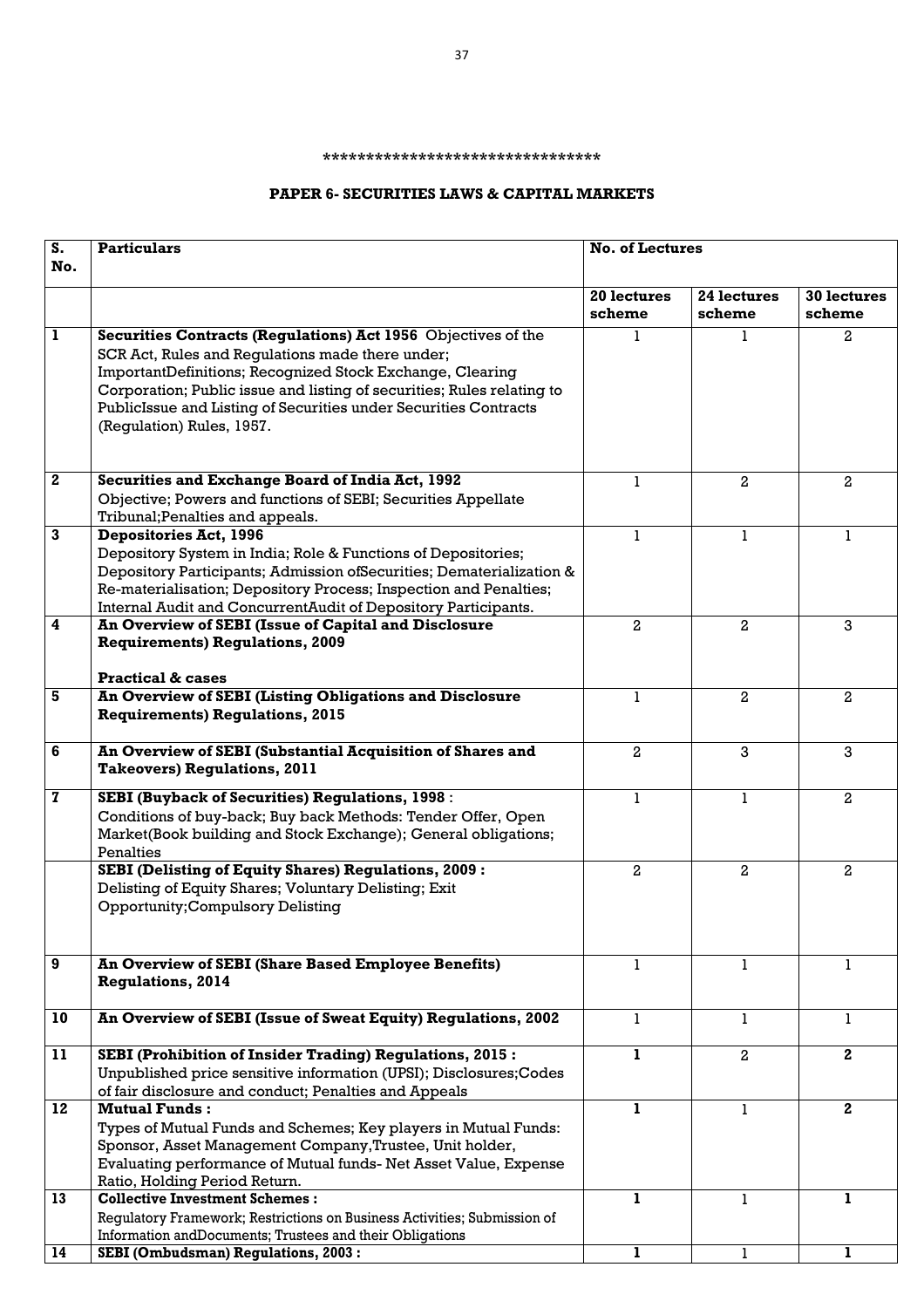|    | Procedure for Redressal of Grievances; Implementation of the Award;          |              |              |                |
|----|------------------------------------------------------------------------------|--------------|--------------|----------------|
|    | Display of theparticulars of the Ombudsman, SCORES, SEBI (Informal           |              |              |                |
|    | Guidance) Scheme, 2003.                                                      |              |              |                |
| 15 | 15. Structure of Capital Market                                              | $\mathbf{I}$ | $\mathbf{1}$ | $\mathbf{2}$   |
|    |                                                                              |              |              |                |
|    | <b>I. Primary Market</b>                                                     |              |              |                |
|    | a. Capital Market Investment Institutions-Domestic Financial                 |              |              |                |
|    | Institutions(DFI), Qualified Institutional Buyers(QIB), Foreign              |              |              |                |
|    |                                                                              |              |              |                |
|    | b. Portfolio Investors (FPI), Private Equity, Angel Funds, HNIs, Venture     |              |              |                |
|    | Capital, Pension Funds, Alternative Investment Funds.                        |              |              |                |
|    |                                                                              |              |              |                |
|    | c. Capital Market Instruments-Equities, Preference Shares, Shares with       |              |              |                |
|    | Differential Voting Rights, Corporate Debt, Non-convertible                  |              |              |                |
|    | Debentures(NCD), Partly, Fully and Optionally Convertible Debentures,        |              |              |                |
|    | Bonds, Foreign Currency ConvertibleBonds(FCCB), Foreign Currency             |              |              |                |
|    | Exchangeable Bonds (FCEB) Indian Depository Receipts                         |              |              |                |
|    | (IDR), Derivatives, Warrants;                                                |              |              |                |
|    |                                                                              |              |              |                |
|    | d. Aspects of Primary Market- book building, ASBA, Green Shoe Option.        |              |              |                |
|    | <b>II. Secondary Market</b>                                                  | $\mathbf{I}$ | $\mathbf{1}$ | $\overline{2}$ |
|    |                                                                              |              |              |                |
|    | Development of Stock market in India; Stock market & its operations,         |              |              |                |
|    | Trading Mechanism, Block and Bulk deals, Grouping,                           |              |              |                |
|    | Basis of Sensex, Nifty; Suspension and Penalties; Surveillance Mechanism;    |              |              |                |
|    | Risk management in Secondary market, Impact of various Policies on Stock     |              |              |                |
|    | Markets such as Credit Policy of RBI, Fed Policy, Inflation index, CPI, WPI, |              |              |                |
|    | etc.                                                                         |              |              |                |
| 16 | <b>Securities Market Intermediaries:</b>                                     | 1            | $\mathbf{1}$ | 1              |
|    | Primary Market and Secondary Market Intermediaries: Role and Functions,      |              |              |                |
|    | Merchant Bankers, Stock Brokers, Syndicate Members, Registrars and           |              |              |                |
|    | Transfer Agents, Underwriters, Bankers to an Issue, Portfolio Managers,      |              |              |                |
|    | Debenture Trustees, Investment Advisers, Research Analysts, Market           |              |              |                |
|    | Makers, Credit Rating Agencies; Internal Audit of Intermediaries by          |              |              |                |
|    | Company Secretary in Practice.                                               |              |              |                |
|    | <b>Total</b>                                                                 | 20           | 24           | 30             |

\*\*\*\*\*\*\*\*\*\*\*\*\*\*\*\*\*\*\*\*\*\*

# **PAPER 7- ECONOMIC, BUSINESS AND COMMERCIAL LAWS**

| S.<br>No.    | <b>Particulars</b>                                             | <b>No of lectures</b> |                       |                       |
|--------------|----------------------------------------------------------------|-----------------------|-----------------------|-----------------------|
|              | Details of course contents to be covered in lectures           | 20 lectures<br>scheme | 24 lectures<br>scheme | 30 lectures<br>scheme |
|              | <b>Reserve Bank of India Act, 1934</b>                         |                       |                       |                       |
|              | Central Banking functions; Monetary policy; Penalties.         |                       |                       |                       |
| $\mathbf{2}$ | Foreign Exchange Management Act, 1999 : Introduction           | 1/2                   |                       |                       |
| $\mathbf{3}$ | <b>Foreign Exchange Transactions &amp; Compliances</b>         |                       |                       |                       |
|              | Current and Capital Account Transactions;                      |                       |                       |                       |
|              | Acquisition & Transfer of Immovable Property in India and      |                       |                       |                       |
|              | Abroad; Realization and Repatriation of                        |                       |                       |                       |
|              | Foreign Exchange; Brief information of other FEMA Regulations. |                       |                       |                       |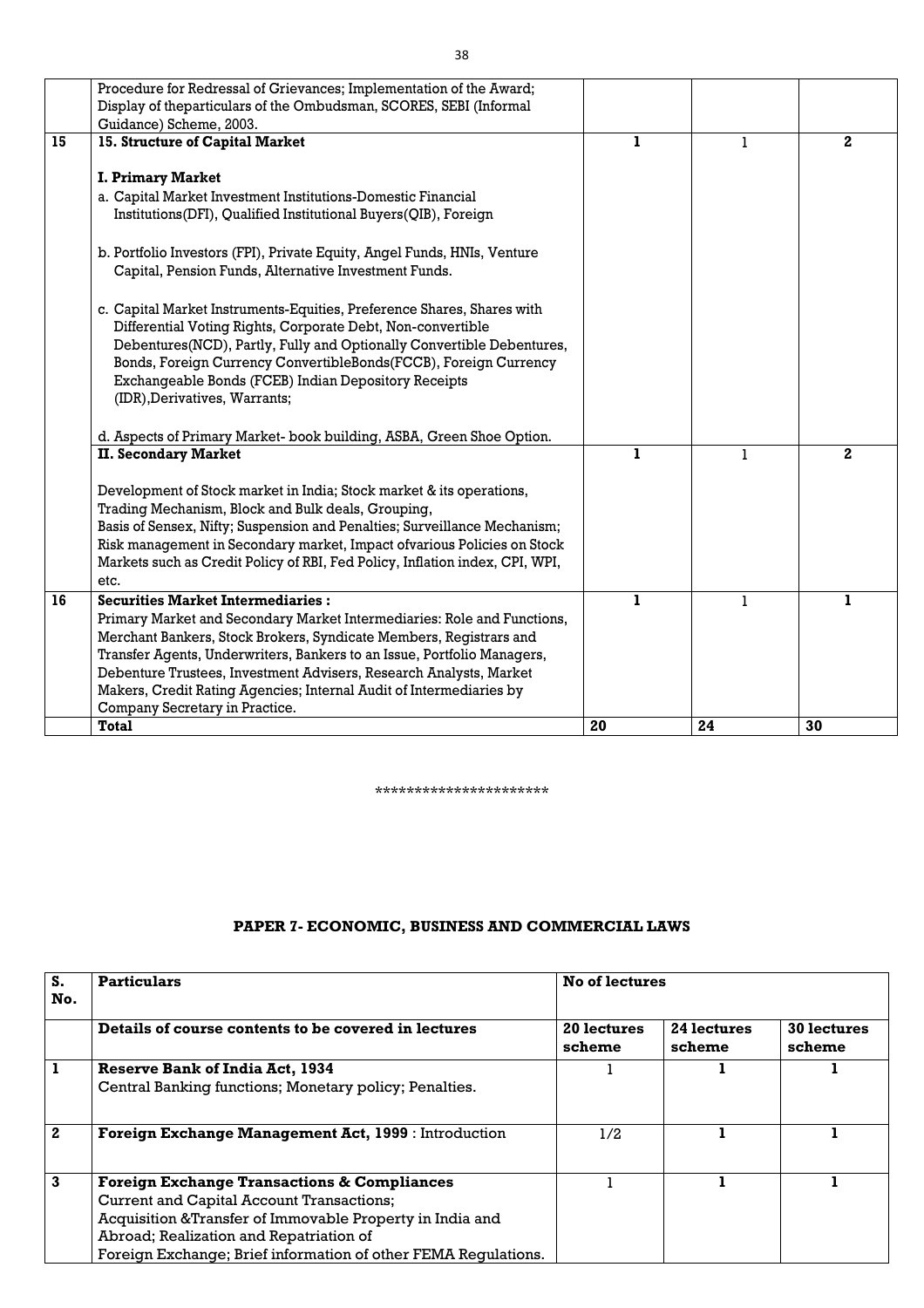| $\overline{\mathbf{4}}$ | Foreign Contribution (Regulation) Act, 2010                       |     |     |              |
|-------------------------|-------------------------------------------------------------------|-----|-----|--------------|
|                         | Introduction and Object, Eligible Contributor,                    |     |     |              |
|                         | Eligible Receiver, Registration, Offences and Penalties           |     |     |              |
|                         |                                                                   |     |     |              |
| 5                       | <b>Foreign Direct Investments - Regulations &amp; FDI Policy</b>  | 1   | 1   | 1            |
|                         | Automatic and Approval Route of FDI;                              |     |     |              |
|                         | Setting up of Subsidiary/Joint Venture/Liaison Office/ Branch     |     |     |              |
|                         | Office by Non-residents; Foreign                                  |     |     |              |
|                         | Portfolio Investments.                                            |     |     |              |
| 6                       | <b>Overseas Direct Investment</b>                                 | 1/2 | 1   | 1            |
|                         | ODI Policy, foreign currency remittances, Setting up of           |     |     |              |
|                         | Subsidiary/Joint Venture/Branch Office.                           |     |     |              |
| $\mathbf 7$             | <b>Liberalized Remittance Scheme</b>                              | 1/2 | ı   |              |
|                         | Investment Outside India by Indian Residents.                     |     |     |              |
| 8                       | <b>External Commercial Borrowings (ECB)</b>                       |     | ı.  | 1            |
|                         | An Overview.                                                      |     |     |              |
|                         |                                                                   |     |     |              |
|                         |                                                                   |     |     |              |
|                         |                                                                   |     |     |              |
| $\boldsymbol{9}$        |                                                                   |     |     | 1            |
|                         | <b>Foreign Trade Policy &amp; Procedure</b>                       |     |     |              |
|                         | Merchandise Exports from India Scheme (MEIS); Service             |     |     |              |
|                         | Exports from India Scheme(SEIS); Duty exemption /                 |     |     |              |
|                         | remission schemes; Export oriented units (EOUS); Electronics      |     |     |              |
|                         | Hardware Technology Parks (EHTPS); Software Technology            |     |     |              |
|                         | Parks (STPS); Bio-Technology Parks (BTPS). Imports and related    |     |     |              |
|                         | policies.                                                         |     |     |              |
| 10                      | <b>Non-Banking Finance Companies (NBFCs)</b>                      |     | 1   | $\mathbf{2}$ |
|                         | Definition; Types; Requirement of Registration as NBFC and        |     |     |              |
|                         | exemptions from registration as NBFC; Micro Finance               |     |     |              |
|                         | Institutions, Activities of NBFCs; Compliances by the NBFCs and   |     |     |              |
|                         | requirements of approvals of RBI; Deposit Accepting and Non-      |     |     |              |
|                         | deposit Accepting NBFCs; Deemed NBFC; Core Investment             |     |     |              |
|                         | Company and Systemically Important Core Investment                |     |     |              |
|                         | Companies; Peer to Peer Lending; Defaults, Adjudication,          |     |     |              |
|                         | prosecutions and penalties.                                       |     |     |              |
| 11                      |                                                                   | 1/2 | 1   | 1            |
|                         | <b>Special Economic Zones Act, 2005</b>                           |     |     |              |
|                         | Establishment of Special Economic Zones; Approval and             |     |     |              |
|                         | Authorization to Operate SEZ; Setting up of Unit; Special         |     |     |              |
|                         | Economic Zone Authority.                                          |     |     |              |
| 12                      | <b>Competition Act, 2002</b>                                      | 4   | 5   | 6            |
|                         | Competition Policy; Anti-Competitive Agreements; Abuse of         |     |     |              |
|                         | Dominant Position; Overview of Combination and Regulation         |     |     |              |
|                         | of Combinations; Competition Advocacy; Competition                |     |     |              |
|                         | Commission of India; Appellate Tribunal.                          |     |     |              |
| 13                      | <b>Consumer Protection Act, 1986</b>                              | 1/2 | 1/2 | $\mathbf{1}$ |
|                         | Consumer Protection in India; Rights of Consumers;                |     |     |              |
|                         | Consumer Dispute Redressal Forums; Nature and Scopeof             |     |     |              |
|                         | Remedies                                                          |     |     |              |
| 14                      | <b>Essential Commodities Act, 1955</b>                            | 1/2 | 1/2 | 1            |
|                         | Essential Commodities; Powers of Central Government;              |     |     |              |
|                         | Authorities responsible to administer the Act; Delegation of      |     |     |              |
|                         | powers; Nature of Order passed under the Act; Seizure and         |     |     |              |
|                         | Confiscation of Essential Commodities; Offences by Companies.     |     |     |              |
| 15                      |                                                                   | 1/2 | 1/2 | 1            |
|                         | Legal Metrology Act, 2009                                         |     |     |              |
|                         | Standard weights and measures; Power of inspection, seizure;      |     |     |              |
|                         | Declarations on pre-packaged commodities; Offences and penalties. | 1   | 1   | $\mathbf{1}$ |
| 16                      | <b>Transfer of Property Act, 1882</b>                             |     |     |              |
|                         | Types of Properties; Properties which cannot be Transferred; Rule |     |     |              |
|                         | Against Perpetuities; Lis Pendens; Provisions Relating to Sale;   |     |     |              |
|                         | Mortgage, Charge, Lease,                                          |     |     |              |
|                         | Gift and Actionable Claim; Specific Performance.                  |     |     |              |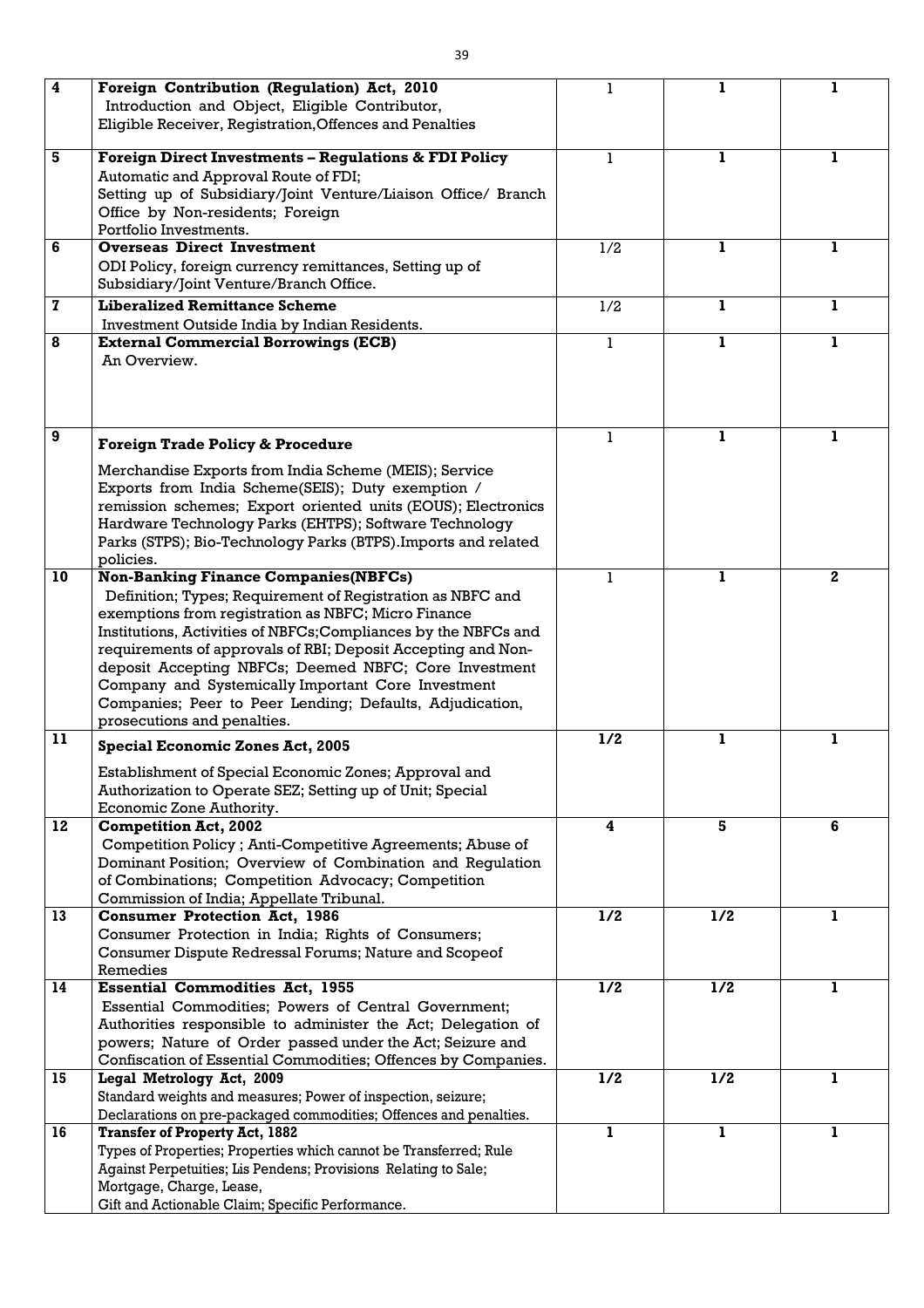| 17 | Real Estate (Regulation and Development) Act, 2016<br>Registration of Real Estate Project; Real Estate Agents; Real Estate<br>Regulatory Authority; Central Advisory Council; The Real Estate<br>Appellate Tribunal; Offences, Penalties and Adjudication. Specimen<br>Agreement for Sale between the Promoter and the Allottee; Due<br>Diligence Reporting. |     |     |    |
|----|--------------------------------------------------------------------------------------------------------------------------------------------------------------------------------------------------------------------------------------------------------------------------------------------------------------------------------------------------------------|-----|-----|----|
| 18 | <b>Benami Transaction Prohibitions (Act)</b><br>Benami Property; Benami Transaction, Prohibition of<br>Benami Transaction; Authority, Adjudication of Benami property.                                                                                                                                                                                       | 1/2 | 1/2 | 1  |
| 19 | <b>Prevention of Money Laundering</b><br>Problem and adverse effect of money laundering; Methods of money<br>laundering; Offence of money laundering; Attachment, adjudication<br>and confiscation.                                                                                                                                                          | 1/2 | 1   | 1  |
| 20 | <b>Indian Contracts Act, 1872</b><br>Essential elements of a Valid Contract; Indemnity and Guarantee;<br>Bailment and Pledge; Law of Agency; E-Contract; Landmark judgments.                                                                                                                                                                                 | 1/2 | ı   | 1  |
| 21 | Specific Relief Act, 1963<br>Specific reliefs and defense; specific performance and defense;<br>unenforceable contracts; Rescission of Contracts; Cancellation of<br>Instruments; Declaratory Decrees; Preventive Reliefs.                                                                                                                                   | 1/2 | 1/2 | L  |
| 22 | Sale of Goods Act, 1930<br>Essentials of a Contract of Sale; Sale Distinguished from Agreement to<br>Sell, Bailment, Contract for Work and Labour andHire-Purchase;<br><b>Conditions and Warranties;</b><br>Doctrine of Caveat Emptor; Performance of the Contract of Sale;<br>Landmark judgments.                                                           | 1/2 | 1/2 | 1  |
| 23 | Partnership Act, 1932<br>Rights and Liabilities of Partners; Registration of Firms; Dissolution<br>of Firms and Partnership; Landmark judgments                                                                                                                                                                                                              | 1/2 | 1/2 |    |
| 24 | Negotiable Instrument Act, 1881<br>Negotiable Instruments and Parties; Material Alteration; Crossing and<br>bouncing of Cheques; Dishonour of Cheques & its Remedies;<br>Presumption of Law as to Negotiable Instruments; Landmark<br>judgments.                                                                                                             | 1/2 | 1/2 | ı  |
|    | <b>Total</b>                                                                                                                                                                                                                                                                                                                                                 | 20  | 24  | 30 |

#### **\*\*\*\*\*\*\*\*\*\*\*\*\*\*\*\*\*\*\*\*\*\*\*\*\*\*\***

### **PAPER 8- FINANCIAL AND STRATEGIC MANAGEMENT**

| Details of course contents to be covered in lectures  |                 | <b>No. of Lectures</b> |                 |
|-------------------------------------------------------|-----------------|------------------------|-----------------|
|                                                       | <b>Under 20</b> | <b>Under 24</b>        | <b>Under 30</b> |
|                                                       | lecture scheme  | lecture scheme         | lecture scheme  |
| <b>Financial Management (60 marks)</b>                |                 |                        |                 |
| 1. Nature and Scope of Financial Management           | 0.5             |                        |                 |
| Nature, Scope and Objectives of Financial Management; |                 |                        |                 |
| Risk-Return and Value of the Firm;                    |                 |                        |                 |
| Objectives of the firm;                               |                 |                        |                 |
| Profit Maximisation vs. Wealth Maximisation           |                 |                        |                 |
| Emerging roles of Finance Managers.                   |                 |                        |                 |
| 2. Capital Budgeting                                  | 2               | 2                      | 3               |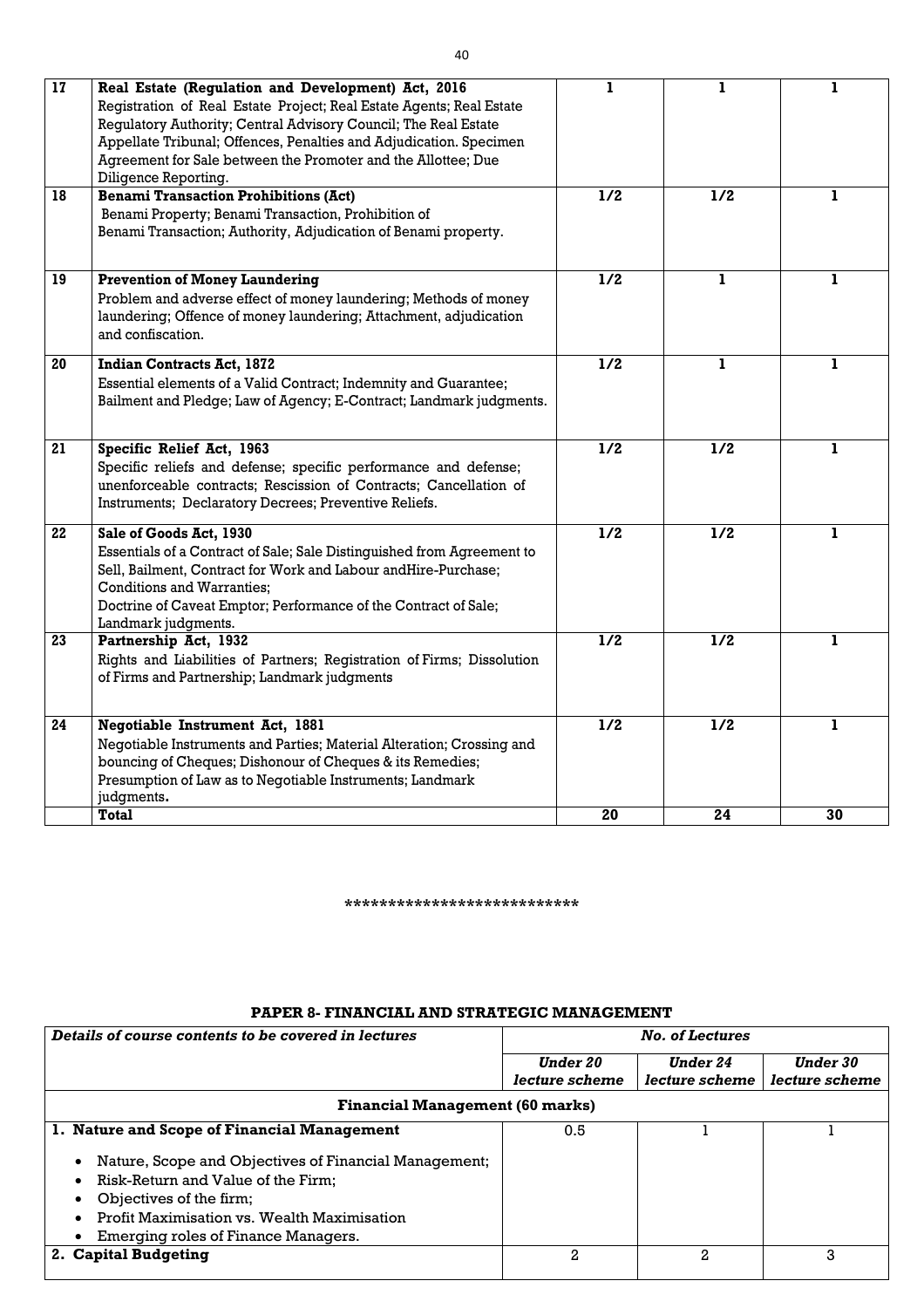| Compounding and Discounting techniques- Concepts of<br>$\bullet$                       |                |                |                |
|----------------------------------------------------------------------------------------|----------------|----------------|----------------|
| <b>Annuity and Perpetuity</b>                                                          |                |                |                |
| <b>Capital Budgeting Process</b><br>$\bullet$                                          |                |                |                |
| Techniques of Capital Budgeting-Discounted and Non-                                    |                |                |                |
| Discounted Cash Flow Methods                                                           |                |                |                |
| <b>Capital Rationing</b>                                                               |                |                |                |
| <b>Risk Evaluation and Sensitivity Analysis</b>                                        |                |                |                |
| 3. Capital Structure                                                                   | $\overline{2}$ | $\overline{2}$ | 3              |
| Introduction-Meaning and Significance<br>٠                                             |                |                |                |
| <b>Optimal Capital Structure</b>                                                       |                |                |                |
| Determinants of Capital Structure                                                      |                |                |                |
| Theories of Capital Structure                                                          |                |                |                |
| <b>EBIT - EPS Analysis</b>                                                             |                |                |                |
| <b>EBITDA Analysis</b>                                                                 |                |                |                |
| <b>Risk and Leverage</b>                                                               |                |                |                |
| Effects of Leverage on Shareholders' Returns                                           |                |                |                |
| 4. Sources of raising long-term finance and Cost of Capital                            | 2              | $\overline{2}$ | 2              |
| Sources                                                                                |                |                |                |
| Meaning                                                                                |                |                |                |
| <b>Factors Affecting Cost of Capital</b>                                               |                |                |                |
| Methods for Calculating cost of capital                                                |                |                |                |
| Weighted Average Cost of Capital (WACC)                                                |                |                |                |
| Marginal Cost of Capital                                                               |                |                |                |
| <b>5. Project Finance</b>                                                              |                | 2              | $\mathbf{2}$   |
|                                                                                        |                |                |                |
| Project Planning - Preparation of Project Report                                       |                |                |                |
| Project Appraisal under Normal, Inflationary<br>and                                    |                |                |                |
| Deflationary<br>Conditions                                                             |                |                |                |
| Project Appraisal by Financial Institutions - Lending                                  |                |                |                |
| Policies and Appraisal                                                                 |                |                |                |
| Norms by Financial Institutions and Banks<br>$\bullet$                                 |                |                |                |
| <b>Project Review and Control</b>                                                      |                |                |                |
| Social Cost and Benefit Analysis                                                       |                |                |                |
| of Project                                                                             |                |                |                |
| Term Loans from Financial Institutions and Banks                                       |                |                |                |
| Lease and Hire Purchase Finance                                                        |                |                |                |
| Venture Capital Funds; Private Equity; International                                   |                |                |                |
| Finance and Syndication of Loans,                                                      |                |                |                |
| Deferred Payment Arrangements; Corporate Taxation<br>$\bullet$                         |                |                |                |
| and its Impact on Corporate Financing,                                                 |                |                |                |
| <b>Financing Cost Escalation</b><br>$\bullet$                                          |                |                |                |
| 6. Dividend Policy                                                                     | 1.5            | $\overline{2}$ | $\overline{2}$ |
| • Introduction-Types;                                                                  |                |                |                |
| Determinants and Constraints of Dividend Policy;                                       |                |                |                |
| Forms of Dividend;                                                                     |                |                |                |
| Different Dividend Theories.                                                           |                |                |                |
| 7. Working Capital                                                                     | $\overline{a}$ | 2              | $\mathbf{2}$   |
|                                                                                        |                |                |                |
| Meaning, Types, Determinants and Assessment of<br><b>Working Capital Requirements,</b> |                |                |                |
| <b>Negative Working Capital;</b>                                                       |                |                |                |
| Operating Cycle Concept and Applications<br>οf                                         |                |                |                |
| Quantitative Techniques;                                                               |                |                |                |
| Management of Working Capital - Cash Receivables                                       |                |                |                |
| Inventories;                                                                           |                |                |                |
| Financing of Working Capital;                                                          |                |                |                |
| <b>Banking Norms and Macro Aspects;</b>                                                |                |                |                |
| <b>Factoring and Forfaiting</b>                                                        |                |                |                |
| <b>8. Security Analysis</b>                                                            | 1              | $\overline{a}$ | $\overline{2}$ |
| Measuring of Systematic and Unsystematic Risk;                                         |                |                |                |
| Fundamental<br>(Economic,<br>Analysis<br>Industry<br>and                               |                |                |                |
| Company);                                                                              |                |                |                |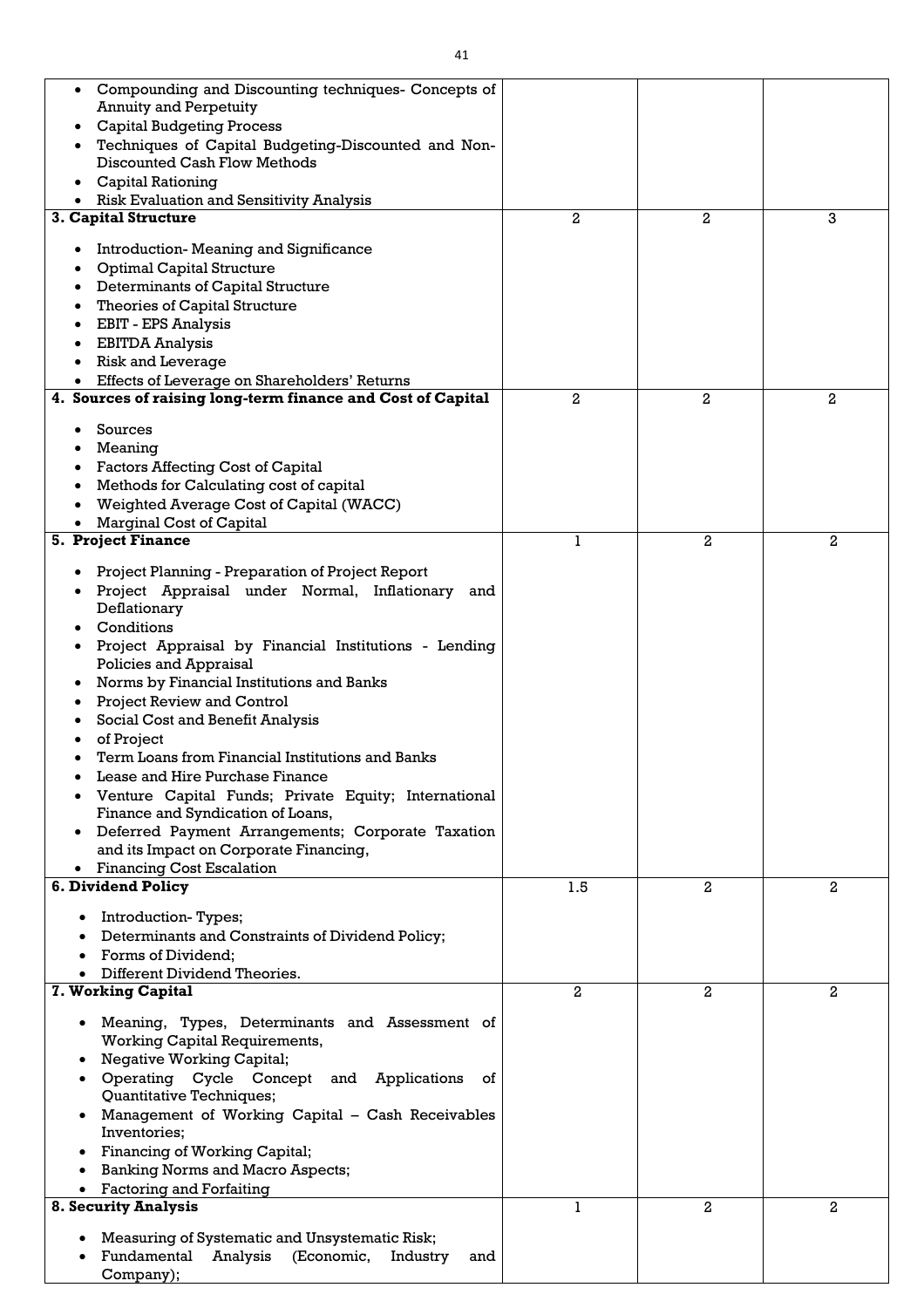| Technical Analysis and Efficient Market Hypothesis.<br>$\bullet$            |              |                |              |
|-----------------------------------------------------------------------------|--------------|----------------|--------------|
| 9. Portfolio Management                                                     |              | $\overline{2}$ | 2            |
| Meaning, Objectives;                                                        |              |                |              |
| Portfolio Theory –Traditional Approach; Markowitz                           |              |                |              |
| Portfolio Theory; Modern Approach - CAPM Model;                             |              |                |              |
| Economic Value Added;                                                       |              |                |              |
| Sharpe Single & Multi Index Model; Risk Adjusted                            |              |                |              |
| Measure of Performance.                                                     |              |                |              |
| 10. Practical Questions and Case studies                                    | $\mathbf{2}$ | $\mathbf{2}$   | 3            |
| <b>Practical Problems and Case studies</b>                                  |              |                |              |
| <b>Strategic Management (40 marks)</b>                                      |              |                |              |
|                                                                             |              |                |              |
| 11. Introduction to Management                                              | 0.5          | 0.5            | 0.5          |
| • An Overview of functions of management                                    |              |                |              |
|                                                                             |              |                |              |
|                                                                             |              |                |              |
| 12. Introduction to Strategic Management                                    | 0.5          | 0.5            | 1.5          |
| • An Overview-Meaning & Process                                             |              |                |              |
| Strategic Leadership;                                                       |              |                |              |
| Functions and Importance for Professionals like                             |              |                |              |
| Company                                                                     |              |                |              |
| Secretaries;                                                                |              |                |              |
| Environmental Influences of Business-Characteristics                        |              |                |              |
| and Components of Business Environment                                      |              |                |              |
| Factors of Micro & Macro Environment of Business;                           |              |                |              |
| <b>Competitive Environment and Porter's Five Force</b>                      |              |                |              |
| Model.                                                                      |              |                |              |
| 13. Business Policy and Formulation of Functional Strategy                  |              | 1              | $\mathbf{2}$ |
| <b>Introduction to Business Policy;</b>                                     |              |                |              |
| Framework of Strategic Management;                                          |              |                |              |
| <b>Strategic Decision Model;</b>                                            |              |                |              |
| Vision; Mission; Objectives and Goals;                                      |              |                |              |
| Strategic Levels of the Organization;                                       |              |                |              |
| <b>Formulation of Functional Strategy</b>                                   |              |                |              |
| Formulation of Financial; Marketing; Production; Human                      |              |                |              |
| Resource and Logistics strategies.                                          |              |                |              |
| 14. Strategic Analysis and Planning                                         |              |                | 2            |
|                                                                             |              |                |              |
| • Situational Analysis, Strategic Choices-SWOT and<br><b>TOWS Analysis;</b> |              |                |              |
|                                                                             |              |                |              |
| PERT (Programme Evaluation Review Technique)                                |              |                |              |
| CPM (Critical Path Method);                                                 |              |                |              |
| Portfolio analysis-Boston Consulting Group (BCG)                            |              |                |              |
| growth-share Matrix,                                                        |              |                |              |
| Ansoff's Product Growth Matrix,                                             |              |                |              |
| ADL Matrix and General Electric (GE) Model;                                 |              |                |              |
| Strategic Planning; Strategic Alternatives-Glueck and                       |              |                |              |
| Jauch and Michael Porter's Generic Strategies.                              |              |                |              |
| 15. Strategic Implementation and Control                                    | 1            | 1              |              |
| <b>Issues in Strategy Implementation;</b>                                   |              |                |              |
| Various Organizational Structures and Strategy                              |              |                |              |
| Implementation;                                                             |              |                |              |
| Leadership and its forms;                                                   |              |                |              |
| Strategic Change and Control.                                               |              |                |              |
| <b>16. Analysing Strategic Edge</b>                                         |              |                |              |
| Introduction to BSusiness Process Reengineering;                            |              |                |              |
| Concept of Benchmarking;                                                    |              |                |              |
| Introduction to Total Quality Management and Six                            |              |                |              |
| Sigma.                                                                      |              |                |              |
| <b>Total</b>                                                                | 20           | 24             | 30           |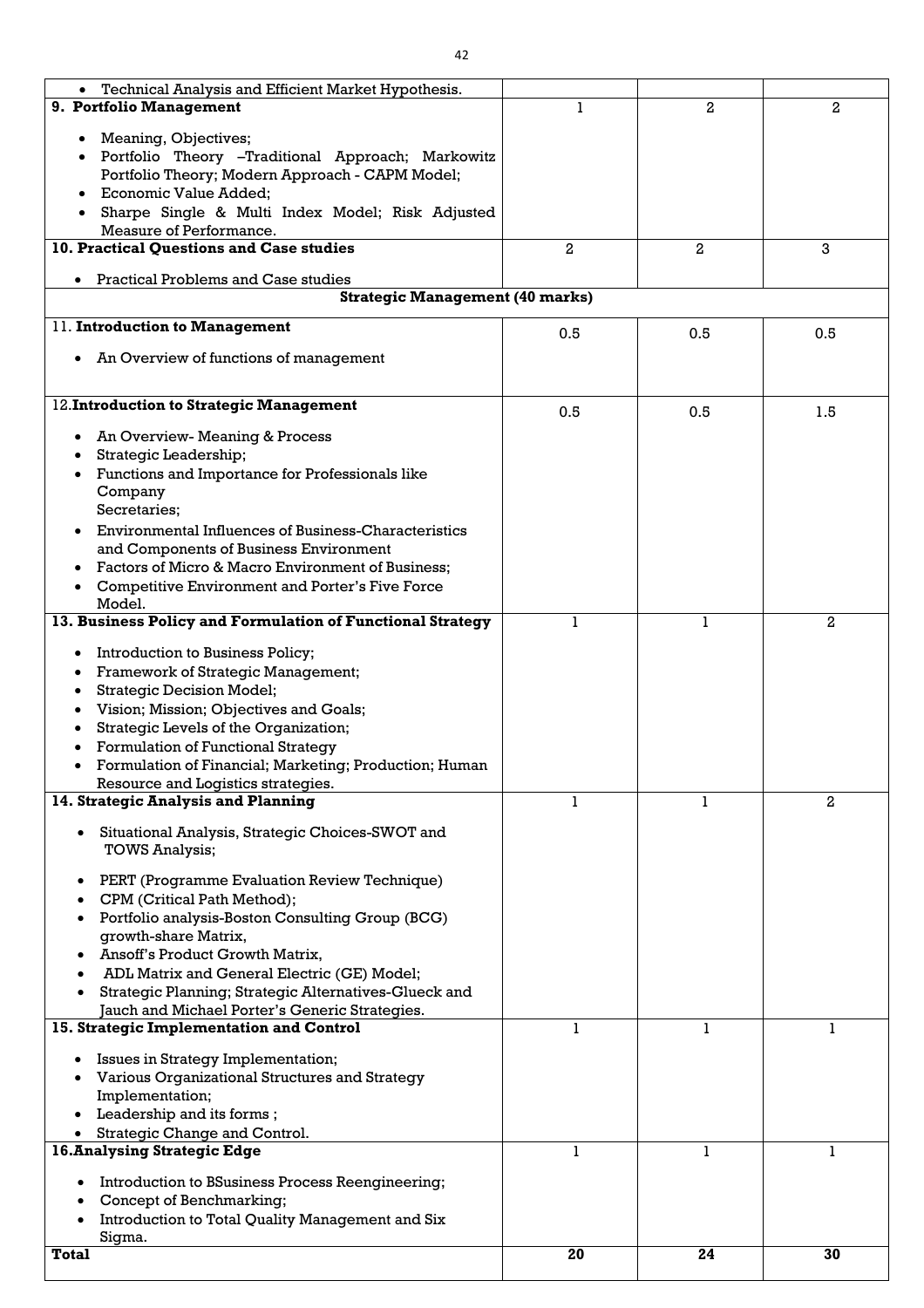#### \*\*\*\*\*\*\*\*\*\*\*\*\*\*\*\*\*\*\*\*\*\*\*\*\*

### **SCHEME OF LECTURES (SYLLABUS w.e.f. FEBRUARY 2018) (Coverage required in Oral Classes and Number of Lectures)**

### **COURSE CONTENTS OF PROFESSIONAL PROGRAMME**

### **MODULE I**

# **PAPER 1- GOVERNANCE, RISK MANAGEMENT, COMPLIANCES AND ETHICS**

| S.  | <b>Particulars</b>                                                   |                | No. of lectures |              |
|-----|----------------------------------------------------------------------|----------------|-----------------|--------------|
| No. |                                                                      | 20 lectures    | 24 lectures     | 30 lectures  |
|     |                                                                      | scheme         | scheme          | scheme       |
| 1.  | <b>Conceptual Framework of Corporate Governance:</b>                 |                | 2               | 3            |
|     | Meaning and Definitions of Corporate Governance<br>$\bullet$         |                |                 |              |
|     | <b>Need for Corporate Governance</b><br>$\bullet$                    |                |                 |              |
|     | Elements of Good Corporate Governance, Evolution of<br>$\bullet$     |                |                 |              |
|     | <b>Corporate Governance</b>                                          |                |                 |              |
|     | Concept of Management vs. Ownership,<br>$\bullet$                    |                |                 |              |
|     | Concept of Majority Rule vs. Minority Interest<br>$\bullet$          |                |                 |              |
|     | History of Development of Corporate Governance<br>$\bullet$          |                |                 |              |
|     | Corporate Governance Codes in Major Jurisdictions<br>$\bullet$       |                |                 |              |
|     | across the World (USA, UK Corporate Governance Code,                 |                |                 |              |
|     | Corporate Governance Principles and Recommendations,                 |                |                 |              |
|     | Australia, Code of Corporate Governance, Singapore,                  |                |                 |              |
|     | King IV Report on Corporate Governance of South Africa)              |                |                 |              |
|     | <b>OECD Principles of Corporate Governance</b><br>$\bullet$          |                |                 |              |
|     | Roots of Corporate Governance in Indian Ethos<br>$\bullet$           |                |                 |              |
|     | Corporate Governance – Contemporary Developments in<br>٠             |                |                 |              |
|     | India                                                                |                |                 |              |
|     |                                                                      |                |                 |              |
| 2.  | Legislative Framework of Corporate Governance in India:              | $\overline{2}$ | $\overline{a}$  | $\mathbf{2}$ |
|     | Principles for Periodic Disclosures and for Corporate<br>$\bullet$   |                |                 |              |
|     | Governance                                                           |                |                 |              |
|     | • Corporate Governance of Banking and Financial                      |                |                 |              |
|     | Institutions                                                         |                |                 |              |
|     | • Ganguly Committee Recommendations on Corporate                     |                |                 |              |
|     | Governance in Banks                                                  |                |                 |              |
|     | <b>Basel Committee on Corporate Governance</b><br>$\bullet$          |                |                 |              |
|     | Guidelines on Corporate Governance for NBFCs<br>$\bullet$            |                |                 |              |
|     | Corporate Governance Guidelines for Insurance                        |                |                 |              |
|     | Companies                                                            |                |                 |              |
|     | Stewardship Code for Insurers in India<br>$\bullet$                  |                |                 |              |
|     | Corporate Governance in Public Sector Enterprises                    |                |                 |              |
|     | Guidelines on CSR and Sustainability for Central Public<br>$\bullet$ |                |                 |              |
|     | <b>Sector Enterprises</b>                                            |                |                 |              |
| 3.  | <b>Board Effectiveness:</b>                                          | $\overline{a}$ | $\overline{a}$  | 2            |
|     | Role of the Board of directors<br>$\bullet$                          |                |                 |              |
|     | <b>Meaning of Board of Directors</b>                                 |                |                 |              |
|     | Types of Directors under Companies Act 2013                          |                |                 |              |
|     | <b>Composition and Structure of Board</b>                            |                |                 |              |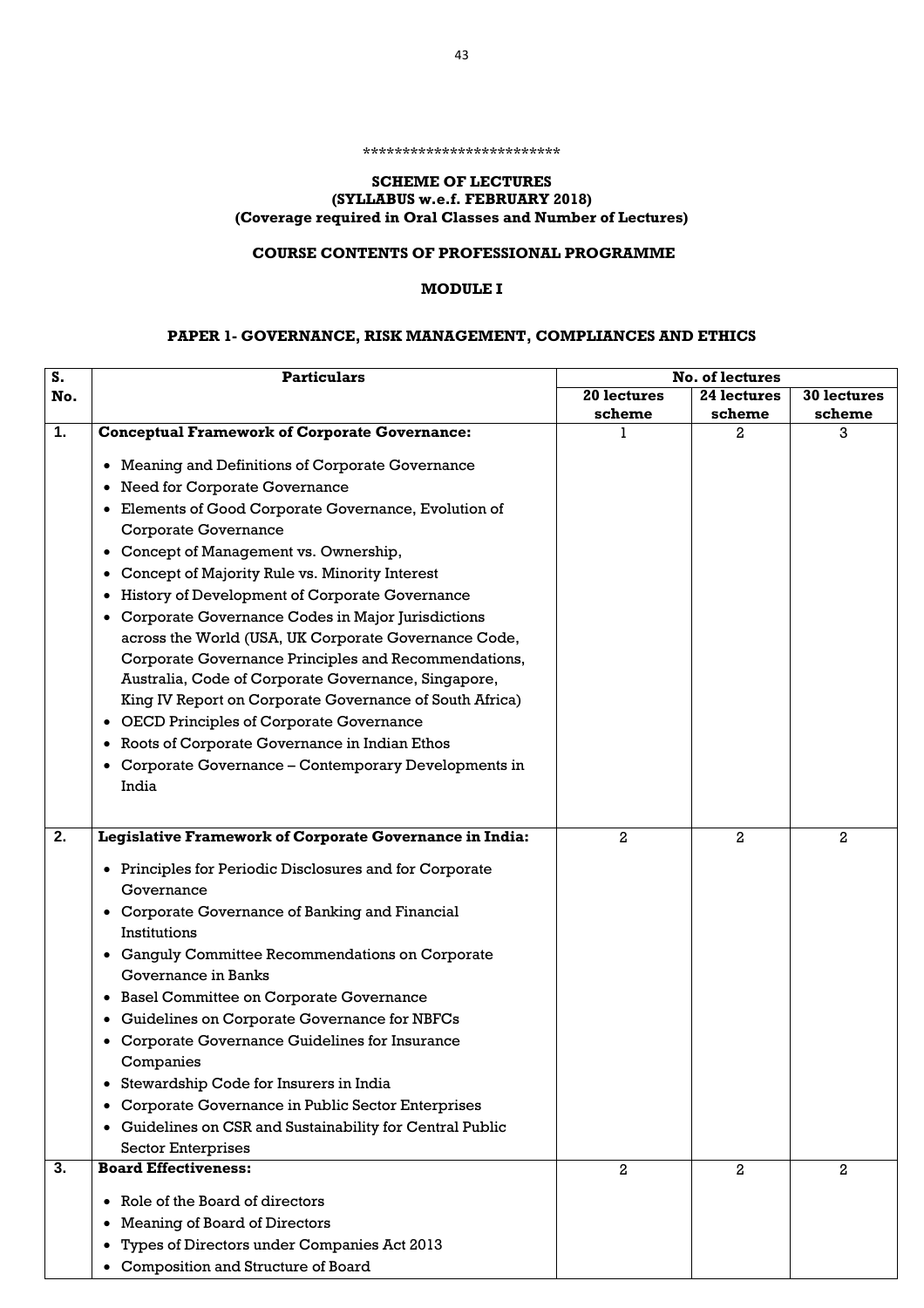|                  | • Selection and Appointment of Directors                                |              |                |              |
|------------------|-------------------------------------------------------------------------|--------------|----------------|--------------|
|                  | Duties of the Directors                                                 |              |                |              |
|                  | Powers of the Board                                                     |              |                |              |
|                  | <b>Independent Directors for Better Board Effectiveness</b>             |              |                |              |
|                  | Appointment of Lead Independent Director                                |              |                |              |
|                  | Separation of role of Chairman and Chief Executive                      |              |                |              |
|                  | Officer                                                                 |              |                |              |
|                  | <b>Succession Planning</b>                                              |              |                |              |
|                  | Directors Training, Development and Familiarization                     |              |                |              |
|                  | • Performance Evaluation of the Board and management -                  |              |                |              |
|                  | Evaluation of the performance of the Board as a whole,                  |              |                |              |
|                  | individual director (including independent directors and                |              |                |              |
|                  | Chairperson), various Committees of the Board and of the                |              |                |              |
|                  | management.                                                             |              |                |              |
|                  | Board Effectiveness and the Role of the Company                         |              |                |              |
|                  | Secretary                                                               |              |                |              |
| 4.               | <b>Board Processes through Secretarial Standards:</b>                   | 1            | 1              | 1            |
|                  | • SS-1: Meetings of the Board of Directors                              |              |                |              |
|                  | • Board processes through Secretarial Standards                         |              |                |              |
|                  | • Meetings through Video Conferencing                                   |              |                |              |
| 5.               | <b>Board Committees:</b>                                                | 1            | 1              | 1            |
|                  | • Meaning and Need For Committees                                       |              |                |              |
|                  | Rational behind Board Committees                                        |              |                |              |
|                  | <b>Committee Management</b>                                             |              |                |              |
|                  | <b>Selection of Committee Members</b>                                   |              |                |              |
|                  | • Appointment of the Committee Chairman                                 |              |                |              |
|                  | • Mandatory Committees of the Board                                     |              |                |              |
|                  | <b>Audit Committee</b>                                                  |              |                |              |
|                  | Nomination and Remuneration Committee<br>$\bullet$                      |              |                |              |
|                  | <b>Stakeholders Relationship Committee</b>                              |              |                |              |
|                  | <b>Corporate Social Responsibility Committee</b>                        |              |                |              |
|                  | <b>Risk Management Committee</b>                                        |              |                |              |
|                  | <b>Other Committees</b>                                                 |              |                |              |
| 6.               | <b>Corporate Policies &amp; Disclosures:</b>                            | $\mathbf{1}$ | 1              | $\mathbf{1}$ |
|                  | • Corporate policies – Meaning and Importance                           |              |                |              |
|                  | • Policies under the Companies Act 2013                                 |              |                |              |
|                  | • Policies under the SEBI (LODR) Regulations, 2015                      |              |                |              |
|                  | • Policies under other laws and voluntary policies                      |              |                |              |
|                  | • Disclosure and Transparency requirements                              |              |                |              |
|                  |                                                                         |              |                |              |
| $\overline{7}$ . | Accounting and Audit related issues, RPTs and Vigil<br><b>Mechanism</b> | 1            | 1              | $\mathbf{2}$ |
|                  | • Introduction                                                          |              |                |              |
|                  | <b>Strengthening Financial Reporting Standards</b>                      |              |                |              |
|                  | <b>Improving Auditors' Effectiveness</b>                                |              |                |              |
|                  | <b>Mandatory Rotation of Auditors</b>                                   |              |                |              |
|                  | Auditing Standards, Internal Audit, Secretarial Audit                   |              |                |              |
|                  | • National Financial Reporting Authority                                |              |                |              |
|                  | • Related Party Transactions                                            |              |                |              |
|                  | • Vigil Mechanism / Whistle Blower                                      |              |                |              |
| 8.               | <b>Corporate Governance and Shareholders' Rights</b>                    | 1            | $\overline{a}$ | $\mathbf{2}$ |
|                  | • Rights of Shareholders 198                                            |              |                |              |
|                  | • Promoter / Controlling Shareholder                                    |              |                |              |
|                  | • Role and Liabilities of Promoters                                     |              |                |              |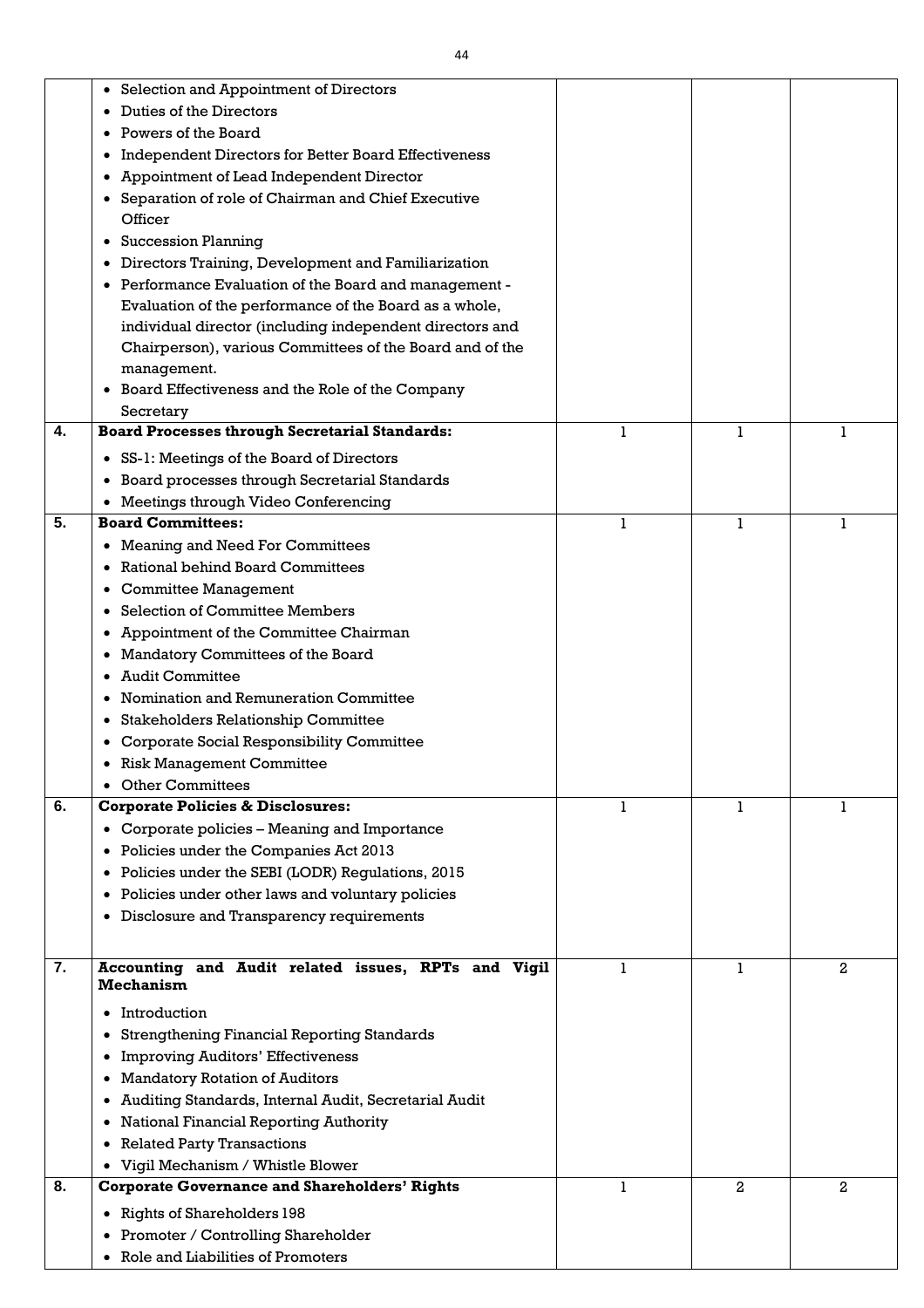|     | <b>Majority and Minority Shareholders</b><br>$\bullet$                                                      |             |   |   |
|-----|-------------------------------------------------------------------------------------------------------------|-------------|---|---|
|     | Protection of rights of shareholders/investors in India<br>٠                                                |             |   |   |
|     | <b>Investor Education &amp; Protection Fund</b>                                                             |             |   |   |
|     | <b>Investor Associations</b>                                                                                |             |   |   |
|     | <b>Protection of Rights of Minority Shareholders</b><br>٠                                                   |             |   |   |
|     | Institutional Investors and their Role in Promoting Good<br>٠                                               |             |   |   |
|     | <b>Corporate Governance</b>                                                                                 |             |   |   |
|     | <b>UK Stewardship Code</b><br>٠                                                                             |             |   |   |
|     | Principles for Responsible Investment (PRI)                                                                 |             |   |   |
|     | Code for Responsible Investing in South Africa (CRISA)<br>٠                                                 |             |   |   |
|     |                                                                                                             |             |   |   |
|     | California Public Employees' Retirement System                                                              |             |   |   |
|     | Dealing with Institutional Investors                                                                        |             |   |   |
|     | <b>Role of Proxy Advisory Firms</b>                                                                         |             |   |   |
|     | Governance of Group Entities/ Subsidiaries                                                                  |             |   |   |
|     | Corporate Governance in Family Owned Enterprises                                                            |             |   |   |
| 9.  | <b>Corporate Governance and other Stakeholders:</b>                                                         | ı           |   | 2 |
|     | Definition and Evolution of Stakeholder Theory<br>٠                                                         |             |   |   |
|     | Recognition of Stakeholder Concept in Law (UK & India)                                                      |             |   |   |
|     |                                                                                                             |             |   |   |
|     | Stakeholder Engagement<br>٠                                                                                 |             |   |   |
|     | <b>Stakeholder Analysis</b>                                                                                 |             |   |   |
|     | Better Stakeholder Engagement Ensures Good                                                                  |             |   |   |
|     | Governance                                                                                                  |             |   |   |
|     | <b>Types of Stakeholders</b><br>٠                                                                           |             |   |   |
|     | The Caux Round Table<br>$\bullet$                                                                           |             |   |   |
|     | The Clarkson Principles of Stakeholder Management<br>$\bullet$                                              |             |   |   |
|     |                                                                                                             |             |   |   |
|     | Governance Paradigm and Various Stakeholders                                                                |             |   |   |
| 10. | <b>Governance and Compliance Risk:</b>                                                                      | 1           |   |   |
|     | <b>Compliance Risk</b>                                                                                      |             |   |   |
|     | Consequences/Risks of Non-Compliance                                                                        |             |   |   |
|     | <b>Compliance Risk Management</b>                                                                           |             |   |   |
|     | Steps in Compliance Risk Management<br>٠                                                                    |             |   |   |
|     | <b>Compliance Risk Mitigation</b>                                                                           |             |   |   |
|     | Essentials of a Successful Compliance-Risk Management                                                       |             |   |   |
|     | Program                                                                                                     |             |   |   |
|     | New Developments- Governance and Risk Compliance<br>$\bullet$                                               |             |   |   |
| 11. | (GRC)                                                                                                       | ı           | 1 |   |
|     | <b>Corporate Governance Forums</b>                                                                          |             |   | 2 |
|     | Institute of Company Secretaries of India<br>$\bullet$<br>National Foundation for Corporate Governance<br>٠ |             |   |   |
|     | Organization for Economic Co-Operation and<br>٠                                                             |             |   |   |
|     | Development                                                                                                 |             |   |   |
|     | Institute of Directors                                                                                      |             |   |   |
|     | Commonwealth Association of Corporate Governance<br>٠                                                       |             |   |   |
|     | <b>International Corporate Governance Network</b><br>٠                                                      |             |   |   |
|     | European Corporate Governance Institute                                                                     |             |   |   |
|     | Conference Board                                                                                            |             |   |   |
|     | Asian Corporate Governance Association                                                                      |             |   |   |
|     | Corporate Secretaries International Association                                                             |             |   |   |
|     | Parameters of Better Governed Companies                                                                     |             |   |   |
| 12. | <b>Risk Management</b>                                                                                      | $\mathbf 1$ | 2 | 2 |
|     | Risk and Classification of Risks                                                                            |             |   |   |
|     | $\bullet$<br>Concept of Risk Management and advantages of Risk<br>$\bullet$                                 |             |   |   |
|     |                                                                                                             |             |   |   |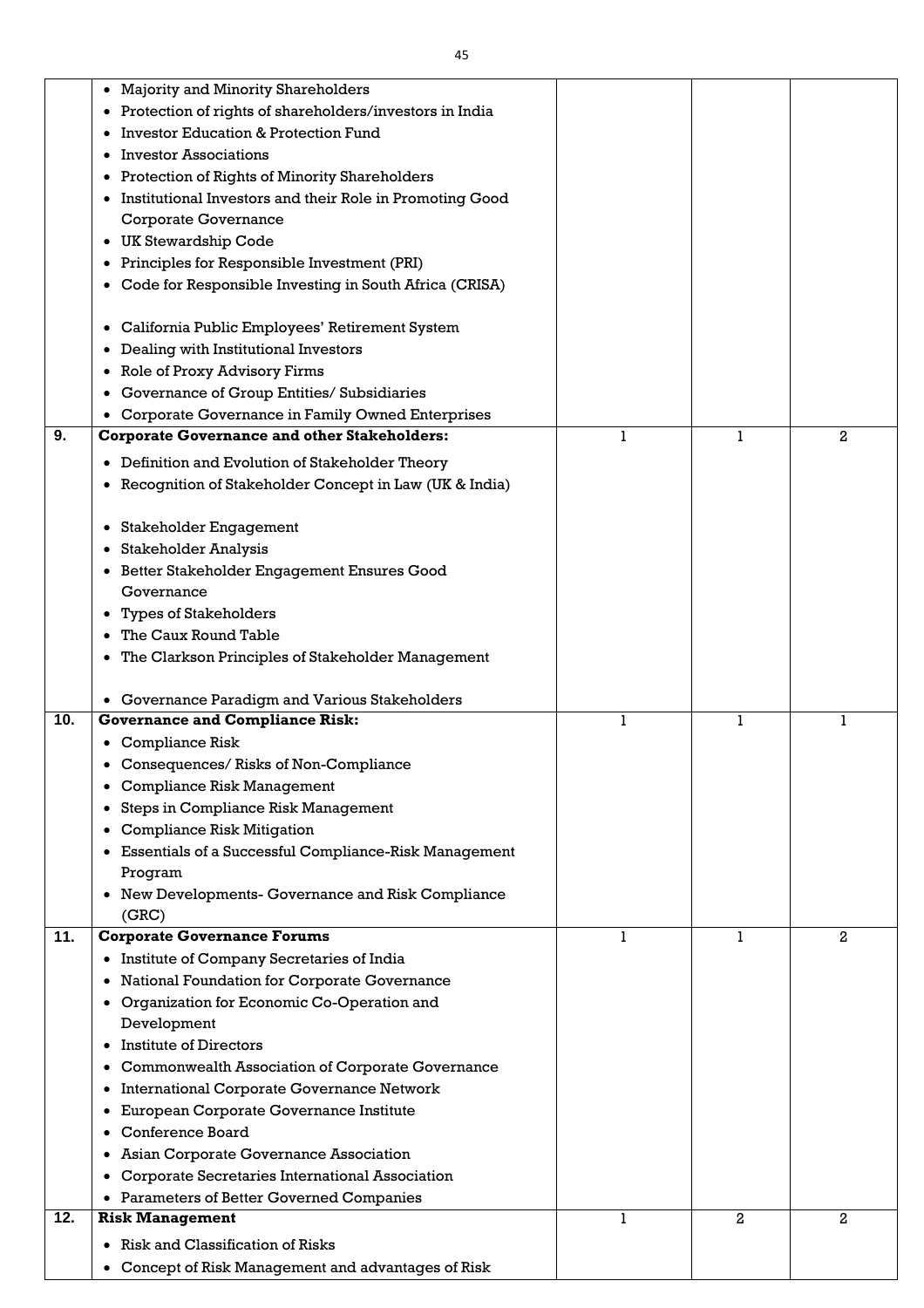|     | Management                                                            |   |     |                |
|-----|-----------------------------------------------------------------------|---|-----|----------------|
|     | <b>Steps in Risk Management Process</b><br>٠                          |   |     |                |
|     | <b>Risk Mitigation Strategy</b>                                       |   |     |                |
|     | Maintaining the Risk Strategy                                         |   |     |                |
|     |                                                                       |   |     |                |
|     | <b>Fraud Risk Management</b>                                          |   |     |                |
|     | <b>Reputation Risk Management</b>                                     |   |     |                |
|     | <b>Responsibility of Risk Management</b>                              |   |     |                |
|     | Role of Company Secretary in Risk Management                          |   |     |                |
|     | <b>Risk Governance</b>                                                |   |     |                |
|     | <b>Risk Management Frameworks and Standards</b>                       |   |     |                |
|     | Enterprise Risk Management - Integrated Framework                     |   |     |                |
|     | (2004)                                                                |   |     |                |
|     | ISO 31000: International Standard for Risk Management                 |   |     |                |
|     | <b>Risk Management and Internal Control</b><br>$\bullet$              |   |     |                |
|     | <b>Risk Matrix</b>                                                    |   |     |                |
| 13. | <b>Compliance Management:</b>                                         | 1 | 1   | $\mathbf{2}$   |
|     | Compliance and Significance and Different Aspects of                  |   |     |                |
|     | Compliances                                                           |   |     |                |
|     | Corporate Compliance Management, Significance<br>٠                    |   |     |                |
|     | <b>Essentials and Challenges for Effective Corporate</b>              |   |     |                |
|     | <b>Compliance Management</b>                                          |   |     |                |
|     | <b>Process of Corporate Compliance Management</b>                     |   |     |                |
|     | Internal Compliance Reporting Mechanism<br>$\bullet$                  |   |     |                |
|     | Scope of Corporate Compliance Management                              |   |     |                |
|     | Use of Technology for Compliance Management<br>$\bullet$              |   |     |                |
|     | <b>Compliance Solutions</b>                                           |   |     |                |
|     | Compliance with Spirit of Law (Ethics)                                |   |     |                |
|     |                                                                       |   |     |                |
|     |                                                                       |   |     |                |
| 14. | <b>Role of Company Secretaries</b><br><b>Internal Control:</b>        | 1 | 1   |                |
|     |                                                                       |   |     |                |
|     | Nature, Classification, Elements and Limitations of Internal          |   |     |                |
|     | Control                                                               |   |     |                |
|     | <b>Components of Internal Control</b>                                 |   |     |                |
|     | <b>Techniques of Internal Control System</b>                          |   |     |                |
|     | Internal Check and Internal Audit                                     |   |     |                |
|     | <b>Steps for Internal Control</b>                                     |   |     |                |
|     | <b>COSO'S Internal Control Framework</b>                              |   |     |                |
|     | Role and Responsibilities with regard to Internal Control<br>٠        |   |     |                |
|     |                                                                       | 1 |     | $\overline{2}$ |
|     | <b>Reporting:</b>                                                     |   | 1.5 |                |
|     | Meaning Objectives Importance and Limitations of                      |   |     |                |
|     | <b>Financial Reporting</b>                                            |   |     |                |
|     | Non-Financial Reporting                                               |   |     |                |
|     | <b>Board's Report</b>                                                 |   |     |                |
| 15. | Corporate Social Responsibility Report                                |   |     |                |
|     | <b>Corporate Sustainability Reporting</b>                             |   |     |                |
|     | <b>Benefits of Sustainability Reporting</b><br>٠                      |   |     |                |
|     | Global Reporting Initiative - Sustainability Reporting                |   |     |                |
|     | Framework                                                             |   |     |                |
|     | Sustainability Reporting Framework in India<br>$\bullet$              |   |     |                |
|     | <b>Challenges in Mainstreaming Sustainability Reporting</b>           |   |     |                |
|     | <b>Towards Integrated Reporting</b>                                   |   |     |                |
|     | Integrated Reporting by Listed Entities in India                      |   |     |                |
|     | Relation between Integrated Reporting and Sustainability<br>Reporting |   |     |                |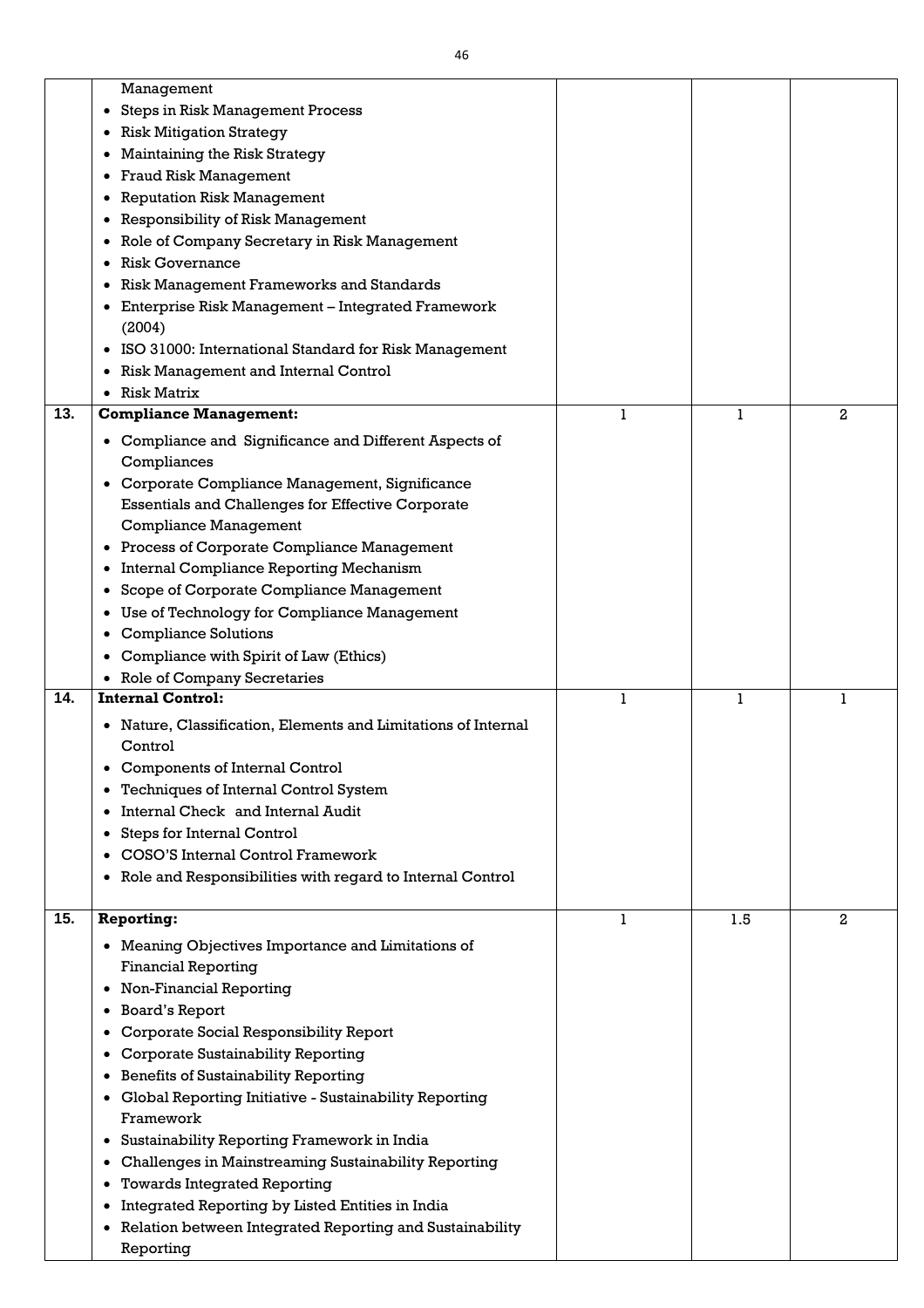| 16. | <b>Ethics &amp; Business:</b>                                                                                                                                                                                                                                                                                                                                                                                                                                                                                                                                                                                                                                                                                                     | 1  | 1   | 1.5 |
|-----|-----------------------------------------------------------------------------------------------------------------------------------------------------------------------------------------------------------------------------------------------------------------------------------------------------------------------------------------------------------------------------------------------------------------------------------------------------------------------------------------------------------------------------------------------------------------------------------------------------------------------------------------------------------------------------------------------------------------------------------|----|-----|-----|
|     | What Is Ethics, Context And Relevance of Business Ethics<br>$\bullet$<br>in Today's Business, Five Bottom Lines of the Future<br>Organisation Structure and Ethics<br>٠<br><b>Four Fundamental Ethical Principles</b><br>$\bullet$<br>Ethical Dilemma<br>Code of Ethics<br><b>Indian Ethos</b><br><b>Code of Conduct</b><br>Model Code of Business Conduct & Ethics<br><b>Advantages of Business Ethics</b><br>$\bullet$                                                                                                                                                                                                                                                                                                          |    |     |     |
| 17. | <b>CSR and Sustainability</b>                                                                                                                                                                                                                                                                                                                                                                                                                                                                                                                                                                                                                                                                                                     | 1  | 1.5 | 1.5 |
|     | CSR and Why CSR at All?<br>$\bullet$<br><b>Factors Influencing Csr</b><br>$\bullet$<br>Triple Bottom Line Approach of Csr<br>Corporate Citizenship - Beyond the Mandate of Law<br>$\bullet$<br>CSR - Global Principles and Guidelines<br>$\bullet$<br><b>Corporate Sustainability</b><br>$\bullet$<br>United Nations Global Compact's Ten Principles, 2000<br>CSR and Sustainability in India<br>٠<br>Sustainable Development, The 2030 Agenda for<br>Sustainable Development<br><b>Sustainability Indices</b><br>$\bullet$<br>• Measuring Business Sustainability (Altman Z-Score, Risk-<br>Adjusted Return On Capital - Raroc, Economic Value<br>Added (Eva), Market Value Added (Mva) and Sustainable<br>Value Added approach) |    |     |     |
| 18. | <b>Anti-Corruption and Anti-Bribery Laws in India</b><br>Bribery and Corruption - Global Scenarios,<br>Delhi Special Police Establishment Act, 1946<br>٠<br>Unlawful Activities (Prevention) Act, 1967<br>٠<br>Foreign Corrupt Practices Act, 1977<br>$\bullet$<br>Prevention of Corruption Act, 1988<br>٠<br><b>Central Vigilance Commission Act, 2003</b><br>٠<br>Lokpal and Lokayukta Act, 2013 (The Lla)<br>٠<br><b>ICSIAnti Bribery Code</b><br>$\bullet$                                                                                                                                                                                                                                                                    |    | 1   |     |
|     | <b>Total</b>                                                                                                                                                                                                                                                                                                                                                                                                                                                                                                                                                                                                                                                                                                                      | 20 | 24  | 30  |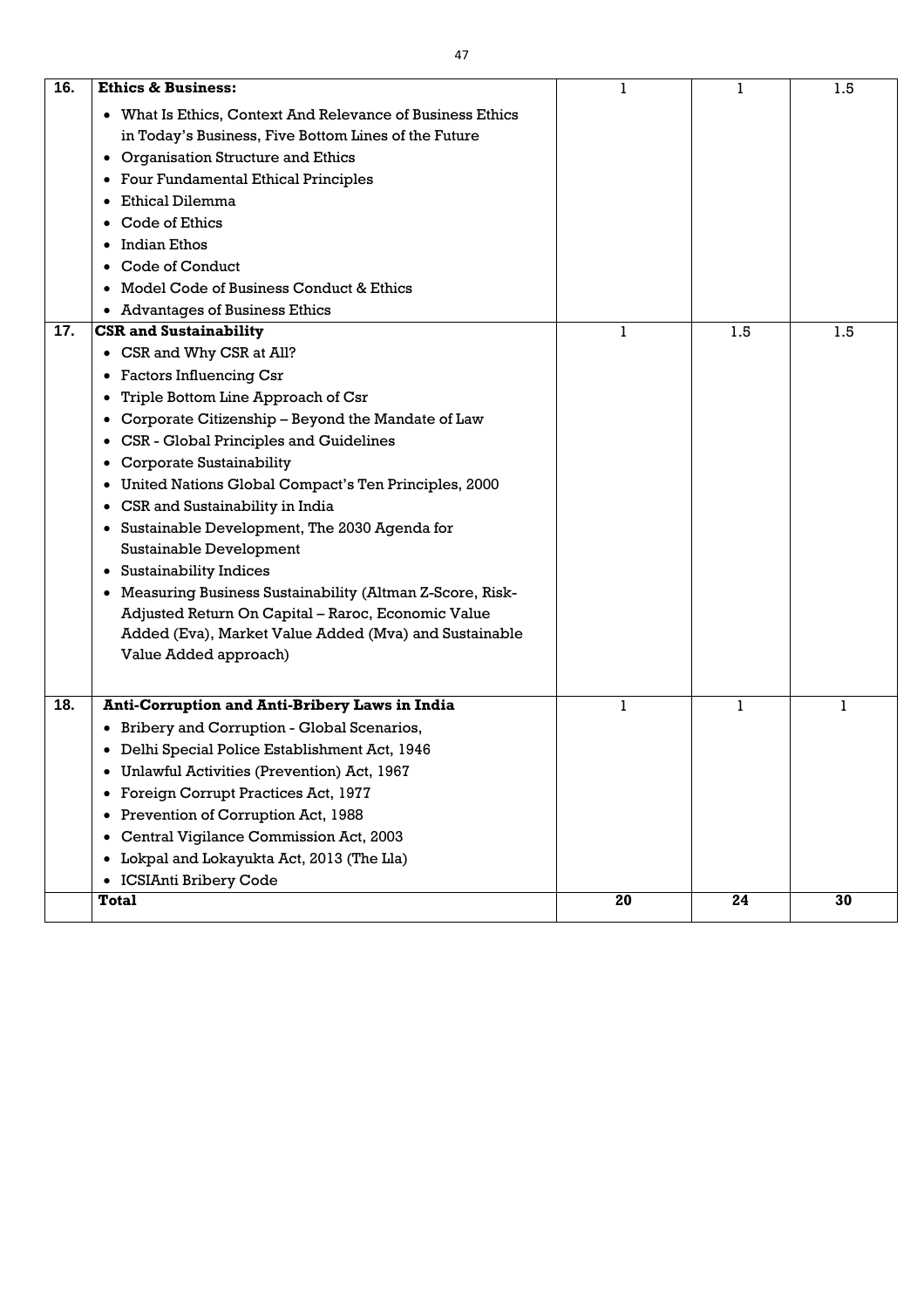### **PAPER 2- ADVANCED TAX LAWS**

| S.<br>No.               | <b>Particulars</b>                                                                                                                                                                                                                                                                                                                                                                                                                 | <b>No of lectures</b> |                       |                              |
|-------------------------|------------------------------------------------------------------------------------------------------------------------------------------------------------------------------------------------------------------------------------------------------------------------------------------------------------------------------------------------------------------------------------------------------------------------------------|-----------------------|-----------------------|------------------------------|
|                         |                                                                                                                                                                                                                                                                                                                                                                                                                                    | 20 lectures<br>scheme | 24 lectures<br>scheme | <b>30 lectures</b><br>scheme |
| 1                       | An Overview on Goods and Services Tax 'GST': Introduction;<br>Constitutional Aspects & Administration; GST models; Levy and<br>collection of CGST and IGST; Composition scheme & Reverse<br>Charge, Exemptions.                                                                                                                                                                                                                    |                       | $\mathbf{2}$          | $\mathbf{2}$                 |
| $\mathbf{2}$            | Supply: Meaning & scope, types of supply (composite/mixed<br>inter/intra); Time, Place and Value of Taxable Supply; Import and<br>Export of Goods or Services under GST, Classification of Goods<br>and Services; Job work provisions, agency contracts, e-commerce<br>& TCS                                                                                                                                                       | L                     | 2 <sub>1</sub>        | $\mathbf{2}$                 |
| 3                       | Input Tax Credit & Computation of GST Liability: Input tax<br>credit; Computation of GST liability                                                                                                                                                                                                                                                                                                                                 |                       | 1                     | $\mathbf{2}$                 |
| $\overline{\mathbf{4}}$ | Procedural Compliance under GST: Registration; Tax Invoice,<br>Debit & Credit Note, Account and Record, Electronic way Bill,<br>Payment of Tax, TDS, Returns & Refund, Valuation, Audit &<br>Scrutiny; Assessment.                                                                                                                                                                                                                 | 1                     | $\mathbf{2}$          | $2^{\circ}$                  |
| 5                       | Demand and Recovery, Advance Ruling, Appeals and<br>Revision.                                                                                                                                                                                                                                                                                                                                                                      | 1                     | 1                     | $2^{\circ}$                  |
| 6                       | Inspection, search, seizure, offences & penalties.                                                                                                                                                                                                                                                                                                                                                                                 | 1                     | 1                     | 1                            |
| 7                       | Compliance rating, anti-profiteering, GST practitioners,<br>authorised representative, professional opportunities.                                                                                                                                                                                                                                                                                                                 | 1                     | ı                     | 1                            |
| 8                       | <b>Integrated Goods and Service Tax (IGST).</b>                                                                                                                                                                                                                                                                                                                                                                                    | ı                     | 1                     | 2 <sub>1</sub>               |
| 9                       | Union Territory Goods and Service tax (UTGST).                                                                                                                                                                                                                                                                                                                                                                                     |                       |                       |                              |
| 10                      | <b>GST Compensation to States.</b>                                                                                                                                                                                                                                                                                                                                                                                                 | 1                     | ı                     | 1                            |
| 11                      | <b>Industry/Sector Specific Analysis.</b>                                                                                                                                                                                                                                                                                                                                                                                          | 1                     | 1                     | 1                            |
| 12                      | Basic Concepts of Customs Law: Introduction; Levy and<br>collection of customs duties; Taxable Events; Custom duties                                                                                                                                                                                                                                                                                                               | L                     | 1                     | 1                            |
| 13                      | Valuation & Assessment of Imported and Export Goods &<br>Procedural Aspects: Classification and Valuation of Import and<br>Export Goods; Assessment; Abatement and Remission of Duty;<br>Exemptions; Refund and recovery                                                                                                                                                                                                           | $\mathbf{I}$          | 1                     | $\mathbf{1}$                 |
| 14                      | Arrival or Departure and Clearance of Goods, Warehousing,<br>Duty Drawback, Baggage and Miscellaneous Provisions:<br>Arrival and departure of goods; Clearance of Import and Export<br>Goods & Goods in Transit; Transportation and Warehousing<br>provisions; Duty Drawback provisions, Baggage Rules & provision<br>related to prohibited goods, notified goods, specified goods,<br>illegal importation / exportation of goods. |                       | 1                     |                              |
| 15                      | Ruling, Settlement Commission,<br><b>Advance</b><br><b>Appellate</b><br>Procedure, Offences and Penalties: Advance Ruling; Appeal<br>and Revision; Offences and Penalties; Prosecution; Settlement of<br>Cases.                                                                                                                                                                                                                    | ı                     | L                     |                              |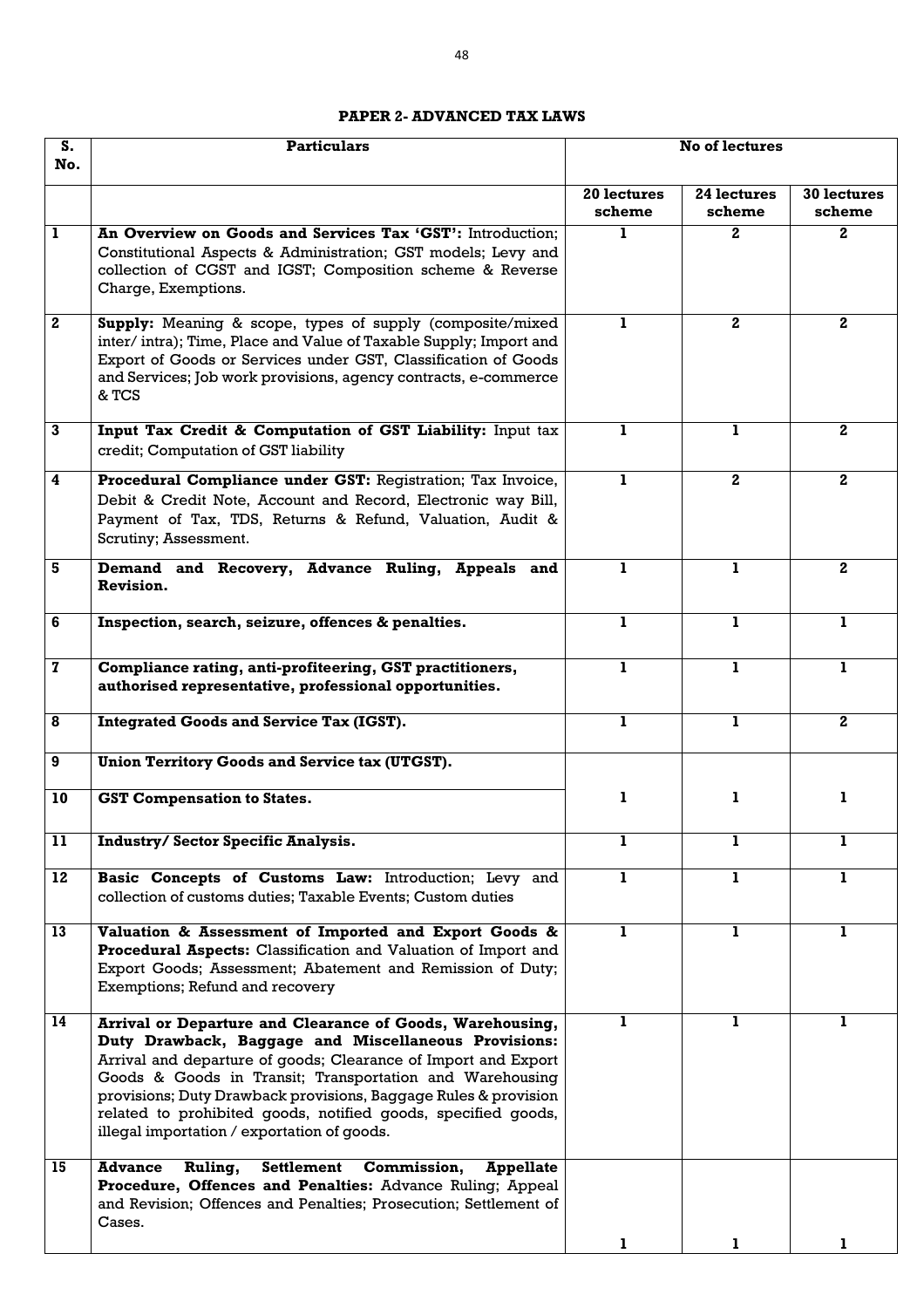| 16 | Foreign Trade Policy (FTP) to the extent relevant to Indirect<br>tax: Export promotion scheme under FTP; Salient features,<br>administration & Other miscellaneous provisions.                                                                                                                                                                                       |              |                  |              |
|----|----------------------------------------------------------------------------------------------------------------------------------------------------------------------------------------------------------------------------------------------------------------------------------------------------------------------------------------------------------------------|--------------|------------------|--------------|
| 17 | Corporate Tax Planning & Tax Management: Tax Planning, Tax<br>Management; Tax Avoidance v/s Tax Evasion; Areas of Corporate<br>Tax Planning; Tax Planning Management Cell.                                                                                                                                                                                           | $\mathbf{I}$ | ı                | 1            |
| 18 | Taxation of Companies, LLP and Non-resident: Tax incidence on<br>Companies including foreign company; Minimum Alternate Tax<br>'MAT'; Dividend Distribution Tax; Alternate Minimum Tax 'AMT';<br>Tax incidence on LLP; Taxation of Non-resident Entities                                                                                                             | $\bf{1}$     | 1                | $2^{\circ}$  |
| 19 | General Anti Avoidance Rules 'GAAR': Basic concept of GAAR;<br>Impermissible avoidance arrangement; Arrangement to lack<br>commercial substance; Application of GAAR Rule; GAAR v/s SAAR.                                                                                                                                                                            | $\bf{1}$     | 1                | 1            |
| 20 | Basics of International Taxation i. Transfer Pricing: Introduction &<br>Concept of Arm's Length Price; International and Specified<br>Domestic Transaction; Transfer Pricing Methods; Advance Pricing<br>Agreement & Roll Back Provision; Documentation and Return. ii.<br>Place of Effective Management (POEM): Concept of POEM;<br>Guidelines of determining POEM. | $\mathbf{1}$ | 1                | $\mathbf{2}$ |
| 21 | <b>Tax Treaties.</b>                                                                                                                                                                                                                                                                                                                                                 | $\mathbf{1}$ | $\mathbf{I}$     | 1            |
| 22 | Income Tax Implication on specified transactions: Slump Sale;<br>Restructuring; Buy Back of shares; Redemption of Preference<br>shares; Issue of shares at Premium; Transfer of shares; Reduction<br>of share Capital; Gifts, cash credits, unexplained money,<br>investments etc.                                                                                   | 1            | $\boldsymbol{2}$ | $\mathbf{2}$ |
|    | <b>Total</b>                                                                                                                                                                                                                                                                                                                                                         | 20           | 24               | 30           |

### **\*\*\*\*\*\*\*\*\*\*\*\*\*\*\*\*\*\*\*\*\*\*\*\*\***

# **PAPER 3 – DRAFTING, PLEADINGS AND APPEARANCES**

| S.               | <b>Particulars</b>                                                                                                                                                                                                                                                                                                                                                                                                                                                                                                                                                                                 | <b>No. of lectures</b> |                       |                              |  |
|------------------|----------------------------------------------------------------------------------------------------------------------------------------------------------------------------------------------------------------------------------------------------------------------------------------------------------------------------------------------------------------------------------------------------------------------------------------------------------------------------------------------------------------------------------------------------------------------------------------------------|------------------------|-----------------------|------------------------------|--|
| No.              |                                                                                                                                                                                                                                                                                                                                                                                                                                                                                                                                                                                                    | 20 lectures<br>scheme  | 24 lectures<br>scheme | <b>30 lectures</b><br>scheme |  |
| 1                | <b>Judicial &amp; Administrative framework:</b><br>Introduction, Legislative Functions of Administration, Necessity and<br>Constitutionality, Forms and Requirements, Modes of control over<br>delegated legislation, Tribunals, Types of Courts, Procedural<br>aspects of working of Civil Courts, Procedural aspects of working<br>of criminal courts and Types of Criminal Trial.                                                                                                                                                                                                               | 2                      | 2.                    | 2.                           |  |
| $\boldsymbol{2}$ | <b>General Principles of Drafting and relevant Substantive Rules:</b><br>Drafting, Concept, Conveyancing — Its Meaning, Drafting and<br>Conveyancing: Distinguished, Distinction Between Conveyance and<br>Contract General Principles and relevant substantive rules thereof;<br>Drafting in simple language, nuances of drafting, common errors<br>and its consequences like litigation, liability. Guidelines for use of<br>Particular Words and Phrases for Drafting and Conveyancing, Use<br>of Appropriate Words and Expressions, Aids to Clarity and<br>Accuracy, Basic Components of Deeds | 2.                     | $\mathcal{L}$         | 3                            |  |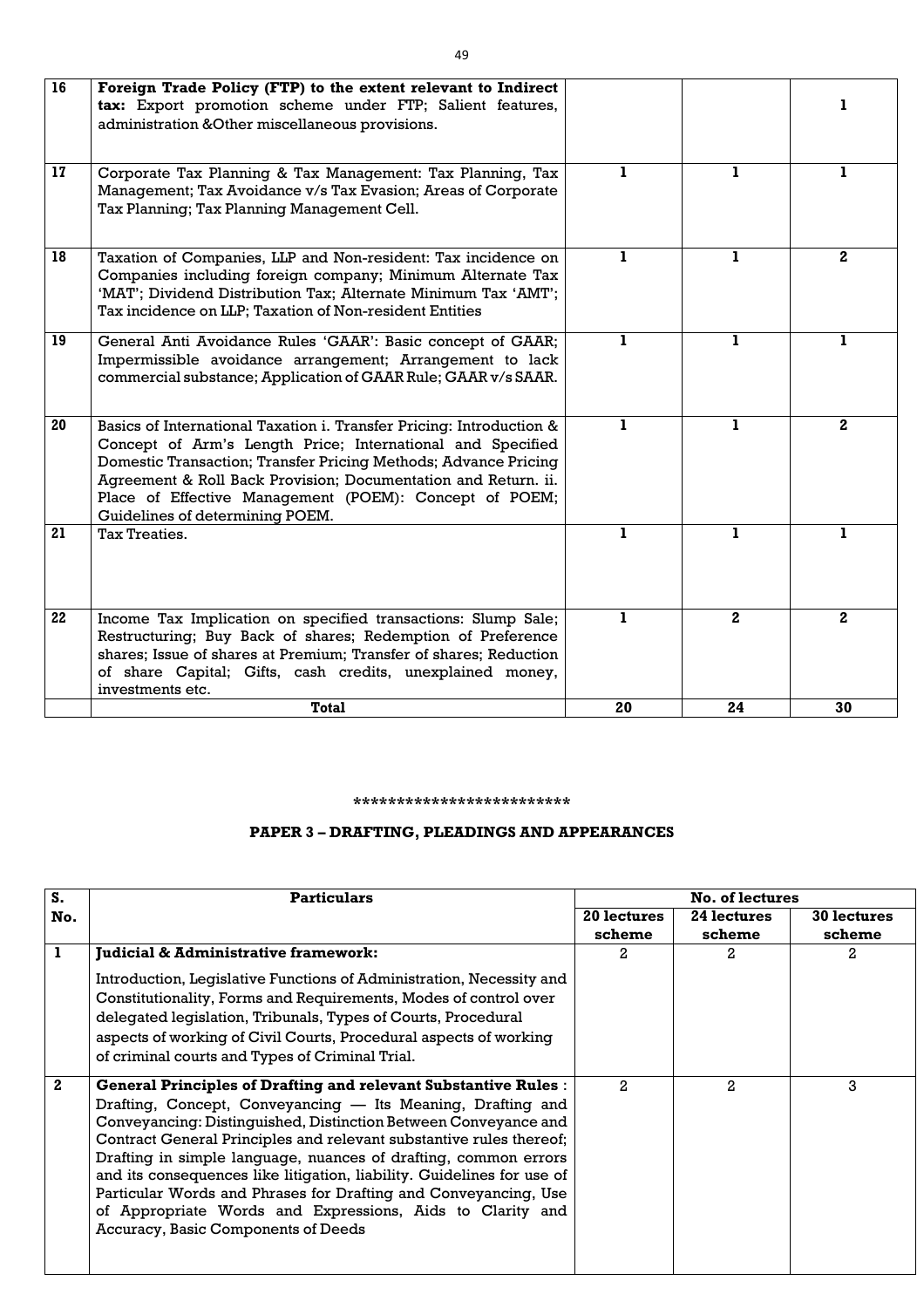| $\mathbf{3}$            | Secretarial Practices & Drafting: Collective Decision making<br>process in companies, Powers of the Board, Secretarial Standards,<br>Guidance on the Provisions of SS-1 and (SS-2), Drafting of notices &<br>Explanatory Statements; Preparation of Agenda for meetings;<br>Drafting and recording of minutes.                                                                                                                                                                                                                                                                                                                                                                                                                                                                                             | $\mathbf{2}$   | 3            | 3              |
|-------------------------|------------------------------------------------------------------------------------------------------------------------------------------------------------------------------------------------------------------------------------------------------------------------------------------------------------------------------------------------------------------------------------------------------------------------------------------------------------------------------------------------------------------------------------------------------------------------------------------------------------------------------------------------------------------------------------------------------------------------------------------------------------------------------------------------------------|----------------|--------------|----------------|
| $\overline{\mathbf{4}}$ | Drafting and Conveyancing relating to Various Deeds and<br><b>Agreements I:</b> Drafting of Agreements, Form of Contract, Important<br>Points in regard to Drafting of Contracts, Additional Guidelines<br>Regarding Agreement to Sell/Purchase, Terms and Conditions in<br>the Agreement to Sell/Purchase, Building Contracts, Commercial<br>Agency Contracts, Collaboration Agreements, Guidelines for<br>Entering Into Foreign Collaboration Agreements, Arbitration<br>Agreements, Guarantees: Counter Guarantee, Fidelity Guarantee,<br>Performance Guarantee, and Bank Guarantee, Hypothecation<br>Agreement, Outsourcing Agreements, Service Agreements,<br>Electronic Contracts (E-Contracts), Important Points In Regard To E-<br>Contracts, Leave and License Agreement, Will and Gift<br>deeds. | $\mathbf{2}$   | 3            | 3              |
| 5                       | Drafting and Conveyancing relating to Various Deeds and<br>AgreementsII: Promissory Note, Deeds of Power Of Attorney, Hire-<br><b>Purchase Deeds, Family Settlement Deeds</b>                                                                                                                                                                                                                                                                                                                                                                                                                                                                                                                                                                                                                              | $\mathbf{2}$   | $\mathbf{2}$ | 3              |
| 6                       | Drafting and Conveyancing relating to Various Deeds and<br><b>Agreements III:</b> Deeds of Sale of Land and Building, Mortgage and<br>Its Types, License, Lease, Essential Points to Be Observed For<br>Drafting of Lease Documents, Drafting of A Lease<br>Sub-Lease,<br>Surrender of Leases, Registration and Stamp Duty, Distinction<br>between License and Lease, Specimen Forms Of Leases                                                                                                                                                                                                                                                                                                                                                                                                             | $\overline{2}$ | 3            | 3              |
| $\mathbf{z}$            | Drafting and Conveyancing relating to Various Deeds and<br><b>Agreements IV:</b>                                                                                                                                                                                                                                                                                                                                                                                                                                                                                                                                                                                                                                                                                                                           | $\mathbf{2}$   | 2            | 3              |
|                         | Deeds of Assignment of Debt, Shares in a Company, Policies of<br>Insurance, Patents, Trade Marks, Copyrights, Assignment of<br>Business and Goodwill and Other Rights and Interests, Partnership<br>Deeds and Trust Deeds                                                                                                                                                                                                                                                                                                                                                                                                                                                                                                                                                                                  |                |              |                |
| 8                       | <b>Drafting of Agreements under the Companies Act</b>                                                                                                                                                                                                                                                                                                                                                                                                                                                                                                                                                                                                                                                                                                                                                      | $\mathbf{2}$   | 3            | 3              |
|                         | Promoter, Promoters' Contract – Pre-Incorporation Contracts,<br>Memorandum of Association, Article of Association, Entrenchment<br>Provisions, Underwriting and Brokerage Agreements, Deeds of<br>Amalgamation of Companies: Transfer Of Undertakings,<br>Compromise and Arrangements, Slump Sale Agreement                                                                                                                                                                                                                                                                                                                                                                                                                                                                                                |                |              |                |
| 9                       | <b>Pleadings:</b>                                                                                                                                                                                                                                                                                                                                                                                                                                                                                                                                                                                                                                                                                                                                                                                          | $\mathbf{2}$   | $\mathbf{2}$ | 3              |
|                         | Background of Indian System, Object of Pleadings, Fundamental<br>Rules of Pleadings, Pleading Civil, Plaint Structure, Written<br>Statement, How to Draft a Written Statement, Drafting of<br>Reply/Written Statement – Important Considerations, Dilatory Pleas,<br>Interlocutory Application, Original Petition, Affidavit, Execution<br>Petition, Memorandum of Appeal and Revision, Complaint,<br>Criminal Miscellaneous Petition, Bail and First Information Report<br>(FIR)                                                                                                                                                                                                                                                                                                                          |                |              |                |
| 10                      | Art of Writing Opinions: Understanding facts of the case; case for                                                                                                                                                                                                                                                                                                                                                                                                                                                                                                                                                                                                                                                                                                                                         | $\mathbf{1}$   | 1            | $\overline{a}$ |
|                         | opinion writing, Application of relevant Legal Provisions to the facts;<br>Research on relevant case Laws; Discussion and Opinion writing,<br>Things to be kept in mind while preparing for opinion letter,<br>Standards Applicable to Preparation of an Opinion and Writs                                                                                                                                                                                                                                                                                                                                                                                                                                                                                                                                 |                |              |                |
| 11                      | Appearances & Art of Advocacy: Requisites for entering                                                                                                                                                                                                                                                                                                                                                                                                                                                                                                                                                                                                                                                                                                                                                     | 1              | 1            | $\mathbf{2}$   |
|                         | appearances; Appearing before Tribunals/Quasi-judicial<br>Bodies such as NCLT/ NCLAT/ / CCI/ TRAI/ Tax Authorities and<br>Appellate Tribunals/ and authorities such as ROC/RD/RBI/<br>ED/Stock Exchange/ SEBI/ RERA; Art of advocacy.                                                                                                                                                                                                                                                                                                                                                                                                                                                                                                                                                                      |                |              |                |
|                         | <b>Total</b>                                                                                                                                                                                                                                                                                                                                                                                                                                                                                                                                                                                                                                                                                                                                                                                               | 20             | 24           | 30             |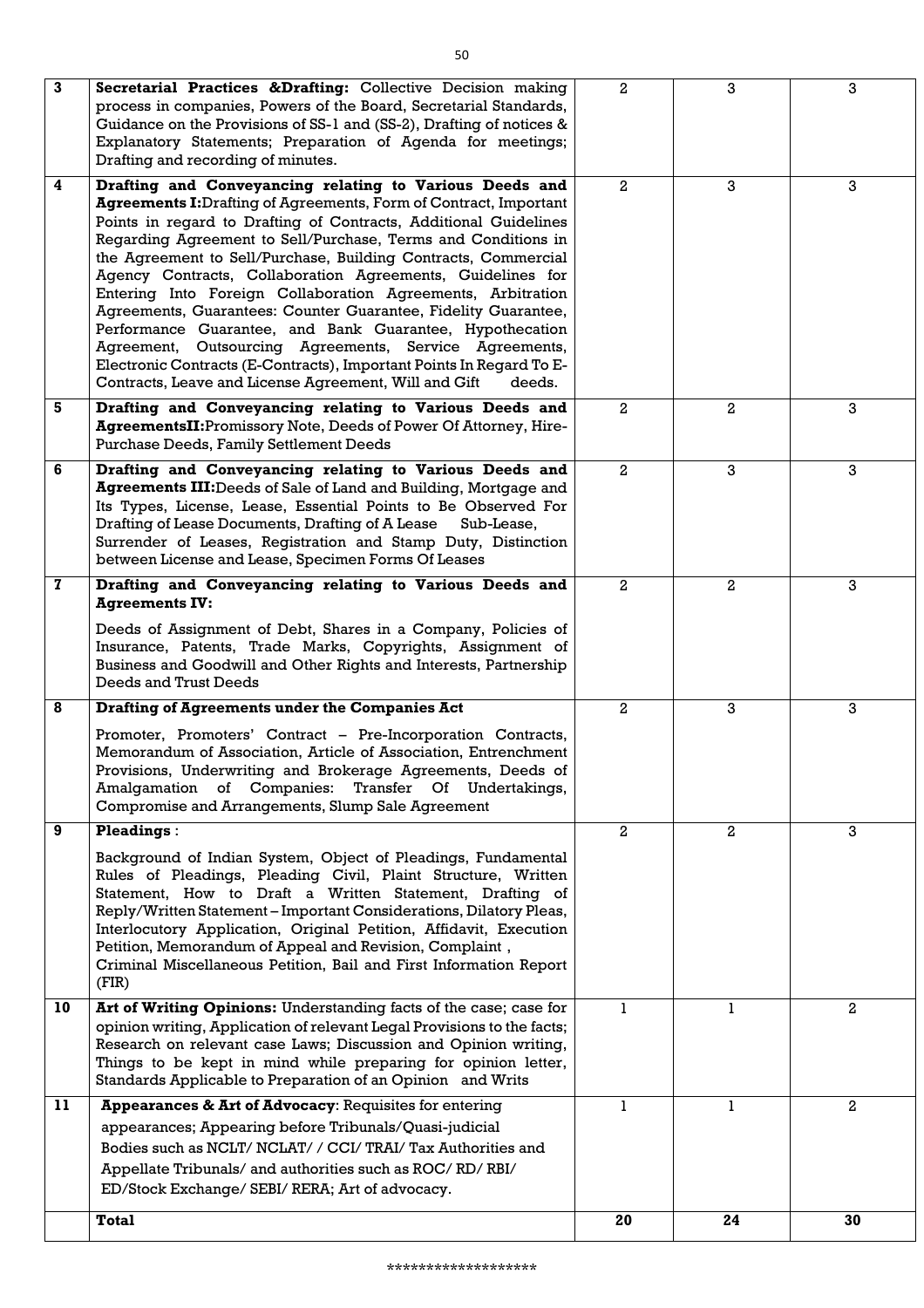## **MODULE 2**

# **PAPER 4 – SECRETARIAL AUDIT, COMPLIANCE MANAGEMENT AND DUE DILIGENCE**

| $S_{-}$<br>No. | <b>Particulars</b>                                                                                                                                                                                                                                                                                                                       | No of lectures                  |                          |                          |
|----------------|------------------------------------------------------------------------------------------------------------------------------------------------------------------------------------------------------------------------------------------------------------------------------------------------------------------------------------------|---------------------------------|--------------------------|--------------------------|
|                |                                                                                                                                                                                                                                                                                                                                          | 20<br><b>lectures</b><br>scheme | lectures<br>24<br>scheme | 30<br>lectures<br>scheme |
| 1              | Compliance Framework: Identification of applicable laws, rules,<br>Risk<br>Assessment;<br>regulations;<br>Responsibility<br>center<br>mapping/allocation; Escalation & reporting; Creation of<br>Compliance framework and reporting system; Review & Updation;<br>Training &Implementation.                                              |                                 |                          |                          |
| $\mathbf{2}$   | <b>Compliances:</b>                                                                                                                                                                                                                                                                                                                      |                                 | 1                        | 1                        |
|                | a) Entity wise: Public, Private, Listed, Government, Small<br>Companies, OPC, Section 8 Company, LLP - Annual and Event<br>basedcompliances.                                                                                                                                                                                             |                                 |                          |                          |
|                | b) Activity wise: Compliances related to specific activities<br>undertaken.                                                                                                                                                                                                                                                              |                                 |                          |                          |
|                | c) Sector wise: Service Sector, Manufacturing, Trading, E-<br>commerce, Mining, Infrastructure.                                                                                                                                                                                                                                          |                                 |                          |                          |
|                | d) Industry Specific: Compliances with Industry Specific Laws<br>applicable to the company such as Tourism, Pharmaceutical,<br>FMCG, Hospitality, Information Technology etc.                                                                                                                                                            |                                 |                          |                          |
|                | e) State and Local applicable laws                                                                                                                                                                                                                                                                                                       |                                 |                          |                          |
| 3              | Documentation & maintenance of records: Electronic versus<br>Physical repository; General principles of good documentation,<br>coding, storage, preservation, safety & retrieval; Privacy &<br>Control.                                                                                                                                  |                                 | 1                        | 1                        |
| 4              | Search and Status Report : Type of Searches, Purpose and<br>Objective of Search Reports, Search under Companies Act, IPR<br>Laws, Property Title Search, Compilation & verification of data<br>published by MCA 21, SEBI, RBI, Stock Exchanges, other<br>regulators/authorities (national/international), Web-sites and<br>other sources |                                 |                          | ı                        |
| 5              | KYC: Carrying out KYC with respect to directors, promoters and<br>client, Compliance with the applicable ICSI Guidelines.                                                                                                                                                                                                                | 0.5                             | 0.5                      | 1                        |
| 6              | <b>Signing and Certification: Various Certification(s) by Company</b><br>Secretary in practice; Pre-certification of Forms; Signing &<br>certification<br>$\circ$ f<br>Annual Return; Corporate<br>Governance<br>Certification; Obligations and Penal provisions.                                                                        | 1.5                             | $\overline{a}$           | $\mathbf{2}$             |
| $\mathbf{z}$   | Segment-wise Role of Company Secretaries: Knowledge about<br>the segment(s) in which the company is operating, Industry trends<br>and national and international developments. Segment-wise<br>Compliances.                                                                                                                              | 1                               | 1                        | 1                        |
|                | Part II: Secretarial Audit & Due Diligence                                                                                                                                                                                                                                                                                               |                                 |                          |                          |
|                | (60 Marks)                                                                                                                                                                                                                                                                                                                               |                                 |                          |                          |
| 8              | Audits : Overview and Introduction of Various Audits; ICSI<br><b>Auditing Standards</b>                                                                                                                                                                                                                                                  | 0.5                             | 1                        | 1                        |
| 9              | <b>Secretarial Audit</b>                                                                                                                                                                                                                                                                                                                 | 1.5                             | $\mathbf{2}$             | 3                        |
|                | i. Overview & introduction: Concept; advantages; legal provisions;<br>risk of Secretarial Auditor; code of conduct.                                                                                                                                                                                                                      |                                 |                          |                          |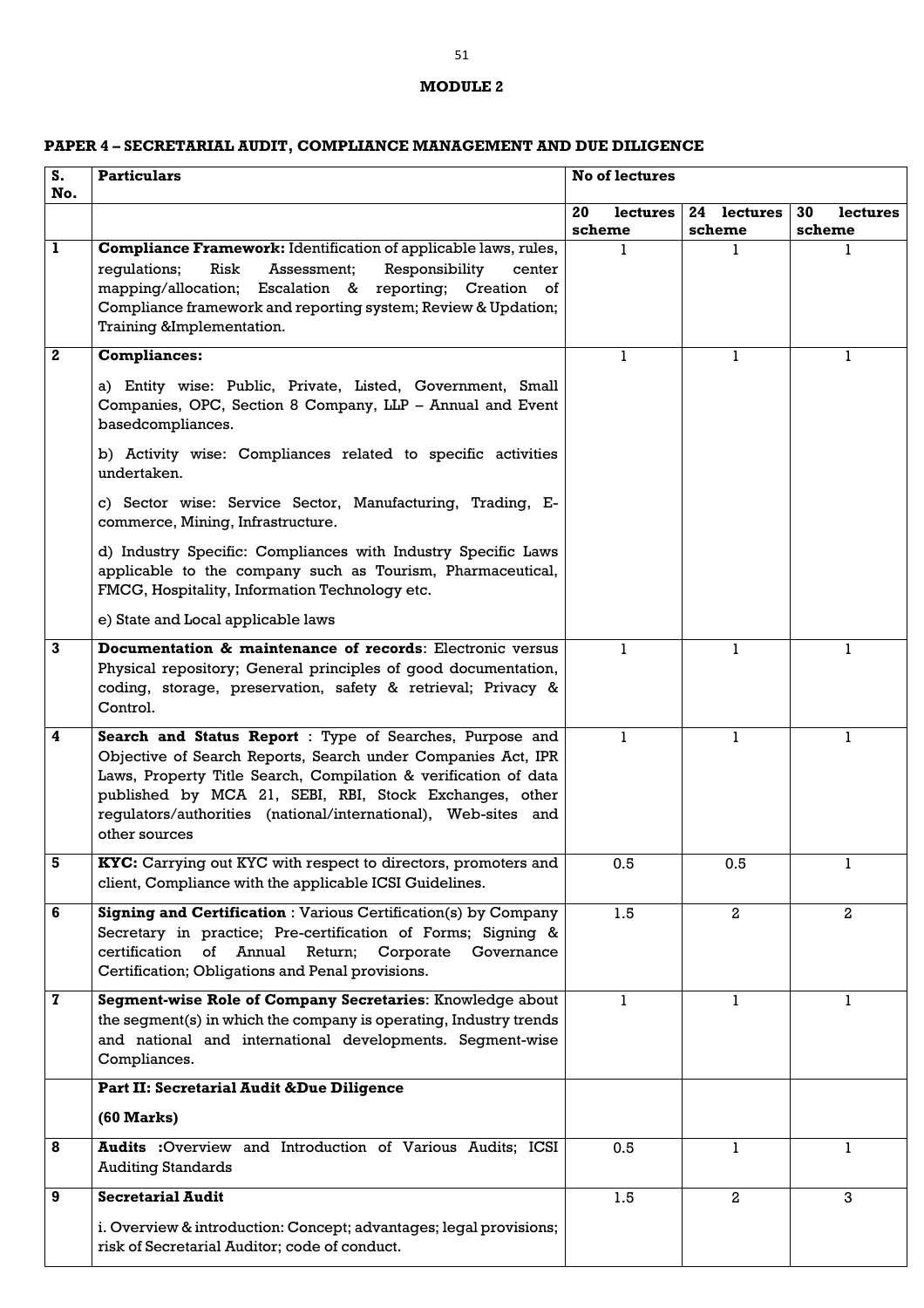|    | ii. Scope of Secretarial Audit:                                                                                                                                                                                                                                                                                                                                                                                                                                                                           |              |                |                |
|----|-----------------------------------------------------------------------------------------------------------------------------------------------------------------------------------------------------------------------------------------------------------------------------------------------------------------------------------------------------------------------------------------------------------------------------------------------------------------------------------------------------------|--------------|----------------|----------------|
|    | a) Corporate, Securities and Foreign Exchange Laws and Rules<br>and Regulations made there under.                                                                                                                                                                                                                                                                                                                                                                                                         |              |                |                |
|    | b) Other Laws applicable to the Company.                                                                                                                                                                                                                                                                                                                                                                                                                                                                  |              |                |                |
|    | c) Board Processes, Adequacy of Systems and Processes,<br>Compliance with Secretarial Standards and applicable Accounting                                                                                                                                                                                                                                                                                                                                                                                 |              |                |                |
|    | Standards and Reporting of Major Events.                                                                                                                                                                                                                                                                                                                                                                                                                                                                  |              |                |                |
|    | d) Corporate conduct & practices.                                                                                                                                                                                                                                                                                                                                                                                                                                                                         |              |                |                |
| 10 | Internal Audit & Performance Audit: Objective & Scope; Internal<br>Techniques; Appraisal of Management Decisions;<br>Audit<br>Performance Assessment, Internal Control Mechanism.                                                                                                                                                                                                                                                                                                                         | 0.5          |                | 1              |
| 11 | <b>Concepts and Principles of Other Audits</b>                                                                                                                                                                                                                                                                                                                                                                                                                                                            | 1.5          | $\overline{2}$ | 3              |
|    | a) Corporate Governance Audit                                                                                                                                                                                                                                                                                                                                                                                                                                                                             |              |                |                |
|    | b) CSR Audit                                                                                                                                                                                                                                                                                                                                                                                                                                                                                              |              |                |                |
|    | c) Takeover Audit                                                                                                                                                                                                                                                                                                                                                                                                                                                                                         |              |                |                |
|    | d) Insider Trading Audit                                                                                                                                                                                                                                                                                                                                                                                                                                                                                  |              |                |                |
|    | e) Industrial and Labour Laws Audit                                                                                                                                                                                                                                                                                                                                                                                                                                                                       |              |                |                |
|    | f) Cyber Audit                                                                                                                                                                                                                                                                                                                                                                                                                                                                                            |              |                |                |
|    | g) Environment Audit                                                                                                                                                                                                                                                                                                                                                                                                                                                                                      |              |                |                |
|    | h) Systems Audit                                                                                                                                                                                                                                                                                                                                                                                                                                                                                          |              |                |                |
|    | i) Forensic Audit                                                                                                                                                                                                                                                                                                                                                                                                                                                                                         |              |                |                |
|    | j) Social Audit                                                                                                                                                                                                                                                                                                                                                                                                                                                                                           |              |                |                |
| 12 | Audit Engagement: Audit engagement; Appointing authority;<br>communication to previous Auditor; Terms & conditions; Audit fees<br>& expenses; Independence & conflict of interest; confidentiality;<br>Auditing standard on Audit engagement.                                                                                                                                                                                                                                                             | 0.5          | 0.5            | 1              |
| 13 | Audit Principles and Techniques : Audit Planning; Risk<br>Assessment; Collection of information/Records of Audit, Audit<br>Checklist; Audit Techniques, Examination & its process; Enquiry;<br>Confirmation; Sampling; Compliance Test of Internal Control<br>System;Substantive Checking; Dependence on other Expert,<br>Verification of documents/records; Collection of audit evidences;<br>Creation of Audit trails; Analysis of Audit findings; Documentation;<br>materiality; record keeping;       | $\mathbf{1}$ | 1.5            | $\overline{a}$ |
| 14 | <b>Audit Process and Documentation: Preliminary Preparations;</b><br>Questionnaire; Interaction; Audit program; Identification of<br>applicable laws; creation of master checklist; Maintenance of<br>Work-sheet, working papers and audit trails; Identification of<br>events/corporate actions; Verification; Board composition; Board<br>process; systems and process; identification of events having<br>bearing on affairs of the Company, Auditing standard on Audit<br>process & documentation.    | 1.5          | 1.5            | 2.5            |
| 15 | Forming an Opinion & Reporting : Process of forming an<br>opinion; materiality; forming an opinion on report of third<br>modified/unmodified<br>opinion/qualifications;<br>party/expert;<br>Management Representation Letter, Opinion obtained by<br>Management, Discussion with Management, Evaluating Audit<br>Evidence and forming Opinion, Audit report and drafting of<br>qualifications; Sharing Draft Report with Management with<br>Category of Risk involved with each Remark and Qualification, | 1            | 1              | 1              |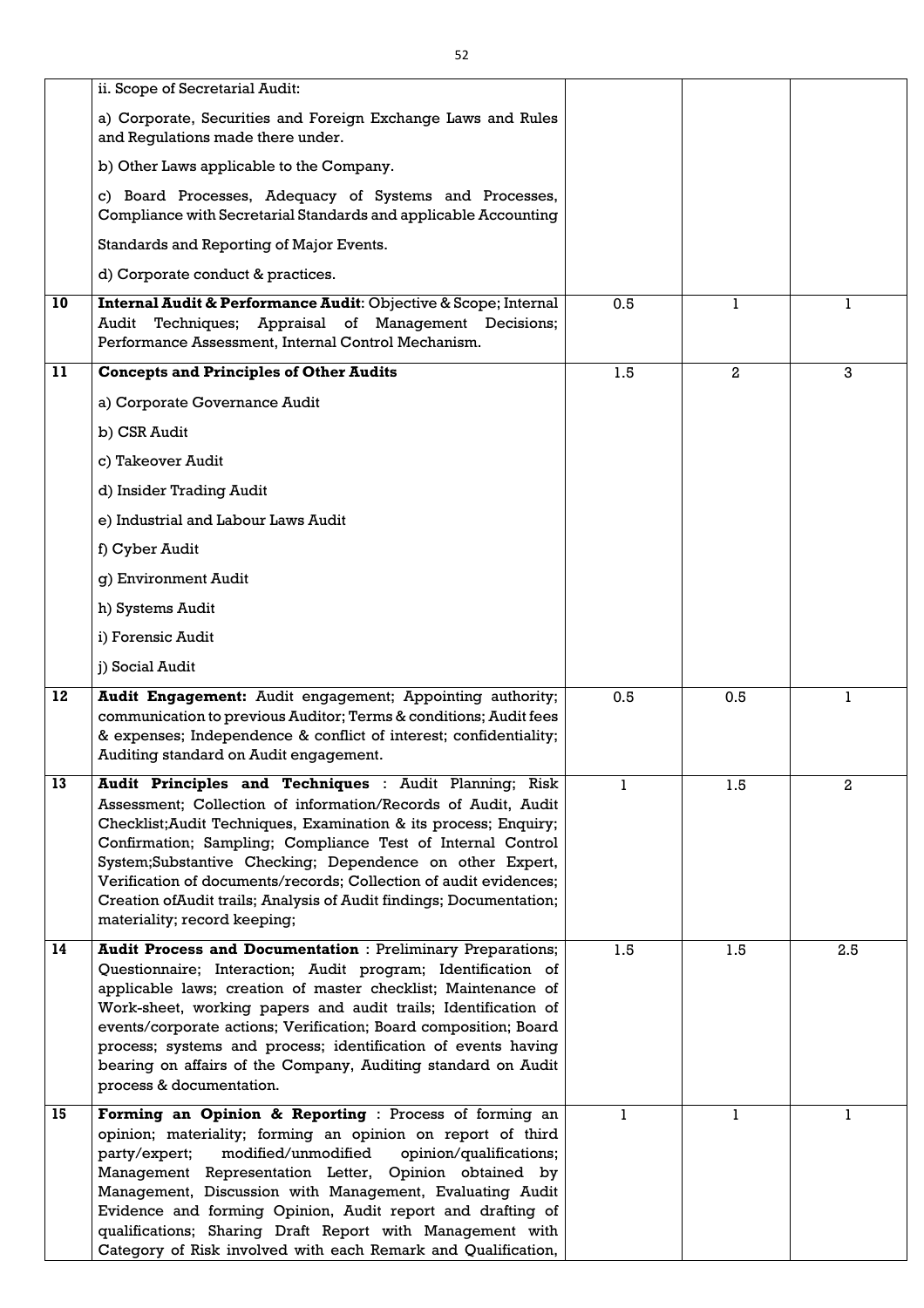|                 | Signing of Audit reports and its Submission, Auditing standards on<br>forming of an Opinion                                                                                                                                                                                                                                                                                                                                                                                                                                                                                         |              |                |              |
|-----------------|-------------------------------------------------------------------------------------------------------------------------------------------------------------------------------------------------------------------------------------------------------------------------------------------------------------------------------------------------------------------------------------------------------------------------------------------------------------------------------------------------------------------------------------------------------------------------------------|--------------|----------------|--------------|
| 16              | Secretarial Audit: Fraud detection & Reporting : Duty to report<br>fraud; Reporting of Fraud by Secretarial Auditor; Fraud vs.<br>Noncompliance; speculation; suspicion; Reason to believe;<br>knowledge; Reporting; Professional Responsibilities and<br>Penalties; Recordkeeping; Reporting of fraud in Secretarial Audit<br>Report.                                                                                                                                                                                                                                              | $\mathbf{1}$ | 1              | 1            |
| 17 <sup>2</sup> | Quality Review: Peer Review; Monitoring of Certification and<br>Audit Work by Quality Review Board                                                                                                                                                                                                                                                                                                                                                                                                                                                                                  | $\mathbf{1}$ | 1              | 1.5          |
| 18              | Values Ethics and Professional Conduct: Case Studies &<br>Practical Aspects.                                                                                                                                                                                                                                                                                                                                                                                                                                                                                                        | $\mathbf{1}$ | $\mathbf{1}$   | $\mathbf{1}$ |
| 19              | Due Diligence: Overview and Introduction; Types of Due<br>Diligence; Financial Due diligence; Tax Diligence; Legal Due<br>Diligence; Commercial or Business Diligence - including<br>operations, IT systems, IPRs; Human Resources Due Diligence;<br>Due Diligence forMerger; Amalgamation; Slump Sale; Takeover;<br>Issue of Securities; Depository Receipts; Competition Law Due<br>Diligence; Labour Laws Due Diligence; Due Diligence Report for<br>Bank; FEMA Due Diligence; FCRA Due Diligence; Techniques of<br>Due Diligence and Risk Assessment; Non-Disclosure Agreement. | $\mathbf{1}$ | $\overline{a}$ | 3            |
| 20              | Due Diligence: Impact Assessment of Non Compliances and<br>Reporting thereof                                                                                                                                                                                                                                                                                                                                                                                                                                                                                                        | $\mathbf{1}$ | $\mathbf{1}$   | $\mathbf{1}$ |
|                 | Case Laws, Case Studies & Practical Aspects                                                                                                                                                                                                                                                                                                                                                                                                                                                                                                                                         |              |                |              |
|                 | <b>Total</b>                                                                                                                                                                                                                                                                                                                                                                                                                                                                                                                                                                        | 20           | 24             | 30           |

### **\*\*\*\*\*\*\*\*\*\*\*\*\*\*\*\*\*\*\*\*\*\*\*\*\*\***

# **PAPER 5 – CORPORATE RESTRUCTURING, INSOLVENCY, LIQUIDATION & WINDING UP**

| S. No.       | <b>Particulars</b>                                            |                       | <b>No of lectures</b> |                       |
|--------------|---------------------------------------------------------------|-----------------------|-----------------------|-----------------------|
|              |                                                               | 10 lectures<br>scheme | 12 lectures<br>scheme | 15 lectures<br>scheme |
| 1            | <b>Types of Corporate Restructuring</b>                       |                       |                       |                       |
|              | • Introduction to Corporate Restructuring                     |                       |                       |                       |
|              | Need and scope<br>$\bullet$                                   |                       |                       |                       |
|              | Types of restructuring<br>$\bullet$                           |                       |                       |                       |
|              | Legal framework of corporate restructuring<br>$\bullet$       |                       |                       |                       |
|              | <b>Financial Restructuring</b><br>$\bullet$                   |                       |                       |                       |
|              | Alteration of capital<br>$\bullet$                            |                       |                       |                       |
|              | <b>Reduction of Share Capital</b><br>$\bullet$                |                       |                       |                       |
|              | Procedure for reduction of capital<br>$\bullet$               |                       |                       |                       |
|              | <b>Buy-Back of Shares</b><br>$\bullet$                        |                       |                       |                       |
|              | Procedure for buy-back<br>$\bullet$                           |                       |                       |                       |
|              | Methods of buy-back<br>$\bullet$                              |                       |                       |                       |
|              | • Buy-back procedure for listed securities                    |                       |                       |                       |
| $\mathbf{2}$ | <b>Acquisition of Company/ Business</b>                       |                       |                       | $\overline{a}$        |
|              | Meaning and Conceptof Acquisition of Company<br>$\bullet$     |                       |                       |                       |
|              | Objects of takeover                                           |                       |                       |                       |
|              | <b>Types of Takeover</b><br>$\bullet$                         |                       |                       |                       |
|              | Legal Aspects of takeover<br>$\bullet$                        |                       |                       |                       |
|              | • Takeover of unlisted companies                              |                       |                       |                       |
|              | Takeover of Listed Companies (i) Legal Framework (ii) Process |                       |                       |                       |
|              | & Compliances                                                 |                       |                       |                       |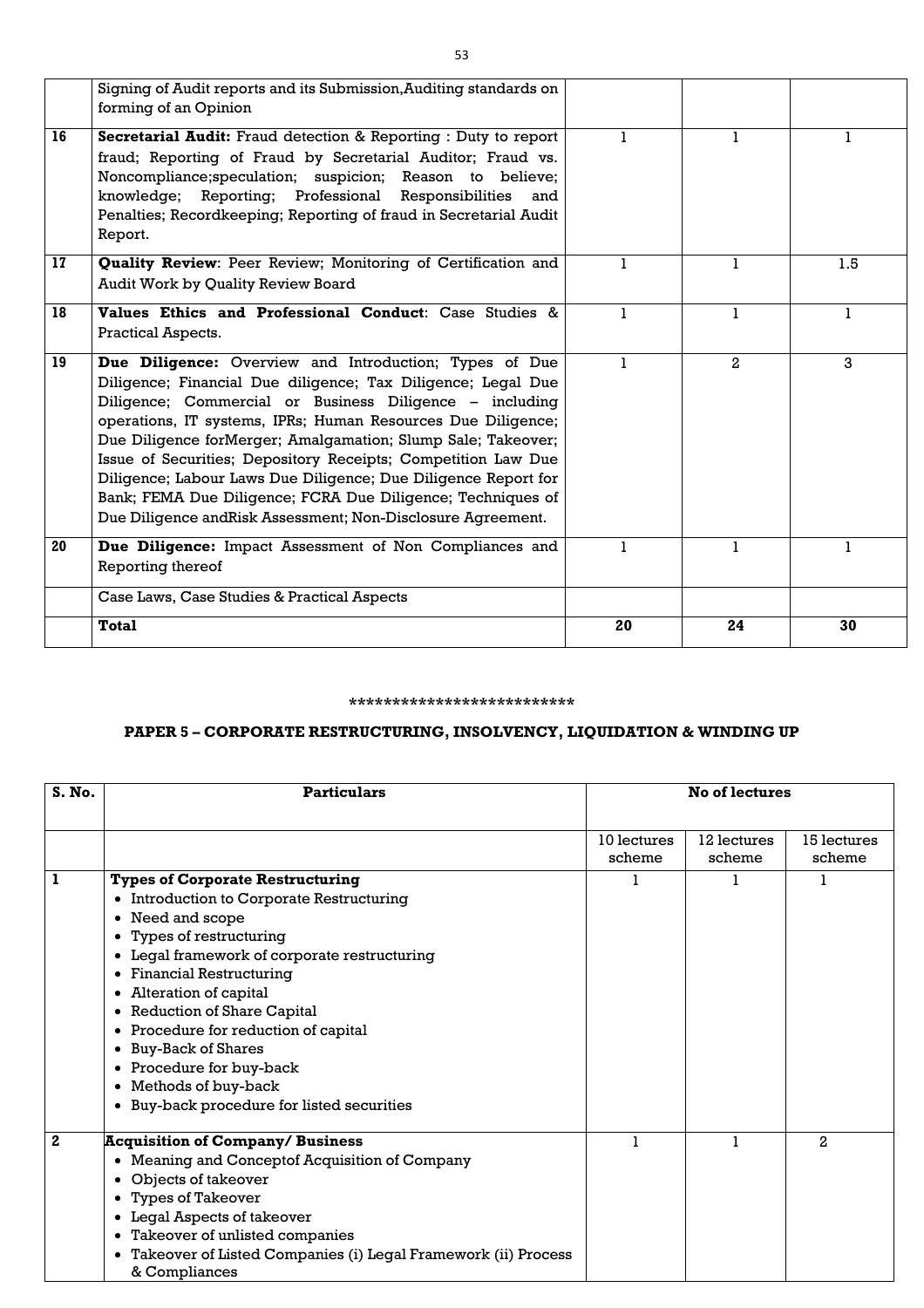|   | • SEBI (SAST) Regulations, 2011                                               |   |                |                |
|---|-------------------------------------------------------------------------------|---|----------------|----------------|
|   | Defense Strategies to Takeover Bids                                           |   |                |                |
|   | Defensive Measures                                                            |   |                |                |
|   | <b>Cross Borders Takeovers</b>                                                |   |                |                |
|   |                                                                               |   |                |                |
| 3 | <b>Planning &amp; Strategy</b>                                                | 1 |                |                |
|   | • Planning and strategy for mergers and acquisitions                          |   |                |                |
|   | <b>Funding for Merger &amp; Acquisitions</b>                                  |   |                |                |
|   | • Process of Funding                                                          |   |                |                |
|   | Funding through various types of Financial Instruments                        |   |                |                |
|   | Rights of Minority Shareholders during Mergers /                              |   |                |                |
|   | <b>Amalgamations/Takeovers</b>                                                |   |                |                |
|   | • Protection of Minority interest                                             |   |                |                |
|   | <b>Oppression and Mismanagement</b>                                           |   |                |                |
|   | <b>Class Action</b>                                                           |   |                |                |
|   | Studies of Judicial pronouncements<br>$\bullet$                               |   |                |                |
|   | Planning relating to acquisitions & takeovers                                 |   |                |                |
|   | • Protection of minority interest                                             |   |                |                |
|   | Filing of various form in the process of merger / amalgamation                |   |                |                |
|   | • Family holdings and their management                                        |   |                |                |
|   |                                                                               |   |                |                |
| 4 | <b>Process of M&amp;A transactions</b>                                        | 1 | $\overline{a}$ | $\overline{2}$ |
|   | Key Concepts of M&A                                                           |   |                |                |
|   | Due diligence<br>$\bullet$                                                    |   |                |                |
|   | • Practical Guide to the Due Diligence                                        |   |                |                |
|   | Contents of the Due Diligence Report<br>$\bullet$                             |   |                |                |
|   | • Factors Influencing Valuation                                               |   |                |                |
|   | Regulatory Aspects as to Valuation<br>$\bullet$                               |   |                |                |
|   | The Companies (Registered Valuers and Valuation) Rules, 2017<br>$\bullet$     |   |                |                |
|   | Regulatory Framework for Merger/ Amalgamation                                 |   |                |                |
|   | Provisions of the Companies Act, 2013                                         |   |                |                |
|   |                                                                               |   |                |                |
|   | • Filing requirements in the process of Merger/Amalgamation                   |   |                |                |
|   | • Steps involved in Merger                                                    |   |                |                |
|   | <b>Aligning Company Policies</b>                                              |   |                |                |
|   | • Record Keeping                                                              |   |                |                |
|   | Aligning Accounting and Internal Database Management                          |   |                |                |
|   | <b>Systems</b>                                                                |   |                |                |
|   | • Post transaction integration                                                |   |                |                |
|   | • Human and Cultural Aspects                                                  |   |                |                |
|   |                                                                               |   |                |                |
| 5 | <b>Documentation-Merger &amp; Amalgamation</b>                                | L | 1              | 1              |
|   | • List of documents filed in case of a scheme of amalgamation                 |   |                |                |
|   | Merger and Amalgamation process at National Company Law                       |   |                |                |
|   | Tribunal                                                                      |   |                |                |
|   | <b>Drafting of Scheme</b>                                                     |   |                |                |
|   | $\bullet$<br><b>Drafting of Notice</b>                                        |   |                |                |
|   |                                                                               |   |                |                |
|   | <b>Drafting of Explanatory Statement</b>                                      |   |                |                |
|   | Basic principles of Drafting of application & Petition                        |   |                |                |
|   | • Sample Scheme of merger                                                     |   |                |                |
|   |                                                                               |   |                |                |
| 6 | <b>Valuation of Business and Assets for Corporate Restructuring</b>           | 1 | 1              |                |
|   |                                                                               |   |                |                |
|   | <b>Business Valuation</b>                                                     |   |                |                |
|   | • Factors influencing valuation                                               |   |                |                |
|   | <b>Type of Valuations</b>                                                     |   |                |                |
|   |                                                                               |   |                |                |
|   | • Methods of Valuation (Valuation Techniques)<br><b>Valuation of Goodwill</b> |   |                |                |
|   |                                                                               |   |                |                |
|   | • Valuation of Intangible Assets                                              |   |                |                |
|   | Economic Value Added                                                          |   |                |                |
|   | • Sensitivity Analysis                                                        |   |                |                |
|   | Valuation under SEBI Takeover Code, 2011<br>$\bullet$                         |   |                |                |
|   | • Valuation and issue of Sweat Equity Shares                                  |   |                |                |
|   | • Valuation of stock options under SEBI (ESOP) Guidelines                     |   |                |                |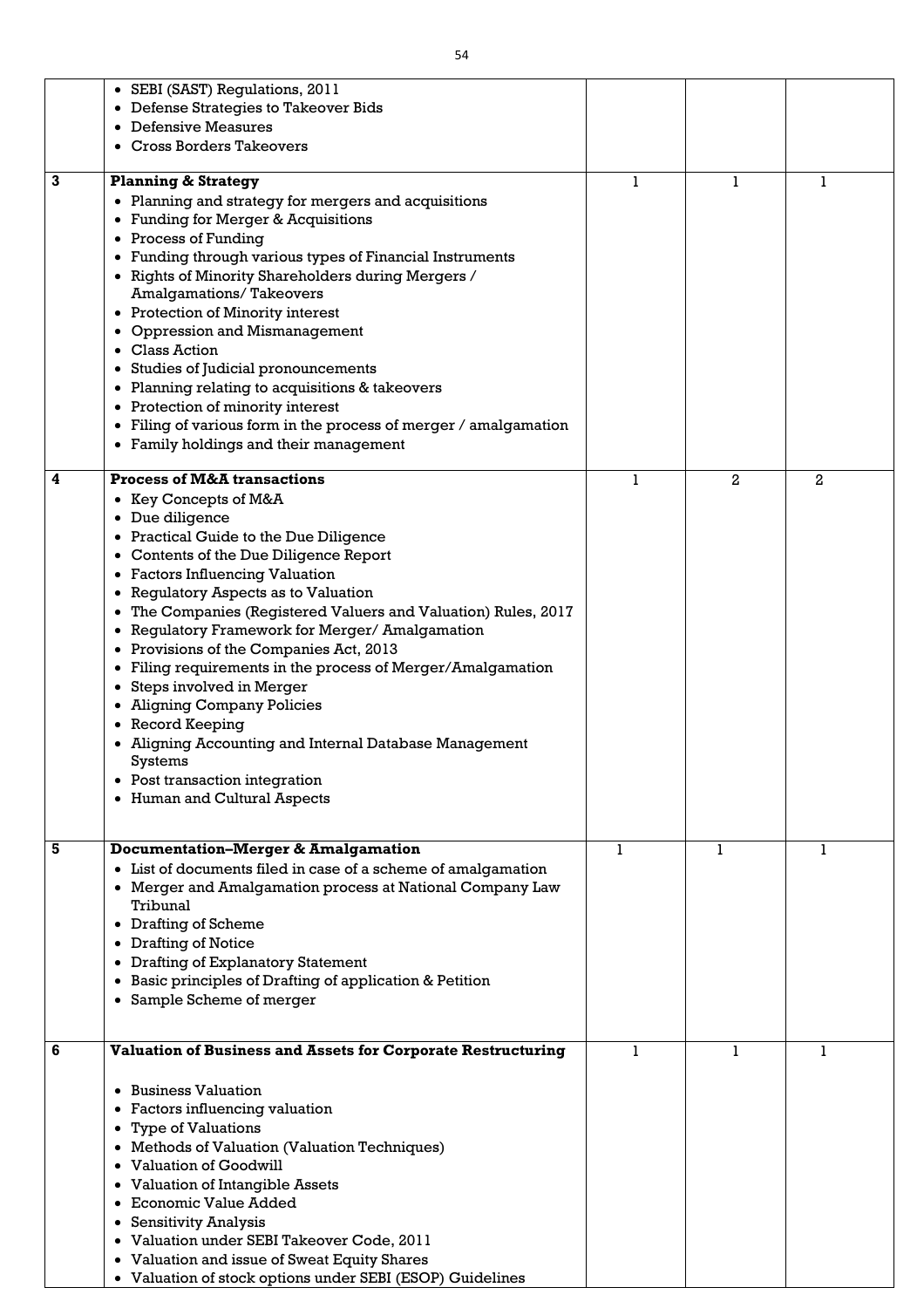| $\mathbf 7$ | • Valuation of shares under SEBI (Delisting of Securities)<br>Guidelines<br>• Valuation Principles & Techniques for Merger, Amalgamation,<br>Slump Sale, Demerger;<br>Principles & Techniques of Reporting<br>$\bullet$<br>• Relative valuation and Swap ratio<br><b>Accounting in Corporate Restructuring-Concept and</b>                                                                                                                                                                                                                                                                                                                                                            |   | 1 | 1 |
|-------------|---------------------------------------------------------------------------------------------------------------------------------------------------------------------------------------------------------------------------------------------------------------------------------------------------------------------------------------------------------------------------------------------------------------------------------------------------------------------------------------------------------------------------------------------------------------------------------------------------------------------------------------------------------------------------------------|---|---|---|
|             | <b>Accounting Treatment</b><br>• Accounting Standard-14: Accounting for Amalgamations<br><b>Methods of Accounting for Amalgamation</b><br>$\bullet$<br>• Treatment of Reserves on Amalgamation<br>Goodwill on amalgamation<br>$\bullet$<br>Disclosure requirements<br>$\bullet$<br>IndAS-103- Bussiness combinations<br>• Accounting Practices for Amalgamation<br>• Pre-Acquisition & Post-Acquisition Profit<br>Accounting in Books of Transferor and Transferee<br>De-Merger<br>٠<br><b>IFRS-3 Business combination</b><br>• Acquisition of Business and Internal Reconstruction.                                                                                                  |   |   |   |
| 8           | <b>Taxation &amp; Stamp Duty aspects of Corporate Restructuring</b><br><b>Taxation Aspects of Mergers and Amalgamations</b><br>$\bullet$<br>Capital Gain<br>٠<br>Tax aspects of slump sale<br>$\bullet$<br>• Tax aspects of demerger<br>• Set-off and carry forward under section $2(14)$ of Income Tax Act,<br>1961<br>Deemed Dividend<br>$\bullet$<br>Stamp duty aspects of merger and amalgamations<br>٠<br>Constitutional background on levy of stamp duty<br>$\bullet$<br>Stamp Duty payable on a Tribunal Order sanctioning<br>Amalgamation<br>Stamp Duty on movable and immovable properties<br>$\bullet$<br>• Amalgamation of holding and subsidiary companies -<br>exemption |   |   |   |
| 9           | <b>Competition Act</b><br><b>Competition Aspects of Combinations</b><br>$\bullet$<br>Kinds of combinations<br>Thresholds<br>Regulation of combinations under the Competition Act, 2002<br>٠<br><b>Exempted combinations</b><br>$\bullet$<br><b>Competition Test (AAEC)</b><br>Concept of relevant market and its importance<br>$\bullet$<br>Determination of combinations and any appreciable adverse<br>$\bullet$<br>effect<br>Inquiry into combination by the Commission<br>$\bullet$<br>• Procedure for Investigation of Combination by CCI<br>Deemed approval<br>$\bullet$<br>• Extra Territorial Jurisdiction of Commission                                                      |   |   | 1 |
| 10          | <b>Regulatory approvals of scheme</b><br>• Approvals from CCI, Income Tax, Stock Exchange, SEBI,<br>Approvals from RBI, RD, ROC, OL<br>$\bullet$<br>• Approval from Sector Regulators such as IRDA, TRAI, etc.                                                                                                                                                                                                                                                                                                                                                                                                                                                                        |   |   | 1 |
| 11          | <b>Appearance before NCLT / NCLAT</b><br>• Constitution of NCLAT/NCLAT<br>• Powers and Jurisdiction of NCLT                                                                                                                                                                                                                                                                                                                                                                                                                                                                                                                                                                           | 1 |   | 1 |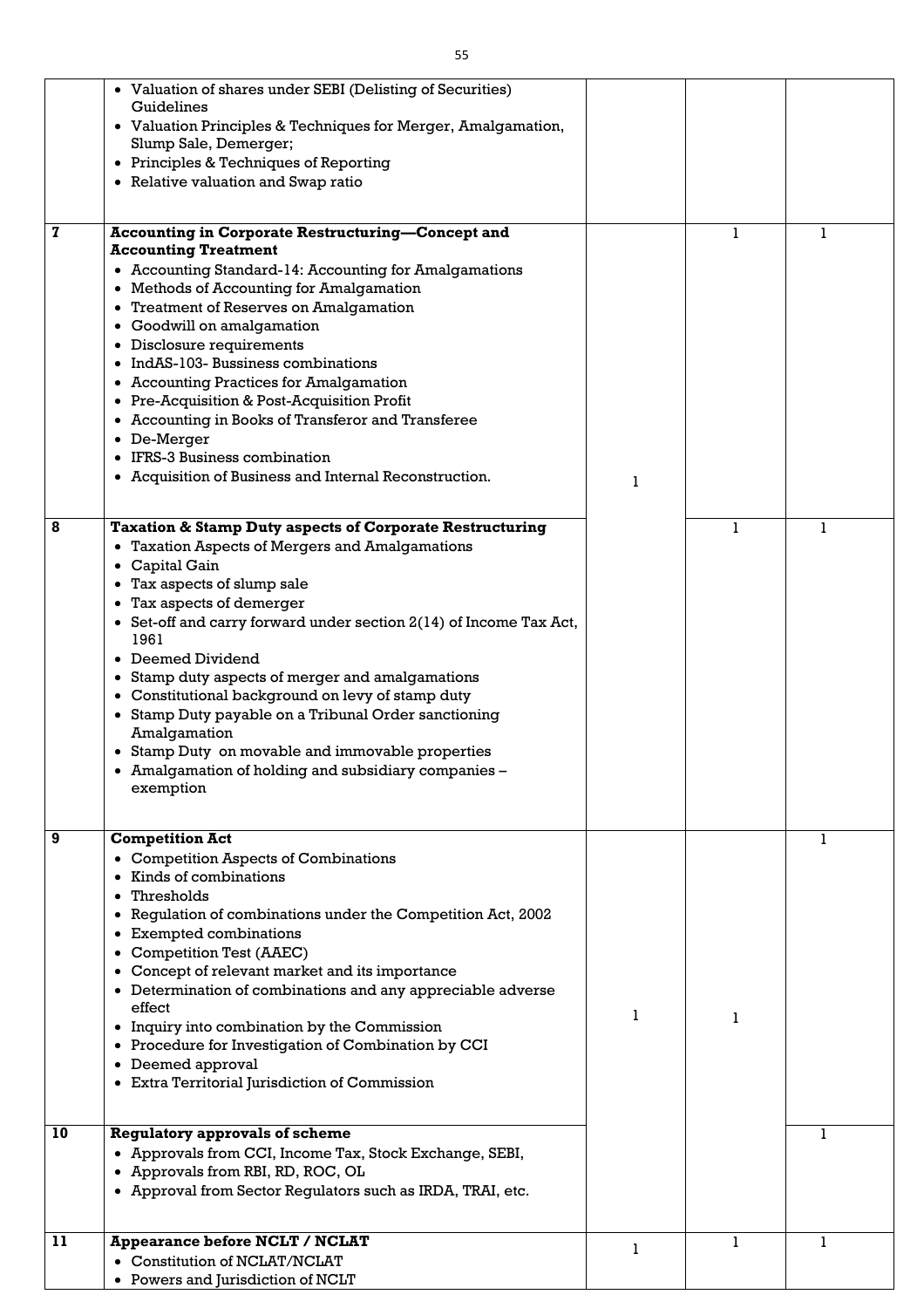|    | • Brief about NCLT and NCLAT Rules                           |    |    |    |
|----|--------------------------------------------------------------|----|----|----|
|    | • Institution of proceedings, petition, appeals etc.         |    |    |    |
|    | <b>General Procedure</b>                                     |    |    |    |
|    | • Service of Process / Appearance of Respondents and         |    |    |    |
|    | Objections                                                   |    |    |    |
|    | • Appearance of authorised representative                    |    |    |    |
|    | • Scope of services for Practising Company Secretaries under |    |    |    |
|    | <b>NCLT</b>                                                  |    |    |    |
|    | • Dress Code, Etiquettes                                     |    |    |    |
|    | • Court Craft and pleading skills                            |    |    |    |
|    | • Advocacy Tips                                              |    |    |    |
|    | • Recent Judgements                                          |    |    |    |
|    |                                                              |    |    |    |
|    |                                                              |    |    |    |
| 12 | <b>Fast Track Mergers</b>                                    |    |    | 1  |
|    | • Introduction                                               |    |    |    |
|    | • Merger or amalgamation of certain companies - Section 233  |    |    |    |
|    | • Legal provisions                                           |    |    |    |
|    | Small company<br>$\bullet$                                   |    |    |    |
|    | • Procedural aspects                                         |    |    |    |
|    | • Steps involved in Fast Track merger                        |    |    |    |
|    | • Post merger effect                                         |    |    |    |
|    |                                                              |    |    |    |
| 13 | <b>Cross Border Mergers</b>                                  |    | 1  | 1  |
|    | • Types of mergers – inbound and outbound                    |    |    |    |
|    | • Section 234 of the Companies Act 2013                      |    |    |    |
|    | • Rule 25A of the Companies (Compromises, Arrangements and   |    |    |    |
|    | Amalgamation) Amendment Rules, 2017                          |    |    |    |
|    | • Foreign Exchange Management (Cross Border Merger)          |    |    |    |
|    | Regulations, 2018                                            |    |    |    |
|    | • Drivers and returns from cross-border M&A                  |    |    |    |
|    | • Valuation of cross-border firm                             |    |    |    |
|    | • Regulatory, competition, accounting and taxation aspects   |    |    |    |
|    | • Recent Judgments                                           |    |    |    |
|    | <b>Total</b>                                                 | 10 | 12 | 15 |
|    |                                                              |    |    |    |

# **PAPER 6 – RESOLUTION OF CORPORATE DISPUTES, NON-COMPLIANCES & REMEDIES**

| S. No. | <b>Particulars</b>                                                                                                                                                                                                                          |                       | <b>No. of Lectures</b>       |                              |
|--------|---------------------------------------------------------------------------------------------------------------------------------------------------------------------------------------------------------------------------------------------|-----------------------|------------------------------|------------------------------|
|        |                                                                                                                                                                                                                                             | 20 lectures<br>scheme | <b>24 lectures</b><br>scheme | <b>30 lectures</b><br>scheme |
|        | <b>Shareholders' Democracy &amp; Rights:</b> Law relating to                                                                                                                                                                                |                       | $\boldsymbol{2}$             | 2                            |
|        | Majority Powers and Minority Protection; Class action suits.                                                                                                                                                                                |                       |                              |                              |
| 2      | <b>Corporate Disputes: Oppression &amp; Mismanagement -</b><br>Law & Practice; Refusal of registration of transfer of<br>securities & appeal against refusal; Wrongful withholding of<br>property of company; corporate criminal liability. | $\mathbf{2}$          | $\mathbf{2}$                 | 3                            |
| 3      | <b>Misrepresentation &amp; Malpractices : Companies Act, 2013,</b><br>RBI Act, SEBI Act, FEMA, COFEPOSA, Labour Laws;<br>Prevention of Money Laundering Act; Malpractices under<br>various other laws.                                      | $\mathbf{2}$          | 3                            | 4                            |
| 4      | <b>Regulatory Action: Enquiries; Inspection; Investigation;</b><br>Search and Seizure; Arrest; Bail (ROC, RD, SFIO, Stock<br>Exchange, SEBI, RBI, CCI, Labour Law Authorities, Income<br>Tax Authorities, ED, CBI, Economic Offences Wing). | 4                     | 4                            | 5                            |
| 5      | Civil and Criminal Trial Procedure and Process.                                                                                                                                                                                             | 3                     | 3                            | 4                            |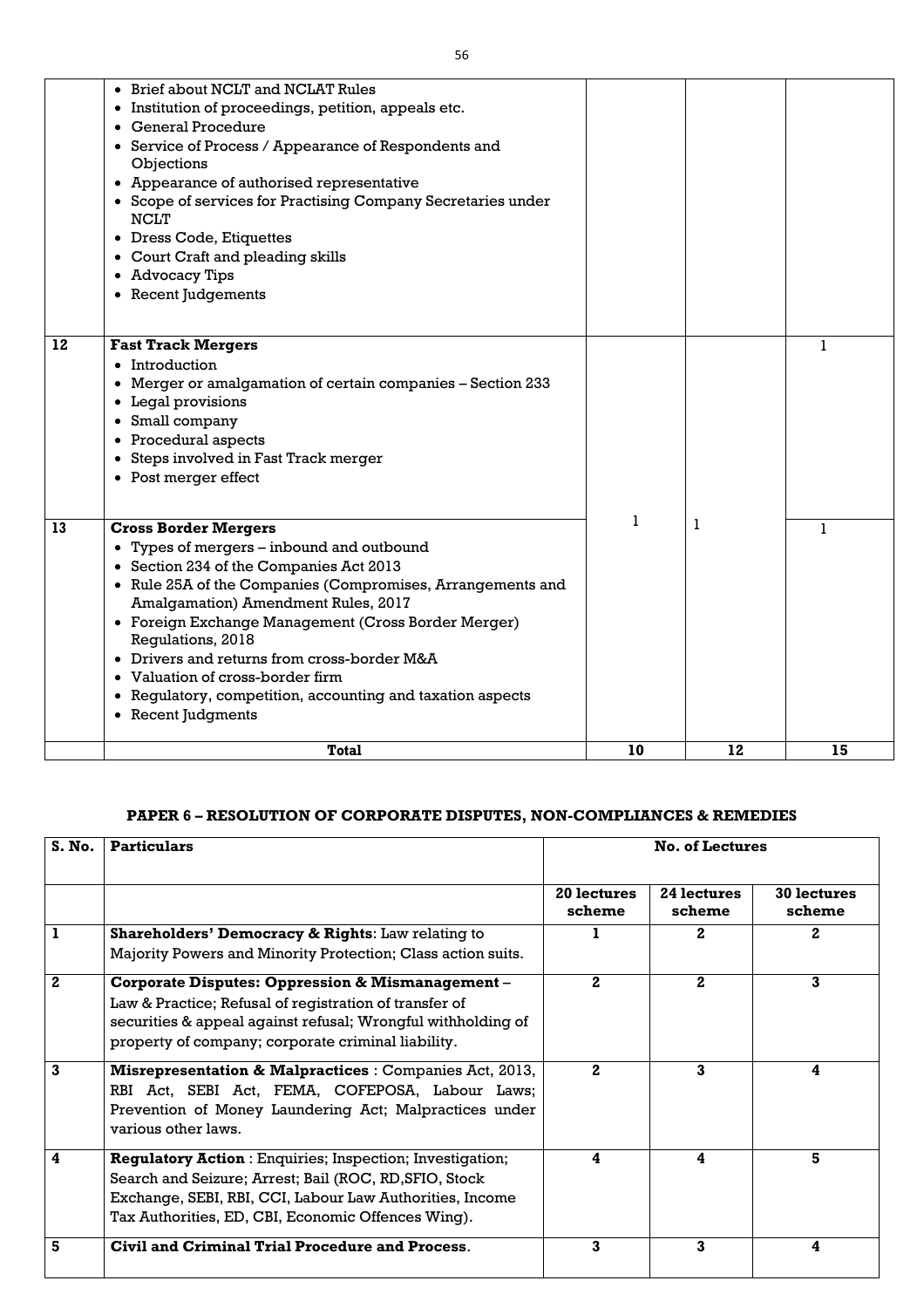| 6 | Defaults, Adjudication, prosecutions and penalties under<br>the Companies Act, Securities Laws, FEMA, COFEPOSA,<br>Money Laundering, Competition Act, Labour Laws & Tax<br>Laws.                                                                                                                                                                                                                                                                   |    | 3  |    |
|---|----------------------------------------------------------------------------------------------------------------------------------------------------------------------------------------------------------------------------------------------------------------------------------------------------------------------------------------------------------------------------------------------------------------------------------------------------|----|----|----|
|   | <b>Relief and Remedies: Compounding of offences under</b><br>Companies Act, SEBI & FEMA; Mediation and Conciliation;<br>Settlement and Proceeding (Consent order under SEBI law);<br>Appeal against the order of Adjudicating officer, SAT, NCLT,<br>NCLAT, Enforcement Directorate, IT Commissioner, GST<br>Commissioner; Revision of order; Appearance before Quasi-<br>judicial and other bodies- NCLT, NCLAT, SAT, SEBI, RD,<br>ROC, RBI, CCI. | 4  | 4  | 5  |
| 8 | Crisis Management, Professional Liability, D&O Policy<br>& other Risk and liability mitigation approaches                                                                                                                                                                                                                                                                                                                                          | 2. | 3  | 3  |
|   | <b>Total</b>                                                                                                                                                                                                                                                                                                                                                                                                                                       | 20 | 24 | 30 |

# **MODULE 3**

# **PAPER 7 – CORPORATE FUNDING & LISTINGS IN STOCK EXCHANGES**

| S.<br>No.               | <b>Particulars</b>                                                                                                                                                                                                                                                                                                                                                               | <b>No. of Lectures</b> |                |                    |
|-------------------------|----------------------------------------------------------------------------------------------------------------------------------------------------------------------------------------------------------------------------------------------------------------------------------------------------------------------------------------------------------------------------------|------------------------|----------------|--------------------|
|                         |                                                                                                                                                                                                                                                                                                                                                                                  | 20 lectures            | 24 lectures    | <b>30 lectures</b> |
|                         |                                                                                                                                                                                                                                                                                                                                                                                  | scheme                 | scheme         | scheme             |
| $\mathbf{1}$            | <b>Indian Equity - Public Funding:</b>                                                                                                                                                                                                                                                                                                                                           | $\mathbf{2}$           | $\overline{2}$ | 3                  |
|                         | Securities and Exchange Board of India (Issue of Capital and<br>Disclosure Requirements) Regulations, 2009; Initial Public Offer<br>(IPO)/ Further Public Offer (FPO); Preferential Allotment; Private<br>Placement; Qualified Institutional Placement; Institutional Private<br>Placement; Rights Issue; Fast Track Issue.                                                      |                        |                |                    |
| $\mathbf{2}$            | <b>Real Estate Investment Trusts</b>                                                                                                                                                                                                                                                                                                                                             | $\mathbf{1}$           | $\mathbf{2}$   | $\mathbf{2}$       |
| $\mathbf{3}$            | <b>Infrastructure Investment Trusts</b>                                                                                                                                                                                                                                                                                                                                          | 1                      | $\overline{2}$ | $2^{\circ}$        |
| $\overline{\mathbf{4}}$ | <b>Indian Equity - Private Funding:</b><br>Venture Capital; Alternative Investment Fund; Angel Funds; Seed<br>Funding; Private Equity.                                                                                                                                                                                                                                           | 1                      | 1              | $\mathbf{2}$       |
| 5                       | <b>Indian Equity - Non Fund Based:</b>                                                                                                                                                                                                                                                                                                                                           | 2 <sub>1</sub>         | $\mathbf{2}$   | $\mathbf{2}$       |
|                         | Bonus issue; Sweat Equity, ESOP.                                                                                                                                                                                                                                                                                                                                                 |                        |                |                    |
| 6                       | <b>Debt Funding - Indian Fund Based (Corporate Debt):</b>                                                                                                                                                                                                                                                                                                                        | 1                      | $\mathbf 2$    | $\mathbf{2}$       |
|                         | <b>Debentures</b>                                                                                                                                                                                                                                                                                                                                                                |                        |                |                    |
| $\mathbf{z}$            | Debt Funding - Indian Fund Based (Government Debt & Banking<br><b>Finance)</b><br>Bonds; Masala Bonds; Bank Finance; Project Finance including<br>machineryor equipment loan against property, Loan against shares;<br>Working Capital Finance- Overdrafts, Cash Credits,<br>Bill<br>Discounting, Factoring etc. Islamic Banking.                                                | ı.                     | 1              | $\mathbf{2}$       |
| 8                       | <b>Debt Funding - Indian Non Fund Based:</b><br>Letter of Credit; Bank Guarantee; Stand by Letter of Credit etc.                                                                                                                                                                                                                                                                 | Ъ                      |                |                    |
| 9                       | <b>Foreign Funding - Instruments &amp; Institutions:</b><br>External Commercial Borrowing (ECB); American Depository<br>Receipt (ADR)/Global Depository Receipt (GDR); Foreign Currency<br>Convertible Bonds (FCCB); Foreign Currency Exchangeable Bonds<br>(FCEB); International Finance Corporation (IFC), Asian Development<br>Bank (ADB), International Monetary Fund (IMF). | $2^{\circ}$            | $\mathbf{2}$   | 3                  |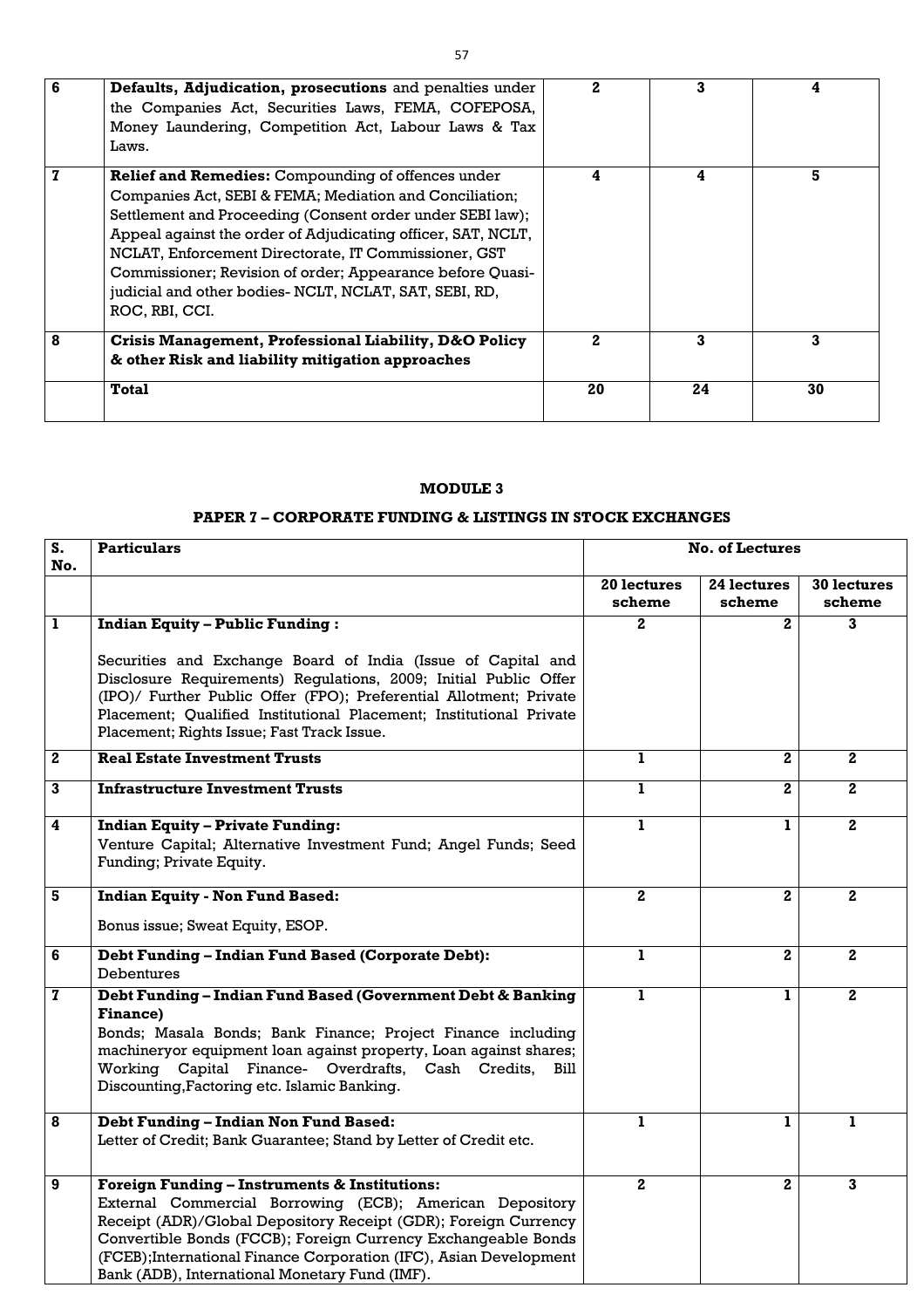| 10 | <b>Other Borrowings Tools:</b>                                        |              | 2            | 2  |
|----|-----------------------------------------------------------------------|--------------|--------------|----|
|    | Inter-corporate Loans; Commercial Paper etc.; Deposits under          |              |              |    |
|    | Companies Act; Customer Advances/Deposits.                            |              |              |    |
| 11 | <b>Non-Convertible Redeemable Preference Shares</b>                   |              |              |    |
| 12 | <b>Securitization</b>                                                 |              |              |    |
| 13 | <b>Listing – Indian Stock Exchanges:</b>                              | $\mathbf{2}$ | $\mathbf{2}$ |    |
|    | Securities and Exchange Board of India (Listing Obligations and       |              |              |    |
|    | Disclosure Requirements) Regulations, 2015; Equity Listing (SME, ITP, |              |              |    |
|    | Main); Debt Listing; Post listing disclosures.                        |              |              |    |
| 14 | <b>International Listing:</b>                                         |              |              |    |
|    | Applicability of Listing Regulations, Singapore Stock Exchange;       |              |              |    |
|    | Luxembourg Stock Exchange; NASDAQNGSM, NCM, NGM; London               |              |              |    |
|    | Stock Exchange- Main, AIM; U S Securities and Exchange                |              |              |    |
|    | Commission.                                                           |              |              |    |
| 15 | Preparing a Company for an IPO and Governance requirements            |              |              |    |
|    | thereafter, Appraising the Board and other functions in the           |              |              |    |
|    | organizations regarding the Post IPO/Listing Governance changes.      |              |              |    |
| 16 | <b>Documentation &amp; Compliances</b>                                |              | 1            |    |
|    | <b>Total</b>                                                          | 20           | 24           | 30 |

### **PAPER 8 – MULTDISCIPLINARY CASE STUDIES**

| S.               | <b>Particulars</b>                                   | No of lectures           |                          |                          |
|------------------|------------------------------------------------------|--------------------------|--------------------------|--------------------------|
| No.              | Details of course contents to be covered in lectures | 20<br>lectures<br>scheme | 24<br>lectures<br>scheme | 30<br>lectures<br>scheme |
|                  | Corporate Laws including Company Law                 |                          |                          | 5                        |
| $\boldsymbol{2}$ | <b>Securities Laws</b>                               | З                        |                          | 4                        |
| 3                | FEMA and other Economic and Business Legislations    | 2.                       | 3                        | 3                        |
| 4                | Insolvency Law                                       | n                        |                          |                          |
| 5                | <b>Competition Law</b>                               | 2                        | 2                        | $\mathbf{2}$             |
| 6                | <b>Business Strategy and Management</b>              | 3                        | 3                        |                          |
| $\mathbf{z}$     | Interpretation of Law                                | 3                        |                          | 5                        |
| 8                | <b>Governance Issues</b>                             |                          |                          | 3                        |
|                  | <b>Total</b>                                         | 20                       | 24                       | 30                       |

### **ELECTIVE PAPER 9.1 - BANKING LAW & PRACTICE**

| S.<br>No. | Details of course contents to be covered in lectures                                                                                          | <b>No of lectures</b>           |                       |                          |
|-----------|-----------------------------------------------------------------------------------------------------------------------------------------------|---------------------------------|-----------------------|--------------------------|
|           |                                                                                                                                               | 20<br><b>lectures</b><br>scheme | 24 lectures<br>scheme | 30<br>lectures<br>scheme |
| 1.        | Overview of Indian Banking System: Indian Banking System -                                                                                    | 0.5                             | 0.5                   |                          |
|           | Evolution; RBI and its role; Structure of Banks in India; Commercial<br>Banks; Co-operative Banking System; Development Banks; NBFCs.         |                                 |                       |                          |
| 2.        | <b>Regulatory Framework of Banks: Constitution, Objectives, Functions</b>                                                                     | 0.5                             |                       |                          |
|           | & powers of RBI; Tools of Monetary Control; Requiatory Restrictions on<br>Lending; Business of Banking; Constitution of Banks; RBI Act, 1934; |                                 | 0.5                   |                          |
|           | Banking Regulation Act, 1949; Role of RBI; Govt. as a Regulator of Banks;                                                                     |                                 |                       |                          |
|           | Control over Co-operative Banks; Requiation by other Authorities.                                                                             |                                 |                       |                          |
| 3.        | <b>Control over Organization of Banks :</b> Licensing of Banking                                                                              |                                 |                       |                          |
|           | Companies; Branch Licensing; Paid up Capital and Reserves;                                                                                    |                                 |                       |                          |
|           | Shareholding in Banking Companies; Subsidiaries of Banking                                                                                    | 0.5                             | 0.5                   |                          |
|           | Companies; Board of Directors; Chairman of Banking Company;                                                                                   |                                 |                       |                          |
|           | Appointment of Additional Directors; Restrictions on Employment;                                                                              |                                 |                       |                          |
|           | Control over Management; Directors and Corporate Governance.                                                                                  |                                 |                       |                          |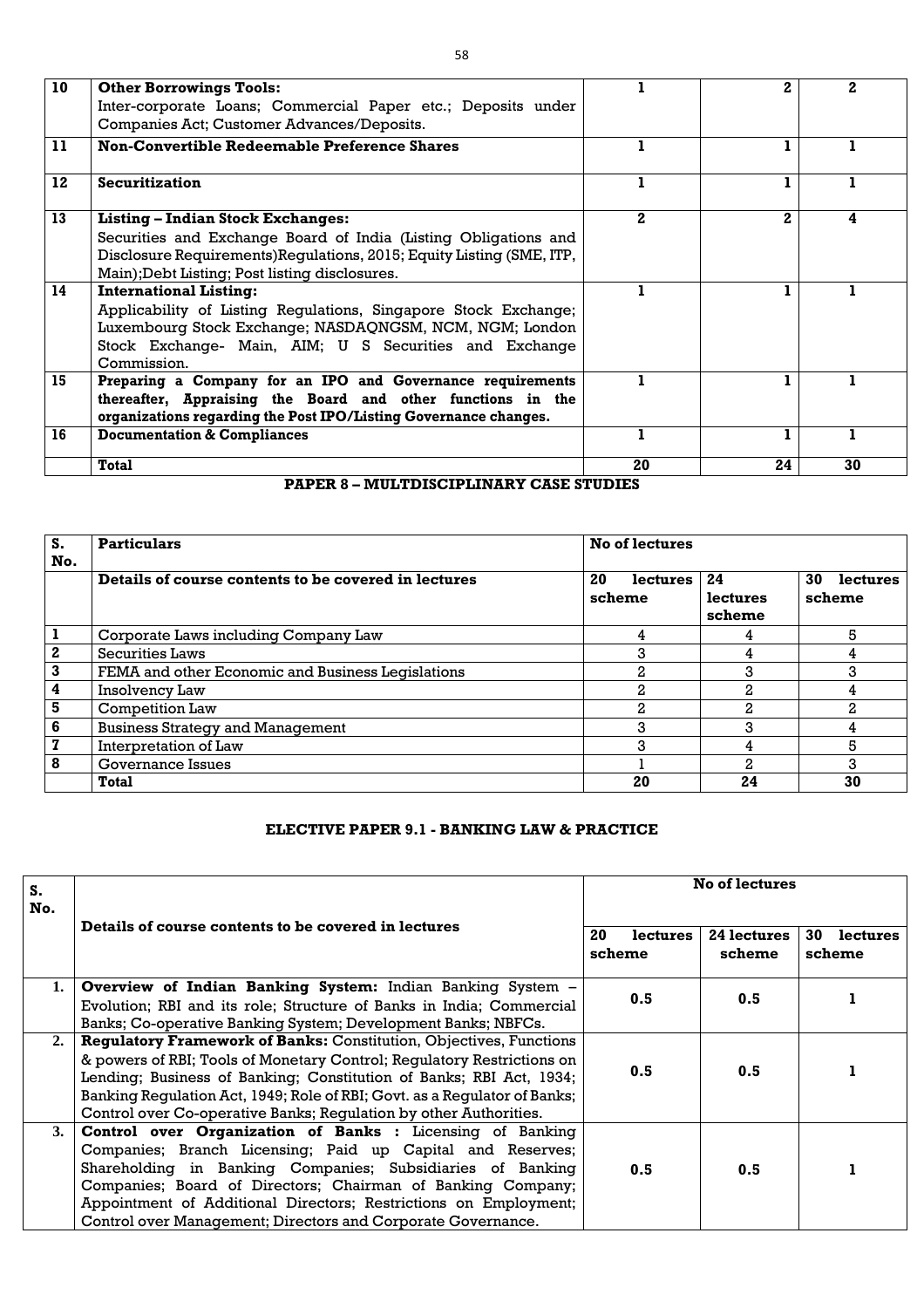| 4.  | Regulation of Banking Business : Power of RBI to Issue Directions;                                                                            |                         |              |              |
|-----|-----------------------------------------------------------------------------------------------------------------------------------------------|-------------------------|--------------|--------------|
|     | Acceptance of Deposits; Nomination; Loans and Advances; Regulation                                                                            | 0.5                     | 0.5          |              |
|     | of Interest Rate; Regulation of Payment Systems; Internet Banking                                                                             |                         |              |              |
|     | Guidelines; Regulation of Money Market Instruments; Reserve Funds;                                                                            |                         |              |              |
|     | Maintenance of CRR, SLR; Assets in India.                                                                                                     |                         |              |              |
| 5.  | Banking operations : Preparation of Vouchers, cash receipt and                                                                                |                         |              |              |
|     | payment entries, clearing inward and outward entries, transfer debit                                                                          |                         |              |              |
|     | and credit entries, what is KYC and what are the different documents to<br>satisfy KYC, verify KYC and authenticity of documents, operational |                         |              |              |
|     | aspects in regard to opening of all types of accounts, scrutiny of loan                                                                       | 1.5                     | 1.5          | $\mathbf{2}$ |
|     | applications / documents, allowing drawals and accounting entries                                                                             |                         |              |              |
|     | involved at various stages, operational aspects of CBS environment etc.,                                                                      |                         |              |              |
|     | Back office operations in banks, handling of unreconciled entries in                                                                          |                         |              |              |
|     | banks.                                                                                                                                        |                         |              |              |
| 6.  | IT in Banking: Overview of Banking services and IT related risk and                                                                           |                         |              |              |
|     | controls, components and architecture of CBS, Core Business processes                                                                         |                         | $\mathbf{2}$ | $\bf{2}$     |
|     | Flow and relevant risks and controls Reporting System and MIS, data                                                                           |                         |              |              |
|     | analytics and business intelligence.                                                                                                          |                         |              |              |
| 7.  | Payment and Collection of Cheques and Other Negotiable                                                                                        |                         |              |              |
|     | <b>Instruments</b> : NI Act; Role & Duties of Paying & Collecting Banks;                                                                      | 0.5                     | 0.5          | 1            |
|     | Endorsements; Forged Instruments; Bouncing of Cheques; Its                                                                                    |                         |              |              |
|     | Implications; Return of Cheques; Cheque Truncation System.                                                                                    |                         |              |              |
| 8.  | Case Laws on Responsibility of Paying Bank : Negotiable                                                                                       |                         |              |              |
|     | Instruments Act and Paying Banks; Liability of Paying Banker; Payment<br>in due course; Payment in Good Faith; Whether Payment under Mistake  | 0.5                     | 0.5          | ı            |
|     | Recoverable.                                                                                                                                  |                         |              |              |
| 9.  |                                                                                                                                               |                         |              |              |
|     | Case Laws on Responsibility of Collecting Bank : Statutory                                                                                    | 0.5                     | 0.5          | 0.5          |
|     | protection to Collecting Bank; Duties of Collecting Bank.                                                                                     |                         |              |              |
| 10. | Various Government Schemes : Pradhan Mantri Jan Dhan Yojana                                                                                   |                         |              |              |
|     | (PMJDY); Sukhanya Samridi Account; MUDRA Bank Yojana; Pradhan                                                                                 | 1                       | $\mathbf{2}$ | 2            |
|     | Mantri Jeevan Jyoti Beema Yojana (PMJJBY); Pradhan Mantri Suraksha                                                                            |                         |              |              |
|     | Bima Yojana (PMSBY); Atal Pension Scheme.                                                                                                     |                         |              |              |
| 11. | <b>Consumer Protection :</b> Operational Aspects of Consumer Protection                                                                       | L                       | Ъ            |              |
|     | Act & Banking Ombudsman Scheme.                                                                                                               |                         |              |              |
|     | 12. Loans and Advances : Different Types of Borrowers; Types of Credit                                                                        |                         |              |              |
|     | Facilities- Cash Credit, Overdraft, Demand Loans, Term Loans, Bill                                                                            | $\overline{\mathbf{2}}$ | $\mathbf{2}$ | $\mathbf{2}$ |
|     | Finance.                                                                                                                                      |                         |              |              |
|     | 13. Securities for Banker's Loans: Types of Securities; Assignment; Lien;                                                                     |                         |              |              |
|     | Set-off; Hypothecation; Pledge; Mortgage; Indemnities and Guarantees;                                                                         | $\mathbf{2}$            | $\mathbf{2}$ | $\bf{2}$     |
|     | Factoring; Bill discounting; Letter of Credit; Commercial Papers; Bank                                                                        |                         |              |              |
|     | Guarantees; Book debts; Corporate Securities; Charges.                                                                                        |                         |              |              |
| 14. | <b>Documentation:</b> Types of Documents; Procedure; Stamping;                                                                                | 1                       | $\mathbf{2}$ | $\mathbf{2}$ |
|     | Securitisation.                                                                                                                               |                         |              |              |
|     |                                                                                                                                               |                         |              |              |
| 15. | <b>Calculation of Interest and Annuities: Calculation of Simple Interest</b>                                                                  |                         |              |              |
|     | & Compound Interest; Calculation of Equated Monthly Instalments;                                                                              |                         |              |              |
|     | Fixed and Floating Interest Rates; Calculation of Annuities; Interest                                                                         |                         | $\mathbf{2}$ | $\mathbf{2}$ |
|     | Calculation using Products / Balances; Amortisation of a Debt; Sinking                                                                        |                         |              |              |
|     | Funds.                                                                                                                                        |                         |              |              |
|     |                                                                                                                                               |                         |              |              |
| 16. |                                                                                                                                               |                         |              |              |
|     |                                                                                                                                               |                         |              |              |
|     |                                                                                                                                               |                         |              |              |
|     | <b>Calculation of YTM</b> : Debt- Definition, Meaning & Salient Features;                                                                     |                         |              |              |
|     | Loans; Introduction to Bonds; Terms associated with Bonds; Cost of                                                                            |                         |              | $\bf{2}$     |
|     | Debt Capital; Bond value with semi-annual Interest; Current Yield on                                                                          |                         |              |              |
|     | Bond; Calculation of Yield-to- Maturity of Bond; Theorems for Bond<br>Value; Duration of Bond; Properties of Duration; Bond Price Volatility. |                         |              |              |
|     |                                                                                                                                               |                         |              |              |
|     |                                                                                                                                               |                         |              |              |
|     |                                                                                                                                               |                         |              |              |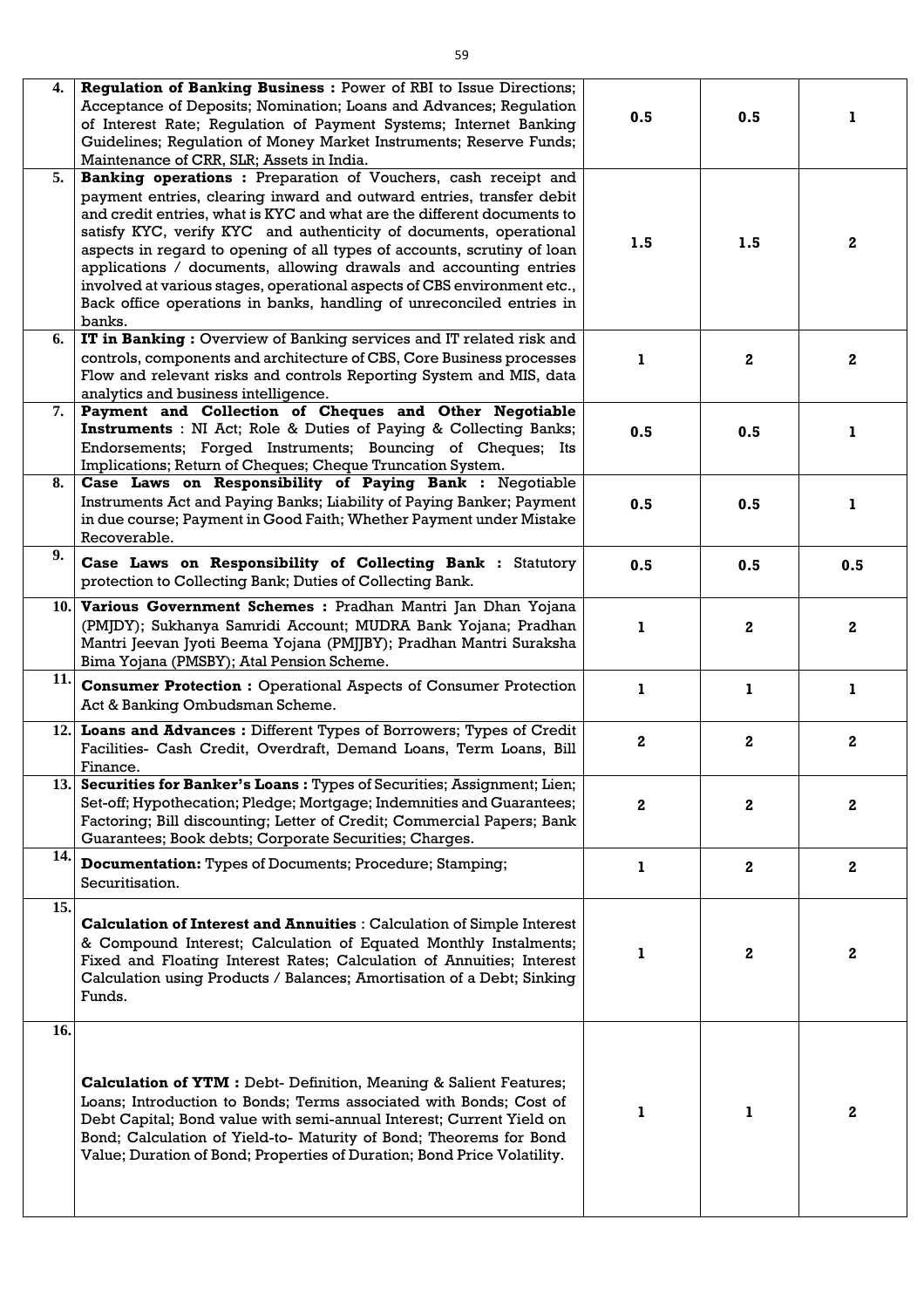|      | Forex Markets; Direct and Indirect Quote; Some Basic Exchange Rate<br>Arithmetic - Cross Rate, Chain Rule, Value date, etc.; Forward<br>Exchange Rates - Forward Points; Arbitrage; Calculating Forward<br>Points; Premium / discount; etc.<br>18. Non Performing Assets : Definition; Income Recognition; Asset<br>Classification; Provisioning Norms; CDR Financial Inclusion BC; BF;                                                                                                                                                                                                                                                                                           |          |              | $\mathbf{2}$ |
|------|-----------------------------------------------------------------------------------------------------------------------------------------------------------------------------------------------------------------------------------------------------------------------------------------------------------------------------------------------------------------------------------------------------------------------------------------------------------------------------------------------------------------------------------------------------------------------------------------------------------------------------------------------------------------------------------|----------|--------------|--------------|
|      | Role of ICT in Financial Inclusion, Mobile based transactions, R SETI.<br>19. Final Accounts of Banking Companies: Definition and Functions of a<br>Bank; Requirements of Banking Companies as to Accounts and Audit;<br>Significant Features of Accounting Systems of Banks; Principal Books of<br>Accounts; Preparation and Presentation of Financial Statements of<br>Banks; CMA Format; Accounting Treatment of Specific Items;<br>Preparation of Profit and Loss Account; Comments on Profit and Loss<br>Account; Important Items of Balance Sheet; Disclosure Requirements of<br>Banks; Additional Disclosures prescribed by RBI; Disclosures required<br>under BASEL norms | $\bf{2}$ | $\mathbf{2}$ | 2.5          |
| 20.1 | Risk Management in Banks and Basel Accords : Introduction to<br>Risk Management; Credit Risk Management; Liquidity and Market Risk<br>Management; Operational Risk Management; Risk Management<br>Organisation; Reporting of Banking Risk; Risk Adjusted Performance<br>Evaluation; Basel- I, II & III Accords.                                                                                                                                                                                                                                                                                                                                                                   |          |              |              |
|      | <b>Total</b>                                                                                                                                                                                                                                                                                                                                                                                                                                                                                                                                                                                                                                                                      | 20       | 24           | 30           |

### **ELECTIVE PAPER 9.2 – INSURANCE – LAW & PRACTICE**

| S.  |                                                                                                                                            |                | <b>No of lectures</b> |             |
|-----|--------------------------------------------------------------------------------------------------------------------------------------------|----------------|-----------------------|-------------|
| No. |                                                                                                                                            |                |                       |             |
|     | Details of course contents to be covered in lectures                                                                                       | 20<br>lectures | 24 lectures           | 30 lectures |
|     |                                                                                                                                            | scheme         | scheme                | scheme      |
|     |                                                                                                                                            |                |                       |             |
| 1.  | <b>Concept of Insurance:</b> Risk Management; The Concept of Insurance                                                                     |                |                       |             |
|     | and its Evolution; The Business of Insurance; The Insurance Market;                                                                        | 0.5            | 1                     | 1           |
|     | Insurance Customers; The Insurance Contract; Insurance Terminology;                                                                        |                |                       |             |
|     | Life Assurance products; General Insurance Products.                                                                                       |                |                       |             |
| 2.  | Regulatory Framework of Insurance Business in India :                                                                                      |                |                       |             |
|     | Development of Insurance Legislation in India and Insurance Act 1938;                                                                      |                |                       |             |
|     | Insurance Regulatory and Development Authority of India (IRDAI)                                                                            |                |                       |             |
|     | Functions and Insurance Councils; IRDAI and its Licensing Functions;                                                                       | 0.5            | 1                     | 1           |
|     | Policy Holders Rights of Assignment, Nomination and Transfer;                                                                              |                |                       |             |
|     | Protection of Policy Holders Interest; Dispute Resolution Mechanism;                                                                       |                |                       |             |
|     | Financial Regulatory Aspects of Solvency Margin and Investments;                                                                           |                |                       |             |
|     | International Trends In Insurance Regulation.                                                                                              |                |                       |             |
| 3.  | Life Insurance - Practices : Life Insurance Organization; Premiums                                                                         |                |                       |             |
|     | and Bonuses; Plans of Life insurance; Annuities; Group Insurance;                                                                          |                |                       |             |
|     | Linked Life Insurance Policies; Applications and Acceptance; Policy                                                                        |                | $\mathbf{2}$          | 2.5         |
|     | Documents; Premium payment, Life Insurance Corporation (L.I.C) of<br>India; Policy Lapse and Revival; Assignment, Nomination and Surrender |                |                       |             |
|     | of policy; Policy Claims.                                                                                                                  |                |                       |             |
| 4.  | Life Insurance - Underwriting : Underwriting: Structure and Process;                                                                       |                |                       |             |
|     | Financial Underwriting; Occupational, A vocational and Residential                                                                         |                |                       |             |
|     | Risks; Reinsurance; Blood Disorders; Nervous System; Diabetes                                                                              |                |                       |             |
|     | Mellitus; Thyroid diseases; Urinary system; The Respiratory System;                                                                        | $\overline{a}$ | $\mathbf{2}$          | 3           |
|     | Gastrointestinal (Digestive) System; Cardiovascular system; Special                                                                        |                |                       |             |
|     | Senses: Disorders of the eyes, ears and nose; Law of contract; Life                                                                        |                |                       |             |
|     | Insurance Contract; Protection of Interest of Consumers.                                                                                   |                |                       |             |
| 5.  | Applications of Life Insurance: Financial Planning and Life Insurance;                                                                     |                |                       |             |
|     | Life Insurance Planning; Health Policies; Pensions and Annuities;                                                                          | 1              | 1                     | 1.5         |
|     | Takaful (Islamic Insurance).                                                                                                               |                |                       |             |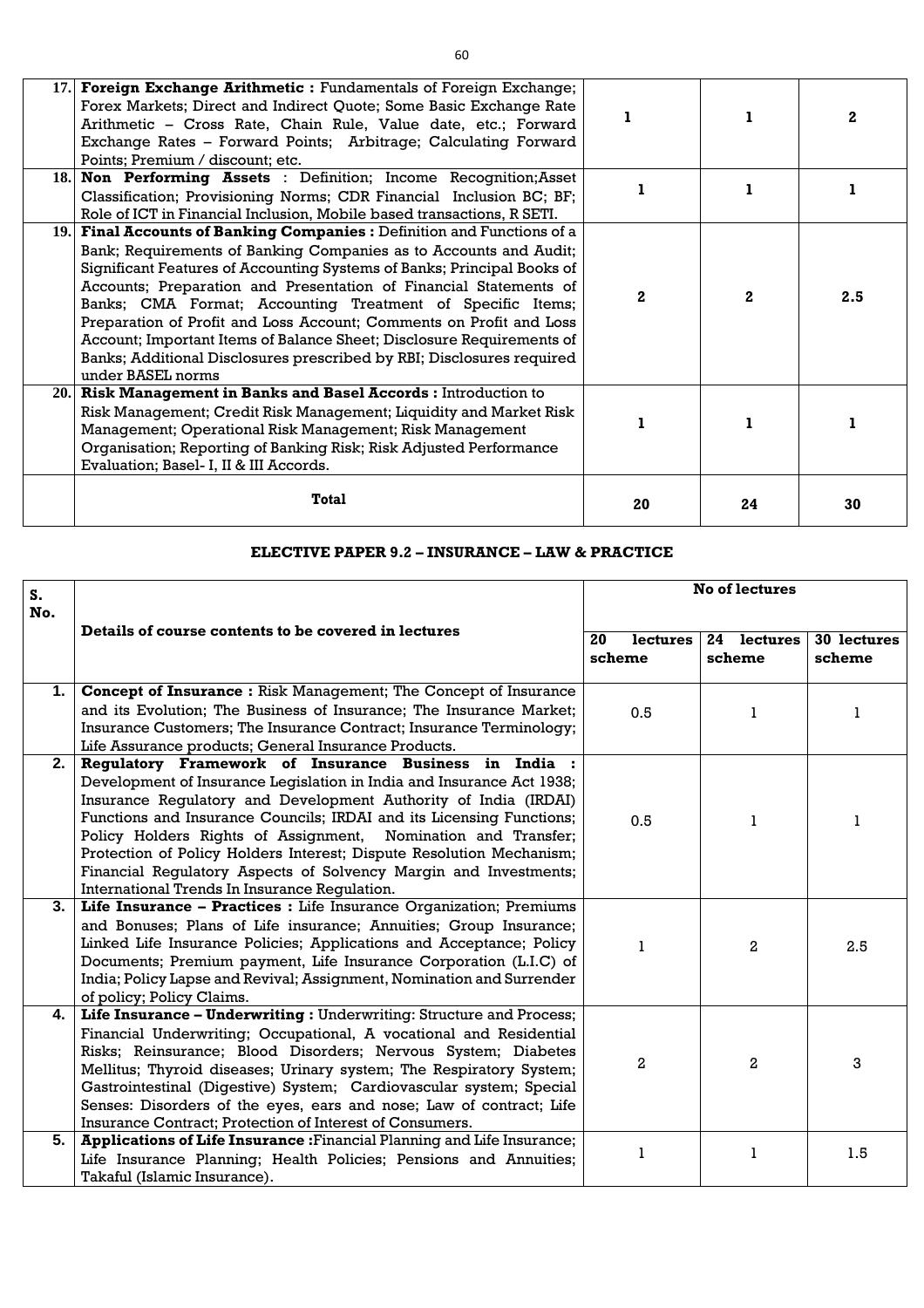| 6.  | Life Insurance - Finance : Accounting Procedures - Premium<br>Accounting; Accounting Procedures-Disbursements; Accounting<br>Procedure: Expenses of Management; Investments; Final Accounts,<br>Revenue Account and Balance Sheet; Budget and Budgetary Control;<br>Innovative Concepts in Financial Reporting; Accounting Standard<br>Applicable to Life Insurance Companies; Financial Analysis;<br>Management Environment in India; Application of Financial<br>Management Concepts in Insurance Industry; Taxation (Current<br>Scenario); Anti-Money Laundering Guidelines and PML Act.;<br>Compliance with IFRS (Involving Broader Concepts). | 2   | $\overline{a}$ | 2.5            |
|-----|----------------------------------------------------------------------------------------------------------------------------------------------------------------------------------------------------------------------------------------------------------------------------------------------------------------------------------------------------------------------------------------------------------------------------------------------------------------------------------------------------------------------------------------------------------------------------------------------------------------------------------------------------|-----|----------------|----------------|
| 7.  | <b>Health Insurance :</b> Introduction to Health Insurance and the Health<br>system in India; Health Financing Models and Health Financing in India;<br>Health Insurance Products in India; Health Insurance Underwriting;<br>Health Insurance Policy Forms and Clauses; Health Insurance Data,<br>Pricing & Reserving; Regulatory and legal aspects of health insurance;<br>Customer service in health insurance; Health Insurance fraud;<br>Reinsurance.                                                                                                                                                                                         | 1.  | 1              | 1.5            |
| 8.  | General Insurance - Practices and Procedures : Introduction to<br>General Insurance; Policy Documents and forms; Underwriting; Ratings<br>& Premiums; Claims; Insurance Reserves & Accounting.                                                                                                                                                                                                                                                                                                                                                                                                                                                     | 2   | 2.5            | 2.5            |
| 9.  | Fire & Consequential Loss Insurance : Basic Principles and the Fire<br>Policy; Add On Covers and Special Policies; Fire Hazards and Fire<br>Prevention; Erstwhile Tariff - Rules and Rating; Documents;<br>Underwriting; Claims - Legal & Procedural Aspects; Consequential Loss<br>Insurance; Specialised Policies and Overseas Practice.                                                                                                                                                                                                                                                                                                         | 2   | 2.5            | 2.5            |
|     | <b>10. Marine Insurance :</b> Basic Concepts; Fundamental Principles;<br>Underwriting; Types of Covers; Marine Claims; Marine Recoveries;<br>Role of Banker's in marine Insurance; Loss Prevention, Reinsurance,<br>Maritime Frauds.                                                                                                                                                                                                                                                                                                                                                                                                               | 0.5 | 1              | 1              |
|     | 11. Agricultural Insurance: Glossary of Terms for Agriculture Insurance;<br>Introduction to Indian Agriculture; Risk in Agriculture; History of Crop<br>Insurance in India; Crop Insurance Design Considerations; Crop<br>Insurance - Yield Index based Underwriting and Claims; Weather Based<br>Crop Insurance; Traditional Crop Insurance: Underwriting and Claims;<br>Agriculture Insurance in Other Countries; Livestock / Cattle Wealth in<br>Indian Economy; Types of Cattle & Buffaloes; Cattle Insurance in India;<br>Poultry Insurance in India; Miscellaneous Agriculture Insurance<br>Schemes; Agriculture Reinsurance.                |     | 1              | 1.5            |
|     | 12. Motor Insurance: Introduction to Motor Insurance; Marketing in Motor<br>Insurance; Type of motor vehicles, documents and policies;<br>Underwriting in Motor Insurance; Motor Insurance Claims; IT<br>Applications in Motor Insurance; Consumer Delight; Third Party<br>Liability Insurance; Procedures For Filing And Defending; Quantum<br>Fixation; Fraud Management and Internal Audit; Legal aspects of Third<br>party claims; Important Decisions on Motor Vehicle Act.                                                                                                                                                                   |     | 1              | 1.5            |
|     | 13. Liability Insurance: Introduction to Liability Insurance; Legal<br>Background; Liability Underwriting; Statutory Liability; General Public<br>Liability (Industrial/Nonindustrial Risks); Products Liability Insurance;<br>Professional Indemnity Insurance; Commercial General Liability;<br>Directors and Officers Liability; Other Policies & Overseas Practices;<br>Reinsurance.                                                                                                                                                                                                                                                           |     | 1              | 1.5            |
|     | 14. Aviation Insurance : Introduction; Aviation Insurance Covers;<br>Underwriting- General Aviation; Underwriting Airlines; Underwriting-<br>Aerospace; Aviation Laws; Aviation Claims; Aviation Finance.                                                                                                                                                                                                                                                                                                                                                                                                                                          |     | 1              | 1.5            |
|     | 15. Risk Management: Risk and Theory of Probability; Risk Management<br>Scope and Objectives; Building up an Effective Risk Management<br>Programme; Important Steps in Risk Management Decision Making<br>Process; Alternative Risk Management; Enterprise Risk Management;<br>Business Continuity Management and Disaster/ Emergency /<br>Catastrophe Recovery Planning; Loss Exposures for Major Classes;<br>Risk Management Checklists.                                                                                                                                                                                                        | 2.5 | 2.5            | 3              |
| 16. | <b>Corporate Governance for Insurance Companies.</b>                                                                                                                                                                                                                                                                                                                                                                                                                                                                                                                                                                                               |     | 1.5            | $\overline{2}$ |
|     | <b>Total</b>                                                                                                                                                                                                                                                                                                                                                                                                                                                                                                                                                                                                                                       | 20  | 24             | 30             |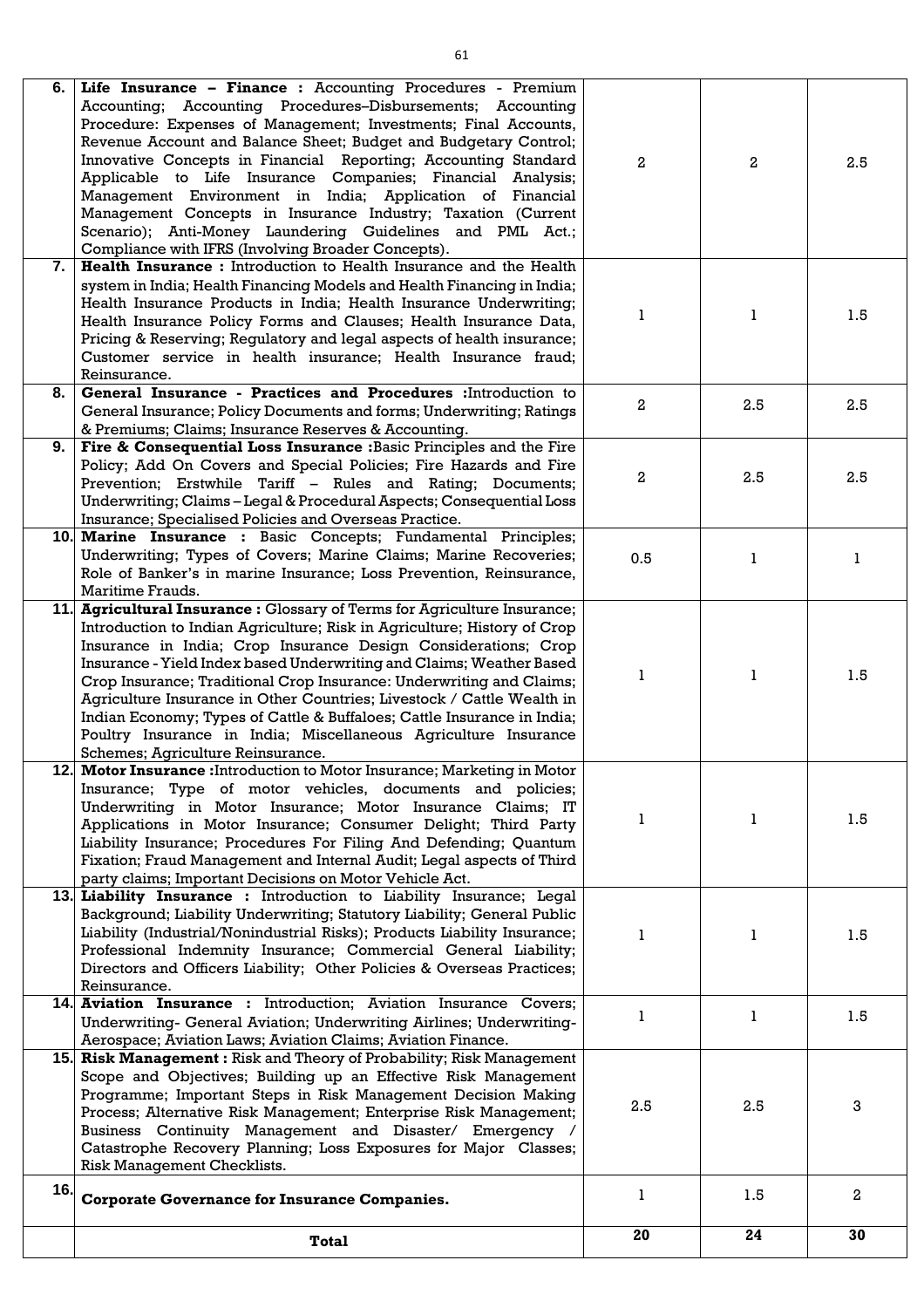# **ELECTIVE PAPER 9.3 – INTELLECTUAL PROPERTY RIGHTS – LAWS AND PRACTICES**

| S.                      | <b>Particulars</b>                                                                                                                    | <b>No of lectures</b> |                |                    |
|-------------------------|---------------------------------------------------------------------------------------------------------------------------------------|-----------------------|----------------|--------------------|
| No.                     |                                                                                                                                       |                       |                |                    |
|                         |                                                                                                                                       | 20 lectures           | 24 lectures    | 30                 |
|                         |                                                                                                                                       | scheme                | scheme         | lectures<br>scheme |
| $\mathbf{1}$            | Introduction                                                                                                                          | 1                     | 2 <sub>1</sub> | $\mathbf{2}$       |
|                         | Concept of Property vis-à-vis Intellectual Property; Concept                                                                          |                       |                |                    |
|                         | ofProperty and Theories of Property - An Overview; Meaning,                                                                           |                       |                |                    |
|                         | Relevance, Business Impact, Protection of Intellectual                                                                                |                       |                |                    |
|                         | Property; Intellectual Property as an Instrument of Development;<br>Need for ProtectingIntellectual Property - Policy Consideration - |                       |                |                    |
|                         | National and International                                                                                                            |                       |                |                    |
|                         | Perspectives; Competing Rationales for Protection of Intellectual<br>Property Rights;                                                 |                       |                |                    |
|                         | Intellectual Property Rights as Human Right; Determining Financial                                                                    |                       |                |                    |
|                         | Value ofIntellectual Property Rights; Negotiating Payments Terms in                                                                   |                       |                |                    |
|                         | Intellectual PropertyTransaction; Intellectual Property Rights in the                                                                 |                       |                |                    |
|                         | Cyber World.                                                                                                                          |                       |                |                    |
| $\mathbf{2}$            | Types of Intellectual Property- Origin and Development- An                                                                            |                       | ı              | ı                  |
|                         | <b>Overview</b>                                                                                                                       |                       |                |                    |
|                         | Copyrights; Trademarks; Patents; Designs; Utility Models; Trade                                                                       |                       |                |                    |
|                         | Secrets and Geographical; Indications; Bio-Diversity and IPR.                                                                         |                       |                |                    |
| $\mathbf{3}$            | <b>Role of International Institutions</b>                                                                                             | L                     | $\mathbf{2}$   | $\mathbf{2}$       |
|                         | Introduction to the leading InternationalInstruments concerning                                                                       |                       |                |                    |
|                         | Intellectual Property Rights; The Berne Convention; Universal                                                                         |                       |                |                    |
|                         | Copyright Convention; The Paris Convention, Patent Co-operation                                                                       |                       |                |                    |
|                         | Treaty;<br>TRIPS; The World Intellectual Property Organization (WIPO) and the                                                         |                       |                |                    |
|                         | UNESCO.                                                                                                                               |                       |                |                    |
| $\overline{\mathbf{4}}$ | <b>Patents</b>                                                                                                                        |                       |                | 1                  |
|                         | Introduction to Patent Law; Paris Convention; Patent Cooperation                                                                      |                       |                |                    |
|                         | Treaty;                                                                                                                               |                       |                |                    |
|                         | WTO-TRIPS; Harmonisation of CBD and TRIPs                                                                                             |                       |                |                    |
| 5                       | <b>Indian Patent Law</b> – An Overview; Concept of Patent; Product /                                                                  | $\mathbf{2}$          | $\mathbf{2}$   | $\mathbf{2}$       |
|                         | Process Patents &                                                                                                                     |                       |                |                    |
|                         | Terminology; The Patents Act, 1970; Amendments to the Patents Act;                                                                    |                       |                |                    |
|                         | Patentable                                                                                                                            |                       |                |                    |
|                         | Subject Matter, Patentability Criteria; Duration of Patents- Law and                                                                  |                       |                |                    |
|                         | PolicyConsideration; Elements of Patentability,- Novelty and Non                                                                      |                       |                |                    |
|                         | Obviousness (InventiveSteps and Industrial Application; Non-                                                                          |                       |                |                    |
|                         | Patentable Subject Matter; Procedure for Filing of Patent Application                                                                 |                       |                |                    |
|                         | and types of Applications; Procedure for Opposition; Revocation of                                                                    |                       |                |                    |
|                         | Patents; Ownership and Maintenance of Patents; Assignment                                                                             |                       |                |                    |
|                         | andlicensing of Patents; Working of Patents- Compulsory Licensing;                                                                    |                       |                |                    |
|                         | Patent Agent-                                                                                                                         |                       |                |                    |
|                         | Qualification and Registration Procedure.                                                                                             |                       |                |                    |
| 6                       | Patent Databases & Patent Information SystemPatent Offices in                                                                         | 1                     | 1.             | 1                  |
|                         | India;                                                                                                                                |                       |                |                    |
|                         | Importance of Patent Information in Business Development; Patent                                                                      |                       |                |                    |
|                         | search through                                                                                                                        |                       |                |                    |
|                         | Internet, Patent Databases.                                                                                                           |                       |                |                    |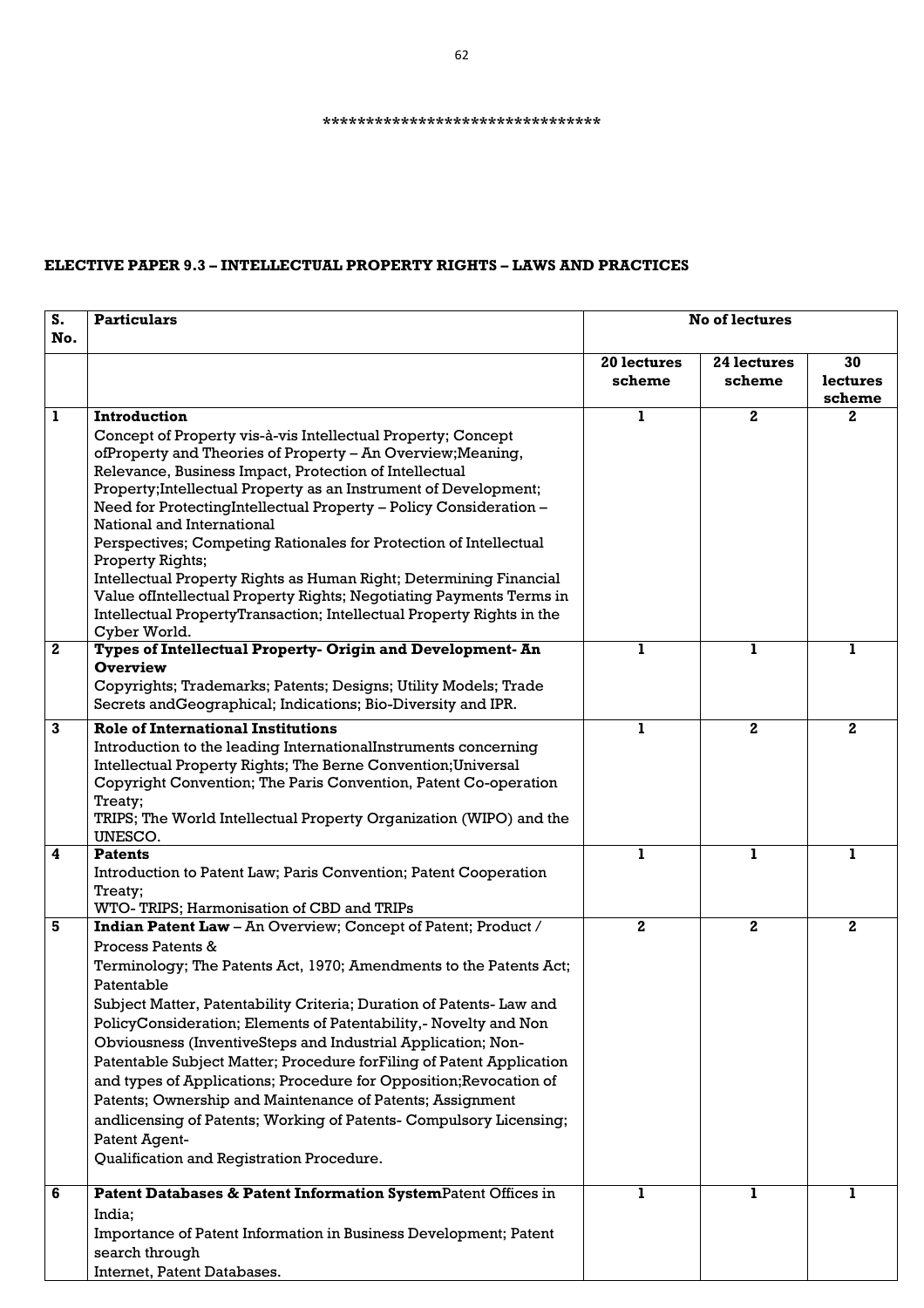| $\mathbf 7$ | <b>Preparation of Patent Documents</b>                                                                                    | ı | 1            | 1            |
|-------------|---------------------------------------------------------------------------------------------------------------------------|---|--------------|--------------|
|             | Lab Notebooks/Log Books/Record Books;                                                                                     |   |              |              |
|             | Methods of Invention Disclosures; Patent Application and its                                                              |   |              |              |
|             | Contents; Writing of the Patent Document.                                                                                 |   |              |              |
| 8           | <b>Process for Examination of Patent Application</b>                                                                      | L | 1            | 1            |
|             | Publication of PatentApplications; Request for Examination; Process                                                       |   |              |              |
|             | for Examination & Prosecution; Reissue & Re-examination.                                                                  |   |              |              |
|             |                                                                                                                           |   |              |              |
|             |                                                                                                                           |   |              |              |
| 9           | <b>Patent Infringement</b>                                                                                                | т | L            | $\mathbf{2}$ |
|             | Literal Infringement; Doctrine of Equivalence and Doctrineof                                                              |   |              |              |
|             | Colourable Variation; Contributory Infringement; Defences to                                                              |   |              |              |
|             | Infringementincluding Experimental Use; Inequitable Conduct;                                                              |   |              |              |
|             | Patent Misuse; Legal Aspects (Act, Rules, and Procedures).                                                                |   |              |              |
|             |                                                                                                                           |   |              |              |
| 10          | <b>Recent Developments in Patent System</b>                                                                               |   | 1            | $\mathbf{2}$ |
|             | Software and Business Method                                                                                              |   |              |              |
|             | Patenting in India & other Jurisdiction; Patentable Inventions with                                                       |   |              |              |
|             | Special Reference to Biotechnology Products entailing Creation of<br>New Forms of Life.                                   |   |              |              |
|             |                                                                                                                           |   |              |              |
| 11          | <b>Trademarks</b>                                                                                                         |   | $\mathbf{2}$ | $\mathbf{3}$ |
|             | Introduction to Trademarks; The rationale of protection oftrademark                                                       |   |              |              |
|             | as (a) an aspect of commercial and (b) of consumer rights; Definition                                                     |   |              |              |
|             | andconcept of Trademarks; Kinds of marks (brand names, logos,                                                             |   |              |              |
|             | signatures, symbols, well known marks, certification marks and                                                            |   |              |              |
|             | service marks); International LegalInstruments on Trademarks;                                                             |   |              |              |
|             | Indian Trademarks Law (The Trade and MerchandiseMarks Act, 1958                                                           |   |              |              |
|             | and Trademarks Act, 1999); Non Registrable Trademarks;<br>Procedure for Registration of Trademarks; Opposition Procedure; |   |              |              |
|             | ProceduralRequirements of Protection of Trademarks; Content of the                                                        |   |              |              |
|             | Rights, Exhaustion of Rights; Assignment/Transmission / Licensing of                                                      |   |              |              |
|             | Trademarks; Infringement ofTrademarks and Right of Goodwill;                                                              |   |              |              |
|             | Passing off Action; Offences and Penalties; International Conventions-                                                    |   |              |              |
|             | Madrid Protocol; Domain Names - (Domain Names and                                                                         |   |              |              |
|             | Effects of New Technology (Internet); WIPO Internet Domain Name                                                           |   |              |              |
|             | Process).                                                                                                                 |   |              |              |
| 12          | Copyrights                                                                                                                | ı | $\mathbf{2}$ | $\mathbf{2}$ |
|             | Introduction to Copyright - Conceptual Basis; International                                                               |   |              |              |
|             | Protectionof Copyright and Related rights- An Overview                                                                    |   |              |              |
|             | (International Convention/Treatieson Copyright); Nature of                                                                |   |              |              |
|             | Copyright; Indian Copyright Law; The Copyright Act, 1957 with its                                                         |   |              |              |
|             | amendments; Copyright works; Author & Ownership of Copyright;                                                             |   |              |              |
|             | RightsConferred by Copyright; Assignment, Transmission, Licensing                                                         |   |              |              |
|             | of Copyrights; Neighbouring Rights; Infringement of Copyrights;                                                           |   |              |              |
|             | Remedies & Actions forInfringement of Copyrights; Copyright                                                               |   |              |              |
|             | Societies, Office, Board, Registration of Copyrights & Appeals;                                                           |   |              |              |
|             | International Conventions; Copyright pertaining to                                                                        |   |              |              |
|             | Software/Internet and other Digital media; Remedies, especially,                                                          |   |              |              |
|             | possibility of                                                                                                            |   |              |              |
|             | Anton Pillar Injunctive Relief in India.                                                                                  |   |              |              |
|             |                                                                                                                           |   |              |              |
| 13          | <b>Industrial Designs</b>                                                                                                 |   | 1            | $\mathbf{2}$ |
|             | Need for Protection of Industrial Designs; Subject Matter of Protection                                                   |   |              |              |
|             | and Requirements; What is a Registrable Design; What is not a                                                             |   |              |              |
|             | Design;                                                                                                                   |   |              |              |
|             | Novelty & Originality; Procedure for Registration of Designs;                                                             |   |              |              |
|             | Copyright under Design; Assignment, Transmission, Licenses;                                                               |   |              |              |
|             | Procedure for Cancellation of Design; Infringement; Remedies.                                                             |   |              |              |
| 14          | <b>Geographical Indications</b>                                                                                           | Т | 1            | $\mathbf{2}$ |
|             | Geographical Indications - Concept of Appellations ofOrigin,                                                              |   |              |              |
|             | Indication of Source and Geographical Indication;<br>InternationalConventions/Agreements; The Geographical                |   |              |              |
|             | Indications of Goods (Registration andProtection) Act, 2000;                                                              |   |              |              |
|             | Procedure for Registration, Duration of Protection and                                                                    |   |              |              |
|             | Renewal; Infringement, Penalties and Remedies.                                                                            |   |              |              |
|             |                                                                                                                           |   |              |              |

 $\lfloor$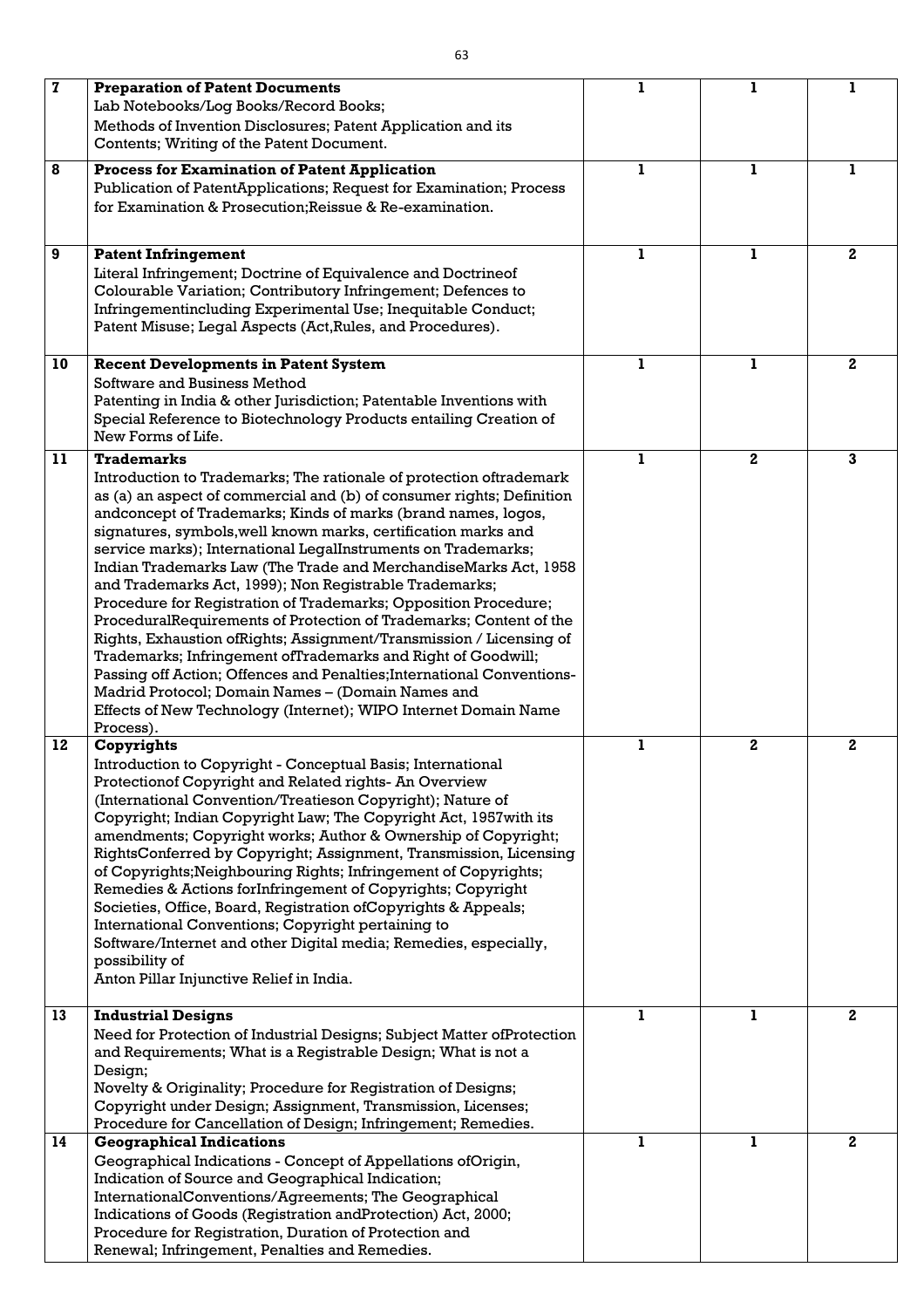| 15 | <b>Layout - Designs of Integrated Circuits</b>                          | 1  | ı.           |             |
|----|-------------------------------------------------------------------------|----|--------------|-------------|
|    | The Semiconductor Integrated Circuits                                   |    |              |             |
|    | Layout-Design Act, 2000; Conditions and Procedure for Registration;     |    |              |             |
|    | Duration and                                                            |    |              |             |
|    | Effect of Registration; Assignment and Transmission.                    |    |              |             |
| 16 | The Protection of Plant Varieties and Farmers' Rights                   | 1  | ı            | $2^{\circ}$ |
|    | The Protection of PlantVarieties and Farmer's Rights Act, 2001;         |    |              |             |
|    | Protection of Plant Varieties and Farmers'                              |    |              |             |
|    | Rights, Authority and Registry; Registration of Plant Varieties and     |    |              |             |
|    | Essentially derived variety; Duration, Effect of Registration and       |    |              |             |
|    | Benefit Sharing; Surrender andrevocation of Certificate; Farmers'       |    |              |             |
|    | Rights; Plant Varieties Protection AppellateTribunal; Infringement,     |    |              |             |
|    | Offences, Penalties and Procedure.                                      |    |              |             |
| 17 | <b>Protection of Trade Secrets</b>                                      | 1  | 1            |             |
|    |                                                                         |    |              |             |
| 18 | Key Business Concerns in Commercializing Intellectual Property          | 1  | $\mathbf{1}$ | $2^{\circ}$ |
|    | <b>Rights</b>                                                           |    |              |             |
|    | Competition and Confidentiality Issues, Antitrust Laws; Assignment      |    |              |             |
|    | of Intellectual                                                         |    |              |             |
|    | Property Rights; Technology Transfer Agreements; Intellectual           |    |              |             |
|    | Property Issues in                                                      |    |              |             |
|    | the Sale of Business; Care & Maintenance of Confidential                |    |              |             |
|    | <b>Information</b> ; Legal Auditing                                     |    |              |             |
|    | of Intellectual Property; Due Diligence of Intellectual Property Rights |    |              |             |
|    | in a Corporate                                                          |    |              |             |
|    | Transaction; Management and Valuation of Intellectual Property.         |    |              |             |
| 19 | Case Laws, Case Studies and Practical Aspects.                          | 1  | 1            | L           |
|    |                                                                         |    |              |             |
|    |                                                                         |    |              |             |
|    |                                                                         |    |              |             |
|    | <b>Total</b>                                                            | 20 | 24           | 30          |

# **ELECTIVE PAPER 9.4 – FORENSIC AUDIT**

| $S_{-}$<br>No.          | <b>Particulars</b>                                                                                                                                                                                                                                                     | <b>No of lectures</b> |                       |                              |
|-------------------------|------------------------------------------------------------------------------------------------------------------------------------------------------------------------------------------------------------------------------------------------------------------------|-----------------------|-----------------------|------------------------------|
|                         |                                                                                                                                                                                                                                                                        | 20 lectures<br>scheme | 24 lectures<br>scheme | <b>30 lectures</b><br>scheme |
| $\mathbf{1}$            | Introduction<br>What is Fraud:<br>Meaning and Definition under the Companies Act, 2013 and<br>Criminal Procedure Code, 1973;<br>Elements of Fraud; What is Audit; Forensic Audit; Need and<br>Objectives; Fraud and Forensic Audit; Forensic Audit vis-a-<br>visAudit. | 3                     | 3                     | 4                            |
| $\mathbf{2}$            | <b>Fraud and Audit</b><br>Modern Day Scenario: Fundamentals of Forensic Audit; Fraud<br>related Concepts; Kinds of Frauds; Corporate Frauds: An Insight;<br>Live Cases; Directors' Responsibilities.                                                                   | 3                     | 4                     | 4                            |
| $\mathbf{3}$            | <b>Audit and Investigations</b><br>Tools for handling Forensic Audit and the Role ofCompany<br>Secretary; Investigation Mechanism; Field Investigations;<br>Methods of<br>Investigations; Red Flags; Green Flags.                                                      | $\mathbf{3}$          | 4                     | 4                            |
| $\overline{\mathbf{4}}$ | <b>Forensic Audit: Laws and Regulations</b><br>Information Technology and BusinessLaws; International Laws<br>and Practices; UK Bribery Act and US Foreign CorruptPractices<br>Act; Indian Laws; ICSI Anti Bribery Code.                                               | 3                     | 4                     | 4                            |
| 5                       | <b>Forensic Audit and Indian Evidence Law</b><br>Finding Facts; Relevant Facts; Admission of Evidence; Methods to<br>Prove Cases.                                                                                                                                      | 3                     | 3                     | $\overline{\mathbf{4}}$      |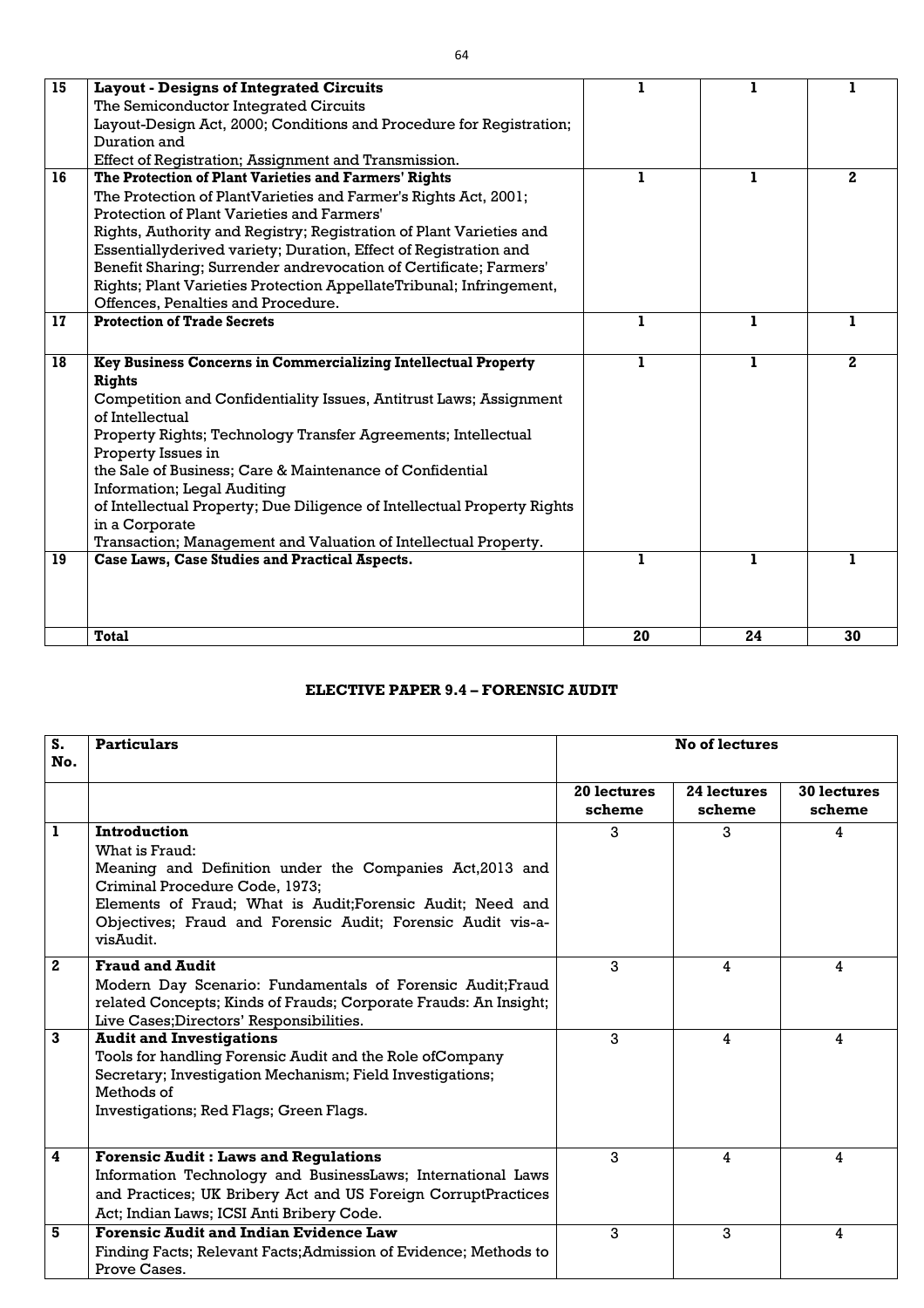| 6 | <b>Cyber Forensics</b>                                            | 3  |    | 8  |
|---|-------------------------------------------------------------------|----|----|----|
|   | Introduction to Cyber Crime; International Guidance to Cyber      |    |    |    |
|   | Forensics Laws; Digital Forensics and Cyber Laws; Introduction to |    |    |    |
|   | Data Extraction;                                                  |    |    |    |
|   | Digital Forensics and Cyber Crime; Ethical Hacking, Digital       |    |    |    |
|   | Incident Response; Case                                           |    |    |    |
|   | Laws: Indian and International.                                   |    |    |    |
| 7 | <b>Case Laws, Case Studies and Practical Aspects</b>              | 2. | 2  | 2. |
|   |                                                                   |    |    |    |
|   |                                                                   |    |    |    |
|   |                                                                   |    |    |    |
|   |                                                                   |    |    |    |
|   |                                                                   |    |    |    |
|   | <b>Total</b>                                                      | 20 | 24 | 30 |

#### **\*\*\*\*\*\*\*\*\*\*\*\*\*\*\*\*\*\*\*\*\*\*\*\*\*\*\*\***

# **ELECTIVE 9.5 – DIRECT TAX LAW & PRACTICE**

|           | <b>Topic</b>                                                                                                        | No           | of No of       | <b>No of Lecture</b> |
|-----------|---------------------------------------------------------------------------------------------------------------------|--------------|----------------|----------------------|
|           |                                                                                                                     | Lecture      | Lecture        |                      |
|           |                                                                                                                     |              |                |                      |
|           |                                                                                                                     |              |                |                      |
|           | <b>An Overview of Income Tax Act, 1961</b>                                                                          | $\mathbf{1}$ | $\mathbf{1}$   | $\mathbf{2}$         |
|           | Background, Important definitions, Residential Status                                                               |              |                |                      |
|           | Basis of Charge, Scope of Total Income                                                                              |              |                |                      |
|           | Tax Rates in accordance with the applicable Finance Act for the                                                     |              |                |                      |
|           | relevant assessment year.                                                                                           |              |                |                      |
|           | <b>Computation of Income under the head of Salary</b>                                                               | $\mathbf{2}$ | $\overline{2}$ | $\mathbf{2}$         |
|           | Salary - Coverage, Employer and Employee Relationship,                                                              |              |                |                      |
|           | Allowances, Monetary and Non-Monetary Perquisites -                                                                 |              |                |                      |
|           | Valuation and Taxability, Profits in lieu of Salary, Deductions                                                     |              |                |                      |
|           | against Salary,                                                                                                     |              |                |                      |
|           | Incomes exempt from Tax and not includible in 'Salary',                                                             |              |                |                      |
|           | Deduction to be made from salary in respect of Provident Fund                                                       |              |                |                      |
|           | under the provisions of the Provident Fund and Miscellaneous                                                        |              |                |                      |
|           | Provisions of Act 1952 and tax treatment of employers'<br>contribution to Provident Fund, Tax Deducted at Source on |              |                |                      |
|           | Salary Income and Compliances,                                                                                      |              |                |                      |
|           | • Practical Case Studies.                                                                                           |              |                |                      |
|           | <b>Computation of Income under the head of House Property</b>                                                       | ı.           | $\mathbf{2}$   | $\mathbf{2}$         |
|           | Chargeability, Owner of house property, Determination of                                                            |              |                |                      |
|           | Annual Value,                                                                                                       |              |                |                      |
|           | Deduction from Net Annual Value, Treatment of Unrealized                                                            |              |                |                      |
|           | Rent, Arrears of Rent, Exemptions,                                                                                  |              |                |                      |
|           | Computation of Income from a let out House Property, Self-                                                          |              |                |                      |
|           | Occupied Property,                                                                                                  |              |                |                      |
|           | <b>Practical Case Studies.</b>                                                                                      |              |                |                      |
|           | <b>Computation of Income - Profits and Gains from Business and</b>                                                  | $\mathbf{2}$ | $\mathbf 2$    | 3                    |
|           | Profession                                                                                                          |              |                |                      |
|           | Business and Profession - An overview, Chargeability,                                                               |              |                |                      |
|           | Profits and Losses of Speculation Business,                                                                         |              |                |                      |
|           | Deductions Allowable, Expenses Disallowed,                                                                          |              |                |                      |
|           | Deemed Profits u/s 41, Maintenance of Accounts, Tax Audit,                                                          |              |                |                      |
|           | Presumptive Base Taxation,                                                                                          |              |                |                      |
| $\bullet$ | <b>Practical Case Studies.</b>                                                                                      |              |                |                      |
|           | <b>Computation of Income under the head of Capital Gains</b>                                                        | $\mathbf{2}$ | $\mathbf{2}$   | 3                    |
|           | Chargeability, Capital Gains, Capital Assets & Transfer,                                                            |              |                |                      |
|           | Types of Capital Gains, Mode of Computation of Capital Gains,                                                       |              |                |                      |
|           | Exemptions and Deduction, Special Provision - Slump Sale,                                                           |              |                |                      |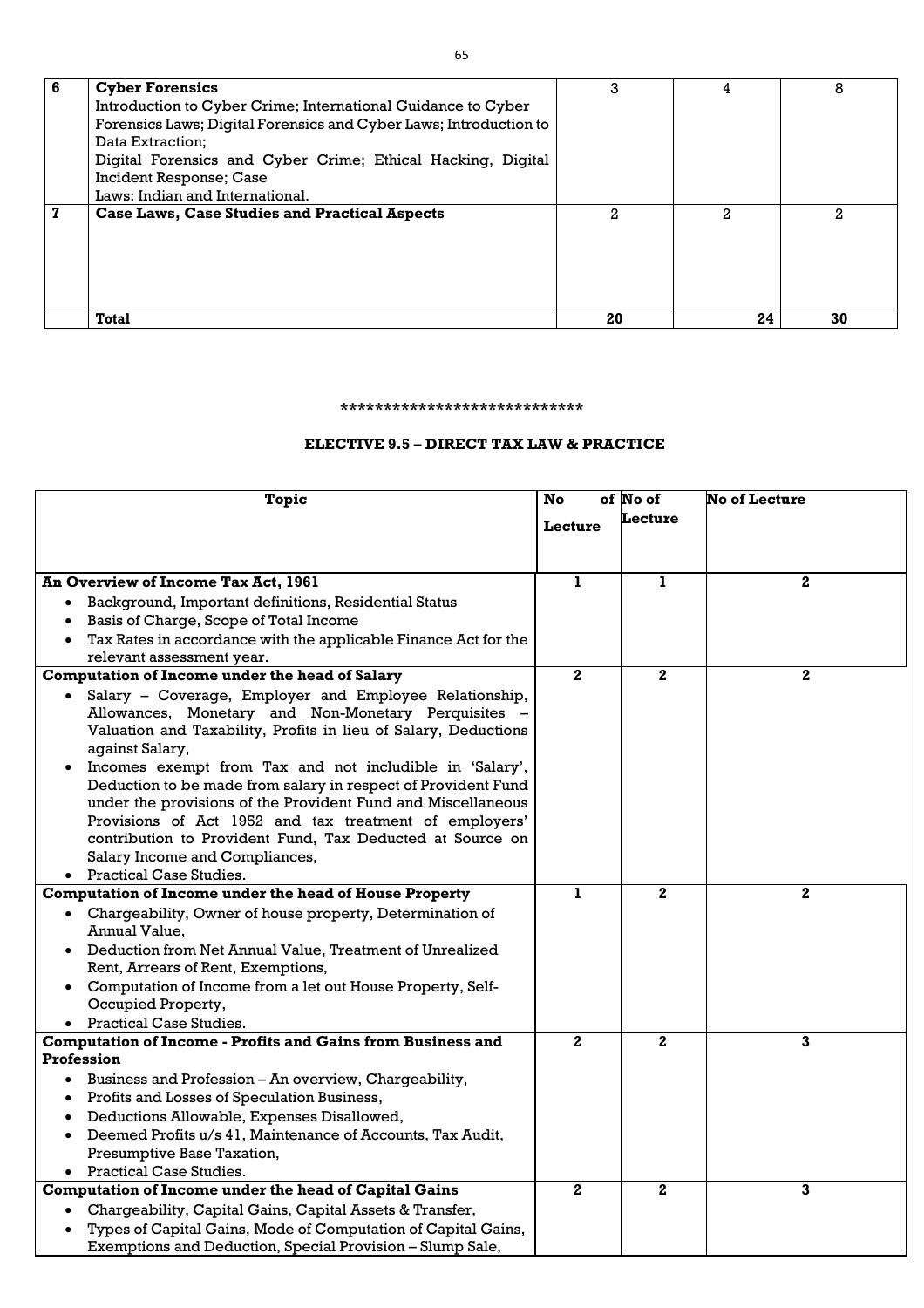| Compulsory Acquisition, Fair Market Value, Reference to<br>٠<br>valuation officer, Practical<br>Case Studies.                                                                                                                                                                                                                                                                                                                                                                                                |              |              |                  |
|--------------------------------------------------------------------------------------------------------------------------------------------------------------------------------------------------------------------------------------------------------------------------------------------------------------------------------------------------------------------------------------------------------------------------------------------------------------------------------------------------------------|--------------|--------------|------------------|
| <b>Computation of Income from Other Sources</b><br>Taxation of Dividend $u/s$ 2(22)(a) to (e), Provisions relating to<br>Gifts,<br>Deductions, Other Miscellaneous Provisions,<br><b>Practical Case Studies.</b>                                                                                                                                                                                                                                                                                             | 1            | $\mathbf{2}$ | $\mathbf{2}$     |
| Exemptions/Deduction, Clubbing provisions, Set Off and/or<br><b>Carry Forward of Losses, Rebate and Relief</b><br>Income's not included in Total Income, Tax holidays,<br>Clubbing of Income, Aggregation of Income, Set off and/or<br>Carry forward of losses,<br>Deductions (General and Specific), Rebates and Reliefs.<br>$\bullet$                                                                                                                                                                      | ı            | ı.           | $\boldsymbol{2}$ |
| <b>Computation of Total Income and Tax Liability</b>                                                                                                                                                                                                                                                                                                                                                                                                                                                         | $\mathbf{2}$ | $\mathbf{2}$ | $\mathbf{3}$     |
| TDS/TCS, Returns, Refund & Recovery<br>Tax Deduction at Source 'TDS' & Tax Collection at Source 'TCS',<br>$\bullet$<br>Advance Tax &Self-Assessment Tax 'SAT',<br>Returns, Signatures, E-Filing, Interest for default in furnishing<br>٠<br>return of Income, Collection,<br>Recovery of Tax, & Refunds, Assessment, Appeals, Revisions,<br>Settlement of Cases, Penalties etc., Assessment, Appeals &<br>Revisions, Settlement of Cases, Penalties, Offences &<br>Prosecution,<br>• Practical Case Studies. | $\mathbf{2}$ | $\mathbf{2}$ | $\mathbf{2}$     |
| <b>Tax Planning &amp; Tax Management</b><br>Tax Planning, Tax Management and Tax avoidance though<br>$\bullet$<br>legitimate tax provisions, Various Avenues,<br>• Practical Case Studies.                                                                                                                                                                                                                                                                                                                   | ı            | $\mathbf{2}$ | 3                |
| <b>International Taxation – An Overview</b><br>Double Taxation Avoidance Agreement 'DTAA', Residency<br>$\bullet$<br>Issues, Tax Heaven,<br>Controlled Foreign Corporation (CFC),<br>Concept of Permanent Establishment, Business Connection,<br>General Anti Avoidance Rules 'GAAR', Advance Ruling<br>Practical Aspect, Transfer Pricing -An Overview,<br><b>Practical Case Studies.</b>                                                                                                                   | 3            | 4            | 4                |
| <b>Recent Case Laws</b><br>Practical Case Studies, Case Laws,<br>Case Studies & Practical Aspects.                                                                                                                                                                                                                                                                                                                                                                                                           | $\mathbf{2}$ | $\mathbf{2}$ | $\boldsymbol{2}$ |
| <b>Total</b>                                                                                                                                                                                                                                                                                                                                                                                                                                                                                                 | 20           | 24           | 30               |

#### **\*\*\*\*\*\*\*\*\*\*\*\*\*\*\*\*\*\*\*\*\*\*\*\*\*\*\*\*\***

### **ELECTIVE 9.6 – LABOUR LAWS & PRACTICE**

| S.<br>No.    | <b>Particulars</b>                                                                                                                                                                                                                                              | No of lectures           |                       |                       |
|--------------|-----------------------------------------------------------------------------------------------------------------------------------------------------------------------------------------------------------------------------------------------------------------|--------------------------|-----------------------|-----------------------|
|              | Details of course contents to be covered in lectures                                                                                                                                                                                                            | 20<br>lectures<br>scheme | 24 lectures<br>scheme | 30 lectures<br>scheme |
| $\mathbf{1}$ | Constitution and Labour Laws: Fundamental rights vis-à-vis<br>labour laws, Equality before law and its application in Labour<br>Laws, Equal pay for equal work; and Article-16 and<br>reservation policies, Articles 19, 21, 23 and 24 and its<br>implications. |                          | 2                     | 3                     |
| $\mathbf{2}$ | International Labour Organization : Aims and objects;<br>Cooperation between governments and                                                                                                                                                                    |                          |                       |                       |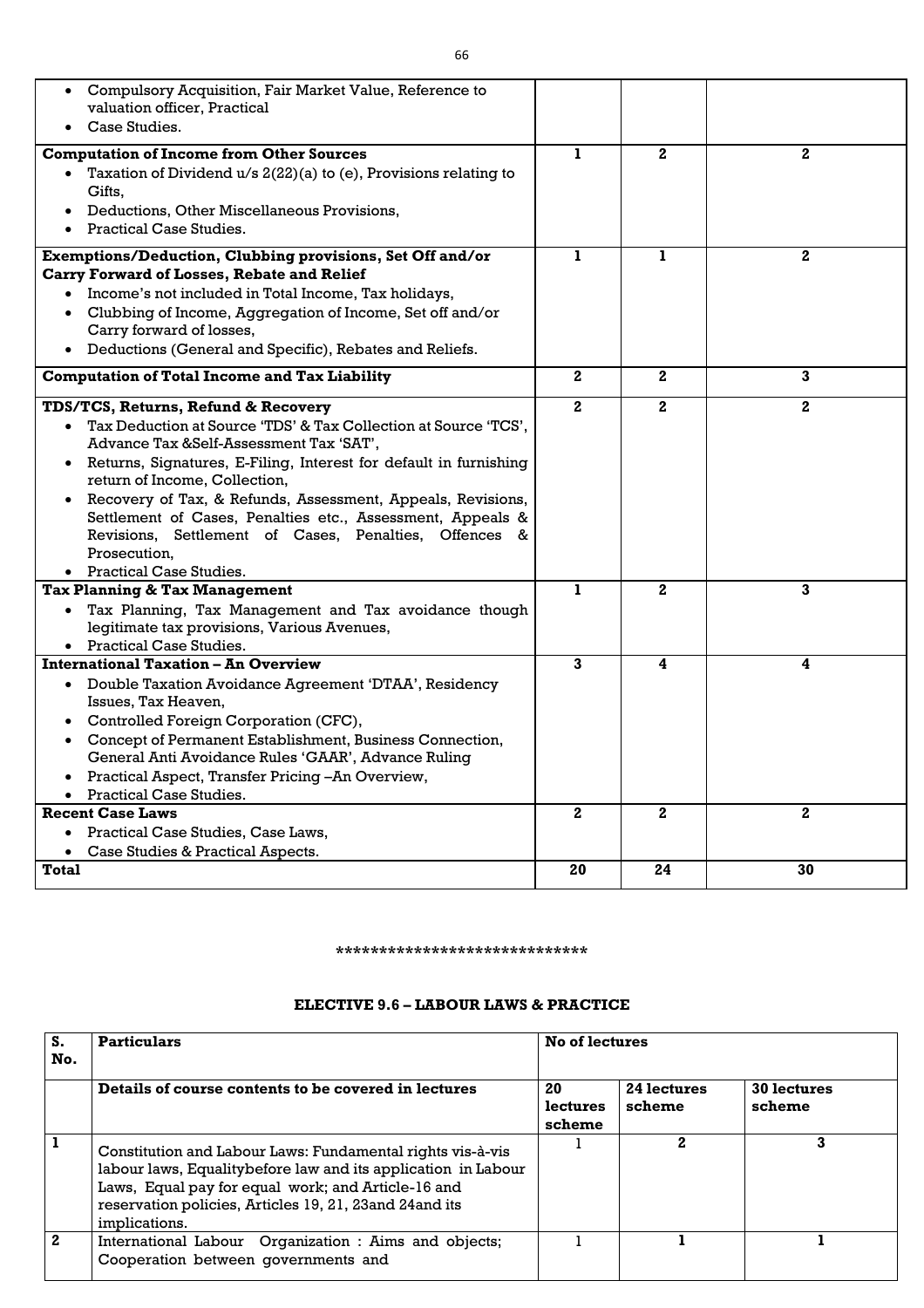|                         | employers' and workers' organizations in fostering social<br>and economic progress; Setting labour standards,<br>developing policies and devising programmes to promote |              |    |    |
|-------------------------|-------------------------------------------------------------------------------------------------------------------------------------------------------------------------|--------------|----|----|
|                         | decent work                                                                                                                                                             |              |    |    |
| $\mathbf{3}$            | Law of Welfare & Working Condition: The Factories Act,                                                                                                                  | 4            | 5  | 6  |
|                         | 1948; Contract Labour (Regulation and                                                                                                                                   |              |    |    |
|                         | Abolition) Act, 1970; The Building and Other Constructions                                                                                                              |              |    |    |
|                         | Workers' (Regulation of Employment and                                                                                                                                  |              |    |    |
|                         | Conditions of Service) Act, 1996; The Mines Act, 1952;                                                                                                                  |              |    |    |
|                         | The Working Journalists and Other Newspapers                                                                                                                            |              |    |    |
|                         | <b>Employees (Conditionsof Service) and Miscellaneous</b>                                                                                                               |              |    |    |
|                         | Provisions Act, 1955; The WeeklyHolidays Act,                                                                                                                           |              |    |    |
|                         | 1942; SexualHarassment of Women at Workplace (Prevention,                                                                                                               |              |    |    |
|                         | Prohibition and Redressal) Act, 2013; The Childand                                                                                                                      |              |    |    |
|                         | Adolescent Labour (Prohibition and Regulation) Act, 1986.                                                                                                               |              |    |    |
| $\overline{\mathbf{4}}$ | Law ofIndustrial Relations: Industrial Disputes Act, 1947                                                                                                               | 4            | 4  | 5  |
|                         | (downsizing, retrenchment, lay-off, bench employees and                                                                                                                 |              |    |    |
|                         | termination) & Industrial discipline and domestic inquiry.                                                                                                              |              |    |    |
|                         | The Industrial Disputes (Central) Rules, 1957; The Plantation                                                                                                           |              |    |    |
|                         | Labour Act, 1951; The Industrial Employment (Standing                                                                                                                   |              |    |    |
|                         | Orders) Rules, 1946; Industrial Employment (Standing                                                                                                                    |              |    |    |
|                         | Orders) Act, 1946; The Industrial Employment (Standing                                                                                                                  |              |    |    |
|                         | Orders) Act, 1946; Indian TradeUnion Act, 1926; The Trade                                                                                                               |              |    |    |
|                         | Unions (Amendments) Act, 2001.                                                                                                                                          |              |    |    |
| 5                       | Payment of Wages Act, 1936; Minimum Wages Act, 1948;                                                                                                                    | 3            | 4  | 5  |
|                         | Payment of Bonus Act,                                                                                                                                                   |              |    |    |
|                         | 1965; EqualRemuneration Act, 1976.                                                                                                                                      |              |    |    |
| 6                       | Social Security Legislations: Employees' Compensation                                                                                                                   | 4            | 4  | 5  |
|                         | Act, 1923; Employees Compensation                                                                                                                                       |              |    |    |
|                         | (Amendment) Act, 2017; Equal Remuneration Act, 1976;                                                                                                                    |              |    |    |
|                         | Employees' State Insurance Act, 1948;                                                                                                                                   |              |    |    |
|                         | <b>Employees' Provident Funds and Miscellaneous Provisions</b>                                                                                                          |              |    |    |
|                         | Act, 1952; Payment of Gratuity Act, 1972;                                                                                                                               |              |    |    |
|                         | Maternity Benefit Act, 1961; Maternity Benefit                                                                                                                          |              |    |    |
|                         | (Amendment) Act, 2017; The Payment of Gratuity Act,                                                                                                                     |              |    |    |
|                         | 1972; The Unorganized Workers' Social Security Act,                                                                                                                     |              |    |    |
|                         | 2008; Apprentices Act, 1961; Employment                                                                                                                                 |              |    |    |
|                         | Exchanges (Compulsory Notification of Vacancies) Act, 1959.                                                                                                             |              |    |    |
| $\mathbf{z}$            | The Labour Laws (Simplification of Procedure for                                                                                                                        | 1            | 1  | 1. |
|                         | Furnishing Returns and Maintaining Registers by Certain                                                                                                                 |              |    |    |
|                         | Establishments) Act, 1988                                                                                                                                               |              |    |    |
| 8                       | Labour Codes: LabourCode on Wages; Labour Code on                                                                                                                       | $\mathbf{2}$ | 3  | 4  |
|                         | Industrial Relations; Labour Code on Social Security &                                                                                                                  |              |    |    |
|                         | Welfare; Labour Code on Safety & Working Conditions.                                                                                                                    |              |    |    |
|                         |                                                                                                                                                                         |              |    |    |
|                         |                                                                                                                                                                         |              |    |    |
|                         |                                                                                                                                                                         | 20           | 24 | 30 |
|                         | Total                                                                                                                                                                   |              |    |    |

**\*\*\*\*\*\*\*\*\*\*\*\*\*\*\*\*\*\*\*\*\*\***

# **ELECTIVE 9.7 – VALUATIONS & BUSINESS MODELLING**

| S.NO | <b>Particulars</b>                    | <b>No. of lectures</b> |          |        |          |          |
|------|---------------------------------------|------------------------|----------|--------|----------|----------|
|      |                                       | 20                     | lectures | 24     | lectures | 30       |
|      |                                       | scheme                 |          | scheme |          | lectures |
|      |                                       |                        |          |        |          | scheme   |
|      | <b>Overview of Business Valuation</b> |                        |          |        |          |          |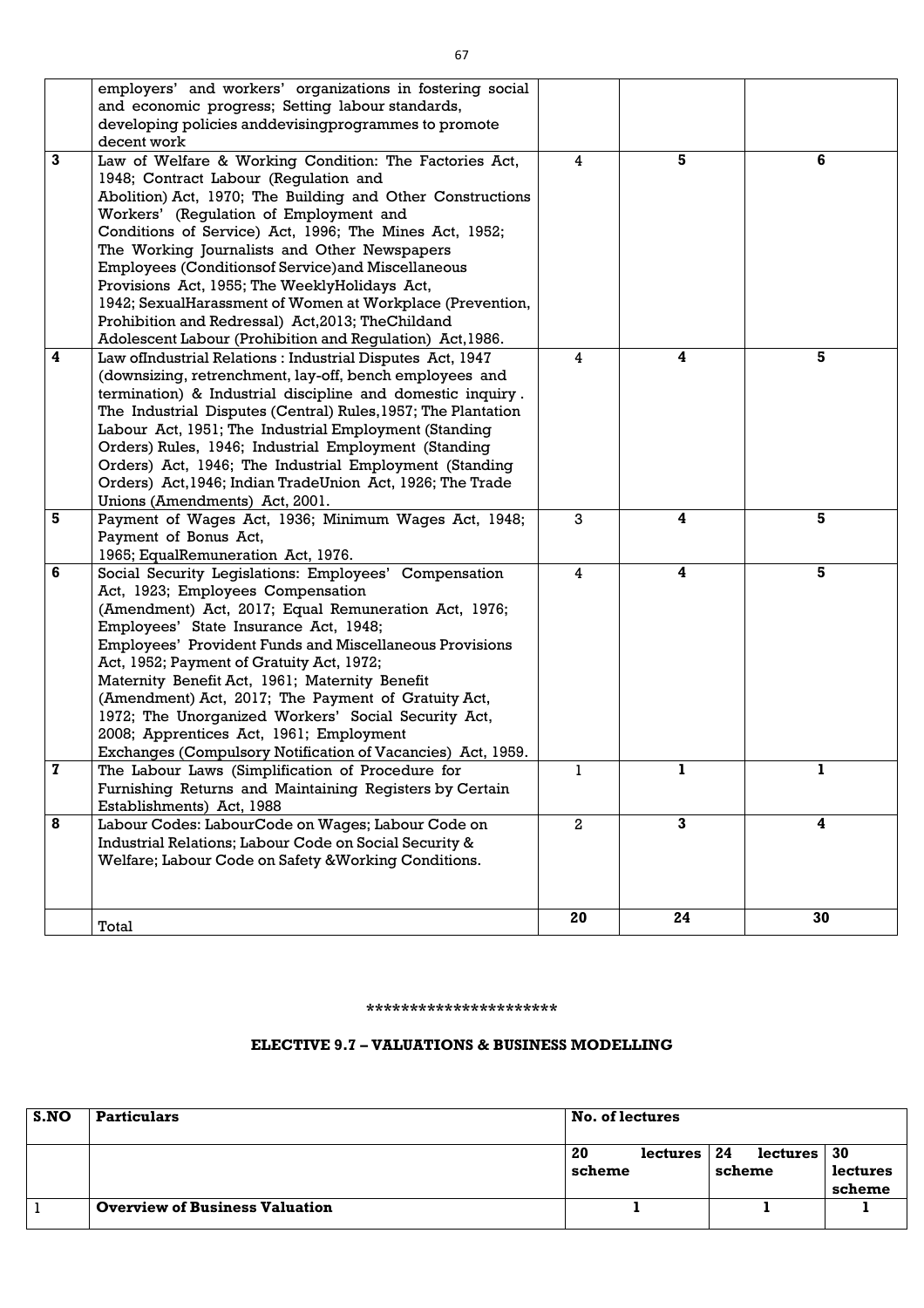|                 | Genesis of Valuation; Need for Valuation; Hindrances/Bottlenecks<br>in Valuation; Business Valuation Approaches; Principles of<br>Valuation (Cost, Price and Value).                                                                                                                                                                                                                                                                                                                                                                                       |                |                  |              |
|-----------------|------------------------------------------------------------------------------------------------------------------------------------------------------------------------------------------------------------------------------------------------------------------------------------------------------------------------------------------------------------------------------------------------------------------------------------------------------------------------------------------------------------------------------------------------------------|----------------|------------------|--------------|
| 2               | <b>Purpose of Valuation</b>                                                                                                                                                                                                                                                                                                                                                                                                                                                                                                                                | ı.             | ı.               |              |
|                 | M&A, Sale of Business, Fund Raising, Voluntary Assessment;<br>Taxation; Finance; Accounting; Industry perspective; Statutory<br>Dimension; Society Angle.                                                                                                                                                                                                                                                                                                                                                                                                  |                |                  |              |
| 3               | <b>International Valuation Standards Overview</b>                                                                                                                                                                                                                                                                                                                                                                                                                                                                                                          |                | L                | $\mathbf{2}$ |
|                 | International Valuation Standards (IVS) Framework; IVS General<br>Standard; IVS Asset Standard; Indian Valuation Standards (IVSs)<br>Issued by ICAI; Applicability of Indian Valuation Standards                                                                                                                                                                                                                                                                                                                                                           |                |                  |              |
| 4               | Valuation guidance resources in India                                                                                                                                                                                                                                                                                                                                                                                                                                                                                                                      | Т              | L                |              |
|                 | Guidance for Valuation of Public Sector Undertakings; Indian<br><b>Valuation Standards</b>                                                                                                                                                                                                                                                                                                                                                                                                                                                                 |                |                  |              |
| 5               | <b>Business Valuation Methods</b>                                                                                                                                                                                                                                                                                                                                                                                                                                                                                                                          | $\mathbf{2}$   | $\mathbf{2}$     | 3            |
|                 | Discounted Cash Flow Analysis (DCF); Comparable transactions<br>method; Comparable Market Multiples method; Market Valuation;<br>Economic Value Added Approach; Free Cash Flow to Equity;<br>Dividend Discount Model; Net Asset Valuation; Relative Valuation;<br>Overview of Option Pricing Valuations.                                                                                                                                                                                                                                                   |                |                  |              |
| 6               | <b>Steps to establish the Business Worth</b>                                                                                                                                                                                                                                                                                                                                                                                                                                                                                                               | ı.             | $\mathbf{2}$     | 3            |
|                 | Planning and Data Collection; Data Analysis and Valuation<br>including review and analysis of Financial Statements; Industry<br>Analysis; Selecting the Business Valuation Methods; Applying the<br>selected Valuation Methods; Reaching the Business Value<br>Conclusion.                                                                                                                                                                                                                                                                                 |                |                  |              |
| $\overline{7}$  | <b>Valuation of Tangibles</b>                                                                                                                                                                                                                                                                                                                                                                                                                                                                                                                              | 2 <sub>1</sub> | $\mathbf{2}$     | $\mathbf{3}$ |
|                 | Overview of Valuation of Immovable Properties; Plant &<br>Machinery; Equipments; Vehicles; Capital Work-in-Progress;<br>Industrial Plots; Land and Buildings; Vessels, Ships, Barges etc.                                                                                                                                                                                                                                                                                                                                                                  |                |                  |              |
| 8               | <b>Valuation of Intangibles</b>                                                                                                                                                                                                                                                                                                                                                                                                                                                                                                                            | 2 <sub>1</sub> | $\mathbf{3}$     | $\mathbf{2}$ |
|                 | Definition of Intangible Assets; Categorization of Intangibles-<br>Marketing Related (Trademarks, Trade names, Certification<br>marks, Internet domains etc.), Customer or Supplier Related<br>(Advertising Agreements, Licensing, Royalty Agreements,<br>Servicing Contracts, Franchise Agreements), Technology Related<br>(Contractual or non-contractual rights to use: Patented or<br>Unpatented Technologies, Data Bases, Formulae, Designs,<br>Softwares, Process), Artistic Related (Royalties from artistic works:<br>Plays, Books, Films, Music). |                |                  |              |
| 9               | <b>Accounting for share based payment (Ind AS102)</b>                                                                                                                                                                                                                                                                                                                                                                                                                                                                                                      | ı.             | ı.               | $\mathbf{2}$ |
|                 | Equity-settled share-based payment transactions; Transactions in<br>which services are received; Difficulties in evaluating the fair value<br>of the equity instruments.                                                                                                                                                                                                                                                                                                                                                                                   |                |                  |              |
| 10 <sup>°</sup> | <b>Valuation during Mergers &amp; Acquisitions</b>                                                                                                                                                                                                                                                                                                                                                                                                                                                                                                         | $\mathbf{2}$   | 3                | $\mathbf{2}$ |
|                 | M & A Strategy; Valuation of the Target Company; The Legal<br>Procedures                                                                                                                                                                                                                                                                                                                                                                                                                                                                                   |                |                  |              |
| 11              | <b>Valuation of various magnitudes of Business Organizations</b>                                                                                                                                                                                                                                                                                                                                                                                                                                                                                           | 1              | $\boldsymbol{2}$ | $\mathbf 2$  |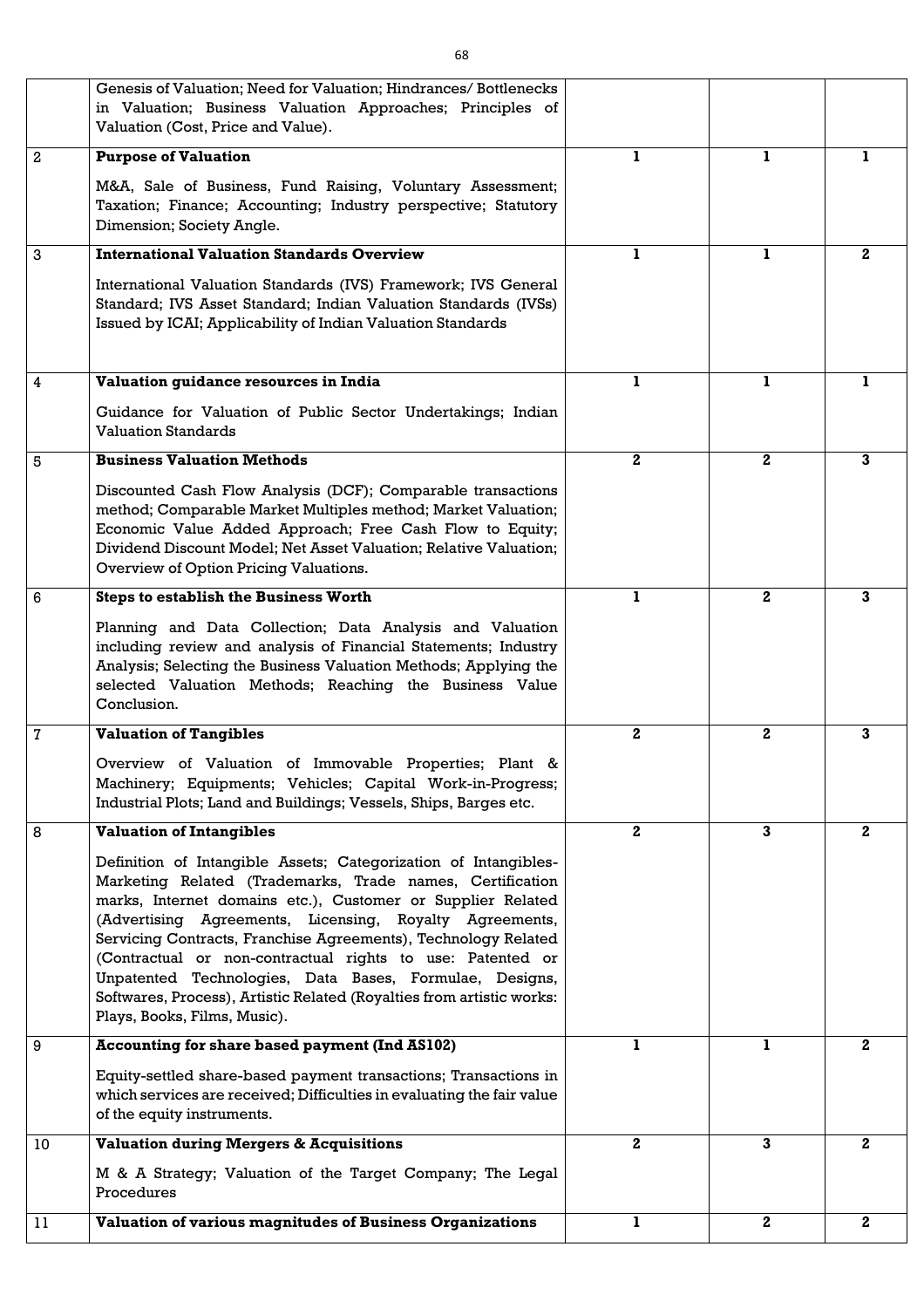|    | Large Companies, Small Companies, Start-Ups, Micro Small and<br>Medium Enterprises.                                                                                                                                                                                                                                                                                                                                                                                            |              |              |             |
|----|--------------------------------------------------------------------------------------------------------------------------------------------------------------------------------------------------------------------------------------------------------------------------------------------------------------------------------------------------------------------------------------------------------------------------------------------------------------------------------|--------------|--------------|-------------|
| 12 | <b>Valuation of Business during Distressed Sale.</b><br>Life Cycle of Declining Companies; Features of Declining<br>Companies; Valuation Issues of Declining Companies; Valuation<br>Uncertainty- Material Uncertainty; Model Uncertainty and Input<br>Uncertainty; Nature of Disclosure; Measuring Uncertainty;<br>Distressed Assets – The Indian Scenario                                                                                                                    |              | 1            | $2^{\circ}$ |
| 13 | <b>Introduction to Business Modelling</b><br>Genesis, Meaning; Features; Significance; Usage; Spreadsheet<br>Techniques (Effective use of spreadsheets for modelling, Review<br>of key Excel Functions like building Macros, Decisions involving<br>Time Value of Money); Report and analyze historical data, Prepare<br>future projections and present integrated financial statements, Key<br>financial ratios and Outputs in a logical, summarized and effective<br>manner. | $\mathbf{2}$ | $2^{\circ}$  | 3           |
| 14 | <b>Business Model Analysis: Facets of Analysis</b><br>Revenues: Cash flows and their timing and Revenue drivers,<br>Expenses: Cash flows and their timing, Investment required<br>through cash flow breakeven: Working Capital, Maximum<br>financing required and cash flow breakeven timing, Sensitivity<br>Analysis: Key success factors, Structuring and designing models.                                                                                                  | $\mathbf{2}$ | $\mathbf{2}$ | 3           |
|    | <b>Total</b>                                                                                                                                                                                                                                                                                                                                                                                                                                                                   | 20           | 24           | 30          |

# **ELECTIVE Paper 9.8 – Insolvency – Law and Practice**

| S.  | <b>Particulars</b>                                                                                                                                                                                                                                                                                                                                                                                                                                      | <b>No of lectures</b> |                       |                       |
|-----|---------------------------------------------------------------------------------------------------------------------------------------------------------------------------------------------------------------------------------------------------------------------------------------------------------------------------------------------------------------------------------------------------------------------------------------------------------|-----------------------|-----------------------|-----------------------|
| No. |                                                                                                                                                                                                                                                                                                                                                                                                                                                         | 20 lectures<br>scheme | 24 lectures<br>scheme | 30 lectures<br>scheme |
| 1   | <b>Insolvency – Concepts and Evolution</b><br>• Concept of Bankruptcy/ Insolvency<br><b>Example 3 Historical Developments of Insolvency Laws in India</b><br>" Various Committees on Insolvency Law<br><b>BLRC Committee Report</b><br>• Highlights of the Insolvency and bankruptcy Code and<br>Regulatory mechanism<br>International comparison of IBC<br><b>UK Insolvency Framework</b><br><b>US Bankruptcy Laws</b>                                 |                       |                       | 2                     |
| 2   | <b>Introduction to Insolvency and Bankruptcy Code</b><br><b>Historical Background</b><br>" Need for the Insolvency and Bankruptcy Code, 2016<br><b>Scheme of the Insolvency and Bankruptcy Code</b><br>• Salient features of the Code<br>Insolvency and Bankruptcy Board of India<br><b>Insolvency Professional Agencies</b><br><b>Insolvency Professionals</b><br><b>Information Utilities</b><br><b>Adjudicating Authorities</b><br>■ Key definitions |                       | $\overline{a}$        | $\overline{2}$        |
| 3   | <b>Corporate Insolvency Resolution Process</b><br>Initiation of corporate insolvency resolution process<br>(CIRP)                                                                                                                                                                                                                                                                                                                                       | $\overline{a}$        | $\mathbf{2}$          | 3                     |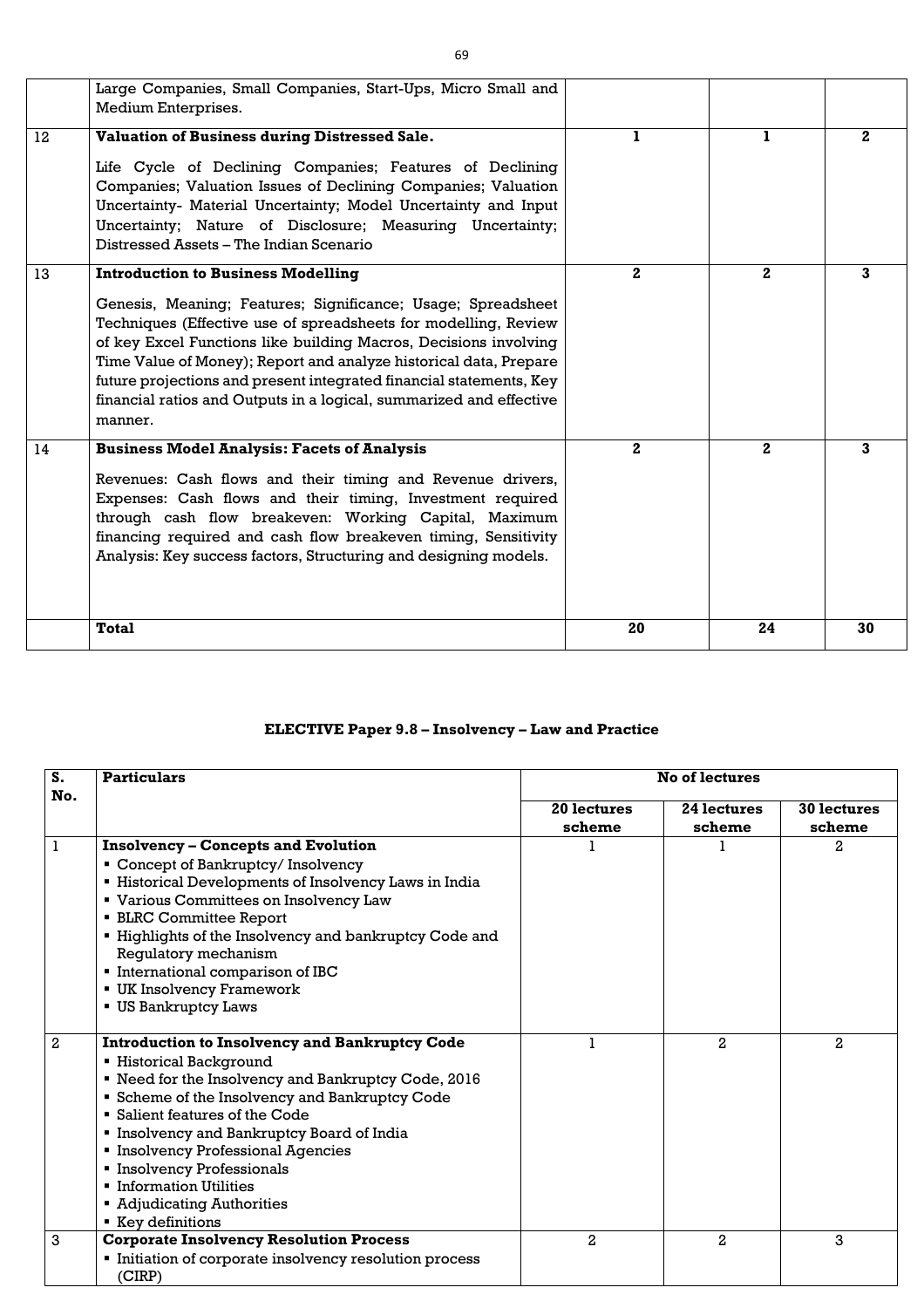|   | • Persons who are not entitled to initiate corporate             |                |                |                |
|---|------------------------------------------------------------------|----------------|----------------|----------------|
|   | insolvency resolution                                            |                |                |                |
|   | • Application for initiation of Corporate Insolvency             |                |                |                |
|   | <b>Resolution Process</b>                                        |                |                |                |
|   |                                                                  |                |                |                |
|   | • Application by financial creditor                              |                |                |                |
|   | <b>Example 2 Application by operational creditor</b>             |                |                |                |
|   | • Application by the corporate debtor                            |                |                |                |
|   | • Moratorium and public announcement                             |                |                |                |
|   | • Appointment and tenure of interim resolution                   |                |                |                |
|   | professional                                                     |                |                |                |
|   | • Duties of interim resolution professional                      |                |                |                |
|   | • Submission of proof of claims to interim resolution            |                |                |                |
|   | professional                                                     |                |                |                |
|   | ■ Substantiation of claims                                       |                |                |                |
|   | • Committee of creditors                                         |                |                |                |
|   | • Appointment of resolution professional                         |                |                |                |
|   | " Meeting of committee of creditors                              |                |                |                |
|   |                                                                  |                |                |                |
|   | • Voting rights of creditors in meeting                          |                |                |                |
|   | • Procedure for meeting of creditors                             |                |                |                |
|   | • Replacement of resolution professional by committee of         |                |                |                |
|   | creditors                                                        |                |                |                |
|   | • Duties of resolution professional                              |                |                |                |
|   | • Prior approval of committee of creditors for certain           |                |                |                |
|   | actions by resolution professional                               |                |                |                |
|   | • Preparation of information memorandum and resolution           |                |                |                |
|   | plan                                                             |                |                |                |
|   | Case laws                                                        |                |                |                |
| 4 | <b>Insolvency Resolution of Corporate Persons</b>                | $\overline{2}$ | $\overline{a}$ | $\overline{2}$ |
|   | • Meaning of resolution plan                                     |                |                |                |
|   |                                                                  |                |                |                |
|   | • Persons not eligible to be resolution applicant                |                |                |                |
|   | • Contents of resolution plan                                    |                |                |                |
|   | <b>Submission of resolution plan by resolution applicant</b>     |                |                |                |
|   | Insolvency resolution process costs                              |                |                |                |
|   | " Approval of resolution plan by Committee of Creditors          |                |                |                |
|   | • Approval of resolution plan by Adjudicating Authority          |                |                |                |
|   | <b>Assistance of district administration in implementing the</b> |                |                |                |
|   | resolution plan                                                  |                |                |                |
|   | Effect if resolution plan is rejected by NCLT                    |                |                |                |
|   | • Appeal against order of adjudicating authority                 |                |                |                |
|   | $\blacksquare$ Case laws                                         |                |                |                |
| 5 | <b>Resolution Strategies</b>                                     | 1              | 2              | $\overline{2}$ |
|   |                                                                  |                |                |                |
|   | • Corporate Restructuring                                        |                |                |                |
|   | <b>-</b> Restructuring of equity                                 |                |                |                |
|   | Restructuring of debt                                            |                |                |                |
|   | • Compromise, Arrangement and amalgamations                      |                |                |                |
|   | " Acquisition, Takeover & Change of Management;                  |                |                |                |
|   | • Sale of Assets under IBC                                       |                |                |                |
|   | ■ Case laws                                                      |                |                |                |
| 6 | <b>Fast Track Corporate Insolvency Resolution Process</b>        |                |                | 1              |
|   | • Introduction                                                   |                |                |                |
|   | • Applicability for fast track process                           |                |                |                |
|   | ■ Time period for completion of fast track process               |                |                |                |
|   | Initiation of the process                                        |                |                |                |
|   | • IBBI (Fast Track Insolvency Resolution Process for             |                |                |                |
|   | Corporate Persons) Regulations, 2017                             |                |                |                |
|   | Important definitions                                            |                |                |                |
|   |                                                                  |                |                |                |
|   | • Procedure for fast track corporate insolvency resolution       |                |                |                |
|   | Case laws                                                        |                |                |                |
| 7 | <b>Liquidation of Corporate Person</b>                           | 1              | $\overline{2}$ | 3              |
|   | Initiation of Liquidation                                        |                |                |                |
|   | <b>Effect of liquidation order</b>                               |                |                |                |
|   | • Appointment of Liquidator                                      |                |                |                |
|   | <b>Submission of Preliminary Report by Liquidator</b>            |                |                |                |
|   | <b>Powers and duties of Liquidator</b>                           |                |                |                |
|   | <b>Liquidation Estate,</b>                                       |                |                |                |
|   | ■ Asset memorandum                                               |                |                |                |
|   | • Determination of valuation of claims                           |                |                |                |
|   |                                                                  |                |                |                |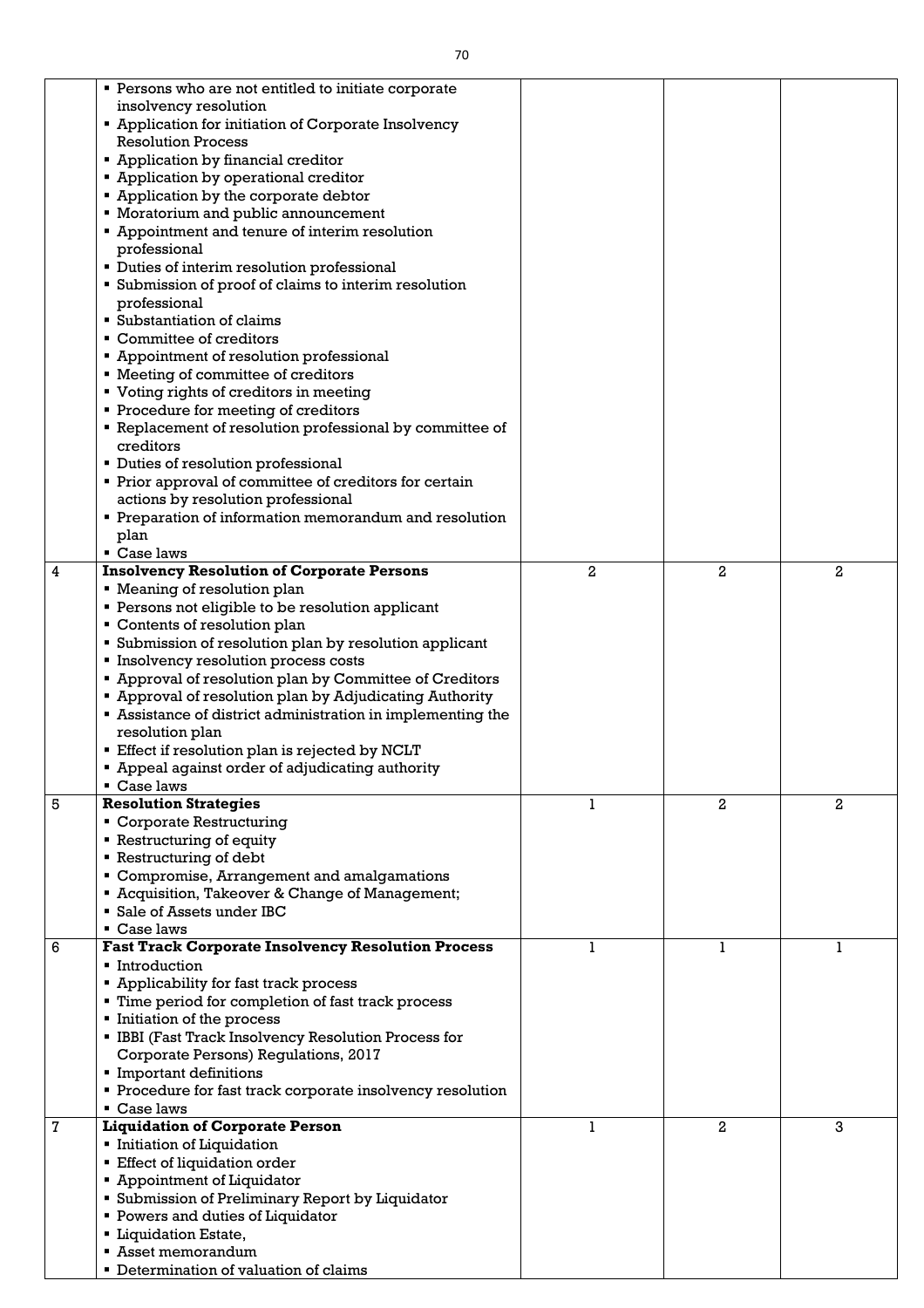|    | • Appeal against the decision of Liquidator                    |   |   |   |
|----|----------------------------------------------------------------|---|---|---|
|    | <b>Example 1</b> Realisation of assets by Liquidator           |   |   |   |
|    | ■ Mode of sale                                                 |   |   |   |
|    | • Distribution of assets                                       |   |   |   |
|    |                                                                |   |   |   |
|    | • Final report by Liquidator prior to dissolution              |   |   |   |
|    | <b>Dissolution of corporate debtor</b>                         |   |   |   |
|    | • Case laws                                                    |   |   |   |
| 8  | <b>Voluntary Liquidation of Companies</b>                      |   | 1 |   |
|    | <b>Procedure for Voluntary Liquidation</b>                     |   |   |   |
|    | <b>Initiation of Liquidation</b>                               |   |   |   |
|    | • IBBI (Voluntary Liquidation Process) Regulations, 2017)      |   |   |   |
|    | <b>Effect of liquidation</b>                                   |   |   |   |
|    | " Appointment, remuneration, powers and duties of              |   |   |   |
|    | Liquidator                                                     |   |   |   |
|    | • Determination of quantum of claim                            |   |   |   |
|    | ■ Verification of claims                                       |   |   |   |
|    | ■ Realisation of Assets                                        |   |   |   |
|    |                                                                |   |   |   |
|    | • Distribution of proceeds                                     |   |   |   |
|    | • Completion of liquidation                                    |   |   |   |
|    | Case Laws                                                      |   |   |   |
| 9  | <b>Adjudication and Appeals for Corporate Persons</b>          | 1 | 1 | 1 |
|    | • Adjudicating Authority for corporate persons                 |   |   |   |
|    | <b>I</b> urisdiction of NCLT                                   |   |   |   |
|    | • Grounds for appeal against order of liquidation              |   |   |   |
|    | " Appeal to Supreme Court on question of law                   |   |   |   |
|    | • Fraudulently or malicious initiation of proceedings          |   |   |   |
|    | " Appeal against order of adjudicating authority               |   |   |   |
|    | Proceeding under Section 66                                    |   |   |   |
|    | • IBBI (Application to Adjudicating Authority) Rules, 2016)    |   |   |   |
|    | $\blacksquare$ Case laws                                       |   |   |   |
| 10 | <b>Debt Recovery and Securitization</b>                        |   | 2 | 3 |
|    | • Concept of Securitisation                                    |   |   |   |
|    | • Non-Performing Assets                                        |   |   |   |
|    | • Composition of Tribunal                                      |   |   |   |
|    |                                                                |   |   |   |
|    | <b>Example 3 Asset Reconstruction Companies</b>                |   |   |   |
|    | " Jurisdiction, Powers and Authority of Tribunal               |   |   |   |
|    | • Application to the Tribunal                                  |   |   |   |
|    | " Right to Legal Representation and Presenting Officers,       |   |   |   |
|    | ■ Limitations,                                                 |   |   |   |
|    | Recovery of Debt Determined by Tribunal                        |   |   |   |
|    | " Acquisition of Rights or Interest in Financial Assets and    |   |   |   |
|    | Effects of Acquisition,                                        |   |   |   |
|    | <b>EXECUTE:</b> Measures for Asset Reconstruction,             |   |   |   |
|    | " Highlights of the RBI Guidelines, Penalties,                 |   |   |   |
|    | <b>Security Interest (Enforcement) Rules, 2002</b>             |   |   |   |
|    | • Demand Notice                                                |   |   |   |
|    |                                                                |   |   |   |
|    | $\blacksquare$ Application to the<br><b>Appellate Tribunal</b> |   |   |   |
|    | $\blacksquare$ Case laws                                       |   |   |   |
| 11 | <b>Winding-Up by Tribunal</b>                                  | 2 | 2 | 3 |
|    | " Winding up under the Companies Act, 2013                     |   |   |   |
|    |                                                                |   |   |   |
|    | • Grounds for Winding up by Tribunal                           |   |   |   |
|    | • Petition for the winding up                                  |   |   |   |
|    | • Powers of the Tribunal                                       |   |   |   |
|    | <b>•</b> Directions for filing statement of affairs            |   |   |   |
|    | • Company Liquidators and their appointments                   |   |   |   |
|    | Removal and replacement of liquidators                         |   |   |   |
|    | ■ Winding up Committee                                         |   |   |   |
|    |                                                                |   |   |   |
|    | <b>Submission of the reports by the Company Liquidator and</b> |   |   |   |
|    | directions of the Tribunal                                     |   |   |   |
|    | <b>Advisory Committees</b>                                     |   |   |   |
|    | • Powers and duties of the company liquidator                  |   |   |   |
|    | Audit of Company liquidator's accounts                         |   |   |   |
|    | • Overriding Preferential Payments                             |   |   |   |
|    | • Fraudulent preferences                                       |   |   |   |
|    | Company Liquidation                                            |   |   |   |
|    |                                                                |   |   |   |

 $\lfloor$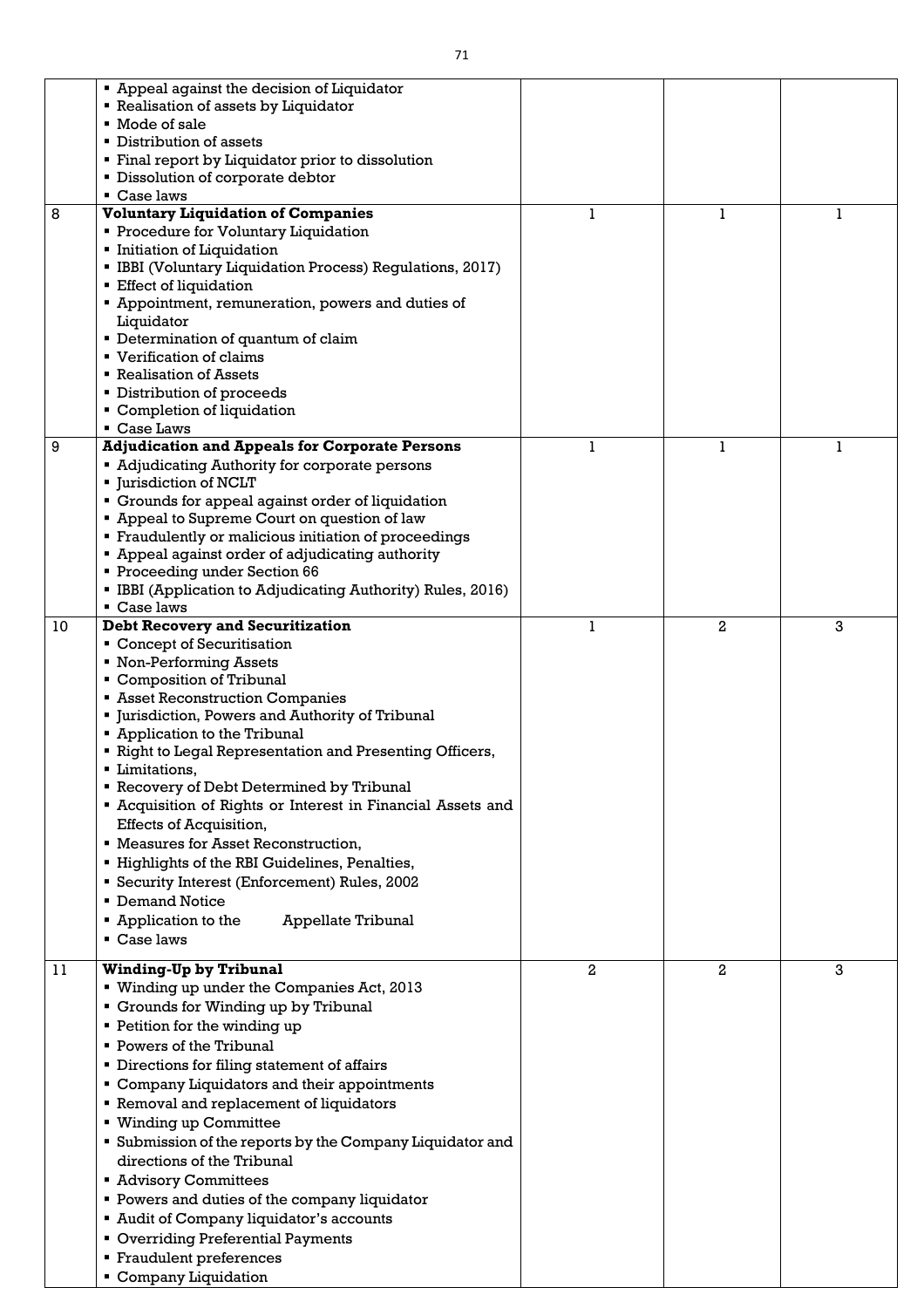|    | • Liquidation Process under the Insolvency and Bankruptcy<br>Code, 2016<br>$\blacksquare$ Case laws                                                                                                                                                                                                                                                                                                                                                                                                                                                                                                                                                                                                                                                                                                                                                                                                                                                                                                                                                       |   |  |
|----|-----------------------------------------------------------------------------------------------------------------------------------------------------------------------------------------------------------------------------------------------------------------------------------------------------------------------------------------------------------------------------------------------------------------------------------------------------------------------------------------------------------------------------------------------------------------------------------------------------------------------------------------------------------------------------------------------------------------------------------------------------------------------------------------------------------------------------------------------------------------------------------------------------------------------------------------------------------------------------------------------------------------------------------------------------------|---|--|
| 12 | <b>Cross Border Insolvency</b><br>• Introduction<br>Global developments<br>Development of UNCITRAL Model Law<br>• General Provisions<br><b>UNCITRAL Legislative Guide on Insolvency Laws</b><br><b>UNCITRAL Model Law on Cross Border Insolvency</b><br><b>US Bankruptcy Code</b><br>" World Bank Principles for Effective Insolvency and<br><b>Creditor Rights</b><br>• ADB principles of Corporate Rescue and Rehabilitation<br>• Enabling provisions for cross border transactions under<br><b>IBC</b><br>Agreements with foreign countries<br>• ILC on Cross Border Insolvency                                                                                                                                                                                                                                                                                                                                                                                                                                                                        | 1 |  |
| 13 | Insolvency Resolution of Individual and Partnership<br><b>Firms</b><br>■ Introduction<br>• Application for insolvency resolution process<br>Interim moratorium<br>• Appointment of resolution professional<br><b>Report of resolution professional</b><br>• Admission or rejection of application by Adjudicating<br>Authority<br>• Moratorium if application is admitted by Adjudicating<br>Authority<br>• Public notice and claims from creditors after admission of<br>application<br>• Preparation of list of creditors by insolvency professional<br>" Report of resolution professional on repayment plan<br>" Conduct of meeting of creditors by resolution<br>professional<br>• Report of meeting of creditors on repayment plan<br>" Notice of decisions taken at meeting of creditors<br>• Order of Adjudicating Authority on repayment plan<br><b>Effect of order of Adjudicating Authority on repayment</b><br>plan<br>Implementation and supervision of repayment plan<br>" Report of Completion of repayment plan<br><b>Discharge order</b> | 1 |  |
| 14 | Bankruptcy Order for Individuals and Partnership<br>firms<br><b>Example 1</b> Bankruptcy if insolvency resolution process fails<br><b>Example:</b> Application for bankruptcy<br><b>Appointment of Bankruptcy Trustee</b><br><b>Bankruptcy Order</b><br><b>• Registration of claims</b><br><b>List of creditors</b><br>• Conduct of meeting<br>of creditors;<br>Discharge order;<br><b>Effect of discharge order</b><br><b>Example 2 Replacement of Bankruptcy Trustee</b>                                                                                                                                                                                                                                                                                                                                                                                                                                                                                                                                                                                | 1 |  |
| 15 | <b>Bankruptcy for Individuals and Partnership Firms</b><br>" Functions, rights and powers of Bankruptcy Trustee<br>• Duties of bankrupt<br><b>Estate of bankrupt</b><br><b>E</b> Acquisition of control by Bankruptcy Trustee                                                                                                                                                                                                                                                                                                                                                                                                                                                                                                                                                                                                                                                                                                                                                                                                                             | 1 |  |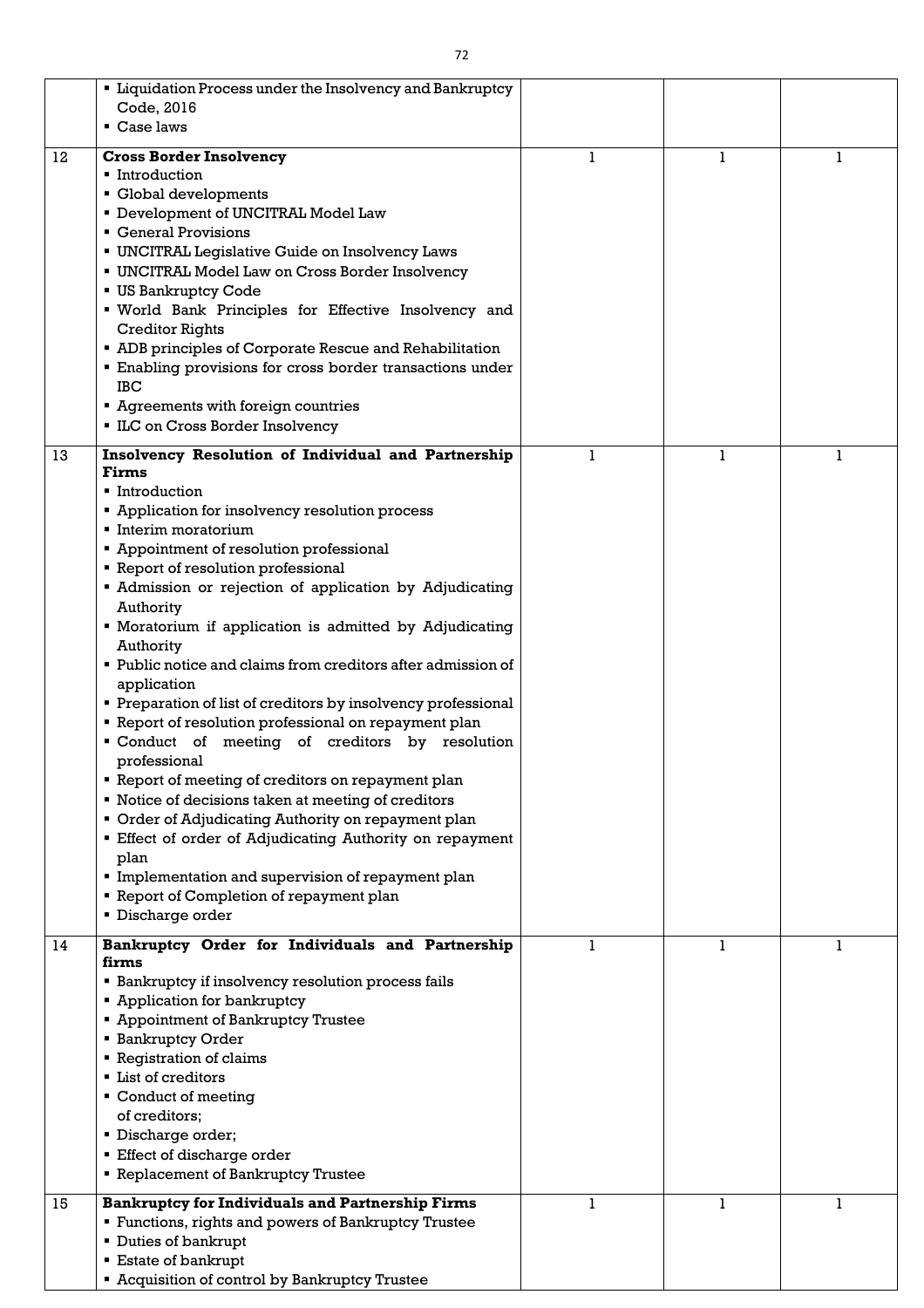|    | • Onerous property of bankrupt                            |    |    |                |
|----|-----------------------------------------------------------|----|----|----------------|
|    | <b>Undervalued and preference transactions</b>            |    |    |                |
|    | ■ Effect of order                                         |    |    |                |
|    | • Distribution of interim dividend                        |    |    |                |
|    | • Distribution of property                                |    |    |                |
|    | • Priority of payments of debts                           |    |    |                |
|    | • Adjudicating Authority                                  |    |    |                |
|    | " Appeal against order of DRT                             |    |    |                |
|    | " Appeal to the Supreme Court                             |    |    |                |
| 16 | <b>Fresh Start Process</b>                                | 1  | 1  | 1              |
|    | • Introduction                                            |    |    |                |
|    | • Person eligible to apply for fresh start                |    |    |                |
|    | • Application for fresh start order                       |    |    |                |
|    | Interim moratorium                                        |    |    |                |
|    | • Procedure after receipt of application                  |    |    |                |
|    | • Admission or rejection of application by Adjudicating   |    |    |                |
|    | Authority                                                 |    |    |                |
|    | <b>Effect of admission of application</b>                 |    |    |                |
|    | • Objections by creditor                                  |    |    |                |
|    | • Application against decision of resolution professional |    |    |                |
|    | <b>Exerce 3 Fevocation of order admitting application</b> |    |    |                |
|    | <b>Discharge order</b>                                    |    |    |                |
|    |                                                           |    |    |                |
| 17 | Professional and Ethical Practices for Insolvency         |    |    | $\overline{2}$ |
|    | <b>Practitioners</b>                                      |    |    |                |
|    | <b>Enrolment of Insolvency Professionals</b>              |    |    |                |
|    | <b>Functions and obligations</b>                          |    |    |                |
|    | • IBBI (Insolvency Professionals) Regulations, 2016)      |    |    |                |
|    | Code of Conduct;                                          |    |    |                |
|    | Code of Ethics<br>$\blacksquare$                          |    |    |                |
|    | <b>E</b> IBBI Circulars                                   |    |    |                |
|    | " Case Laws - Decisions of Supreme Court, High Courts,    |    |    |                |
|    | NCLAT and NCLT relating to Corporate Insolvency           |    |    |                |
|    | Resolution, Corporate Liquidation, Voluntary              |    |    |                |
|    | Liquidation, Fast Track Resolution and Fresh Start        |    |    |                |
|    | <b>Total</b>                                              | 20 | 24 | 30             |

**\*\*\*\*\*\*\*\*\*\*\*\*\*\*\*\*\*\*\***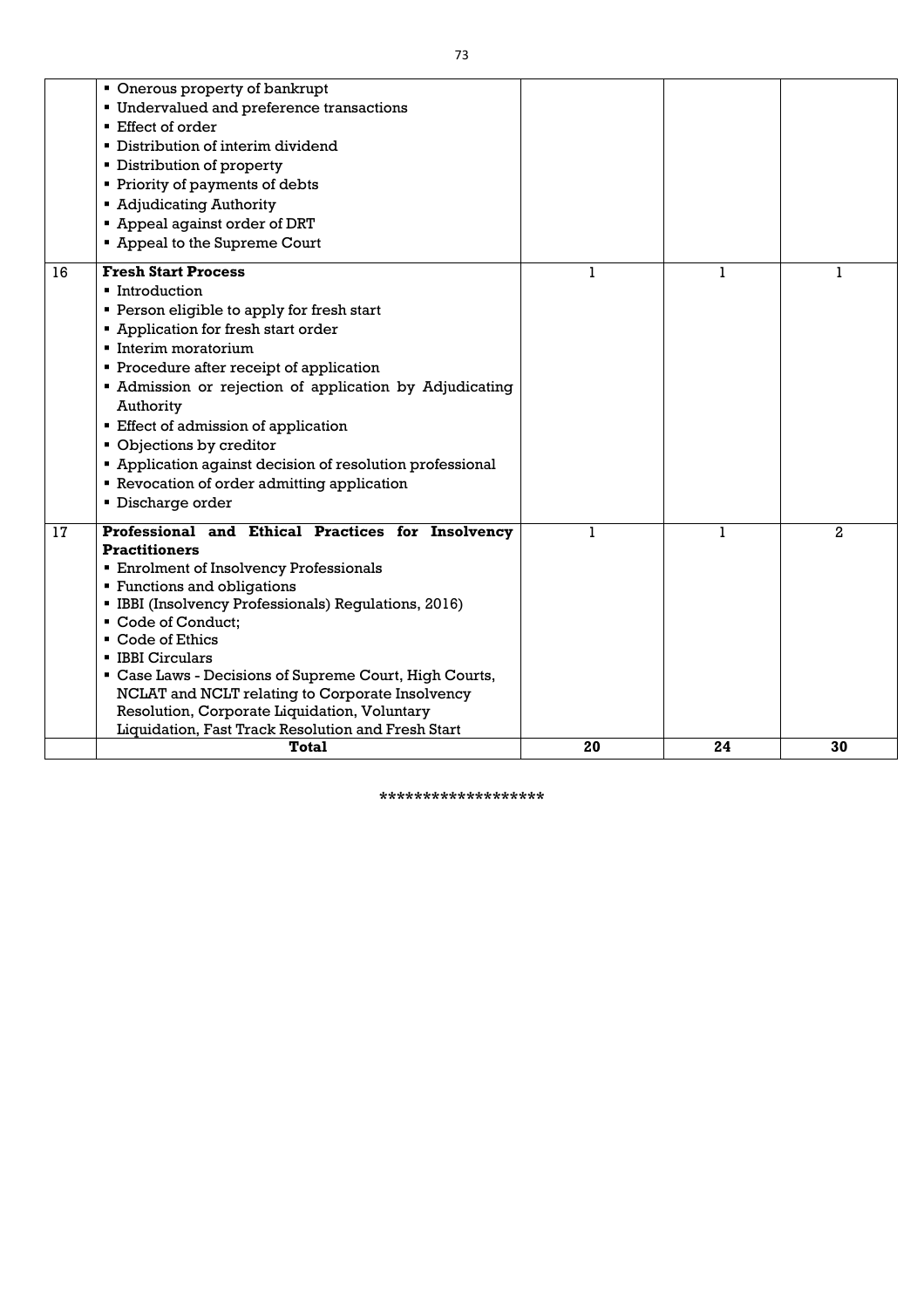# **Annexure- D**

# **Format for Performance**

#### *Deleted*



*ANNEXURE- E*

# **CLASS ROOM TEACHING CENTRE OF THE ICSI**

#### **( FEEDBACK SHEET – to be filled up by the students )**

Please give your frank suggestions and comments to enable us to evaluate the performance for possible improvement for the future.

Name of the Faculty Member : \_\_\_\_\_\_\_\_\_

Subject\_

1. Rate the faculty on the following : Please tick accordingly.

|                                                                                                  | Excellent | <b>Very Good</b> | Goo d | Fair | Poor |
|--------------------------------------------------------------------------------------------------|-----------|------------------|-------|------|------|
| (a) Practical approach to the subject<br>matter including reference to work<br>situation/problem |           |                  |       |      |      |
| (b) Keeping the class alive and<br>interesting                                                   |           |                  |       |      |      |
| (c) Maintaining a friendly and<br>helpful approach                                               |           |                  |       |      |      |
| (d) Illustrating and clarifying points                                                           |           |                  |       |      |      |
| Interaction and level<br>of<br>(e)<br>participation                                              |           |                  |       |      |      |

|                    |      |    |     | 2. What is your overall rating of the $\vert$ Excellent | <b>Very Good</b> | Goo d | Fair | Poor |
|--------------------|------|----|-----|---------------------------------------------------------|------------------|-------|------|------|
| faculty? (Please   | tick | at | the |                                                         |                  |       |      |      |
| appropriate place) |      |    |     |                                                         |                  |       |      |      |

3. What would have made the class more effective and useful?

SIGNATURE :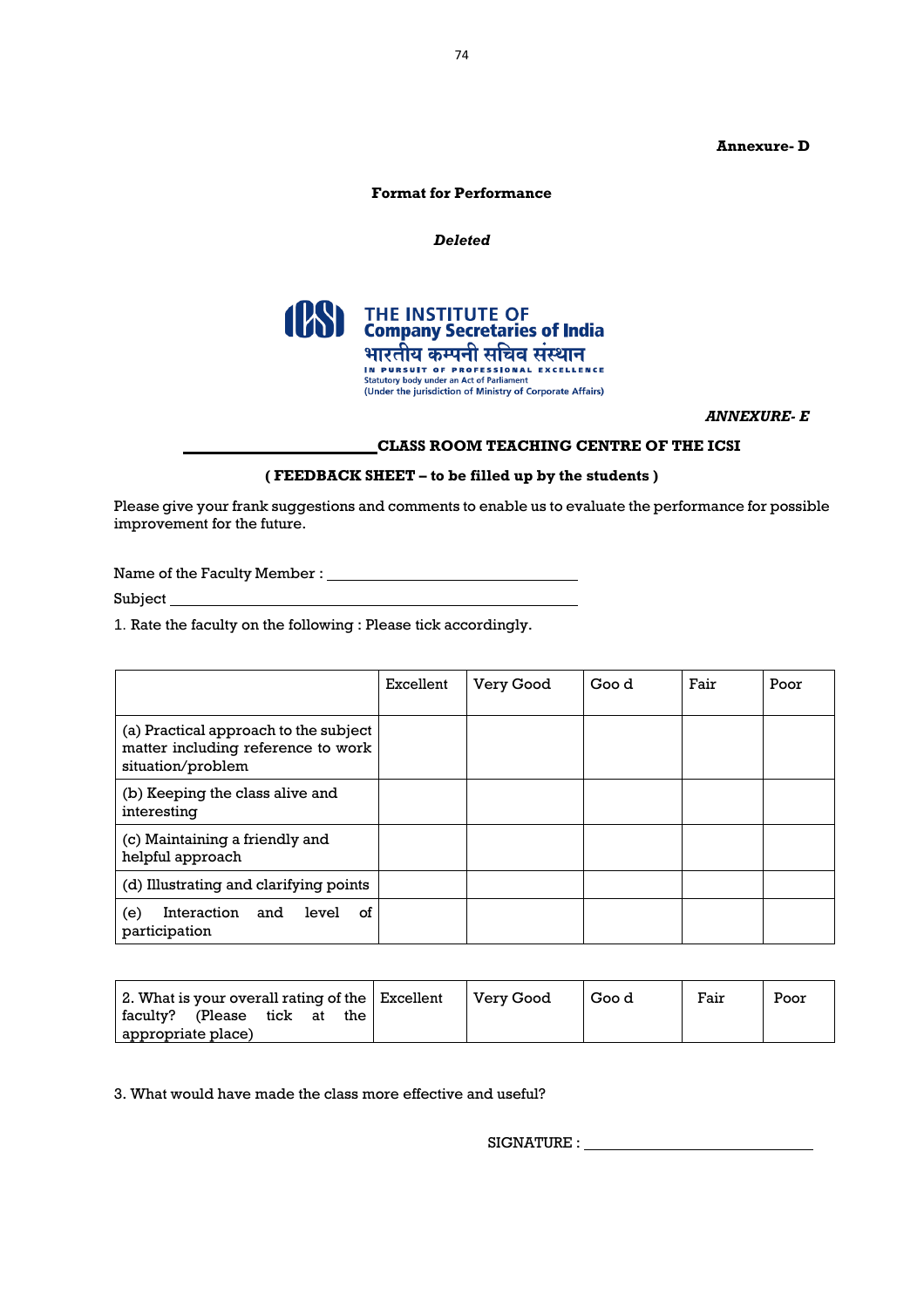# **List of Students who are eligible for issue of Coaching Completion Certificate**

#### DELETED

Annexure- G

Name of Regional Council/ Chapter : ----------------------------

Class Room Teaching ( Session : June / December -------)

# **Complete List of all Students who have been admitted to undergo Class Room Teaching**

| Sl <sub>No.</sub> | Name of Student | Registration No. | Foundation (Old Syllabus) / Executive<br>/ Professional/ Existing Foundation<br>Programme students and students<br>registered for CSSET Test |
|-------------------|-----------------|------------------|----------------------------------------------------------------------------------------------------------------------------------------------|
|                   |                 |                  |                                                                                                                                              |
| 2                 |                 |                  |                                                                                                                                              |
| 3                 |                 |                  |                                                                                                                                              |
|                   |                 |                  |                                                                                                                                              |
| 5                 |                 |                  |                                                                                                                                              |
|                   |                 |                  |                                                                                                                                              |

Fees charged from students :

- i) Existing Foundation : Rs...........
- ii) Executive : Rs..........
- iii) Professional : Rs.........
- iv) CSEET Test : Rs………

Stamp & Signature Authorised Signatory of Regional Council / Chapter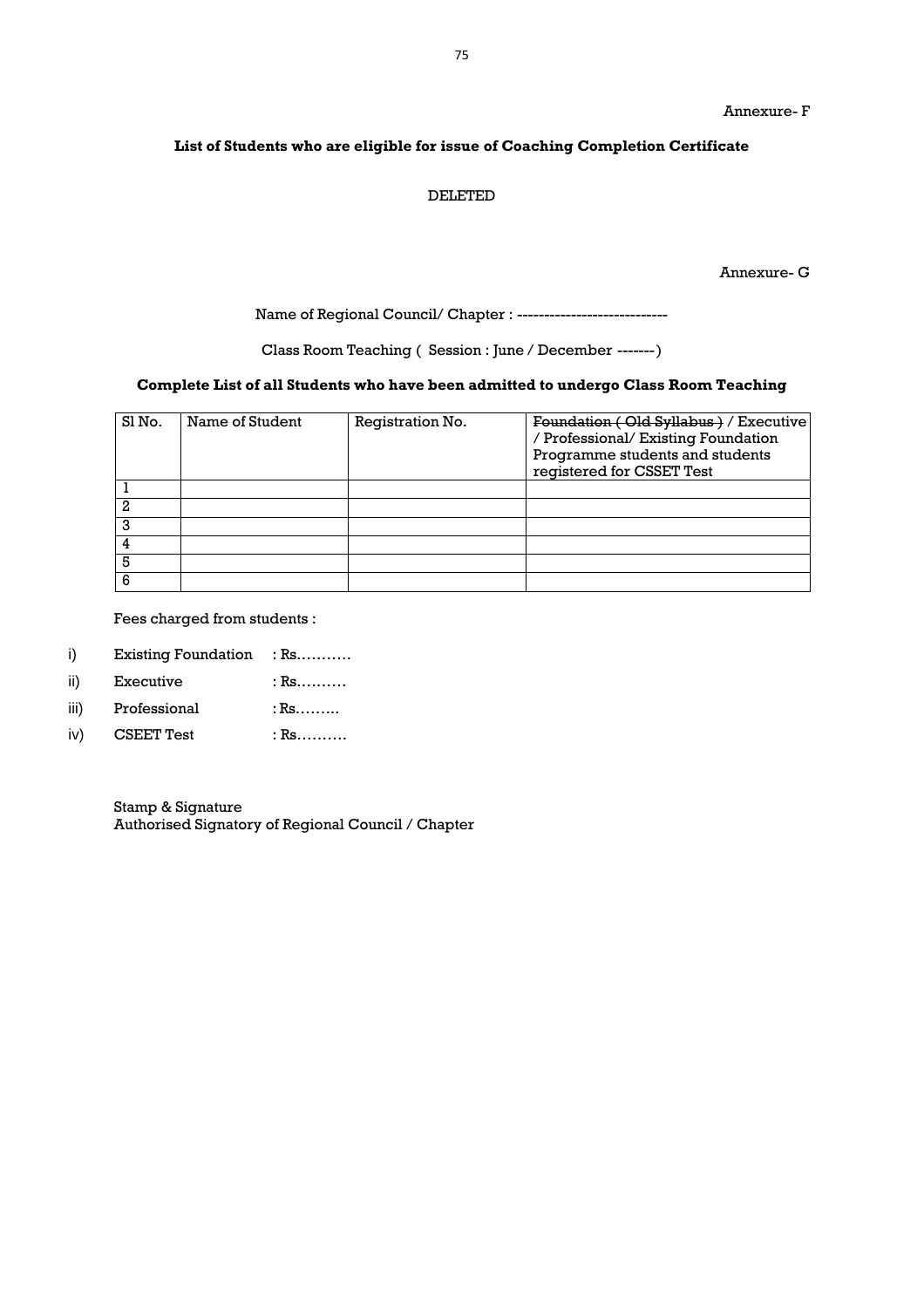## *ANNEXURE –H*

# **FORM OF CERTIFICATE BY THE VERIFIER / SCRUTINEER**

This is to certify that I have verified the marks awarded by the examiner(s) to the answer scripts in class tests and I have also checked other related records maintained by the Class Room Teaching Centre in this regard and found the same in order.

Date (Signature)

Name

<u> 1980 - Johann Barbara, martin basa</u>

Address

76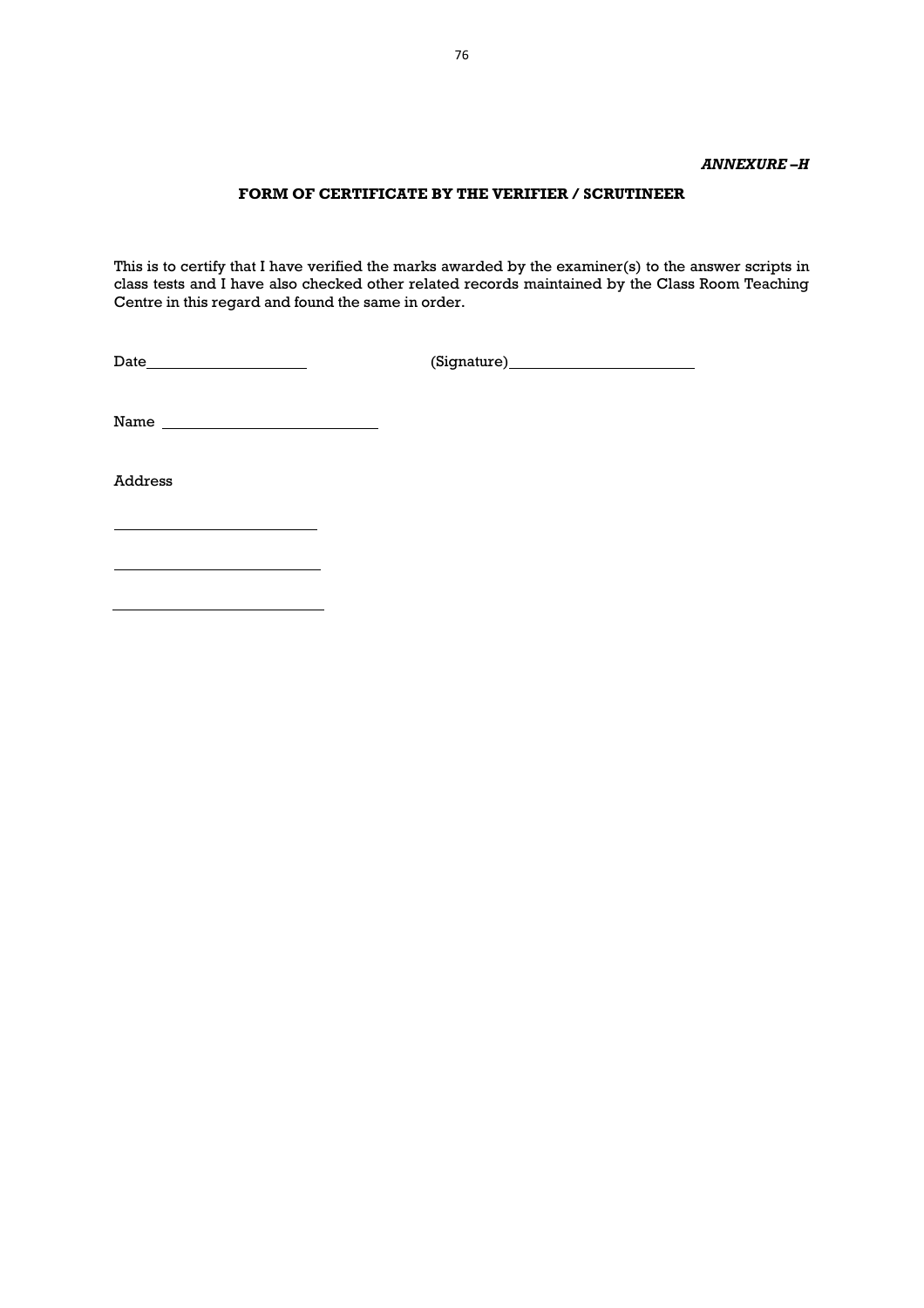### **ANNEXURE –I**

## **FORMAT OF DISCLOSURE (\*\*)**

### **(See Para No.VI(ii) of the Class Room Teaching Guidelines)**

I, Mr./Ms./Mrs. 1. Mr./Mrs. 1. Mr./Mrs. 1. Mr./Ms./Mrs. 1. Mr./Ms./Mrs. 2. Media 2. Media 2. Media 2. Media 2. Class Room Teaching organized by \_\_\_\_\_\_\_\_\_\_\_\_\_\_\_(Name of the Regional Council/ Chapter) during the Financial Year...

I am a Member of the \_\_\_\_\_\_\_\_\_\_\_\_\_\_\_\_\_\_(Central Council / Regional Council/ Management Committee of \_\_\_\_\_\_\_\_\_\_\_\_Chapter) for the period \_\_\_\_\_\_\_\_\_\_\_\_\_.

I understand that the details of honorarium paid to me in chapter/ Regional Council/ ICSI during the financial year\_\_\_\_\_\_\_\_for acting as the Faculty at the Class Room Teaching will be published in the Annual Report of \_\_\_\_\_\_\_\_\_\_\_\_\_\_\_\_\_\_\_\_\_\_\_(Name of the Regional Council/ Chapter) in terms of Para VI(v) of the Class Room Teaching Guidelines.

| Signature : |  |
|-------------|--|
| Name:       |  |

ACS/FCS No.( √) : C.P. No. (If any):

Place :

Date :

**(\*\*) Revised Format of Declaration as approved in 232nd Council Meeting held on 29.12.2015**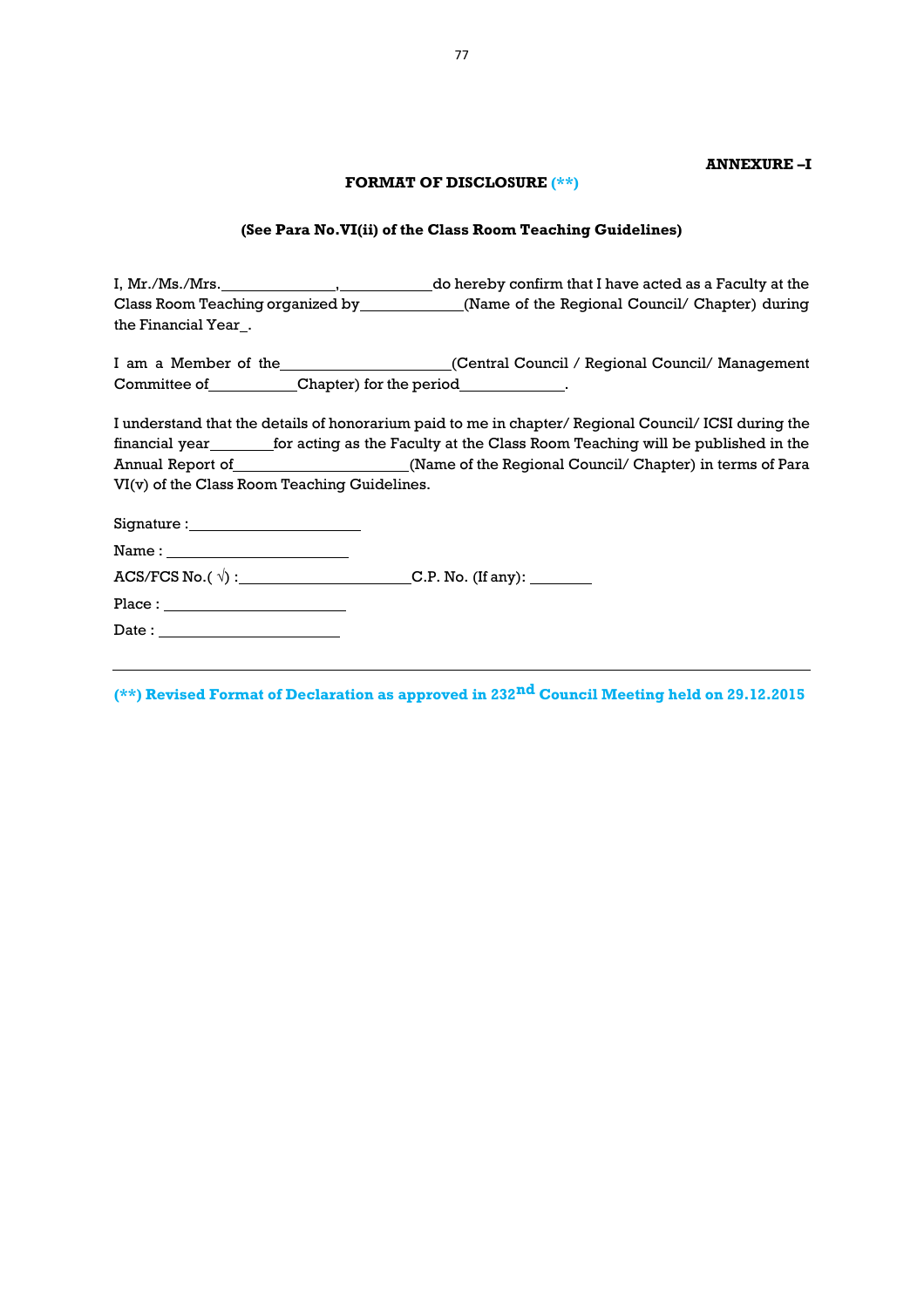# **Annexure-J**

### **Disclosure of Interest (\*\*\*)**

## **(See Para No.VI(viii) of the Class Room Teaching Guidelines)**

I, Mr./Ms./Mrs. do hereby confirm that :-

- 1. I am a Member of the CentralCouncil/ The Regional Council/Management Committee of Chapter of the ICSI for the period...
- 2. I am directly or indirectly (own, manage, run, conduct, operate, teach or otherwise) associated with private tuition classes/ teaching of CS Course.
- 3. My wife/ son/ daughter are associated with (as owner/ partner/teaching as a faculty) private tuition classes/ teaching of CS Course.
- 4. The details of private coaching centres are as under :

Self

- 1.
- 2.

Relatives

- 1.
- 2.

| <b>Signature</b>   |  |
|--------------------|--|
| <b>Name</b>        |  |
| <b>ACS/FCS No.</b> |  |
| CP No.(if any)     |  |
| <b>Date</b>        |  |
| <b>Place</b>       |  |

#### **Strike off clauses which are not applicable**

**(\*\*\*) As per the decision taken in the 259th Council Meeting held on 16.03.2019**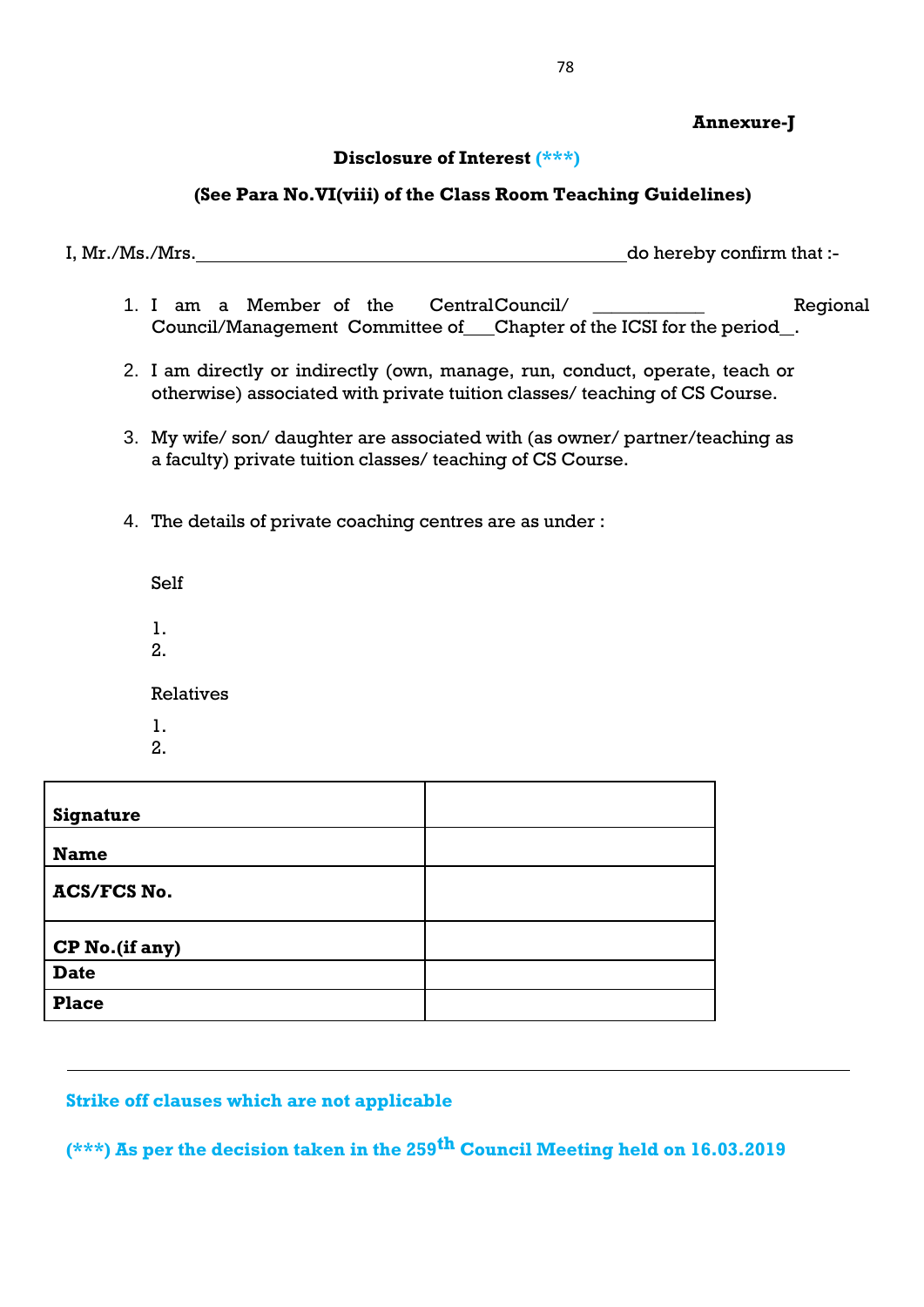# **SOP (Standard Operating Procedure) for conducting Joint/ Collaborative classes by Regional Councils/Chapters**

1.) The Regional /Chapter Offices can conduct the online /Virtual Classes jointly with in the same region only.

2.) The Concerned Region/Chapter will inform the Directorate of Student Services before commencement of any such collaborative classes and will include all modalities in the proposal for conducting collaborative/Joint classes.

4.) Before sending proposal to Dte of Student Services, Concerned Regional/Chapter offices will ensure that they enter into a written consent with interested Region/Chapter offices which includes all modalities of joint classes.

5.) The Joint classes cannot be conducted by collaborating with other Regions/ chapter offices.

6.)The collaboration to conduct joint classes will mean collaboration with Region and chapter offices only as mentioned above. No collaboration with any other third party is allowed.

7.)The ,fee Structure , faculty, Honorarium to the faculty for conducting the classes shall be mutually decided by the concerned Region/Chapter Offices conducting joint/collaborative classes.

8.)To provide the benefit of these classes to all the students of the same region, concerned Region /Chapter will provide the link of the classes to the Region/Chapter offices of the same Region only .

9.)The Region/Chapter Office conducting the classes can charge a nominal amount towards administrative expenses from the Region/Chapter offices of the same region who wish to extend benefit of such classes to the students of their Region/Chapter.

10.)Students can also remit payment directly to the concerned Region /Chapter conducting the classes.

11.)Region/Chapter offices will make necessary arrangements at their office premises where students will come and attend the classes through virtual mode or Region/Chapter offices will provide the link of the classes to the students registered for the classes.

12.) The decision regarding administrative work, Expenses and sharing of Revenue to be generated from the classes will be taken by the respective Region/Chapter running